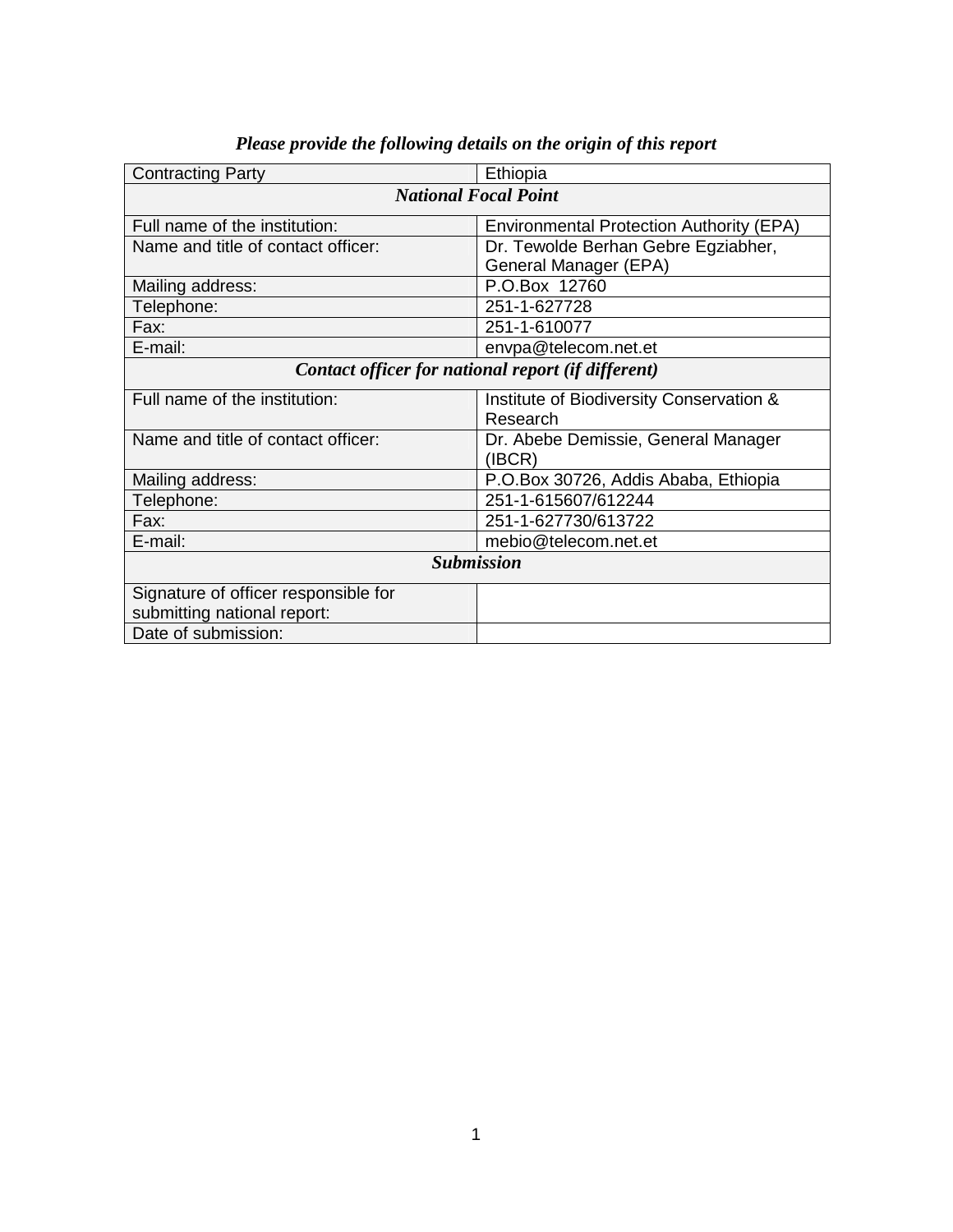*Please provide summary information on the process by which this report has been prepared, including information on the types of stakeholders who have been actively involved in its preparation and on material which was used as a basis for the report*

The report was developed through a participatory process involving relevant institutions and individuals. The steps taken included the involvement of key stakeholders and experts in initial consultative meetings and in the review of available documents. The report is the product of an inter-institutional effort involving a report drafting committee of five experts drawn from the main stakeholder institutions, namely, the Institute of Biodiversity Conservation and Research (IBCR), the Environmental Protection Authority (EPA) and the Ethiopian Wildlife Conservation Organization (EWCO). After successive meetings and consultations, the drafting committee developed a draft of the second National Communication Document. This draft was thoroughly discussed, amended, and enriched by the drafting committee in a number of meetings it convened for the purpose, and later edited by another editorial committee. It was then circulated to stakeholder governmental and non-governmental institutions for comments and the relevant comments were accommodated. Some details of the three stakeholder institutions, the representatives of which composed the drafting committed, are given below to show their relevance in the preparation of this second National Report.

Cognisant of the importance of and the gaps that exist in the national action for the conservation and sustainable utilisation of biological resources, the Ethiopian Government has taken an initiative to rectify the situation. In 1976, it established the Plant Genetic Resources Centre to conserve the genetic resources of crops and their wild relatives. In 1998, it passed a law to expand the focus to all genetic resources and upgraded the Centre to the present Institute of Biodiversity Conservation and Research (IBCR). The mandate of IBCR is research in, and implementation of, the conservation and sustainable utilisation of biological diversity, including plant, animal and microbial genetic resources. Ecosystem management is also recognised as one of the areas to be given high priority.

The Environmental Protection Authority (EPA) developed the Environmental Policy and the IBCR developed the National Policy on Biodiversity Conservation and Research consistent with the relevant provisions of the Environmental Policy. Both policy instruments have been approved by the government of Ethiopia and are thus federal in status. In order to guide it implement these policies, IBCR has also prepared a Biodiversity Conservation and Development Strategy and Action Plan with active participation of relevant stakeholders from Federal and National Regional Governments and non-government organizations as well as research and higher education institutions.

The plant genetic resources that IBCR deals with includes crop, horticultural, forage and aquatic plant genetic resources. The animal genetic resources include domestic animal, aquatic animal and terrestrial wild animal genetic resources. At the moment, microbial genetic resources are all handled together as a group. IBCR also focuses on research related to biological resources, viz. studies in ethnobiology, biotechnology and ecosystems.

The Environmental Protection Authority, which was established in 1995, has the following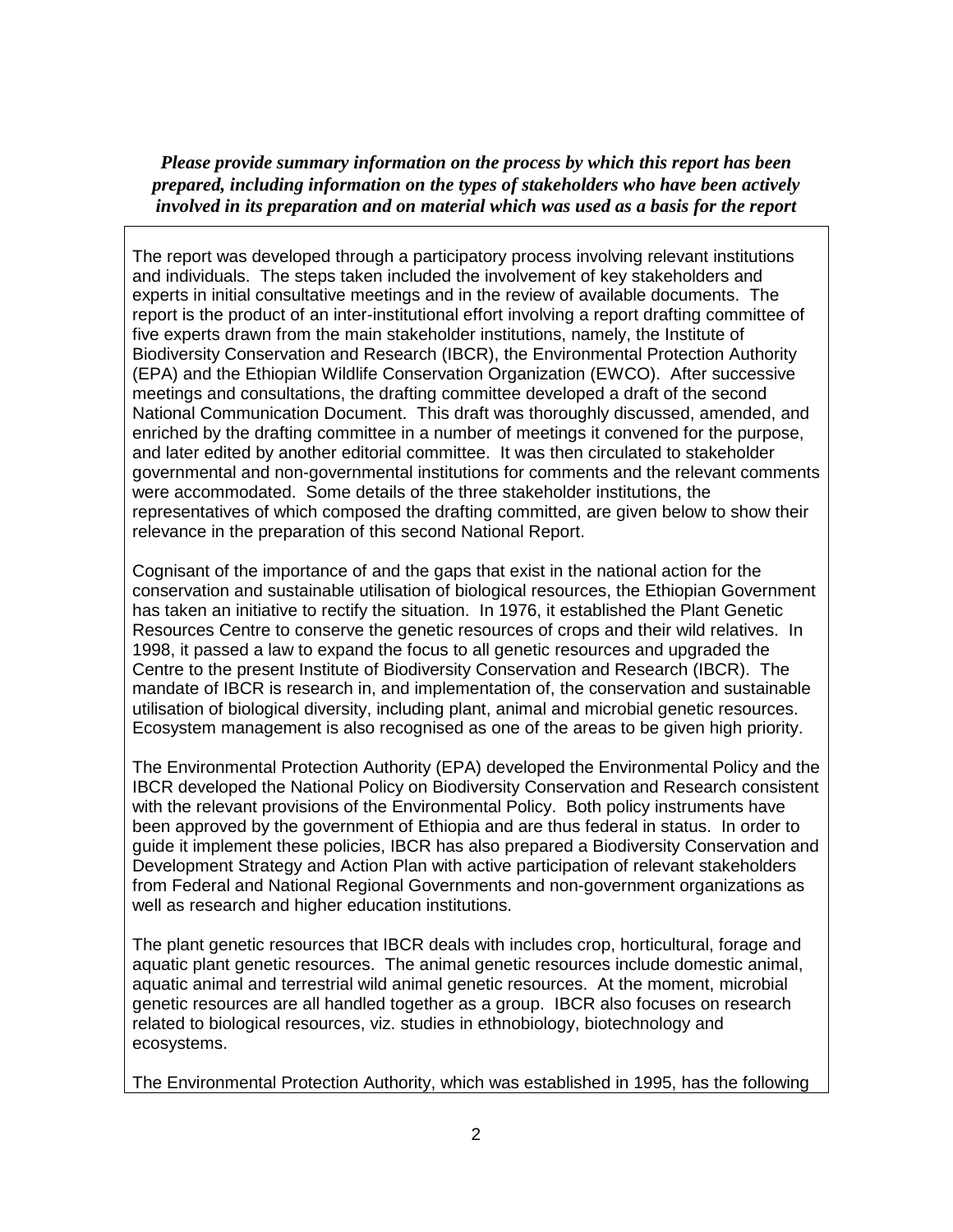responsibilities relevant to biodiversity:

- Prepare environmental protection policy and laws, and monitor and regulate their implementation;
- Develop and implement, and/or regulate the implementation of, an environmental impact assessment (EIA) system;
- Prepare standards for the protection of soil, water, and air as well as the biological systems they support, and ensure their implementation;
- Carryout studies required to combat desertification and create favourable conditions for their implementation.

EPA is also Ethiopia's GEF focal point.

The Ethiopian Wildlife Conservation Organization (EWCO) was established in 1964 within the Ministry of Agriculture, but it now has some degree of autonomy.

All federal matters concerning wildlife in Ethiopia come under the mandate of EWCO. It is the government agency responsible for establishing protected areas. It directly administers those protected areas that fall in more than one region. Their respective regional governments administer those areas that are entirely within single regions. These receive technical support from EWCO.

#### *Please provide information on any particular circumstances in your country that are relevant to understanding the answers to the questions in this report*

The biodiversity of Ethiopia is large even though not comparable to those of tropical rainforest areas. However the rate of endemism is high, estimated at around 12% for higher plants. Ethiopia is one of the most important countries in the world in terms of crop genetic diversity. Its population is largely rural (about 85 %) and its economy is largely based on agriculture. All recent governments have thus valued crop genetic diversity and the gene bank in IBCR is large and modern. The high awareness of the importance of Ethiopia's crop genetic diversity has made it easy to take initiatives in the conservation and sustainable use of biodiversity in general. The institutional development has, therefore, been good in comparison to the low level of overall scientific capacity and the availability of resources in the country.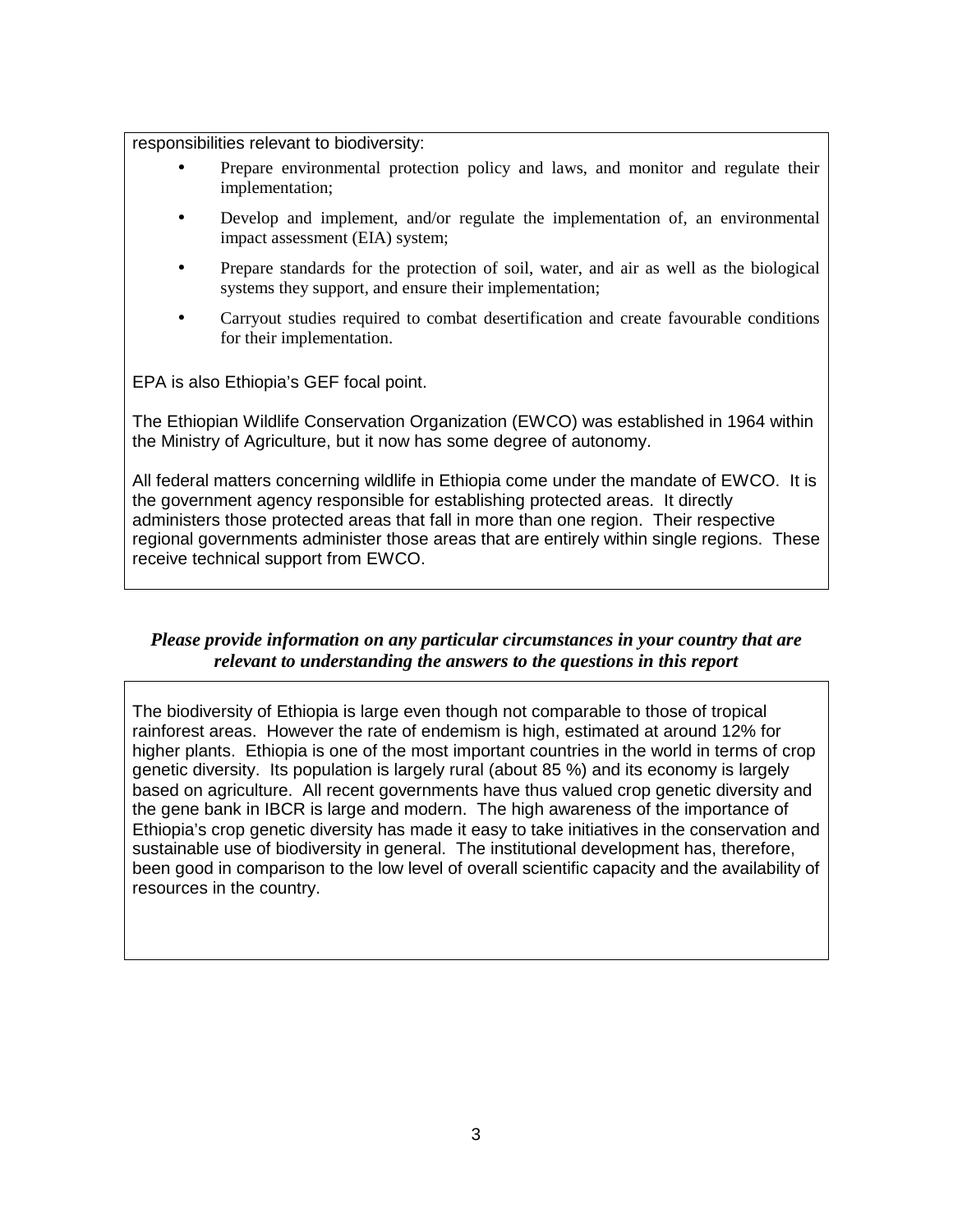### *The COP has established programmes of work that respond to a number of Articles. Please identify the relative priority accorded to each theme and the adequacy of resources. This will allow subsequent information on implementation of each Article to be put into context. There are other questions on implementation of the programmes of work at the end of these guidelines.*

#### *Inland water ecosystems*

| 1 What is the relative priority for implementation of this work Programme in your      |   |  |  |
|----------------------------------------------------------------------------------------|---|--|--|
| country?                                                                               |   |  |  |
| High<br>a)                                                                             |   |  |  |
| Medium<br>b)                                                                           | Χ |  |  |
| Low<br>C)                                                                              |   |  |  |
| Not relevant<br>d)                                                                     |   |  |  |
| 2. To what extent are the resources available adequate for meeting the obligations and |   |  |  |
| recommendations made?                                                                  |   |  |  |
| Good<br>a)                                                                             |   |  |  |
| Adequate<br>b)                                                                         |   |  |  |
| Limiting<br>C)                                                                         | Χ |  |  |
| Severely limiting<br>d)                                                                |   |  |  |

### *Marine and coastal biological diversity*

| 3 What is the relative priority for implementation of this work Programme in your      |  |  |  |
|----------------------------------------------------------------------------------------|--|--|--|
| country?                                                                               |  |  |  |
| High                                                                                   |  |  |  |
| Medium<br>$\mathsf{b}$                                                                 |  |  |  |
| Low                                                                                    |  |  |  |
| Not relevant<br>х<br>ď                                                                 |  |  |  |
| 4. To what extent are the resources available adequate for meeting the obligations and |  |  |  |
| recommendations made?                                                                  |  |  |  |
| Good<br>a                                                                              |  |  |  |
| Adequate<br>b                                                                          |  |  |  |
| Limiting                                                                               |  |  |  |
| Severely limiting                                                                      |  |  |  |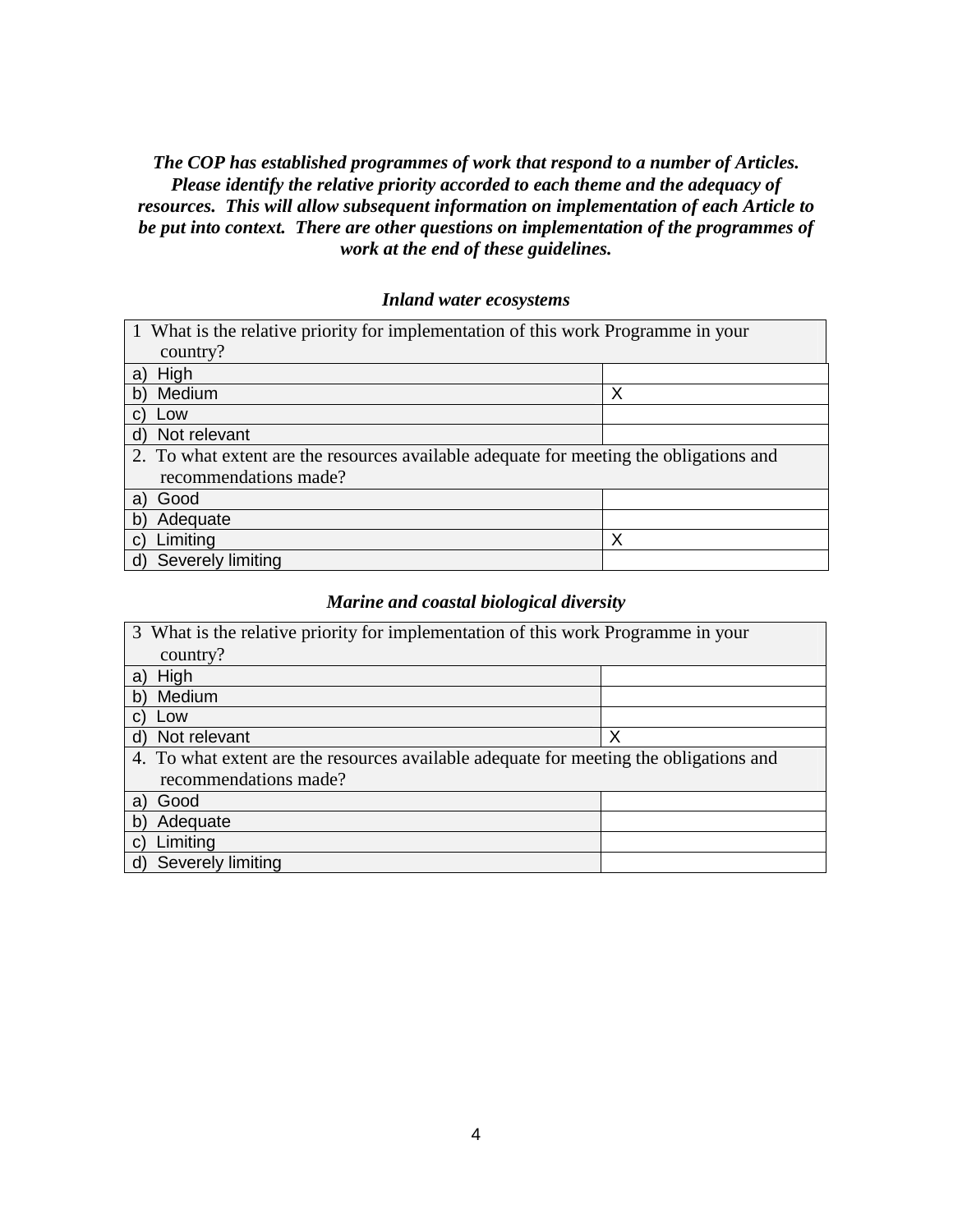### *Agricultural biological diversity*

| 5. What is the relative priority for implementation of this work programme in your     |   |  |  |
|----------------------------------------------------------------------------------------|---|--|--|
| country?                                                                               |   |  |  |
| High<br>a                                                                              | Х |  |  |
| Medium<br>b)                                                                           |   |  |  |
| Low                                                                                    |   |  |  |
| Not relevant<br>d)                                                                     |   |  |  |
| 6. To what extent are the resources available adequate for meeting the obligations and |   |  |  |
| recommendations made?                                                                  |   |  |  |
| Good<br>a)                                                                             |   |  |  |
| Adequate<br>b'                                                                         | Χ |  |  |
| Limiting<br>C)                                                                         | Χ |  |  |
| Severely limiting                                                                      |   |  |  |

# *Forest biological diversity*

| 7. What is the relative priority for implementation of this work programme in your     |   |  |  |
|----------------------------------------------------------------------------------------|---|--|--|
| country?                                                                               |   |  |  |
| High<br>a)                                                                             |   |  |  |
| Medium<br>b)                                                                           | Х |  |  |
| Low                                                                                    |   |  |  |
| Not relevant<br>d)                                                                     |   |  |  |
| 8. To what extent are the resources available adequate for meeting the obligations and |   |  |  |
| recommendations made?                                                                  |   |  |  |
| Good<br>a                                                                              |   |  |  |
| Adequate<br>b'                                                                         |   |  |  |
| Limiting                                                                               | Χ |  |  |
| Severely limiting                                                                      |   |  |  |

# *Biological diversity of dry and sub-humid lands*

| 9 What is the relative priority for implementation of this work programme in your       |   |  |  |
|-----------------------------------------------------------------------------------------|---|--|--|
| country?                                                                                |   |  |  |
| High<br>a                                                                               |   |  |  |
| Medium<br>b)                                                                            | Χ |  |  |
| Low                                                                                     |   |  |  |
| Not relevant<br>d)                                                                      |   |  |  |
| 10. To what extent are the resources available adequate for meeting the obligations and |   |  |  |
| recommendations made?                                                                   |   |  |  |
| Good<br>al                                                                              |   |  |  |
| Adequate<br>b'                                                                          |   |  |  |
| Limiting                                                                                | Χ |  |  |
| Severely limiting<br>d)                                                                 |   |  |  |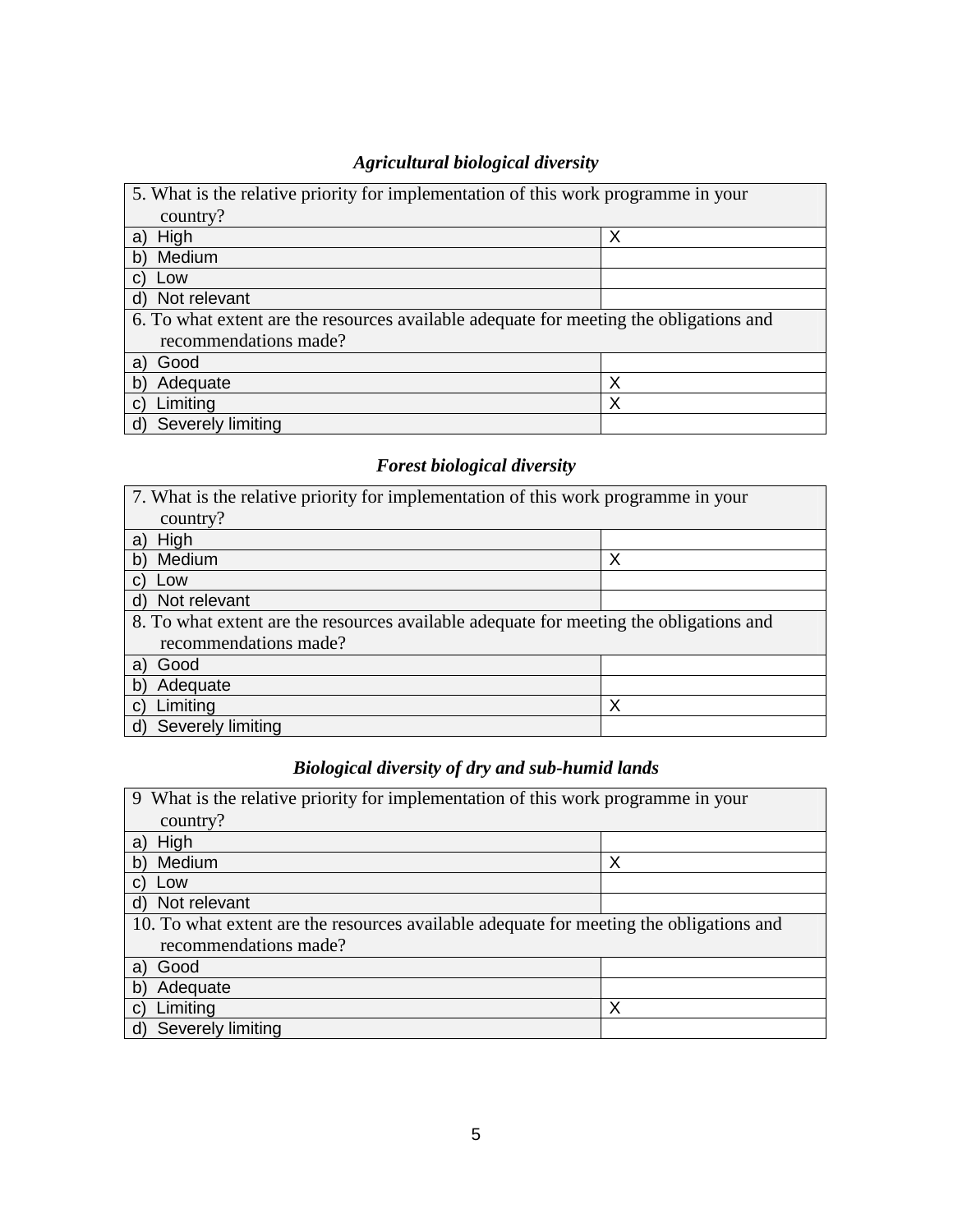#### *Further comments on work programmes and priorities*

Ethiopia has 12 major river basins, 11 freshwater lakes, and a number of freshwater crater lakes**,** 9 saline lakes, and more than 10 major swamps. It has substantial inland water resources. For example, more than 85% of the water of the River Nile comes from Ethiopia. In order to make use of these resources, the government has developed an Integrated Water Resource Master Plan for each of 5 of the major river basins.

Ethiopia adopted a comprehensive and integrated water resources management policy in 1999. Moreover, the country is one of the Nile riparian countries that have developed a co-operative framework project to promote equitable allocation of water among them.

A project entitled 'Conservation and Sustainable Use of Biodiversity in the Rift Valley Lakes' is under way to develop and implement a strategy and action plan in order to enhance biodiversity development, conservation and sustainable utilisation. It has two major components:

- a) Strengthening the system of conservation areas.
- b) Combining the goals of biodiversity development, conservation and production, and promoting the multiple uses of biodiversity.

Ethiopia is considered as one of the richest genetic resources centres in the world in terms of crop diversity. For example, the following crop plants, enset, arabica coffee, teff, niger seed, anchote, are known to have originated and been developed in Ethiopia. Local cultivars/farmers' varieties of several major crops important in other parts of the world, particularly durum and primitive wheats, barley, sorghum, field pea, faba bean and chickpea have been and are still being developed and used by smallholder farmers. The wild relatives of several of these crops are also found. Recognising the importance of conserving this biodiversity, IBCR has been collecting, conserving, evaluating, documenting and promoting the utilisation of this native crop germplasm.

The materials acquired by the gene bank in IBCR through collection, repatriation and donation over the years (circa 60,000 accessions of some 104 species) are being conserved using appropriate ex situ conservation practices taking into consideration the storage behaviour of the different species. The bulk of the accessions are of cereals and pulses and most of these (around 45,000 accessions) have been evaluated.

IBCR in co-operation with the governments of the Regional States and other stakeholders is preserving recalcitrant species, for example, arabica coffee, in field gene banks. The current field gene bank collections include Coffea arabica (4537 accessions), Ensete ventricosum (46 accessions), Colocasia spp. (80 accessions), Zingiber officinale (32 accessions), Curcuma longa (16 accessions), Manihot esculenta (6 accessions), Coleus edulis (14 accessions), Dioscorea spp. (30 accessions), Ipomoea batatas (7 accessions), Allium cepa (1 accession), Allium sativum (4 accessions). Likewise, through a novel approach to conservation of establishing Community Gene Banks (CGB) with local communities, over 400 samples of various farmers' varieties of major food crops are being conserved as well as multiplied and distributed to smallholders farmers who need them. There are 12 CGBs located across the country in 6 of the different agro-ecological zones.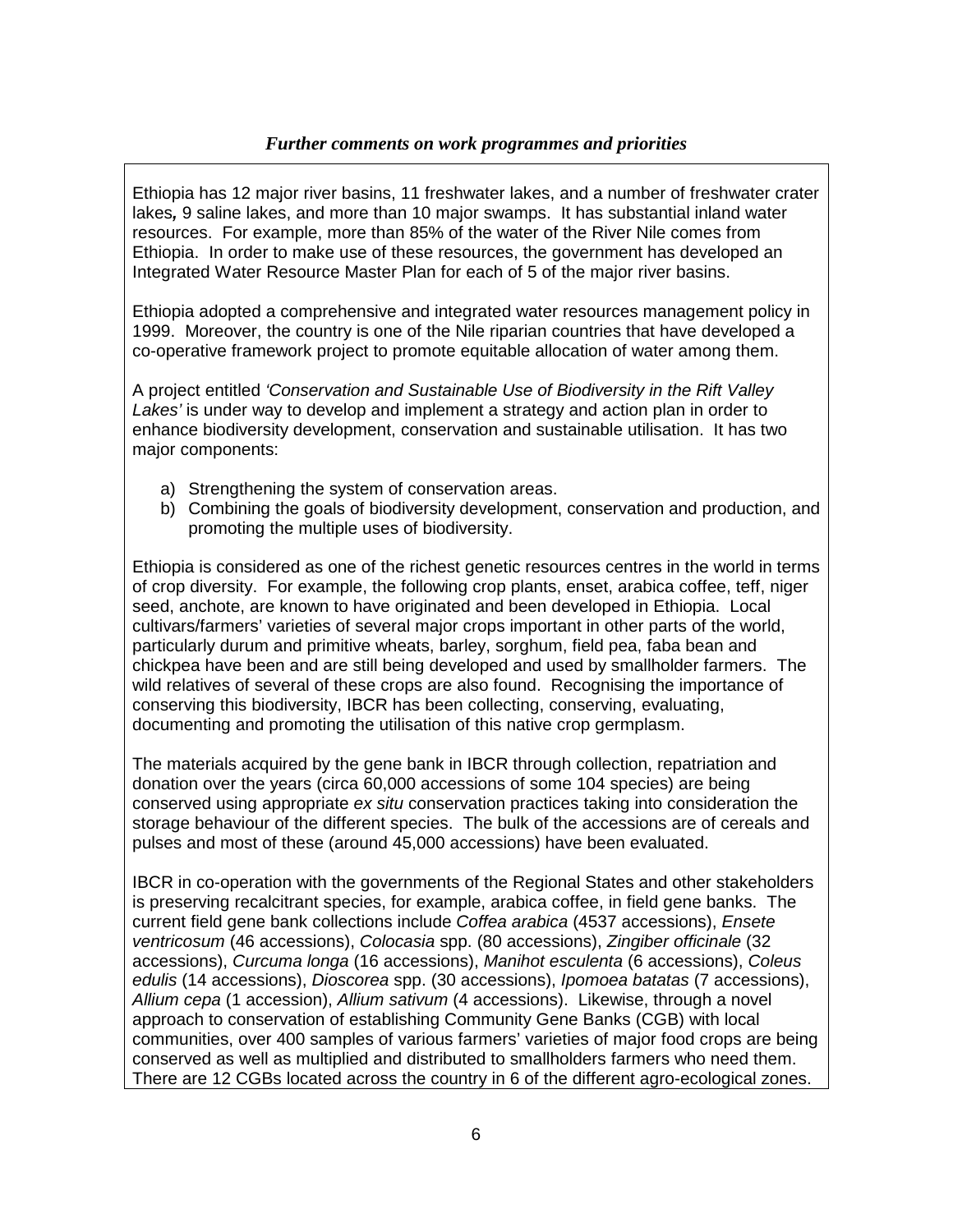Crop Conservation Associations (CCA) have also been established and it is expected that they will grow to form a major network of smallholder farmers in order to formally exchange genetic materials and information. In this process, the local farming communities and their farmers' varieties are linked with the existing more formal genetic resources initiative of IBCR.

The objective of the Ethiopian community-based on-farm crop in situ conservation is to support local farming communities in their efforts to maintain their crop genetic diversity, thereby reducing the burden on the formal sector of conserving crop diversity while at the same time supporting farmers in their production activities of providing food for their families and the country as a whole. The duty to conserve this crop diversity has hitherto been left to the millions of smallholder farmers.

Ethiopia's experience in the in situ maintenance of crop genetic diversity is characterised by a decentralised system with the broad-based participation of farmers and other groups, particularly the agricultural extension workers, the local administration and some NGOs.

Accessions of some of the major crops, e.g. cereals (wheat, barley, sorghum, tef), oil crops (niger seed, flax, sesame, rape seed, castor bean), and legumes (faba bean, field pea, chick pea, lentil, grass pea) are intensively used in the national crop improvement programme co-ordinated through the Ethiopian Agricultural Research Organization (EARO).

The financial, material and trained human resources available for the conservation and sustainable use of agricultural biodiversity are substantial though, considering the magnitude of the need for conservation, far from adequate. The resources available for the development of the conservation and sustainable use of the other, and main, components of Ethiopia's biodiversity is very low, and, in the case of some of the components, e.g. algae, lichens, most invertebrate animals except some groups of insects, it is virtually non existent.

The relative priority accorded to the biological diversity of the remaining forests is low as compared to agricultural biological diversity. The establishment of a Forest and Aquatic Plant Genetic Resources Department within IBCR and of a forest research department in EARO is a sign of commitment from the Government. On the other hand, new settlements in forest areas are still taking place and result in converting forestland into farmland and the removal of trees for fuel wood, building houses and the making of charcoal.

The few remaining high forests are threatened by pressure from investors who are converting the Moist Evergreen Montane Forests in the southwestern part of the country into commercial farms, particularly coffee and tea plantations, and the wood lots for processing the tea.

The frequent organisational restructuring of the administration of the forestry sector and the inadequate capacity at all levels of administration and management are among the major constraints in the development of forestry in Ethiopia. At present, the Ministry of Agriculture is responsible for the forestry sector. But that Ministry does not have even a clearly defined office for forestry. The disregard of forestry at the level of the regional state governments is comparable. The contribution of forestry to the economy of the country as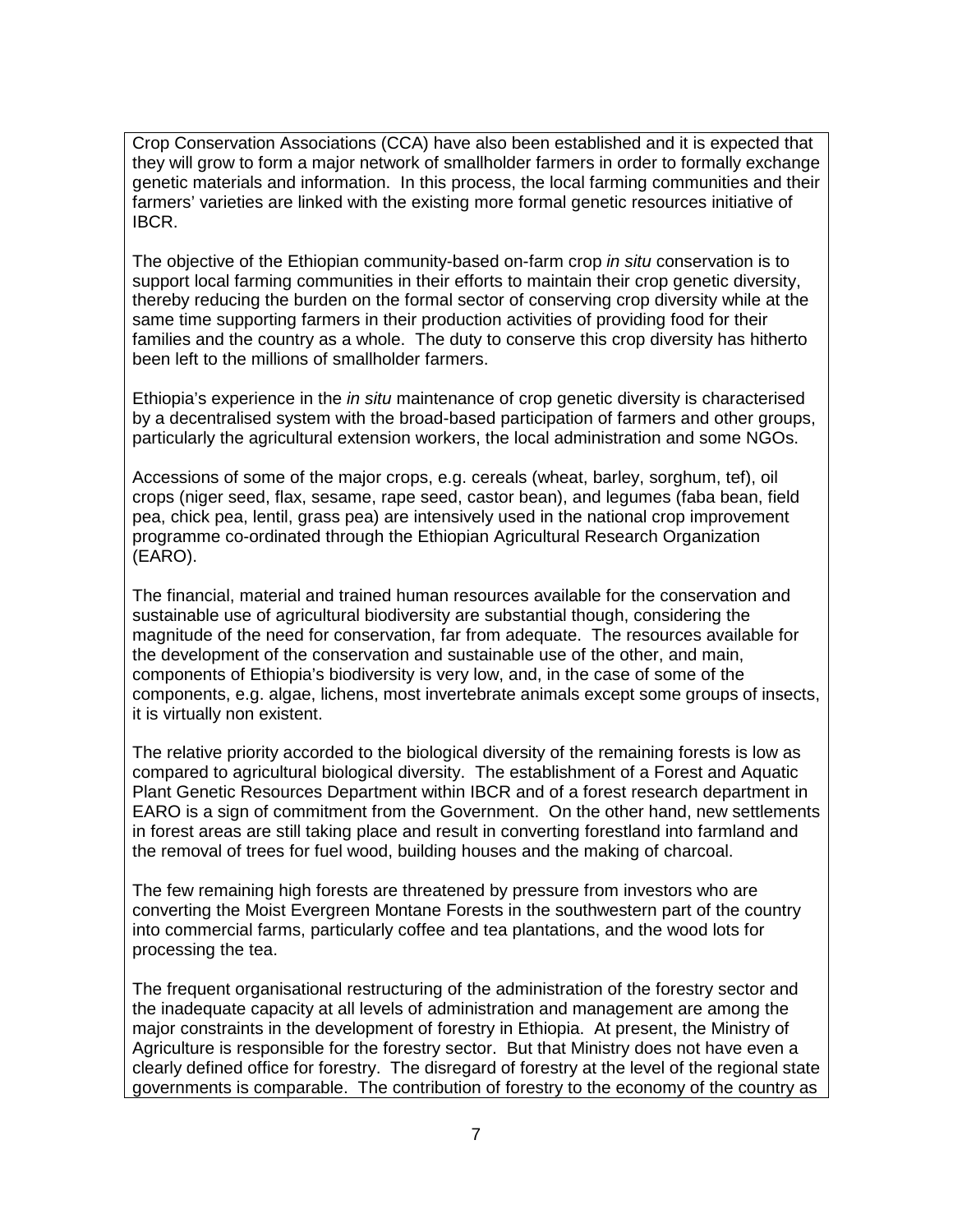measured by GDP is underestimated at about 2.5%. One of the main reasons for the underestimation lies in the fact that the values of non-timber forest products such as forest coffee, gum arabic, honey and spices is credited to other sectors or enterprises, or not even recorded. As a result, the resources allocated to the forestry sector are very small, and even the few trained personnel are often misplaced and/or given inappropriate tasks. Given its socio-economic and ecological importance, forestry deserves much higher attention in terms of administrative status and resource allocation.

The attention given to biological diversity of dry and sub-humid lands is increasing. EARO has dedicated one directorate for dryland agricultural research across the country. The directorate has already developed strategies and action plans to utilise the biodiversity of the drylands sustainably and to mitigate problems related to dryland agricultural production.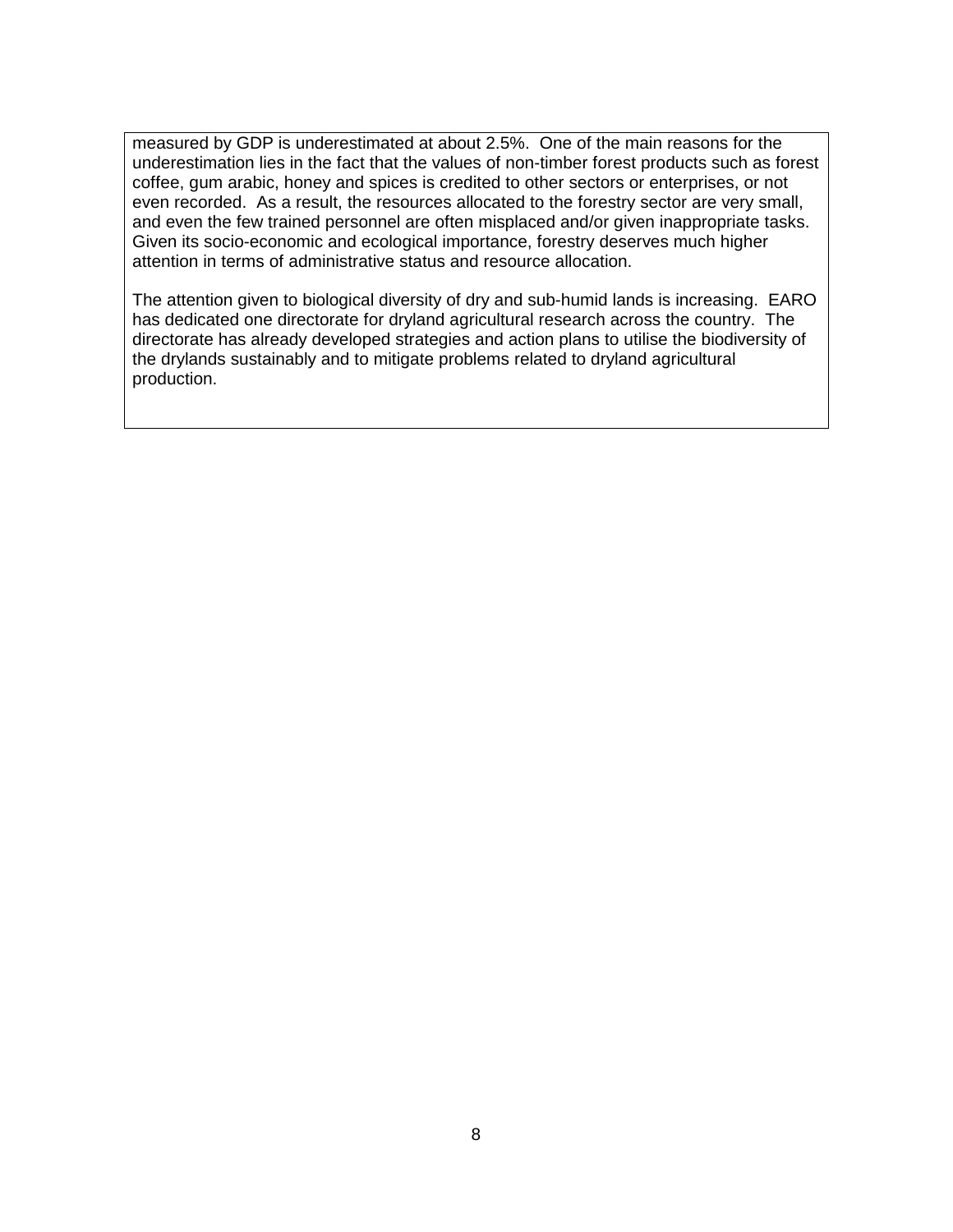# *Article 5: Co-operation*

| 11. What is the relative priority afforded to implementation of this Article and the    |  |                       |           |  |                                        |  |
|-----------------------------------------------------------------------------------------|--|-----------------------|-----------|--|----------------------------------------|--|
| associated decisions by your country?                                                   |  |                       |           |  |                                        |  |
| a) High                                                                                 |  |                       | b) Medium |  | c) Low                                 |  |
| 12. To what extent are the resources available adequate for meeting the obligations and |  |                       |           |  |                                        |  |
|                                                                                         |  | recommendations made? |           |  |                                        |  |
| a) Good                                                                                 |  | b) Adequate           |           |  | c) Limiting $ X $ d) Severely limiting |  |

### *Further comments on relative priority and on availability of resources*

The fact that Ethiopia has ratified several environmental conventions, e.g. CBD and CITES, and bilateral agreements with Kenya, Sudan, Eritrea (before the war), Uganda and Tanzania (for the conservation and sustainable use of biodiversity in the Rift Valley), Sudan, Egypt, Rwanda, Burundi, Uganda and Kenya, (for the utilisation of River Nile) shows the priority afforded by Ethiopia to the implementation of this Article and its associated decisions.

| 13. Is your country actively co-operating with other Parties in respect of areas beyond |   |  |
|-----------------------------------------------------------------------------------------|---|--|
| national jurisdiction for the conservation and sustainable use of biological diversity? |   |  |
| a) bilateral co-operation (please give details below)                                   |   |  |
| b) international programmes (please give details below)<br>$\times$                     |   |  |
| c) international agreements (please give details below)                                 | Χ |  |

### *Decision IV/4. Status and trends of the biological diversity of inland water ecosystems and options for conservation and sustainable use*

| 14. Has your country developed effective co-operation for the sustainable management of |  |  |
|-----------------------------------------------------------------------------------------|--|--|
| transboundary watersheds, catchments, river basins, and migratory species through       |  |  |
| bilateral and multilateral agreements?                                                  |  |  |
| no<br>a                                                                                 |  |  |
| b) yes - limited extent (please give details below)                                     |  |  |
| c) yes - significant extent (please give details below)                                 |  |  |
| not applicable                                                                          |  |  |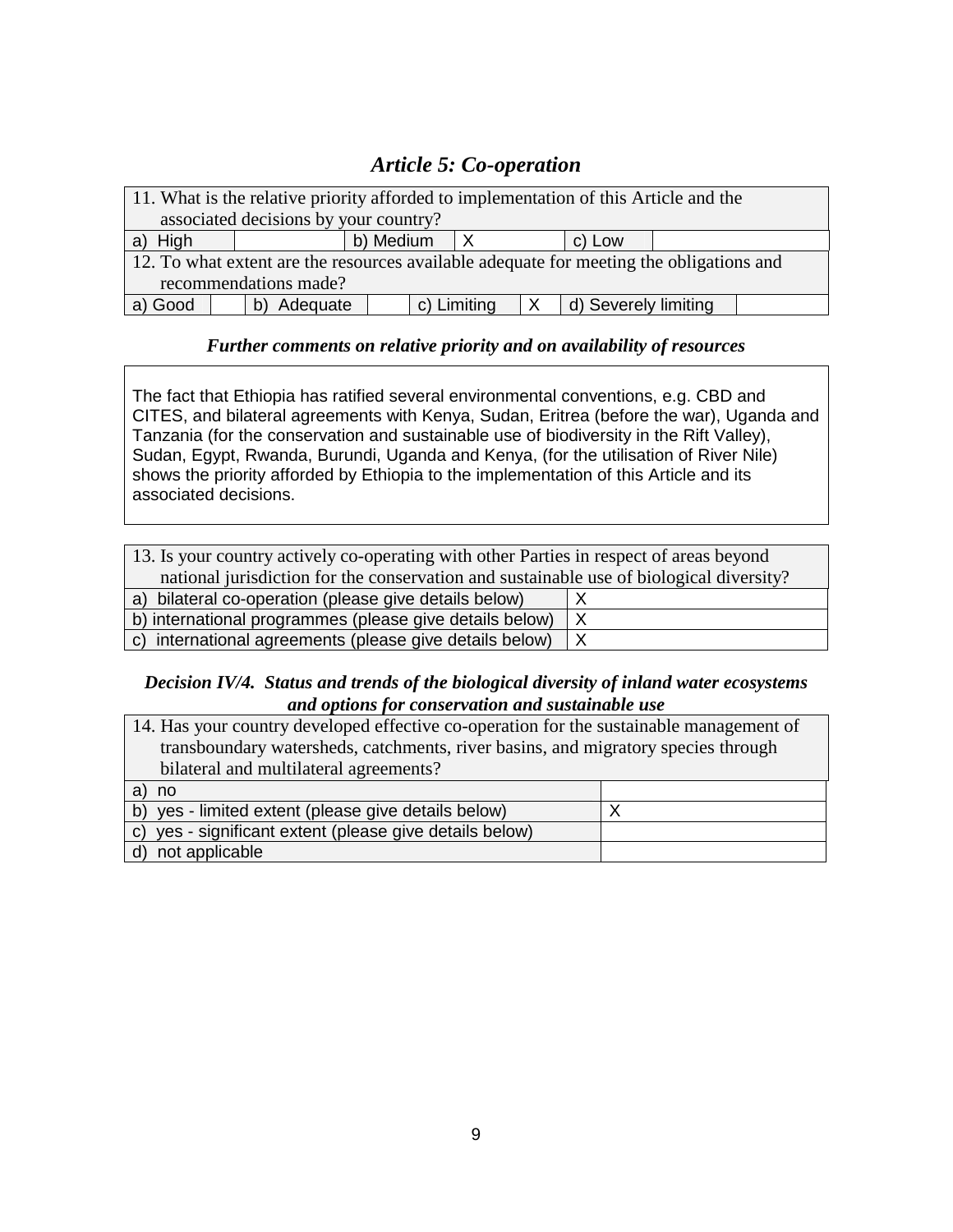### *Decision IV/15. The relationship of the CBD with the CSD and biodiversity-related conventions, other international agreements, institutions and processes or relevance*

| 15. Has your country developed management practices for transboundary-protected areas? |  |  |
|----------------------------------------------------------------------------------------|--|--|
| a) no                                                                                  |  |  |
| b) yes - limited extent (please give details below)                                    |  |  |
| c) yes - significant extent (please give details below)                                |  |  |
| d) not relevant                                                                        |  |  |

### *Decision V/21. Co-operation with other bodies*

| 16. Has your country collaborated with the International Biodiversity Observation Year of |  |
|-------------------------------------------------------------------------------------------|--|
| DIVERSITAS, and ensured complementarity with the initiative foreseen to be                |  |
| undertaken by the United Nations Educational, Scientific and Cultural Organization        |  |
| and the Secretariat of the Convention on Biological Diversity to increase scientific      |  |
| knowledge and public awareness of the crucial role of biodiversity for sustainable        |  |
| development?                                                                              |  |
|                                                                                           |  |

| a) no                              |  |
|------------------------------------|--|
| b) to a limited extent             |  |
| $\vert$ c) to a significant extent |  |

#### *Decision V/27. Contribution of the Convention on Biological Diversity to the ten-year review of progress achieved since the United Nations Conference on Environment and Development*

| 17. Is your country planning to highlight and emphasise biological diversity considerations |  |  |
|---------------------------------------------------------------------------------------------|--|--|
| in its contribution to the ten-year review of progress since the Earth Summit?              |  |  |
| a) no                                                                                       |  |  |
| $\vert$ b)<br>yes                                                                           |  |  |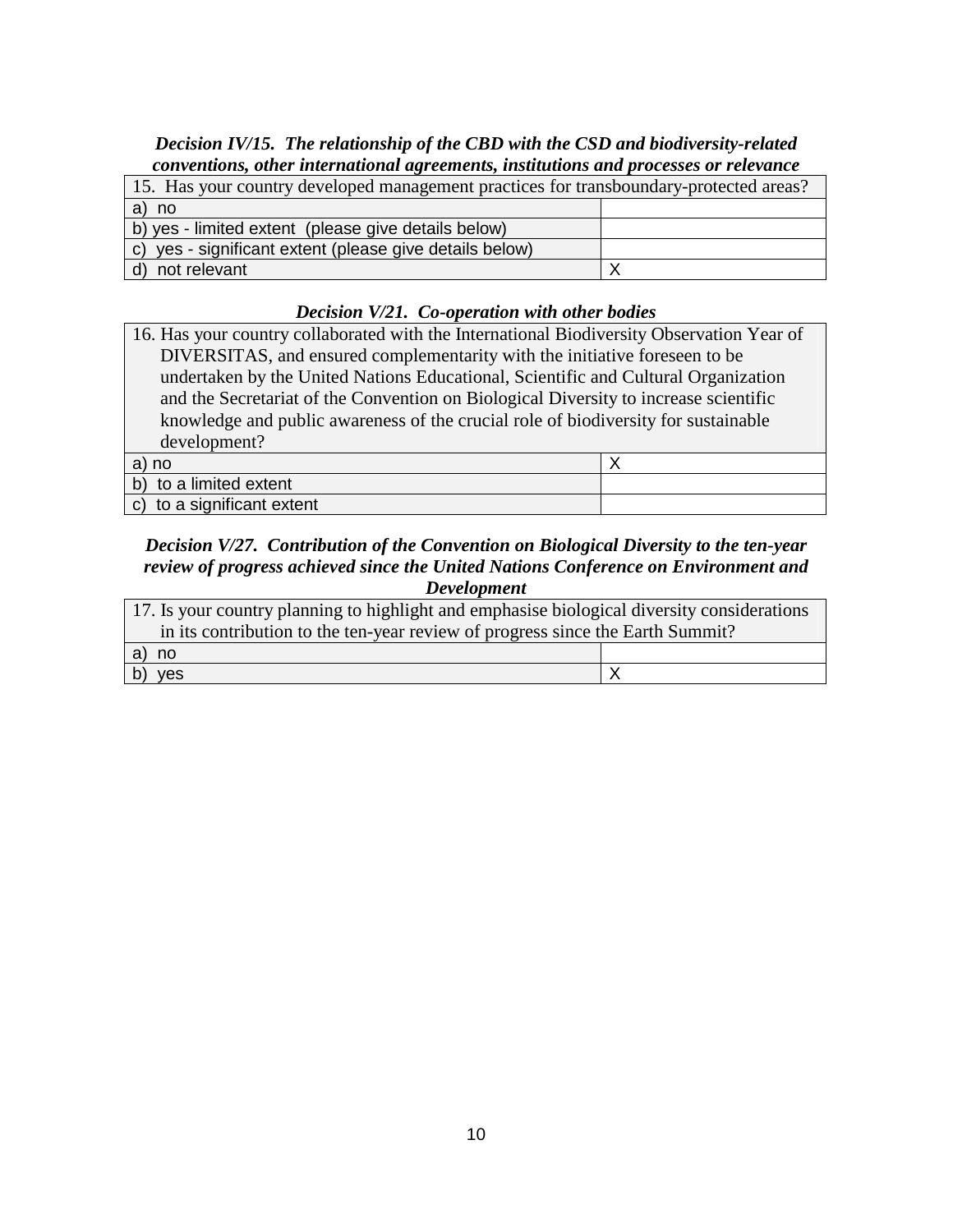### **Bilateral Co-operation**

Ethiopia has signed a bilateral co-operation agreement with the government of the Sudan to extend the Sudanese Protected Area of Dindir into Ethiopia and include the Ethiopian Alaatish area. There was a joint initiative with Eritrea to conserve the few remaining populations of elephants along the common border on the west, although this has now faced a set back as a consequence of the Ethio-Eritrean war, which, fortunately has now ended.

An Arid Land Development Management Plan between Ethiopia and Djibouti is in the pipeline.

Other agreements of bilateral co-operation also exist, e.g.

- a) The German Government through the German Technical Cooperation (GTZ) is supporting forest genetic resources conservation and other aspects of forestry development.
- b) The Swedish International Development Agency is assisting Ethiopia in training programmes in forest development and conservation.

### **International Agreements**

Ethiopia is a Party to the Convention to Combat Desertification (CCD). It has developed an action plan for its implementation. Much of the implementation focuses on biodiversity, and it is consistent with the CBD. Ethiopia is also a signatory to the Ramsar Convention (Convention on Wetlands), the African-Eurasian Migratory Water Bird Agreement, the Convention on Migratory Species, and Lusaka Agreement on A Task Force for Cooperative Enforcement Operations Directed Against the Illegal Trade in Wild Fauna and Flora.

Ethiopia has ratified the Convention on International Trade in Endangered Species in wild fauna and flora (CITES) and it is receiving financial support for this from UNESCO. Ethiopia has also ratified the Protection of World Cultural and Natural Heritage Convention. EWCO is an institutional member of the World Conservation Union (IUCN).

These bilateral and international agreements of co-operation have provided some support to specific biodiversity conservation projects.

The CBD has influenced policy and action substantially and in general brought biological diversity concerns to the attention of various sectors that had hardly thought that their activities contributed positively or negatively to biological diversity conservation. The following are some examples in which this impact of the CBD is apparent.

- a. the Environmental Policy
- b. the Biodiversity Conservation and Development Strategy and Action Plan
- c. community-based on-farm crop in situ conservation
- d. the preparation of a national Biodiversity Strategy and Action Plan (BSAP) by IBCR
- e. the preparation of the National Protected Areas Management Plan by EWCO
- f. the assessment of Important Bird Areas (IBAs)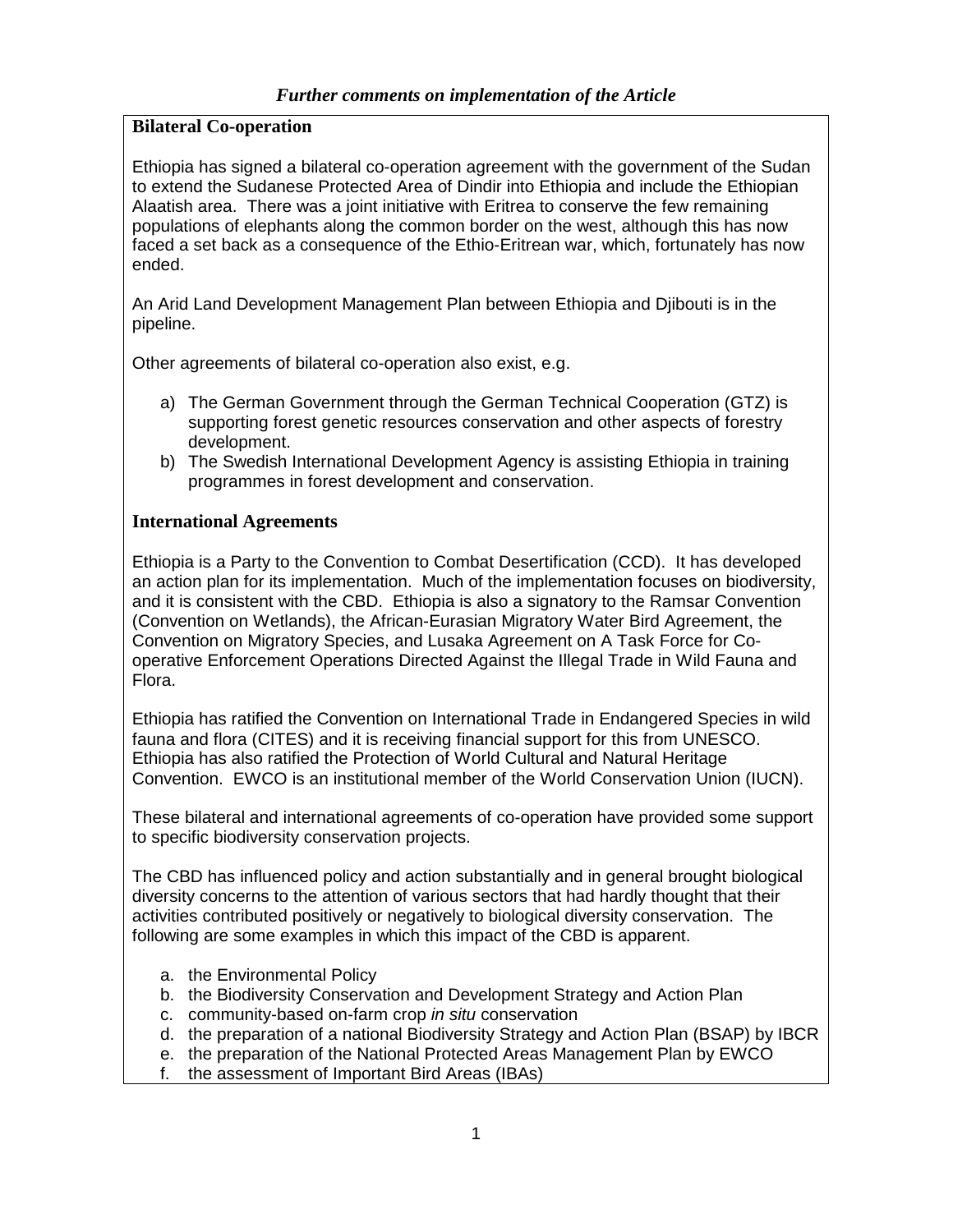### *Article 6: General measures for conservation and sustainable use*

| 18 What is the relative priority afforded to implementation of this Article and the     |  |          |                     |          |                      |  |  |
|-----------------------------------------------------------------------------------------|--|----------|---------------------|----------|----------------------|--|--|
| associated decisions by your country?                                                   |  |          |                     |          |                      |  |  |
| a) High                                                                                 |  |          | b) Medium<br>c) Low |          |                      |  |  |
| 19. To what extent are the resources available adequate for meeting the obligations and |  |          |                     |          |                      |  |  |
| recommendations made?                                                                   |  |          |                     |          |                      |  |  |
| Good                                                                                    |  | Adequate | c) Limiting         | $\times$ | d) Severely limiting |  |  |

### *Further comments on relative priority and on availability of resources*

Infrastructural and trained human capacity to effectively conserve, use and develop Ethiopia's biological resources is low. Inadequate organisation, co-ordination and decision-making mechanisms have been further compounding the problem. But the awareness of the problem is high, and steps have been, and are being, taken to reduce it. An environmental policy and a biodiversity conservation and development strategy are now in place, and there is now an institution, IBCR, mandated to spearhead the conservation and sustainable use of biodiversity. All major stakeholder institutions / organizations (more than 26 in number) and about 100 scientists and professionals from all over the country have participated in developing this process.

| 20. What is the status of your national biodiversity strategy (6a)?                           |   |
|-----------------------------------------------------------------------------------------------|---|
| a) none                                                                                       |   |
| b) early stages of development                                                                | X |
| c) advanced stages of development                                                             |   |
| d) completed <sup>1</sup>                                                                     |   |
| e) completed and adopted                                                                      |   |
| f) reports on implementation available                                                        |   |
| 21. What is the status of your national biodiversity action plan (6a)?                        |   |
| a) none                                                                                       |   |
| b) early stages of development                                                                | X |
| c) advanced stages of development                                                             |   |
| d) completed $2$                                                                              |   |
| e) completed and adopted $2$                                                                  |   |
| f) reports on implementation available                                                        |   |
| 22. Do your national strategies and action plans cover all articles of the Convention (6a)?   |   |
| a) some articles only                                                                         |   |
| b) most articles                                                                              |   |
| c) all articles                                                                               |   |
| 23. Do your national strategies and action plans cover integration of other sectoral activity |   |
| (6b)?                                                                                         |   |
| a) no                                                                                         |   |
| b) some sectors                                                                               |   |
| c) all major sectors                                                                          |   |
| d) all sectors                                                                                |   |

<sup>&</sup>lt;sup>1</sup> Please provide information requested at the end of this guidelines.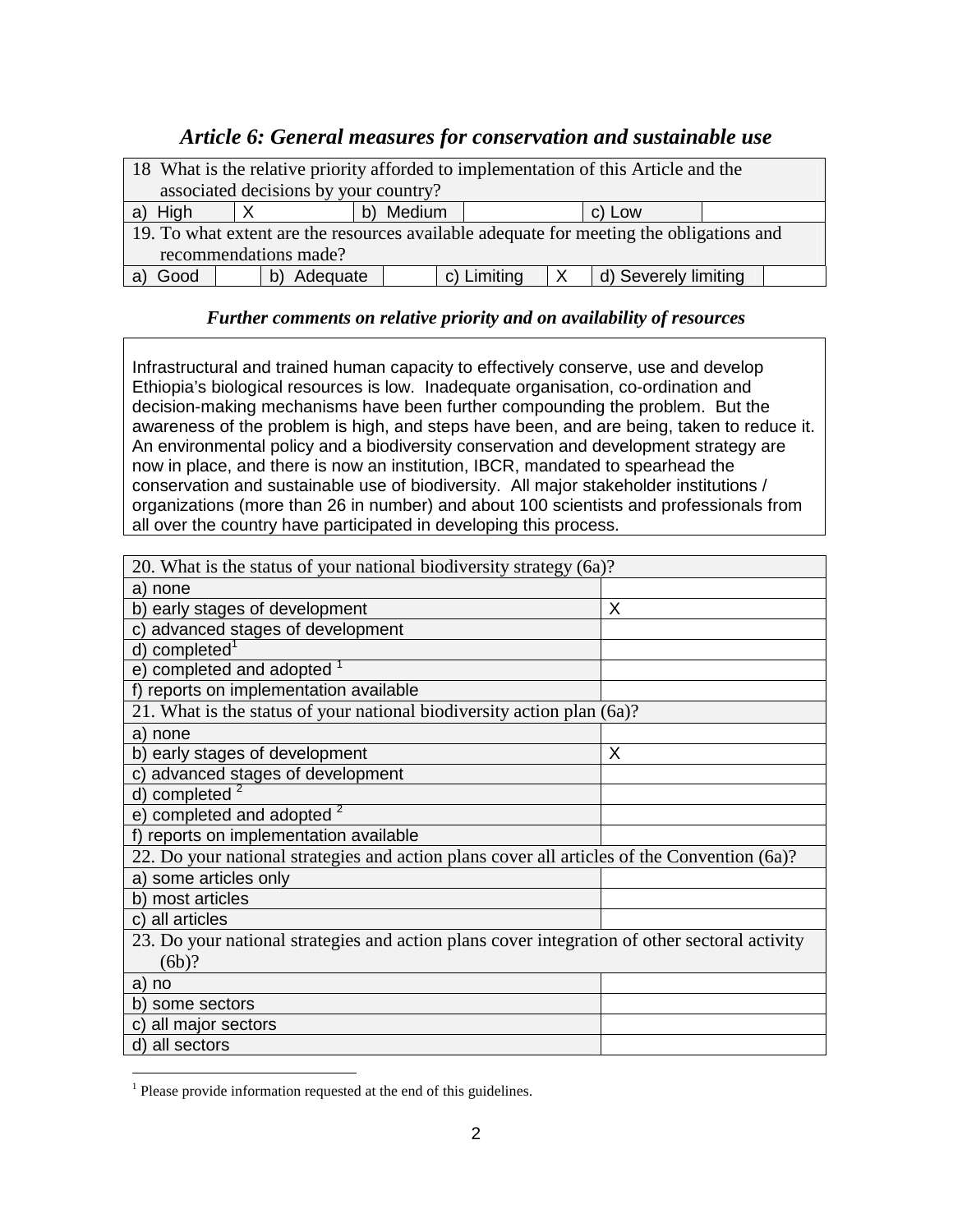### *Further comments on implementation of this Article*

Implementation of a GEF-supported BSAP project commenced in 2000. Upon initiating the implementation of the project, two vital workshops involving the major stakeholders were organised in Addis Ababa. The first workshop was to establish a project Steering Committee (SC) and the second was to create a Planning Team (PT). A third subsequent meeting and a training workshop were organised to better prepare experts for the project's technical activities.

At subsequent meetings, the PT discussed the steps and procedures to be followed, and drafted the overall scope of the strategy and action plan, and then produced a stocktaking checklist of the issues to be covered. Teams of consultants are presently being established to undertake the stocktaking activities. This was scheduled to start in April 2001. Soon after the completion of the stocktaking activity, the first National Workshop will take place to be followed by workshops in the regions of the country.

Recognising the indispensable experiences of other Parties (countries), the Biodiversity Strategy and Action Plan project is making use of the Biodiversity Strategy and Action Plan documents of the Philippines, Jordan, Tanzania, Madagascar, Kenya, and others. It is envisaged that Ethiopia's Biodiversity Strategy and Action Plan will deal with issues of transboundary, bilateral, sub-regional, regional and global co-operation besides determining what should be done within the country.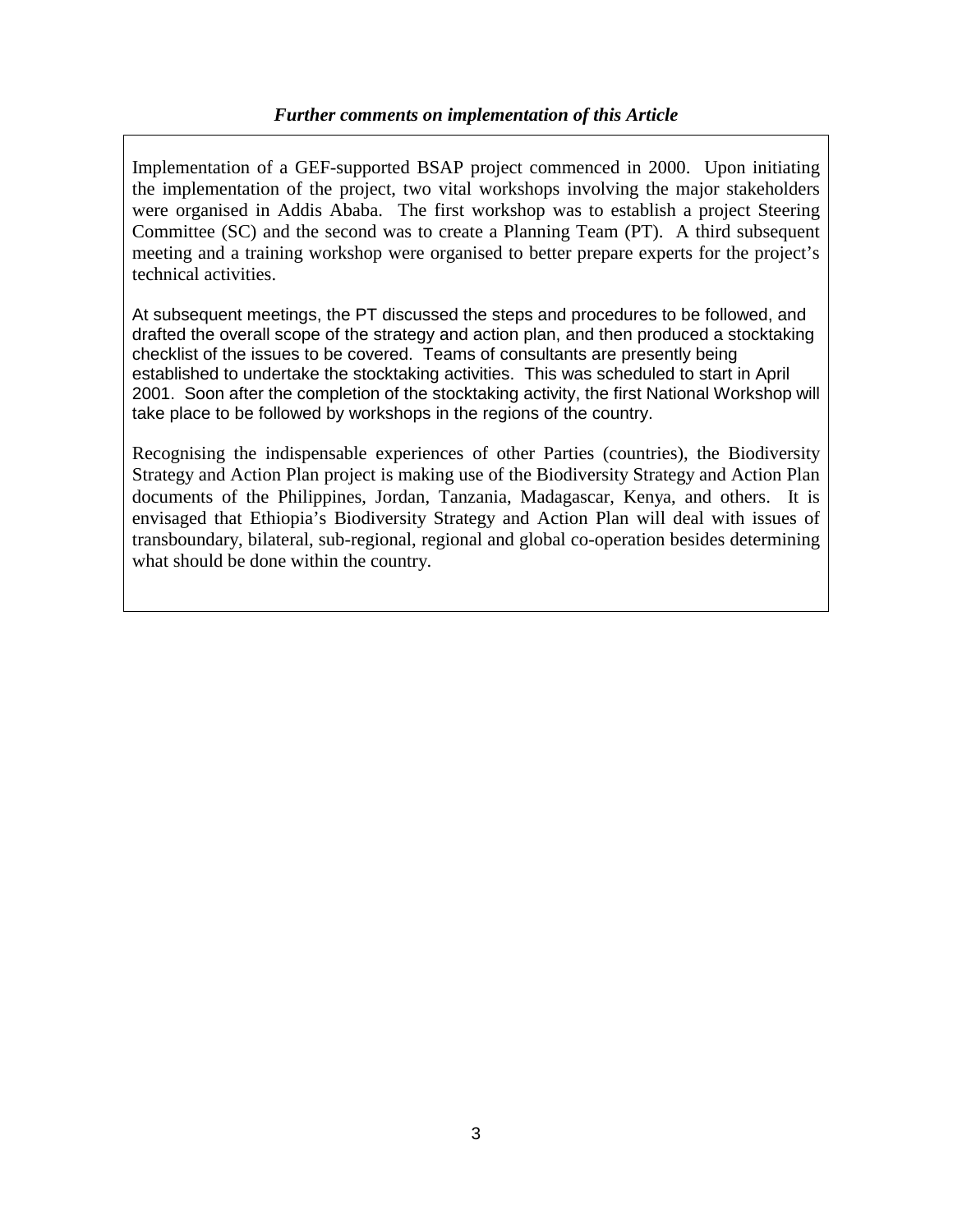### *Decision II/7 and Decision III/9 Consideration of Articles 6 and 8*

| 24. Is action being taken to exchange information and share experience on the national                 |             |  |  |  |
|--------------------------------------------------------------------------------------------------------|-------------|--|--|--|
| action planning process with other Contracting Parties?                                                |             |  |  |  |
| a) little or no action                                                                                 |             |  |  |  |
| b) sharing of strategies, plans and/or case-studies                                                    | X           |  |  |  |
| c) regional meeting                                                                                    |             |  |  |  |
| 25. Do all of your country's strategies and action plans include an international                      |             |  |  |  |
| cooperation component?                                                                                 |             |  |  |  |
| a) no                                                                                                  | X           |  |  |  |
| b) yes                                                                                                 |             |  |  |  |
| 26. Are your country's strategies and action plans coordinated with those of neighboring<br>countries? |             |  |  |  |
| a) no                                                                                                  |             |  |  |  |
| b) bilateral/multilateral discussions under way                                                        |             |  |  |  |
| c) coordinated in some areas/themes                                                                    | X           |  |  |  |
| d) fully coordinated                                                                                   |             |  |  |  |
| e) not applicable                                                                                      |             |  |  |  |
| 27. Has your country set measurable targets within its strategies and action plans?                    |             |  |  |  |
| a) no                                                                                                  |             |  |  |  |
| b) early stages of development                                                                         | X           |  |  |  |
| c) advanced stages of development                                                                      |             |  |  |  |
| d) Programme in place                                                                                  |             |  |  |  |
| e) reports on implementation available                                                                 |             |  |  |  |
| If a developing country Party or a Party with economy in transition -                                  |             |  |  |  |
| 28. Has your country-received support from the financial mechanisms for the preparation                |             |  |  |  |
| of its national strategy and action plan?                                                              |             |  |  |  |
| a) no                                                                                                  |             |  |  |  |
| b) yes                                                                                                 | X           |  |  |  |
| If yes, which was the Implementing Agency                                                              | <b>UNDP</b> |  |  |  |
| (UNDP/UNEP/World Bank)?                                                                                |             |  |  |  |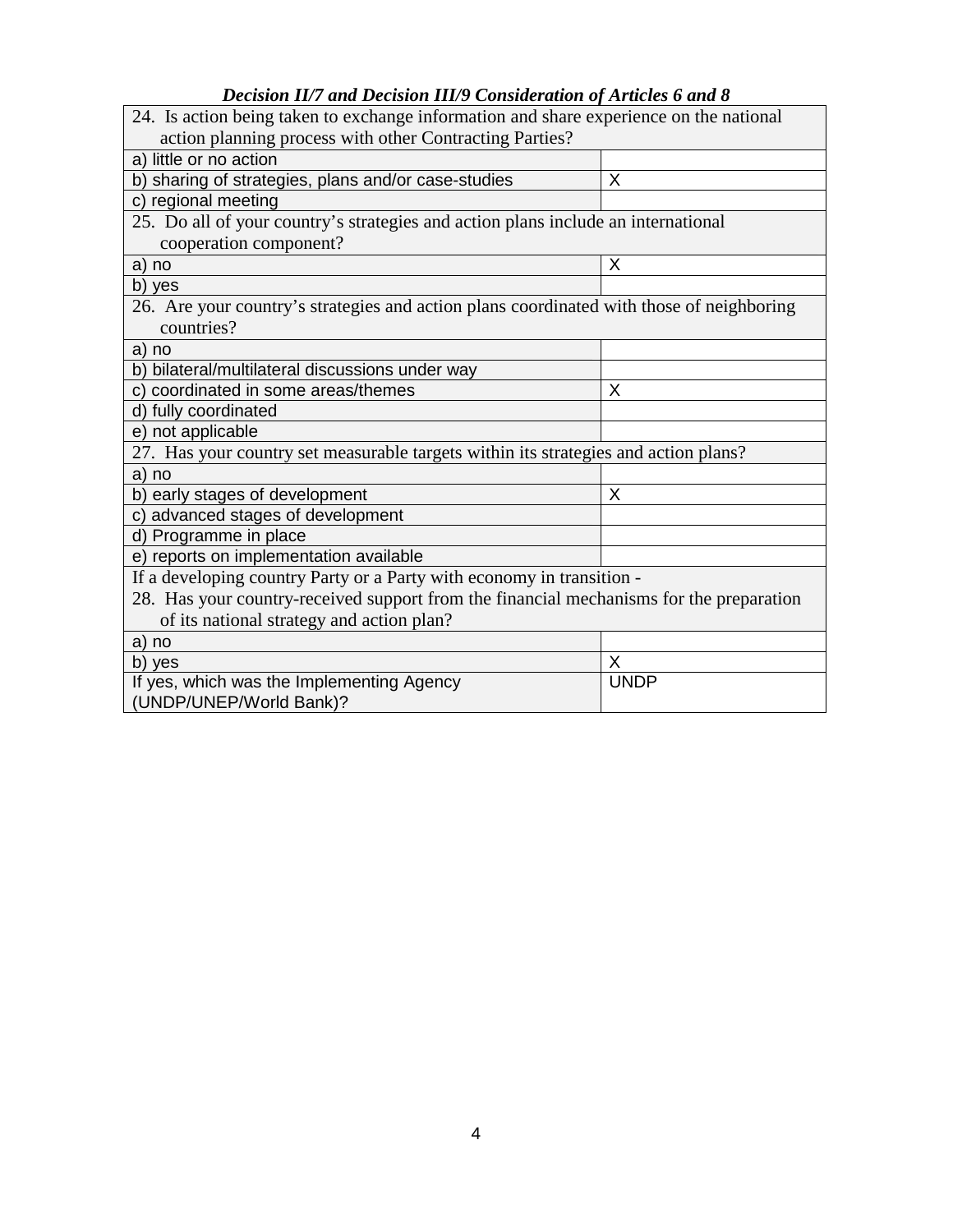### *Decisions III/21. Relationship of the Convention with the CSD and biodiversity-related conventions*

| 29. Are the national focal points for the CBD and the competent authorities of the Rasmar |  |  |  |
|-------------------------------------------------------------------------------------------|--|--|--|
| Convention, Bonn Convention and CITES co-operating in the implementation of these         |  |  |  |
| conventions to avoid duplication?                                                         |  |  |  |
| a) no                                                                                     |  |  |  |
| b) yes - limited extent                                                                   |  |  |  |
| c) yes - significant extent                                                               |  |  |  |

### *Further comments on relative priority and on availability of resources*

EWCO and EPA have been working together for the ratification of the Ramsar Convention. Ethiopia is signatory to the Ramsar and Bonn Conventions and has signed and ratified CITES. EWCO and EPA are working together for the ratification and implementation of these conventions not yet ratified. Besides these EPA is working towards the ratification of the Rotterdam Convention on Prior Informed Consent, and the Convention on Persistent Organic Pollutants.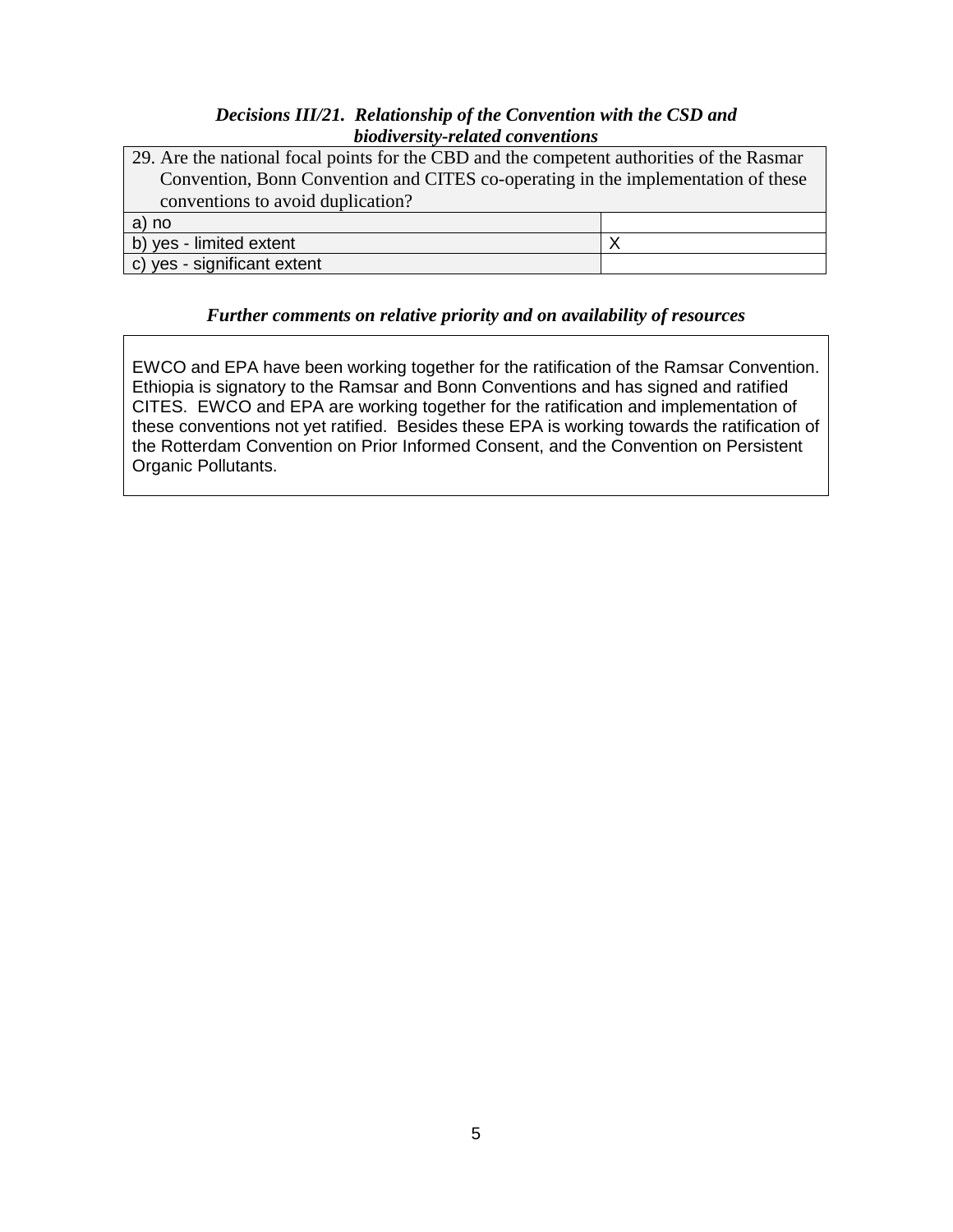# *Article 7: Identification and monitoring*

| 30. What is the relative priority afforded to implementation of this Article and the    |                     |  |             |  |                      |  |  |
|-----------------------------------------------------------------------------------------|---------------------|--|-------------|--|----------------------|--|--|
| associated decisions by your country?                                                   |                     |  |             |  |                      |  |  |
| a) High                                                                                 | b) Medium<br>c) Low |  |             |  |                      |  |  |
| 31. To what extent are the resources available adequate for meeting the obligations and |                     |  |             |  |                      |  |  |
| recommendations made?                                                                   |                     |  |             |  |                      |  |  |
| Good                                                                                    | Adequate            |  | c) Limiting |  | d) Severely limiting |  |  |

### *Further comments on relative priority and on availability of resources*

The relative priority accorded to the implementation of Article 7, i.e., identification and monitoring of the components of biological diversity for their conservation and sustainable utilisation, is rated from medium to high. Several works aimed at the identification of biological resources have been carried out by various institutions and individuals. The 8 volume Flora of Ethiopia and Eritrea, covering the ferns, conifers and flowering plants, both indigenous and introduced, is being published by the National Herbarium of the Addis Ababa University. Four volumes are in print and include coverage of all monocotyledons (Vols 6 & 7), a first for any country in Sub-Saharan Africa. The three remaining volumes for plants are almost complete while Volume 8 will contain background information and the index to all volumes. The National Herbarium now holds over 72,000 collections covering most parts of the country and nearly 80% of the flora of higher plants. The Herbarium is developing a strategic plan to focus collecting expeditions on the more poorly know areas and groups of plants. It supports the Botany and Dryland Biodiversity streams in the graduate programme of the Department of Biology and offers an identification service. Other collections come in from collaboration with many institutions and individuals including IBCR, the Woody Biomass Project and the Forest Genetic Resources Conservation Project.

The Natural History Museum of the Addis Ababa University has collections of mammal skins and skulls, birds, some reptiles and amphibians, a few fish and a small number of butterflies and other arthropods. Birds are the best known of all animal groups in the country. The larger wild vertebrates found in the protected area system of the country have been identified and documented by EWCO. The Ethiopian Wildlife and Natural History Society (EWNHS) has an ongoing project with Bird Life International on the conservation of the Birds of Ethiopia. EWNHS has just secured funding from the Darwin Initiative to study the traditional sacred/conservation areas of the country around churches and mosques and other traditionally protected areas.

An Important Bird Area (IBA) project run by EWCO and EWNHS together with the international NGO, BirdLife International, is surveying the status of bird species including 2 doctoral studies on critical species. The Project is also developing plans for in situ conservation with local communities in selected IBA areas. EWNHS published a first inventory of the IBAs of Ethiopia in 1996.

The Addis Ababa University, IBCR, and IPGRI are collaborating to support an MSc programme for biology students whose thesis projects are monitoring the changes and management practices of the farmers in South Wello in the use of their own farmers' varieties of sorghum.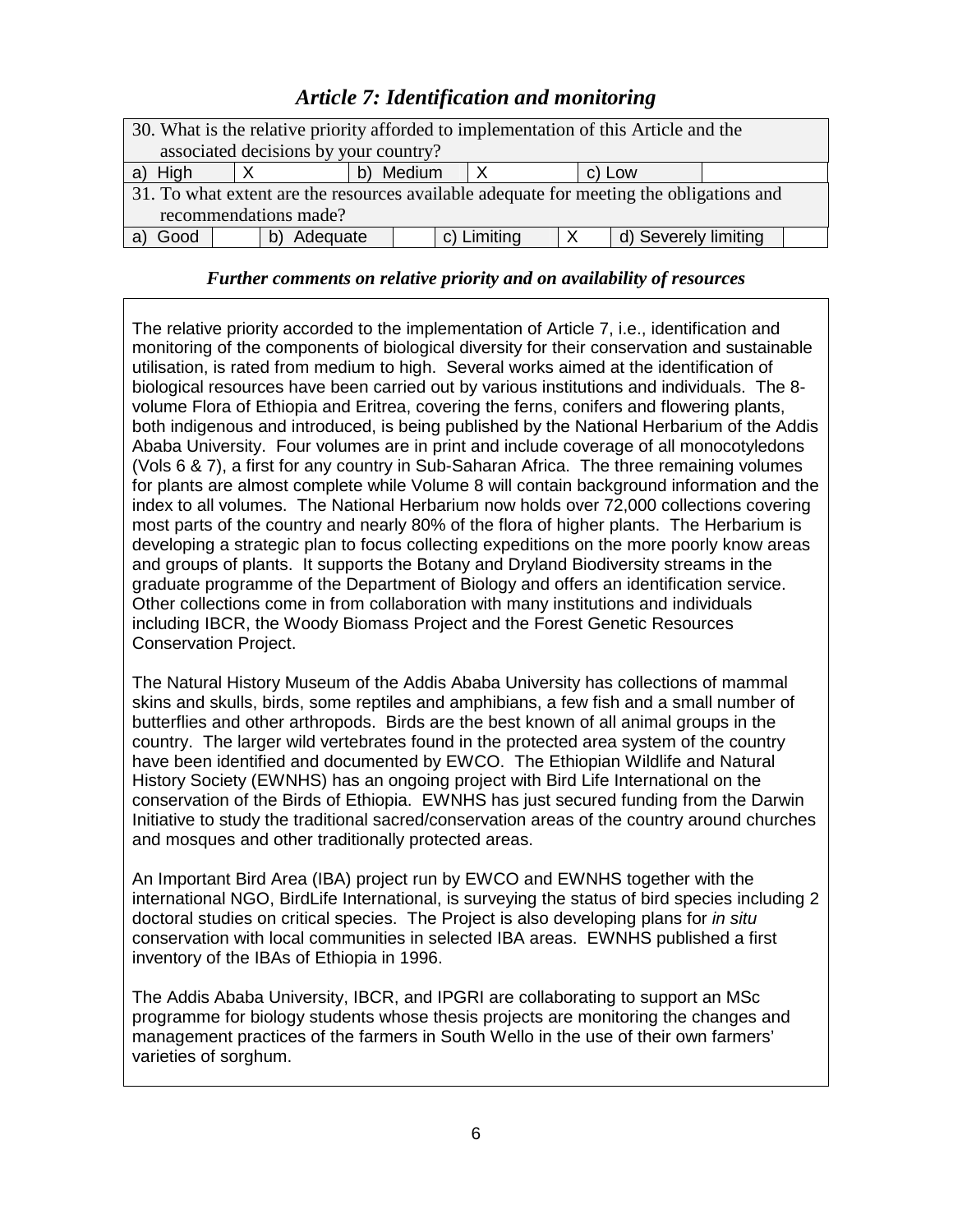There has been very little work done on other groups of organisms, i.e. in the lower plants and animals, but especially in micro-organisms that are not pathogenic to humans, domestic animals or crops.

| 32. Does your country have an ongoing inventory programme at species level (7a)?      |   |  |  |  |
|---------------------------------------------------------------------------------------|---|--|--|--|
| a) minimal activity                                                                   |   |  |  |  |
| b) for key groups (such as threatened or endemic species) or                          | X |  |  |  |
| indicators                                                                            |   |  |  |  |
| c) for a range of major groups                                                        | X |  |  |  |
| d) for a comprehensive range of species                                               |   |  |  |  |
| 33. Does your country have an ongoing inventory programme at ecosystem level (7a)?    |   |  |  |  |
| a) minimal activity                                                                   |   |  |  |  |
| b) for ecosystems of particular interest only                                         |   |  |  |  |
| c) for major ecosystems                                                               | X |  |  |  |
| d) for a comprehensive range of ecosystems                                            |   |  |  |  |
| 34. Does your country have an ongoing inventory programme at genetic level (7a)?      |   |  |  |  |
| a) minimal activity                                                                   |   |  |  |  |
| b) minor programme in some sectors                                                    |   |  |  |  |
| c) major programme in some sectors                                                    | X |  |  |  |
| d) major programme in all relevant sectors                                            |   |  |  |  |
| 35. Does your country have ongoing monitoring programmes at species level (7a)?       |   |  |  |  |
| a) minimal activity                                                                   | X |  |  |  |
| b) for key groups (such as threatened or endemic species) or                          |   |  |  |  |
| indicators                                                                            |   |  |  |  |
| c) for a range of major groups                                                        |   |  |  |  |
| d) for a comprehensive range of species                                               |   |  |  |  |
| 36. Does your country have ongoing monitoring programmes at ecosystem level (7b)?     |   |  |  |  |
| a) minimal activity                                                                   |   |  |  |  |
| b) for ecosystems of particular interest only                                         | X |  |  |  |
| c) for major ecosystems                                                               |   |  |  |  |
| d) for a comprehensive range of ecosystems                                            |   |  |  |  |
| 37. Does your country have ongoing monitoring programmes at genetic level (7b)?       |   |  |  |  |
| a) minimal activity                                                                   | X |  |  |  |
| b) minor Programme in some sectors                                                    |   |  |  |  |
| c) major Programme in some sectors                                                    |   |  |  |  |
| d) major Programme in all relevant sectors                                            |   |  |  |  |
| 38. Has your country identified activities with adverse affects on biodiversity (7c)? |   |  |  |  |
| a) limited understanding                                                              |   |  |  |  |
| b) threats well known in some areas, not in others                                    |   |  |  |  |
| c) most threats known, some gaps in knowledge                                         | X |  |  |  |
| d) comprehensive understanding                                                        |   |  |  |  |
| e) reports available                                                                  | X |  |  |  |
| 39. Is your country monitoring these activities and their effects (7c)?               |   |  |  |  |
| a) no                                                                                 | X |  |  |  |
| b) early stages of Programme development                                              |   |  |  |  |
| c) advanced stages of Programme development                                           |   |  |  |  |
| d) programme in place                                                                 |   |  |  |  |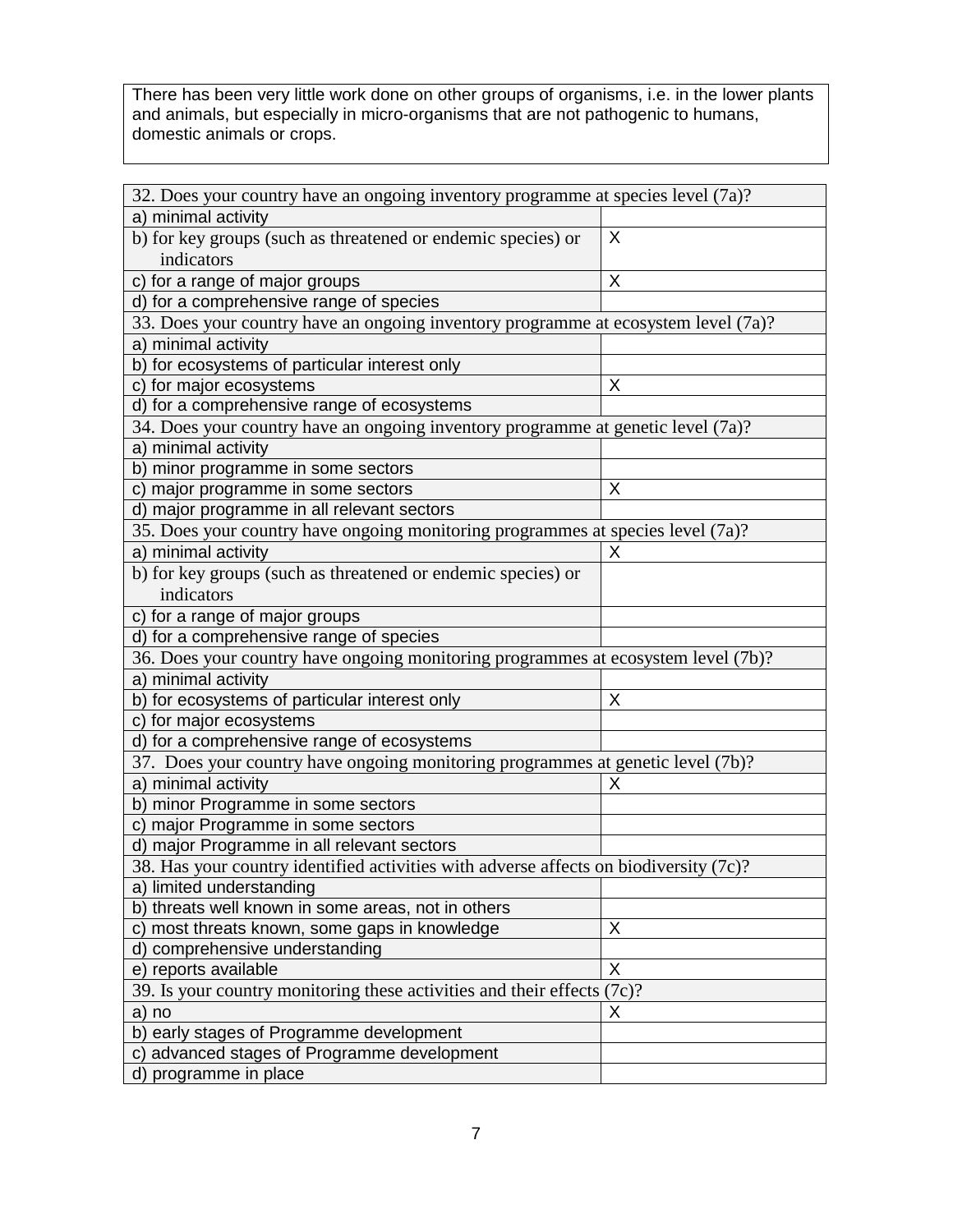| e) reports on implementation available                                                 |  |
|----------------------------------------------------------------------------------------|--|
| 40. Does your country co-ordinate information collected and management at the national |  |
| level $(7d)$ ?                                                                         |  |
| a) no                                                                                  |  |
| b) early stages of programme development                                               |  |
| c) advanced stages of programme development                                            |  |
| d) programme in place                                                                  |  |
| e) reports on implementation available                                                 |  |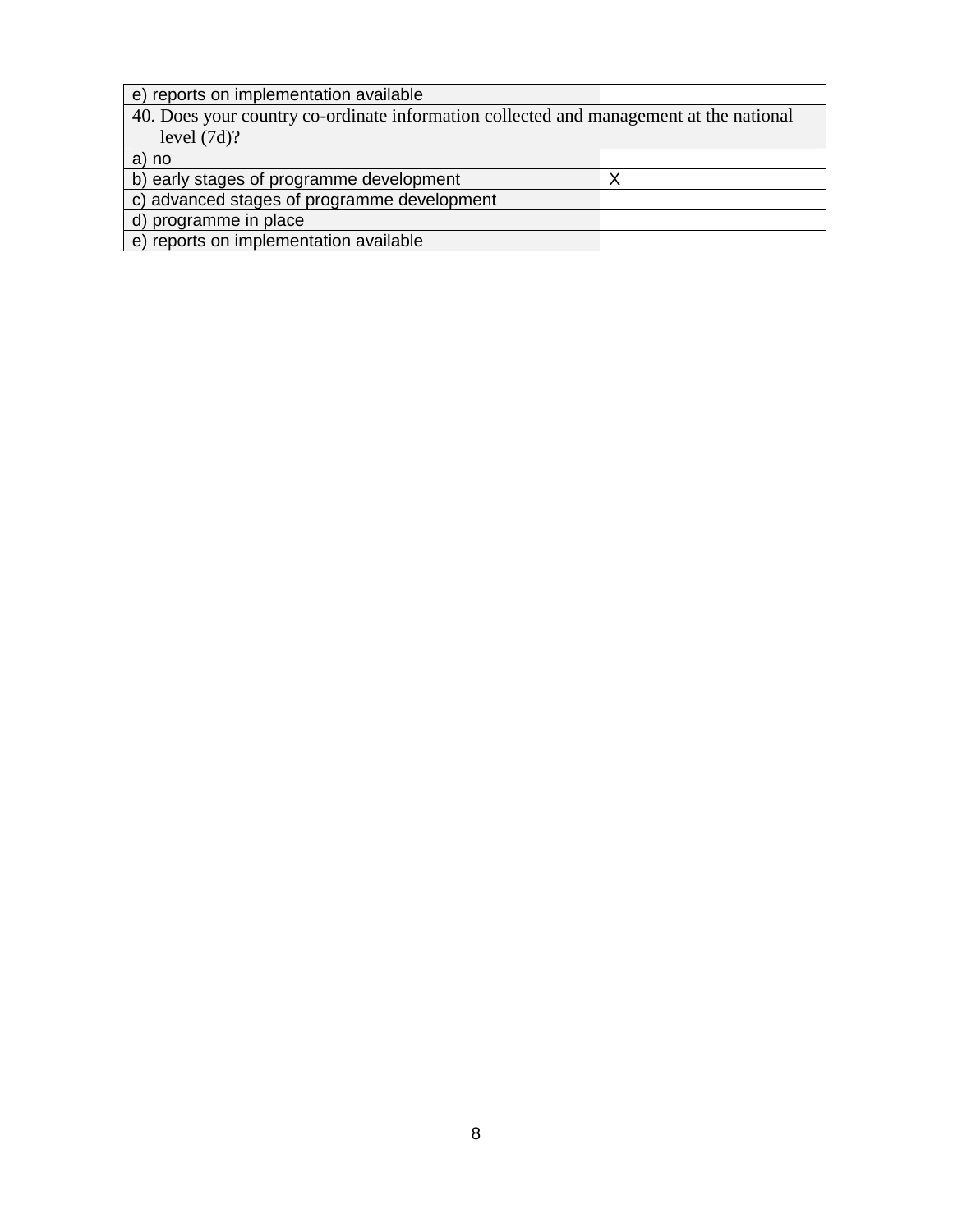| Decision III/10. Identification, monitoring and assessment |  |  |  |  |
|------------------------------------------------------------|--|--|--|--|
|------------------------------------------------------------|--|--|--|--|

| 41. Has your country identified national indicators of biodiversity?                     |   |  |  |  |
|------------------------------------------------------------------------------------------|---|--|--|--|
| a) no                                                                                    | X |  |  |  |
| b) assessment of potential indicators underway                                           |   |  |  |  |
| c) indicators identified (if so, please describe below)                                  |   |  |  |  |
| 42. Is your country using rapid assessment and remote sensing techniques?                |   |  |  |  |
| a) no                                                                                    |   |  |  |  |
| b) assessing opportunities                                                               |   |  |  |  |
| c) yes, to a limited extent                                                              | X |  |  |  |
| d) yes, to a major extent                                                                |   |  |  |  |
| e) reports on implementation available                                                   |   |  |  |  |
| 43. Has your country adopted a 'step-by-step' approach to implementing Article 7 with    |   |  |  |  |
| initial emphasis on identification of biodiversity components (7a) and activities having |   |  |  |  |
| adverse effects on them (7c)?                                                            |   |  |  |  |
| a) no                                                                                    |   |  |  |  |
| b) not appropriate to national circumstances                                             |   |  |  |  |
| c) yes                                                                                   | X |  |  |  |
| 44. Is your country co-operating with other Contracting Parties on pilot projects to     |   |  |  |  |
| demonstrate the use of assessment and indicator methodologies?                           |   |  |  |  |
| a) no                                                                                    | X |  |  |  |
| b) yes (if so give details below)                                                        |   |  |  |  |
| 45. Has your country prepared any reports of experience with application of assessment   |   |  |  |  |
| methodologies and made these available to other Contracting Parties?                     |   |  |  |  |
| a) no                                                                                    | X |  |  |  |
| b) yes                                                                                   |   |  |  |  |
| 46. Is your country seeking to make taxonomic information held in its collections more   |   |  |  |  |
| widely available?                                                                        |   |  |  |  |
| a) no relevant collections                                                               |   |  |  |  |
| b) no action                                                                             |   |  |  |  |
| c) yes (if so, please give details below)                                                | X |  |  |  |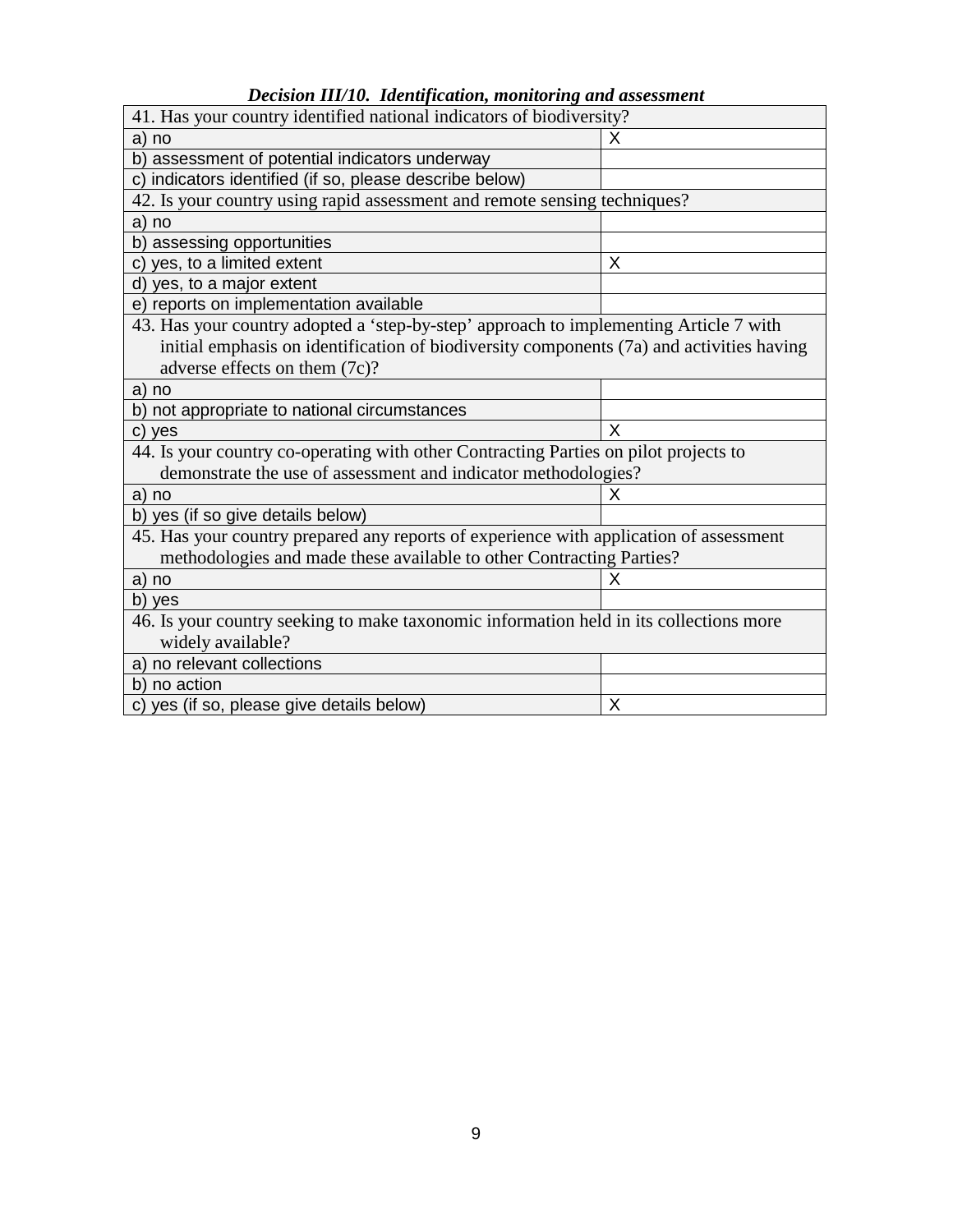### *Decision V/7. Identification, monitoring and assessment, and indicators*

| 47. Is your country actively involved in co-operating with other countries in your region in |   |  |  |  |
|----------------------------------------------------------------------------------------------|---|--|--|--|
| the field of indicators, monitoring and assessment?                                          |   |  |  |  |
| a) no                                                                                        | X |  |  |  |
| b) limited co-operation                                                                      |   |  |  |  |
| c) extensive co-operation on some issues                                                     |   |  |  |  |
| d) extensive co-operation on a wide range of issues                                          |   |  |  |  |
| 48. Has your country made available case studies concerning the development and              |   |  |  |  |
| implementation of assessment, monitoring and indicator programmes?                           |   |  |  |  |
| a) no                                                                                        | х |  |  |  |
| b) yes - sent to the Secretariat                                                             |   |  |  |  |
| c) yes - through the national CHM                                                            |   |  |  |  |
| d) yes - other means (please specify)                                                        |   |  |  |  |
| 49. Is your country assisting other Parties to increase their capacity to develop indicator  |   |  |  |  |
| and monitoring programme?                                                                    |   |  |  |  |
| a) no                                                                                        | Х |  |  |  |
| b) providing training                                                                        |   |  |  |  |
| c) providing direct support                                                                  |   |  |  |  |
| d) sharing experience                                                                        |   |  |  |  |
| e) other (please describe)                                                                   |   |  |  |  |

### *Further comments on implementation of this Article*

There are some ongoing inventory programmes at the species level. EWCO and the regional bureaus of agriculture of the regional state governments have been undertaking periodic inventories of endangered and endemic species of large mammals, particularly the Ethiopian Wolf, Walia Ibex, Mountain Nyala, and Elephant. The Addis Ababa University has been undertaking an inventory of higher plants and is publishing the Flora of Ethiopia. IBCR has published monographs for major field crops, namely durum wheat and field pea, and the preparation of monographs on faba bean (Vicia faba), grass pea (Lathyrus sativus), and sorghum (Sorghum bicolor) is being finalised.

The Forest Genetic Resources Conservation Project at the IBCR is undertaking an inventory of the woody plant diversity and socio-economic surveys in the major forest ecosystems. The Woody Biomass Inventory and Strategic Planning Project has an ongoing inventory programme to assess the woody biomass in woodlands, forests and agricultural land. EWCO undertakes periodic inventories of wildlife conservation areas to monitor ecosystem changes. The Addis Ababa University also undertakes research, including through graduate student thesis projects, which includes making inventories at the ecosystem level.

There is very limited work with regards to intraspecific genetic variation, but some studies have been undertaken by Addis Ababa University. There is no ongoing monitoring programme at the intraspecific genetic level.

The Ministry of Agriculture and some NGOs have been monitoring changes in forest cover at the ecosystem level. They use satellite imagery and aerial photographs to observe these changes.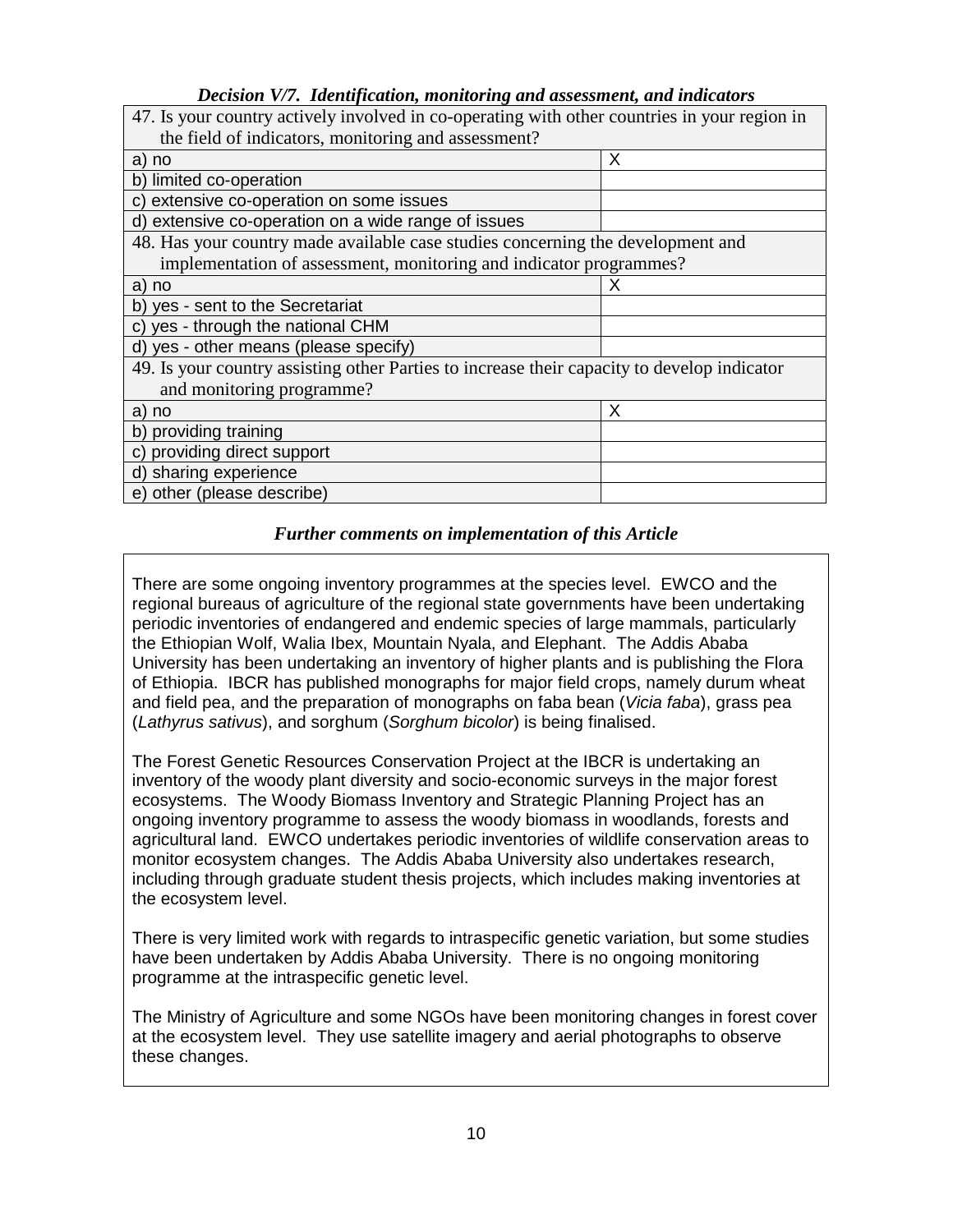The major threats to the biological resources of the country are known. However, we believe that the specifics of the processes by which some of the threats affect biodiversity are yet to be fully understood. There could be some undiscovered threats as well. There is no ongoing monitoring activity in this regard.

The Forest Genetic Resources Conservation Project of IBCR is compiling the available information on the forest resources of the country. A forest area database that enables the storage and retrieval of information on forest areas and woody plant species has been developed. The Ethiopian Wildlife Conservation Organization is also developing a database on the wild animal resources of Ethiopia.

A Medicinal Plants Project based in IBCR, which is supported by the World Bank and GEF, is developing indicators to monitor and evaluate changes to biodiversity with particular emphasis on medicinal plants.

Remote sensing techniques are used by some institutions in Ethiopia, including the Woody Biomass Inventory and Strategic Planning Project, the Ethiopian Mapping Authority, the Ministry of Agriculture, and some Universities. The International Livestock Research Institute (ILRI) has regular access to satellite information on vegetation cover changes.

Rapid assessment using remote sensing is also being carried out under the theme of the Ecogeographic Survey in IBCR to identify varieties/species of crops and other biological resources. This includes monitoring change and rates of change.

Several assessment methodologies are in use in the country. But these have not been consciously designed so the information generated can be shared among the institutions or with neighbouring countries.

There are several institutions with collections of specimens of biological materials, and there is keen interest in sharing the information with others. A Flora of Ethiopia and Eritrea is being published. The books are available for purchase by the public and can thus be obtained by any interested parties.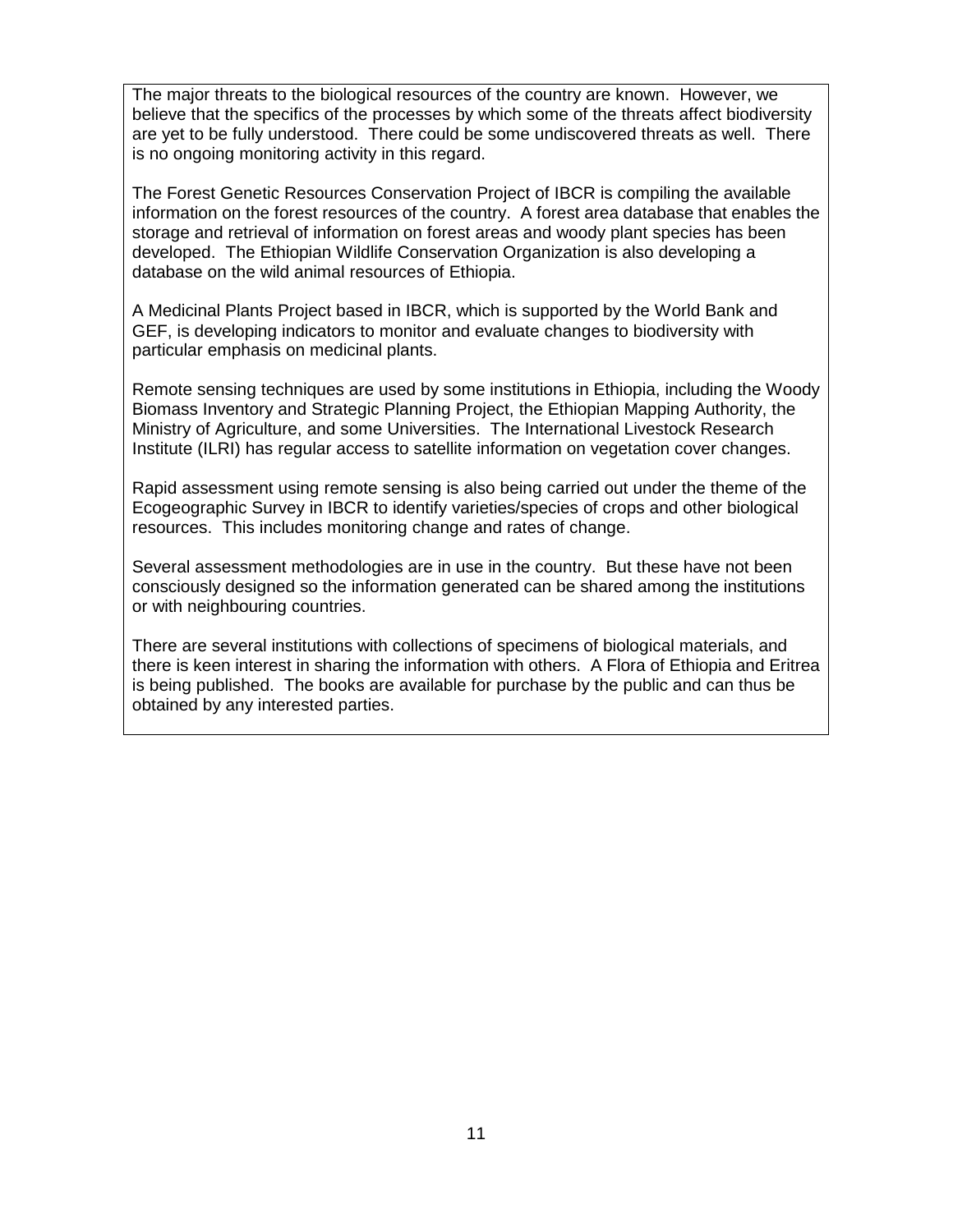# *Decisions on Taxonomy*

| Decision IV/1. Report and recommendations of the third meeting of SBSTTA [in part]        |   |  |  |  |
|-------------------------------------------------------------------------------------------|---|--|--|--|
| 50. Has your country carried out a national taxonomic needs assessment, and/or held       |   |  |  |  |
| workshops to determine natural taxonomic priorities?                                      |   |  |  |  |
| a) no                                                                                     |   |  |  |  |
| b) early stages of assessment                                                             |   |  |  |  |
| c) advanced stages of assessment                                                          |   |  |  |  |
| d) assessment completed                                                                   | X |  |  |  |
| 51. Has your country developed a national taxonomic action plan?                          |   |  |  |  |
| a) no                                                                                     |   |  |  |  |
| b) early stages of development                                                            |   |  |  |  |
| c) advanced stages of development                                                         | X |  |  |  |
| d) action plan in place                                                                   |   |  |  |  |
| e) reports on implementation available                                                    |   |  |  |  |
| 52. Is your country making available appropriate resources to enhance the availability of |   |  |  |  |
| taxonomic information?                                                                    |   |  |  |  |
| a) no                                                                                     |   |  |  |  |
| b) yes, but this does not cover all known needs adequately                                | X |  |  |  |
| c) yes, covering all known needs                                                          |   |  |  |  |
| 53. Is your country encouraging bilateral and multilateral training and employment        |   |  |  |  |
| opportunities for taxonomists, particularly those dealing with poorly known organisms?    |   |  |  |  |
| a) no                                                                                     |   |  |  |  |
| b) some opportunities                                                                     | X |  |  |  |
| c) significant opportunities                                                              |   |  |  |  |
| 54. Is your country investing on a long-term basis in the development of appropriate      |   |  |  |  |
| infrastructure for your national taxonomic collections?                                   |   |  |  |  |
| a) no                                                                                     |   |  |  |  |
| b) some investment                                                                        | X |  |  |  |
| c) significant investment                                                                 |   |  |  |  |
| 55. Is your country encouraging partnerships between taxonomic institutions in developed  |   |  |  |  |
| and developing countries?                                                                 |   |  |  |  |
| a) no                                                                                     |   |  |  |  |
| b) yes - stated policy                                                                    |   |  |  |  |
| c) yes - systematic national programme                                                    | Χ |  |  |  |
| 56. Has your country adopted any international agreed levels of collection housing?       |   |  |  |  |
| a) no                                                                                     |   |  |  |  |
| b) under review                                                                           |   |  |  |  |
| c) being implemented by some collections                                                  | X |  |  |  |
| d) being implemented by all major collections                                             |   |  |  |  |
| 57. Has your country provided training programmes in taxonomy?                            |   |  |  |  |
| a) no                                                                                     |   |  |  |  |
| some<br>b)                                                                                | X |  |  |  |
| c) many                                                                                   |   |  |  |  |
| 58. Has your country reported on measures adopted to strengthen national capacity in      |   |  |  |  |
| taxonomy, to designate national reference centres, and to make information housed in      |   |  |  |  |
| collections available to countries of origin?                                             |   |  |  |  |
|                                                                                           | X |  |  |  |
| a) no                                                                                     |   |  |  |  |
| b) yes - in the previous national report                                                  |   |  |  |  |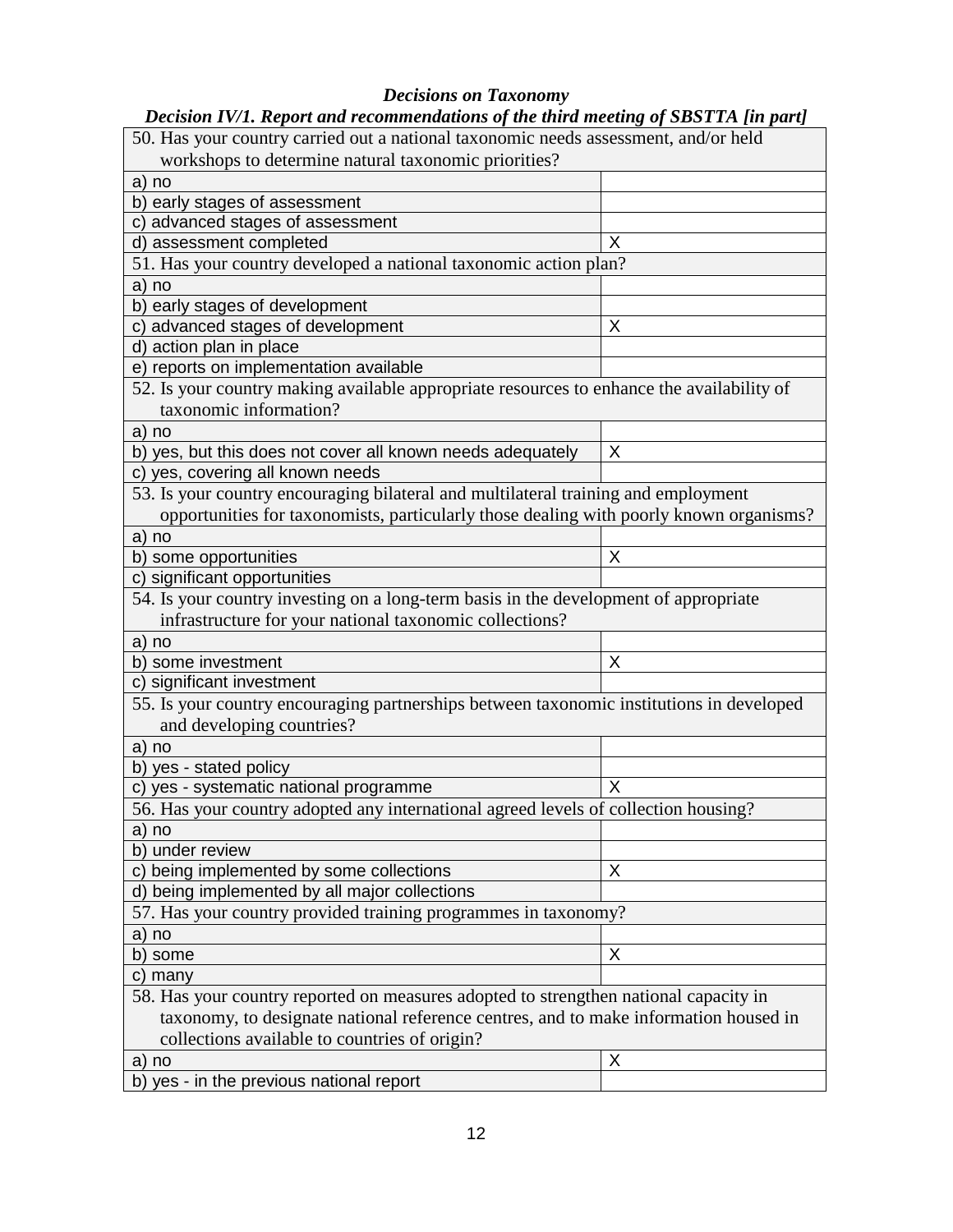| c) yes - via the clearing-house mechanism                                                  |   |  |
|--------------------------------------------------------------------------------------------|---|--|
| d) yes - other means (please give details below)                                           |   |  |
| 59. Has your country taken steps to ensure that institutions responsible for biological    |   |  |
| diversity inventories and taxonomic activities are financially and administratively        |   |  |
| stable?                                                                                    |   |  |
| a) no                                                                                      |   |  |
| b) under review                                                                            |   |  |
| c) yes for some institutions                                                               | X |  |
| d) yes for all major institutions                                                          |   |  |
| 60. Has your country assisted taxonomic institutions to establish consortia to conduct     |   |  |
| regional projects?                                                                         |   |  |
| a) no                                                                                      |   |  |
| b) under review                                                                            |   |  |
| c) yes - limited extent                                                                    | X |  |
| d) yes - significant extent                                                                |   |  |
| 61. Has your country given special attention to international funding of fellowships for   |   |  |
| specialist training abroad or for attracting international experts to national or regional |   |  |
| courses?                                                                                   |   |  |
| a) no                                                                                      |   |  |
| b) under review                                                                            |   |  |
| c) yes - limited extent                                                                    | X |  |
| d) yes - significant extent                                                                |   |  |
| 62. Has your country provided programmes for re-training of qualified professionals        |   |  |
| moving into taxonomic-related fields?                                                      |   |  |
| a) no                                                                                      |   |  |
| b) some                                                                                    | X |  |
| c) many                                                                                    |   |  |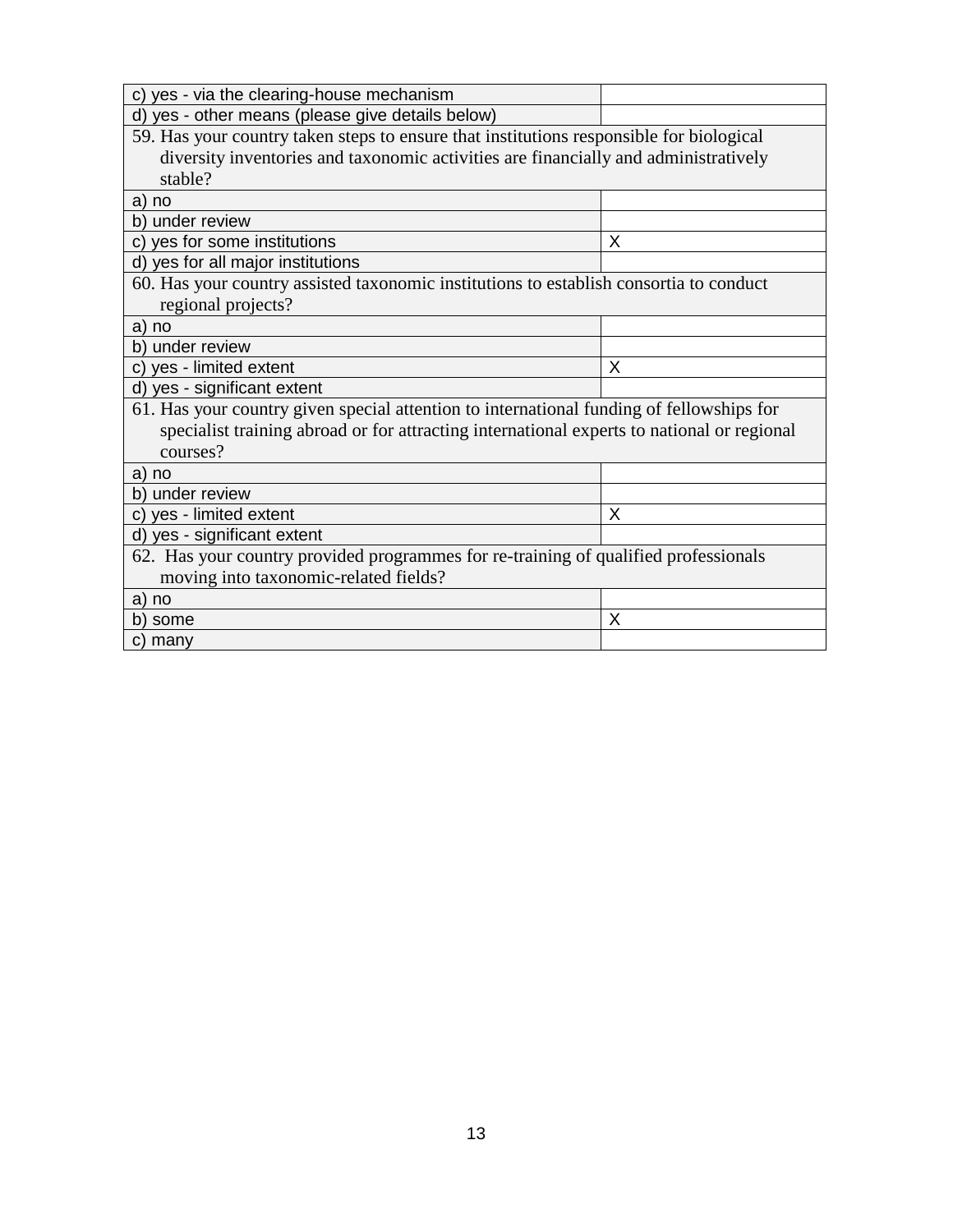#### *Decisions V/9. Global Taxonomy Initiative: Implementation and Further Advance of the Suggestions for Action*

| ттриетенцион ини г игтег дичинсе от те эиддемону јог денон                                |          |  |
|-------------------------------------------------------------------------------------------|----------|--|
| 63. Has your country identified its information requirements in the area of taxonomy, and |          |  |
| assessed its national capacity to meet these requirements?                                |          |  |
| a) no                                                                                     |          |  |
| b) basic assessment                                                                       | X        |  |
| c) thorough assessment                                                                    |          |  |
| 64. Has your country established or consolidated taxonomic reference centres?             |          |  |
| a) no                                                                                     |          |  |
| b) yes                                                                                    | X        |  |
| 65. Has your country worked to increase its capacity in the area of taxonomic research?   |          |  |
| a) no                                                                                     |          |  |
| b) yes                                                                                    | $\times$ |  |
| 66. Has your country communicated information on programmes, projects, and initiatives    |          |  |
| for consideration as pilot projects under the Global Taxonomy Initiative to the           |          |  |
| <b>Executive Secretary?</b>                                                               |          |  |
| a) no                                                                                     | X        |  |
| b) yes                                                                                    |          |  |
| 67. Has your country designated a national Global Taxonomy Initiative focal point linked  |          |  |
| to other national focal points?                                                           |          |  |
| a) no                                                                                     | X        |  |
| b) yes                                                                                    |          |  |
| 68. Has your country participated in the development of regional networks to facilitate   |          |  |
| information sharing for the Global Taxonomy Initiative?                                   |          |  |
| a) no                                                                                     |          |  |
| b) yes                                                                                    | X        |  |
| If a developing country Party or Party with economy in transition -                       |          |  |
| 69. Has your country sought resources through the financial mechanism for the priority    |          |  |
| actions identified in the decision?                                                       |          |  |
| a) no                                                                                     | X        |  |
| b) applied for unsuccessfully                                                             |          |  |
| c) applied for successfully                                                               |          |  |

#### *Further comments on implementation of these decisions*

Taxonomy underpins all the other biological sciences, including agriculture, forestry, fisheries, breeding, genetics, bioprospecting, biotechnology, ecology, and conservation. The ability to identify organisms is fundamental to survival. During the first national workshop sponsored by EAFRINET/ BioNET-INTERNATIONAL and EARO, and held on 31 July 2000, participants discussed basic background issues related to building taxonomic capacity on small-bodied organisms in the country to support national programmes for sustainable development. They then establish an inter-institutional committee to develop a national strategy and action plan to develop the required taxonomic capacity.

The committee has developed a draft strategy and project proposal document. The organisms seen as requiring attention are viruses, bacteria, protozoa, algae, fungi, lichens, nematodes, insects, and other small invertebrates.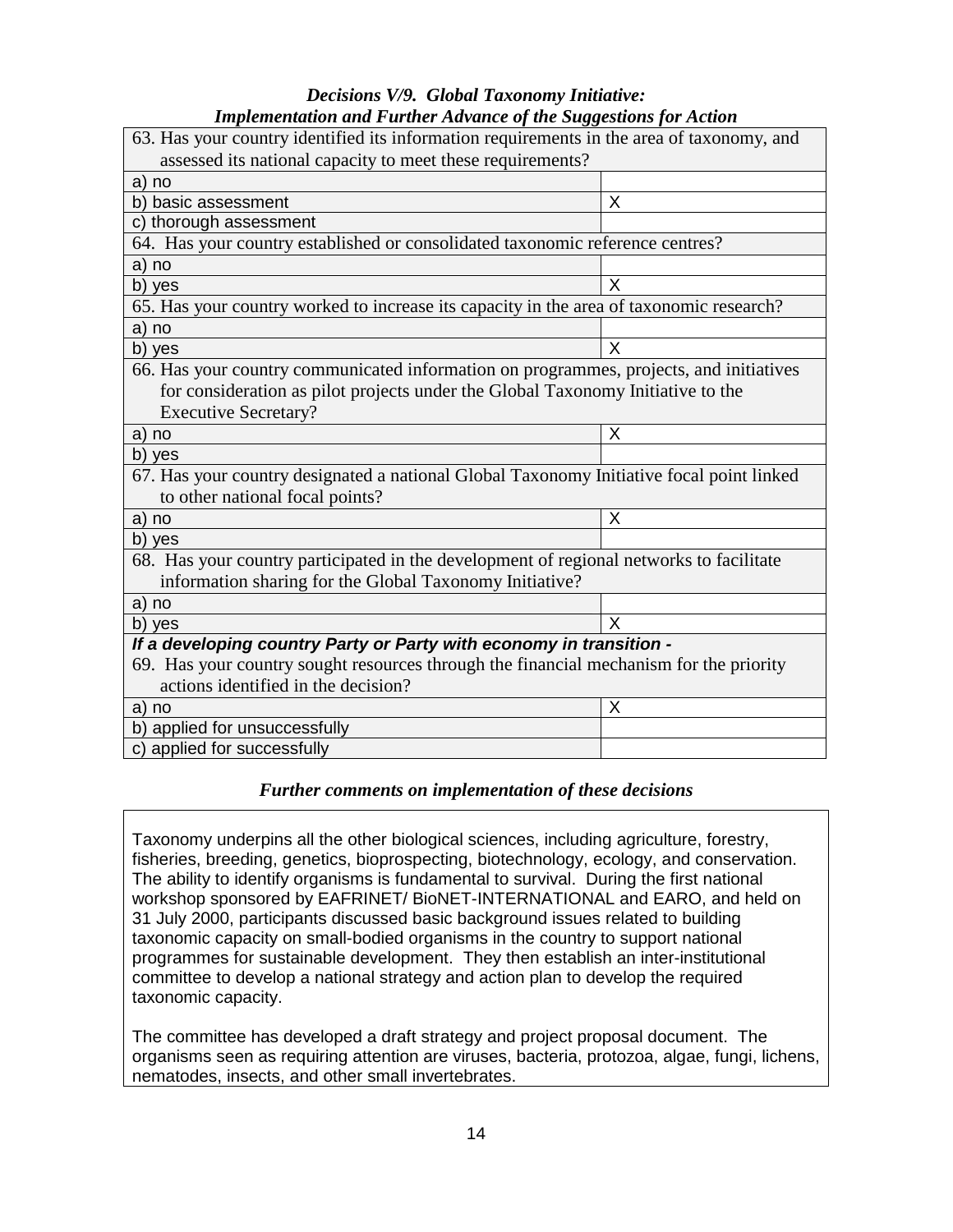The Biology Department of the Addis Ababa University started botanical research in the 1950s when it was a department of the University College of Addis Ababa. It was in 1959 that it established its herbarium, now the National Herbarium. Botanical research has expanded steadily since 1980 when the Ethiopian Flora Project was started. Swedish support channelled through the Ethiopian Science and Technology Commission has been available to it since 1980. It has enjoyed valuable technical co-operation with the Department of Systematic Botany of Uppsala University in Sweden, the Botanical Museum, Copenhagen University, in Denmark, the Royal Botanic Gardens, Kew, in the UK and the Botanical Institute, Vienna University, in Austria. All this co-operation is still going on.

Now with 4 volumes (vols 2, 3, 6 & 7) in print, over half of all the known species (around 3,700 species in 174 families) of flowering plant (both indigenous and the better known introductions) have been published. Accounts of the remaining families are being finalized: ferns and confers for Vol 1 and the remaining 42 dicotyledon families for Vols 4 and 5. Volume 8 will contain background information and the consolidated index to all volumes.

A vital component in the building-up of the National Herbarium, and undoubtedly decisive in the context of sustainability, has been the training of human resources. The Herbarium now has a corps of well-trained taxonomic botanists and support personnel to sustain continued research and publishing on various aspects of botany if adequate financial resources are made available to continue employing the technical staff and cover the costs of infrastructure maintenance and the curation of specimens.

The number of specimens in the National Herbarium has increased from about 16,000 in 1980 to over 72,000 in 2001. The staff of the Herbarium, researchers in the Biology Department, and other researchers from institutions both inside Ethiopia and abroad carry out research on plants in Ethiopia utilising these specimens and other facilities provided by the National Herbarium.

The National Herbarium also provides plant identification services to development organizations and to researchers. The Ministry of Agriculture is the main user of these services, particularly in crop protection, bee keeping, the countrywide survey of woody biomass and forests, and the livestock research and development.

In addition to plant taxonomy and ecology, the Biology Department also offers regional masters training in Eastern Africa programmes in Arid Land Biosafety and Insect Biosytematics.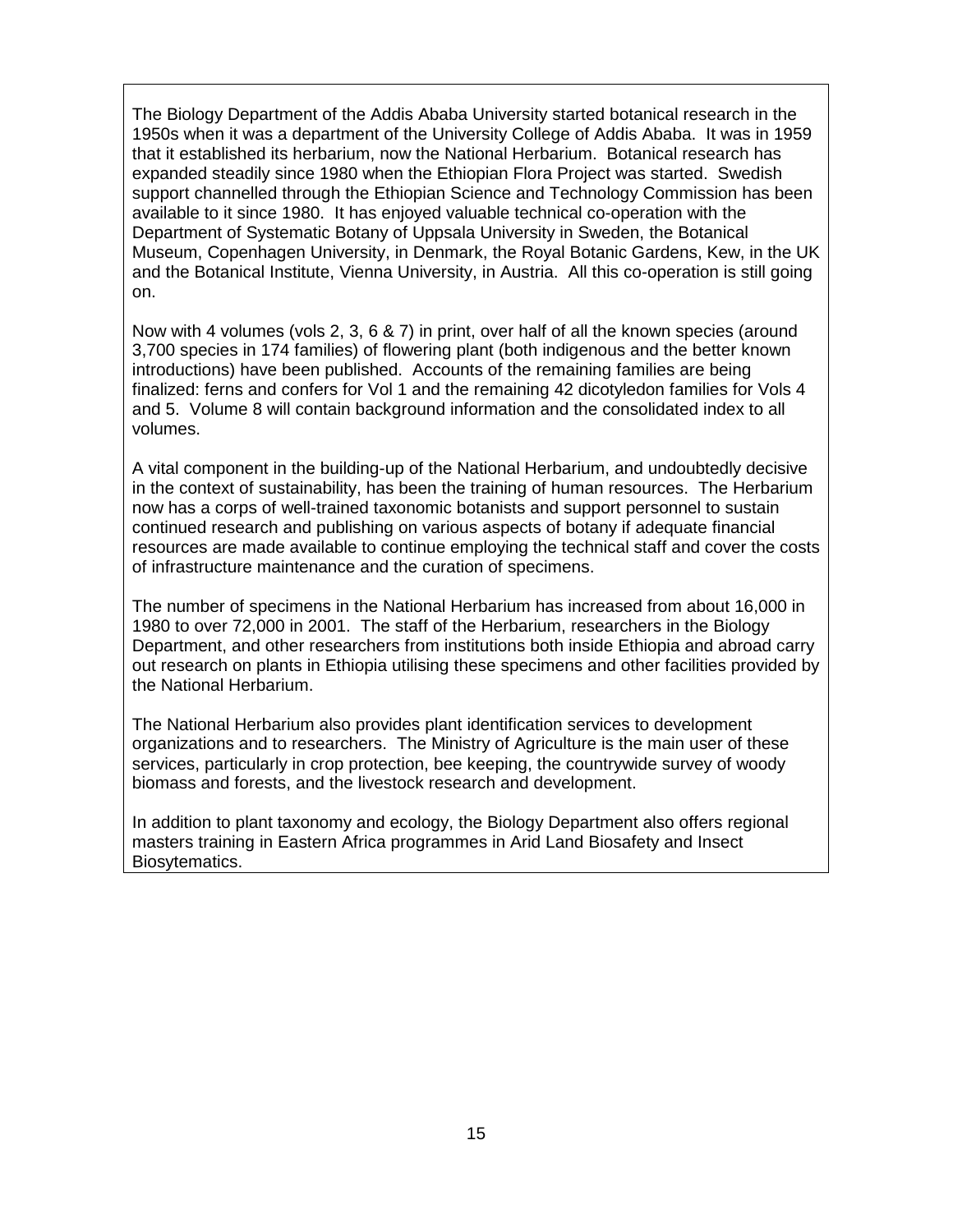# *Article 8: In situ Conservation [excluding Articles 8h and 8j]*

| 70. What is the relative priority afforded to implementation of this Article and the    |          |           |                             |                                   |  |
|-----------------------------------------------------------------------------------------|----------|-----------|-----------------------------|-----------------------------------|--|
| associated decisions by your country?                                                   |          |           |                             |                                   |  |
| a) High                                                                                 |          | b) Medium |                             | C)<br>Low                         |  |
| 71. To what extent are the resources available adequate for meeting the obligations and |          |           |                             |                                   |  |
| recommendations made?                                                                   |          |           |                             |                                   |  |
| Good                                                                                    | Adequate |           | Limiting<br>$\mathcal{C}$ ) | Severely limiting<br>$\mathsf{d}$ |  |

### *Further comments on relative priority and on availability of resources*

As the country has many unique habitats that are inhabited by diverse species of plants and animals, many of which are endemic and some endangered, it has given due consideration to their conservation and has dedicated a considerable area of its land for their in situ conservation. The resources available for meeting the needs of conservation obligations, however, are limited because of:

- a) inadequacy of trained human resources;
- b) inadequacy of transportation facilities;
- c) inadequacy of budget allocations;
- d) landuse conflicts between protected area management and local communities. The regulations and restrictions detailed in the existing legislation are not fully implemented, perhaps because the rural people lack sufficient knowledge of the laws and regulations, but more importantly because these areas were protected without soliciting the support of the local communities, and often through antagonising them by simply trying to keep them out of the protected areas without making alternative resources available.

| 72. Has your country established a system of protected areas which aims to conserve |   |  |
|-------------------------------------------------------------------------------------|---|--|
| biological diversity (8a)?                                                          |   |  |
| a) system under development                                                         |   |  |
| b) national review of protected areas coverage available                            | X |  |
| c) national protected area systems plan in place                                    |   |  |
| d) relatively complete system in place                                              |   |  |
| 73. Are there nationally adopted guidelines for the selection, establishment, and   |   |  |
| management of protected areas (8b)?                                                 |   |  |
| a) no                                                                               | X |  |
| b) no, under development                                                            |   |  |
| c) yes                                                                              |   |  |
| d) yes, undergoing review and extension                                             |   |  |
| 74. Does your country regulate or manage biological resources important for the     |   |  |
| conservation of biological diversity with a view to ensuring their conservation and |   |  |
| sustainable use (8c)?                                                               |   |  |
| a) no                                                                               |   |  |
| early stages of development<br>b)                                                   | X |  |
| advanced stages of development<br>C)                                                |   |  |
| d) programme or policy in place                                                     | X |  |
| e) reports on implementation available                                              |   |  |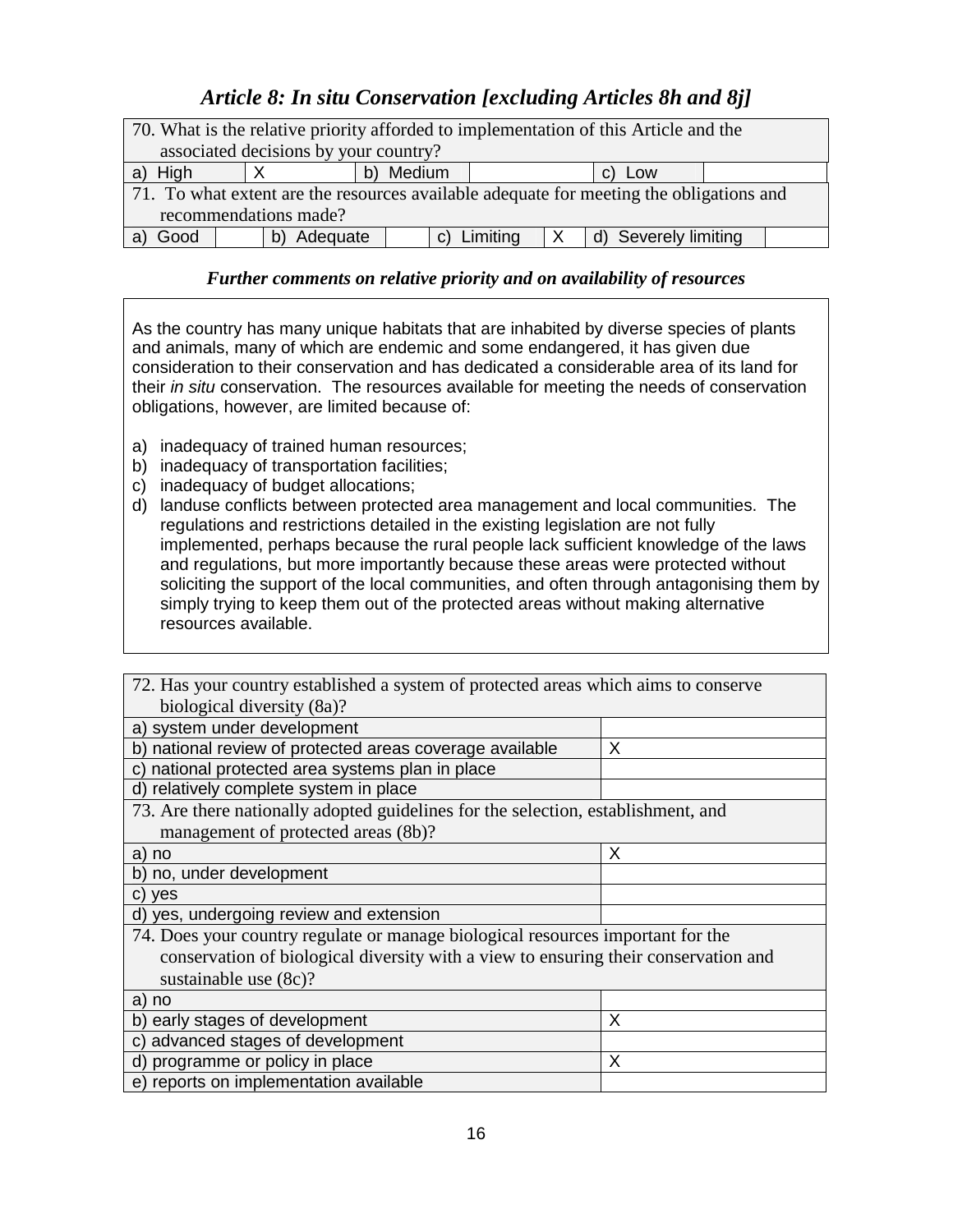| 75. Has your country undertaken measures that promote the protection of ecosystems,       |   |  |  |  |
|-------------------------------------------------------------------------------------------|---|--|--|--|
| natural habitats and the maintenance of viable populations of species in natural          |   |  |  |  |
| surroundings (8d)?                                                                        |   |  |  |  |
| a) no measures                                                                            |   |  |  |  |
| b) some measures in place                                                                 | X |  |  |  |
| c) potential measures under review                                                        |   |  |  |  |
| d) reasonably comprehensive measures in place                                             |   |  |  |  |
| 76. Has your country-undertaken measures that promote environmentally sound and           |   |  |  |  |
| sustainable development in areas adjacent to protected areas (8e)?                        |   |  |  |  |
| a) no measures                                                                            |   |  |  |  |
| b) some measures in place                                                                 | X |  |  |  |
| c) potential measures under review                                                        |   |  |  |  |
| d) reasonably comprehensive measures in place                                             |   |  |  |  |
| 77. Has your country undertaken measures to rehabilitate and restore degraded ecosystems  |   |  |  |  |
| (8f)?                                                                                     |   |  |  |  |
| a) no measures                                                                            |   |  |  |  |
| b) some measures in place                                                                 | X |  |  |  |
| c) potential measures under review                                                        |   |  |  |  |
| d) comprehensive measures in place                                                        |   |  |  |  |
| 78. Has your country undertaken to promote the recovery of threatened species (8f)?       |   |  |  |  |
| a) no measures                                                                            |   |  |  |  |
| b) some measures in place                                                                 |   |  |  |  |
| c) potential measures under review                                                        | X |  |  |  |
| d) compressive measures in place                                                          |   |  |  |  |
| 79. Has your country undertaken measures to regulate, manage, or control the risks        |   |  |  |  |
| associated with the use and release of living modified organisms resulting from           |   |  |  |  |
| biotechnology (8g)?                                                                       |   |  |  |  |
| a) no measures                                                                            |   |  |  |  |
| b) some measures in place                                                                 |   |  |  |  |
| c) potential measures under review                                                        | X |  |  |  |
| d) comprehensive measures in place                                                        |   |  |  |  |
| 80. Has your country attempted to provide the conditions needed for compatibility between |   |  |  |  |
| present uses and the conservation of biological diversity and sustainable use of its      |   |  |  |  |
| components $(8i)$ ?                                                                       |   |  |  |  |
| no<br>a)                                                                                  |   |  |  |  |
| b) early stages of development                                                            | X |  |  |  |
| advanced stages of development<br>$\mathbf{C}$                                            |   |  |  |  |
| d) programme or policy in place                                                           |   |  |  |  |
| e) reports on implantation available                                                      |   |  |  |  |
| 81. Has your country developed and maintained the necessary legislation and/or other      |   |  |  |  |
| regulatory provisions for the protection of threatened species and populations (8k)?      |   |  |  |  |
| a) no                                                                                     |   |  |  |  |
| b) early stages of development                                                            | X |  |  |  |
| c) advanced stages of development                                                         |   |  |  |  |
| d) legislation or other measures in place                                                 |   |  |  |  |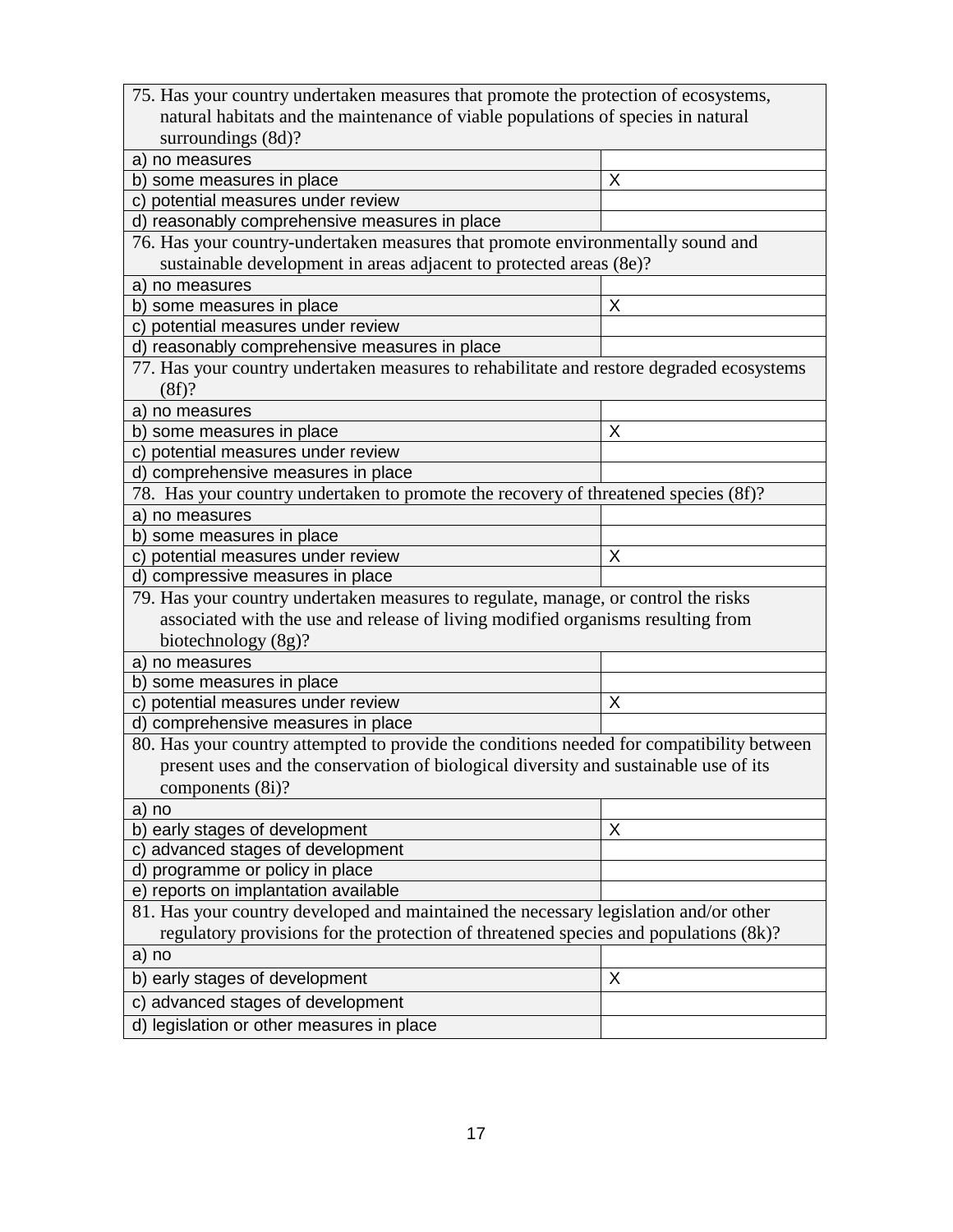| 82. Does your country regulate or manage processes and categories of activities identified      |   |  |
|-------------------------------------------------------------------------------------------------|---|--|
| under Article 7 as having significant adverse effects on biological diversity (81)?             |   |  |
| a) no                                                                                           |   |  |
| b) under review                                                                                 |   |  |
| c) yes, to a limited extent                                                                     | Х |  |
| d) yes, to a significant extent                                                                 |   |  |
| If a developed country Party -                                                                  |   |  |
| 1. Does your country co-operate in providing financial and other support for in situ            |   |  |
| conservation particularly to developing countries (8m)?                                         |   |  |
|                                                                                                 |   |  |
| If a developing country Party or Party with economy in transition -                             |   |  |
| 84. Does your country receive financial and other support for <i>in situ</i> conservation (8m)? |   |  |
| a) no                                                                                           |   |  |
| b) yes (if so, please give details below)                                                       | Х |  |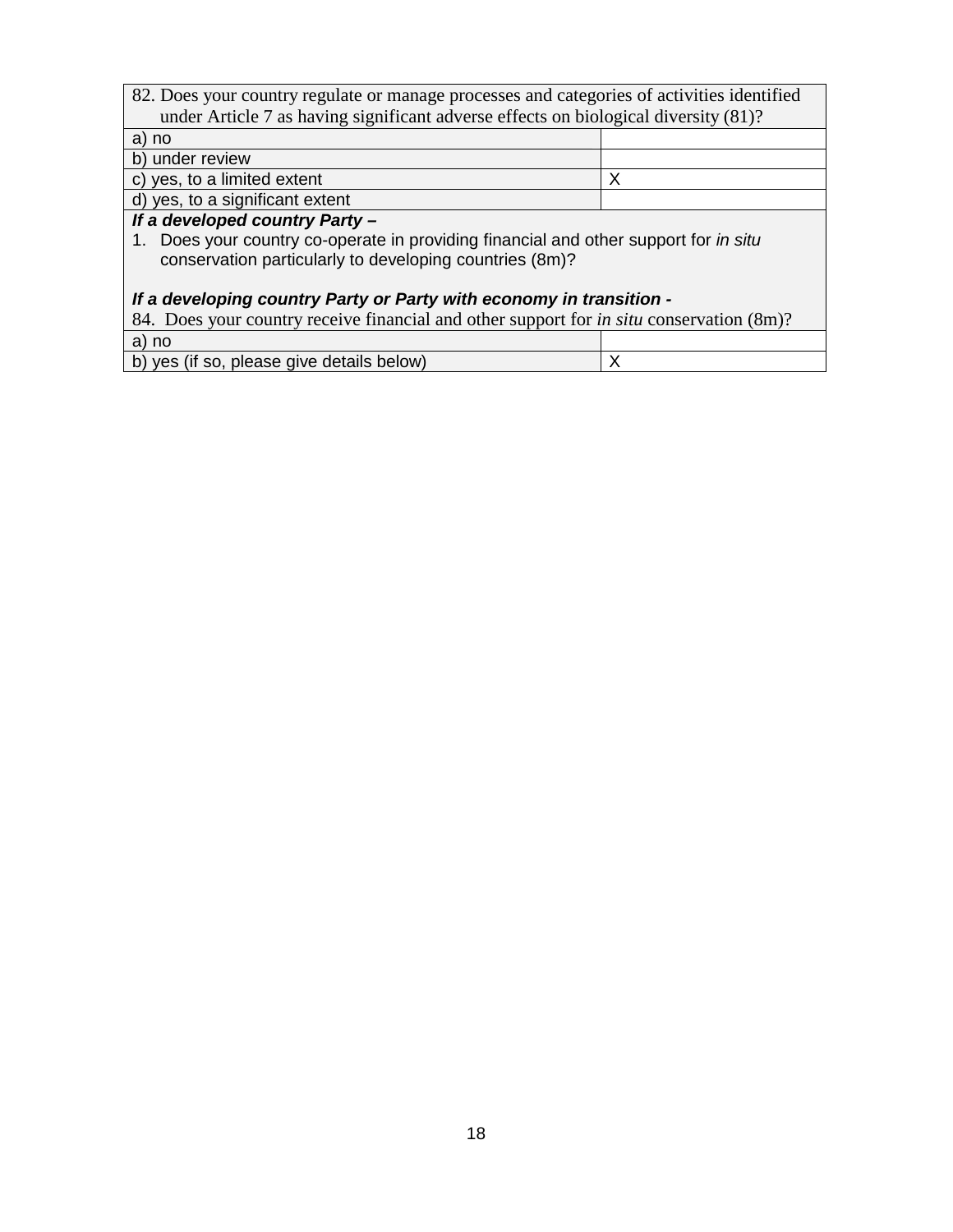### *Decision II/7. Consideration of Articles 6 and 8 of the Convention*

| 85. Is action being taken to share information and experience on implementation of this |  |  |
|-----------------------------------------------------------------------------------------|--|--|
| Article with other Contracting Parties?                                                 |  |  |
| a) little or no action                                                                  |  |  |
| b) sharing of written materials and/or case-studies                                     |  |  |
| c) regional meetings                                                                    |  |  |

#### *Further comments on implementation of this Article*

Ethiopia has designated a considerable areas of its land for protection, depending on the size and conditions of the biological resources contained as national parks (number 9), sanctuaries (8), game reserves (4), controlled hunting areas (18) or wetlands (3). Many of the regions have also closed off large tracts of land for rehabilitation and biodiversity regeneration.

There are no nationally adopted guidelines for the selection and establishment of a protected area. The selection is based on internationally recognised guidelines. Some of these protected areas have management plans in place, but weaknesses in implementation exist.

There is a newly drafted National Biodiversity Policy for the conservation of all biological resources. There are also newly revised draft wildlife laws. When finalised and implemented these instruments are expected to go a long way to ensure the conservation and sustainable use of biological resources.

Some of the protected areas are ecosystems that had been degraded in the past, and the animals or plants in them had been threatened. For example, the Mountain Nyala and the Ethiopian Wolf in the Bale Mountains National Park were highly threatened with extinction. Although the conditions for the Ethiopian Wolf have not changed much, the Mountain Nyala population has recovered considerably.

Ethiopia has put in place some legislation to utilise its wildlife and forest resources sustainably. One of the ways wildlife is utilised is through sport hunting with the aim of benefiting the local people and earning much needed foreign currency for the country.

There are also some forests in the country that claim to be managed for sustainable timber production.

The types of forest management in use or proposed are:

- a) integrated forest development and utilization e.g. at Tiro–Boter Bacho;
- b) joint forest management between the local community and some NGOs, e.g. in use at Chilimo and Butajira;
- c) establishment of state forest enterprises, e.g. in use at the Addis Ababa fuel wood plantation and the Munessa–Shashemane industrial plantation;
- d) development of ecotourism with direct sharing of responsibilities and benefits with the local forest communities, e.g. Dodola–Adaba Forest Management Project;
- e) leasing the forest to environmentally-oriented NGOs and farming communities proposed but not yet tried out.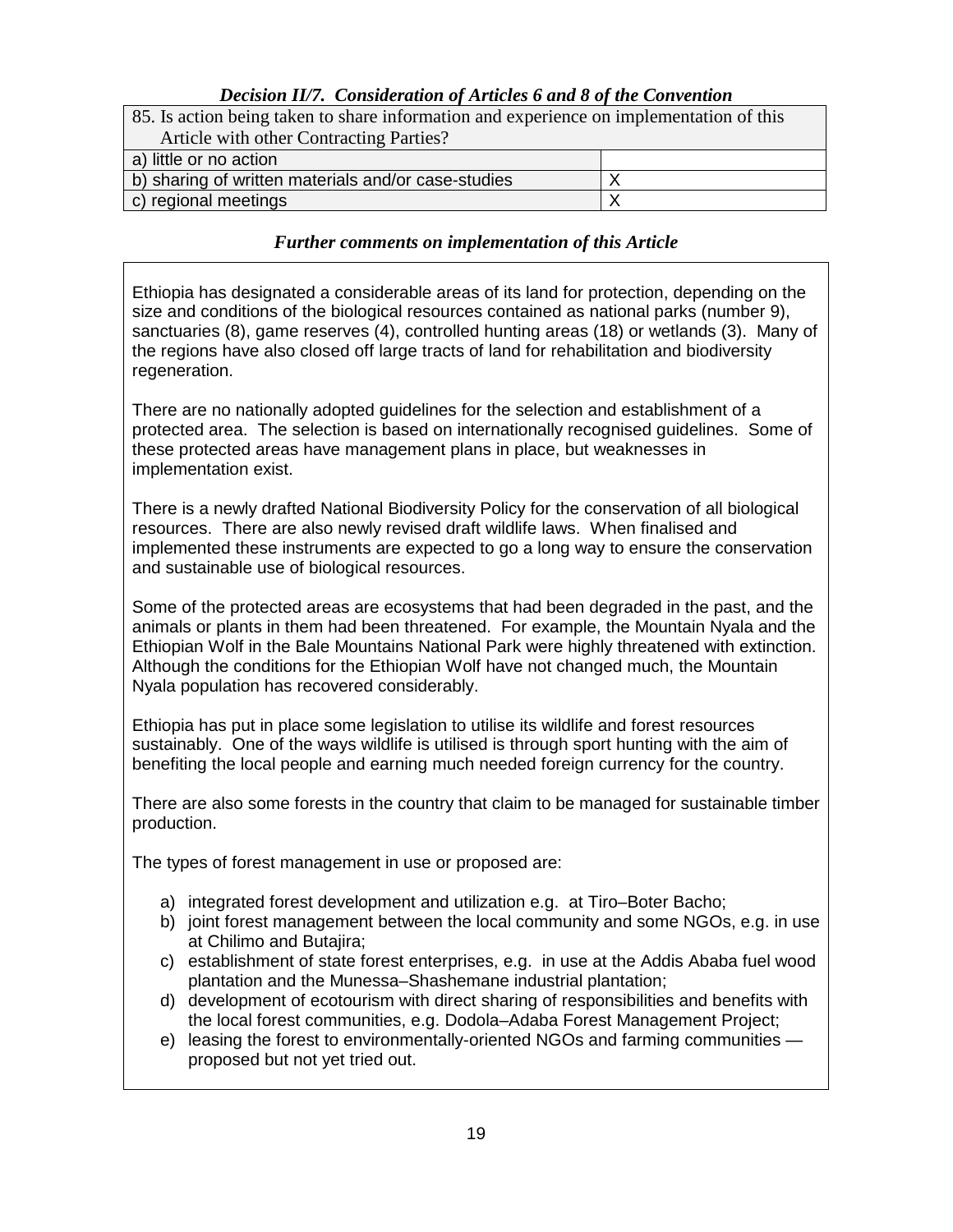Ethiopia receives limited financial support from some international NGOs, particularly World Wide Fund for Nature (WWF), African Wildlife Fellowship (AWF), London Zoological Society, Wildlife Conservation International, and some intergovernmental organizations, e.g. the European Union (EU), GEF, for its in situ conservation activities.

WWF, through financial support from the Government of the Netherlands, is implementing a conservation project in the Harenna Forest, a high priority forest area in Bale (south-east Ethiopia).

The AWF, Zoological Society of London, Wildlife Conservation International, Borne Free and IUCN's Species Survival Commission are engaged in the Ethiopian Wolf Status Survey and Conservation Action Plan.

There are also several GEF- and UNDP-funded projects that support conservation.

Ethiopia played an active role in the negotiations on the Biosafety Protocol. The African group maintained its initiative in this, and Ethiopia ended up as the chief negotiator of the Like-Minded Group. The country has also taken a lead role in developing a model biosafety law upon which African countries can base their national laws, and in launching an initiative for the region to develop a mechanism of co-operation to achieve the uniformity of implementation of national biosafety laws.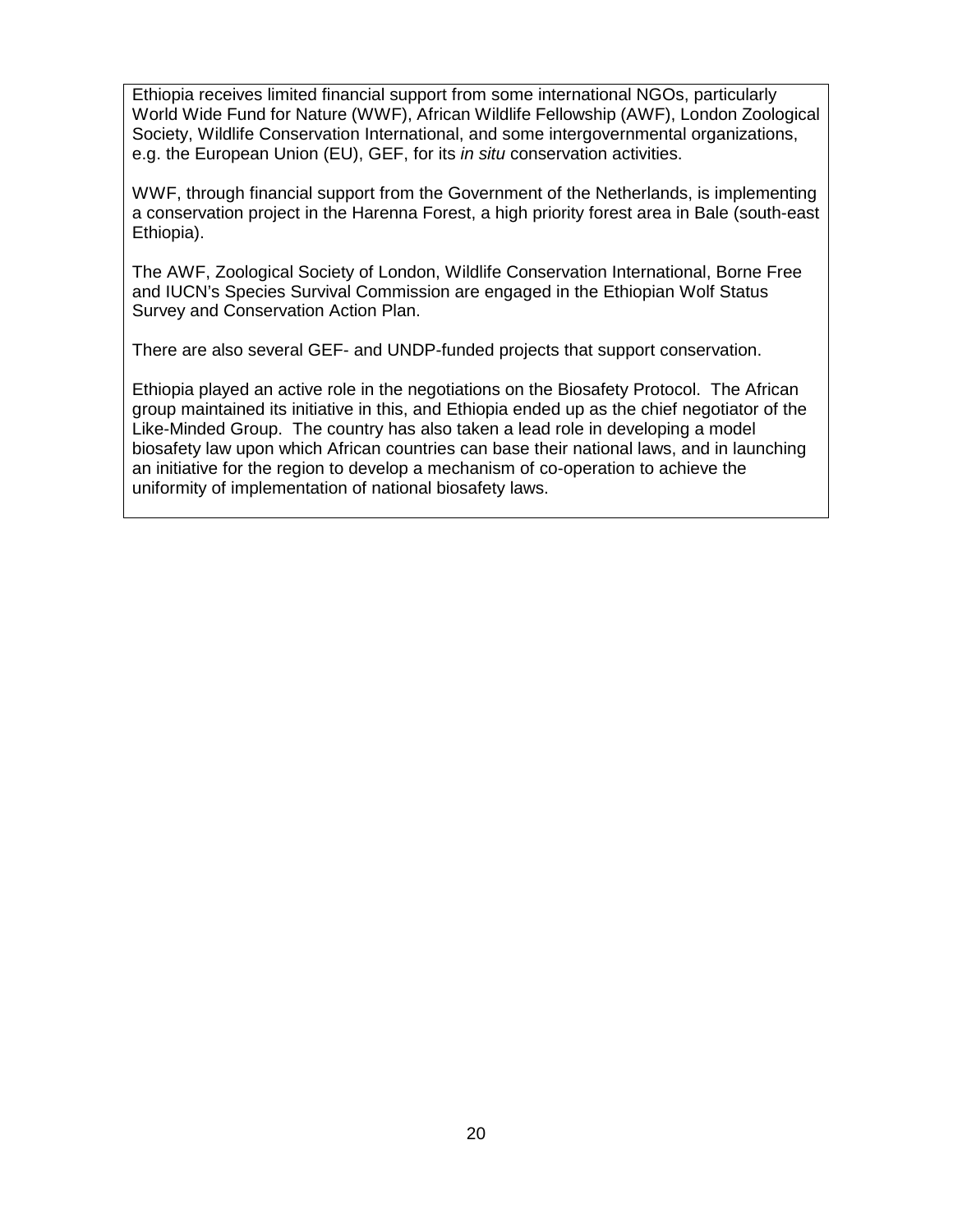# *Article 8/h Alien species*

| 86. What is the relative priority afforded to implementation of this Article and the    |          |           |             |   |                      |  |
|-----------------------------------------------------------------------------------------|----------|-----------|-------------|---|----------------------|--|
| associated decisions by your country?                                                   |          |           |             |   |                      |  |
| High<br>a)                                                                              |          | b) Medium |             |   | c) Low               |  |
| 87. To what extent are the resources available adequate for meeting the obligations and |          |           |             |   |                      |  |
| recommendations made?                                                                   |          |           |             |   |                      |  |
| a) Good                                                                                 | Adequate |           | c) Limiting | X | d) Severely limiting |  |

### *Further comments on relative priority and on availability of resources*

Ethiopia participated in a regional workshop on invasive species in Eastern Africa which was held at the Nairobi headquarters of the International Center of Insect Physiology and Ecology (ICIPE) on 5-6 July 1999. The workshop brought together relevant professionals from Ethiopia, Kenya, Tanzania, and Uganda to discuss invasive species, increase awareness, and produce a preliminary survey of invasive species in Eastern Africa. Ethiopia has taken some steps to strengthen research and research links on invasive species, support regional efforts to control invasive species, build capacity and develop invasive species control programmes. However, financial resources to support invasive species control efforts are scarce.

| 88. Has your country identified alien species introduced?                                |   |  |  |  |
|------------------------------------------------------------------------------------------|---|--|--|--|
| a) no                                                                                    |   |  |  |  |
| b) only major species of concern                                                         | X |  |  |  |
| c) only new or recent introductions                                                      |   |  |  |  |
| d) a comprehensive system tracks new introductions                                       |   |  |  |  |
| e) a comprehensive system tracks all known introductions                                 |   |  |  |  |
| 89. Has your country assessed the risks posed to ecosystems, habitats, or species by the |   |  |  |  |
| introduction of these alien species?                                                     |   |  |  |  |
| a) no                                                                                    |   |  |  |  |
| b) only some alien species of concern have been assessed                                 | Х |  |  |  |
| c) most alien species have been assessed                                                 |   |  |  |  |
| 90. Has your country undertaken measure to prevent the introduction of, control, or      |   |  |  |  |
| eradicate those alien species, which threaten ecosystems, habitats, or species?          |   |  |  |  |
| a) no measures                                                                           |   |  |  |  |
| b) some measures in place                                                                | Х |  |  |  |
| c) potential measures under review                                                       |   |  |  |  |
| d) comprehensive measures in place                                                       |   |  |  |  |
|                                                                                          |   |  |  |  |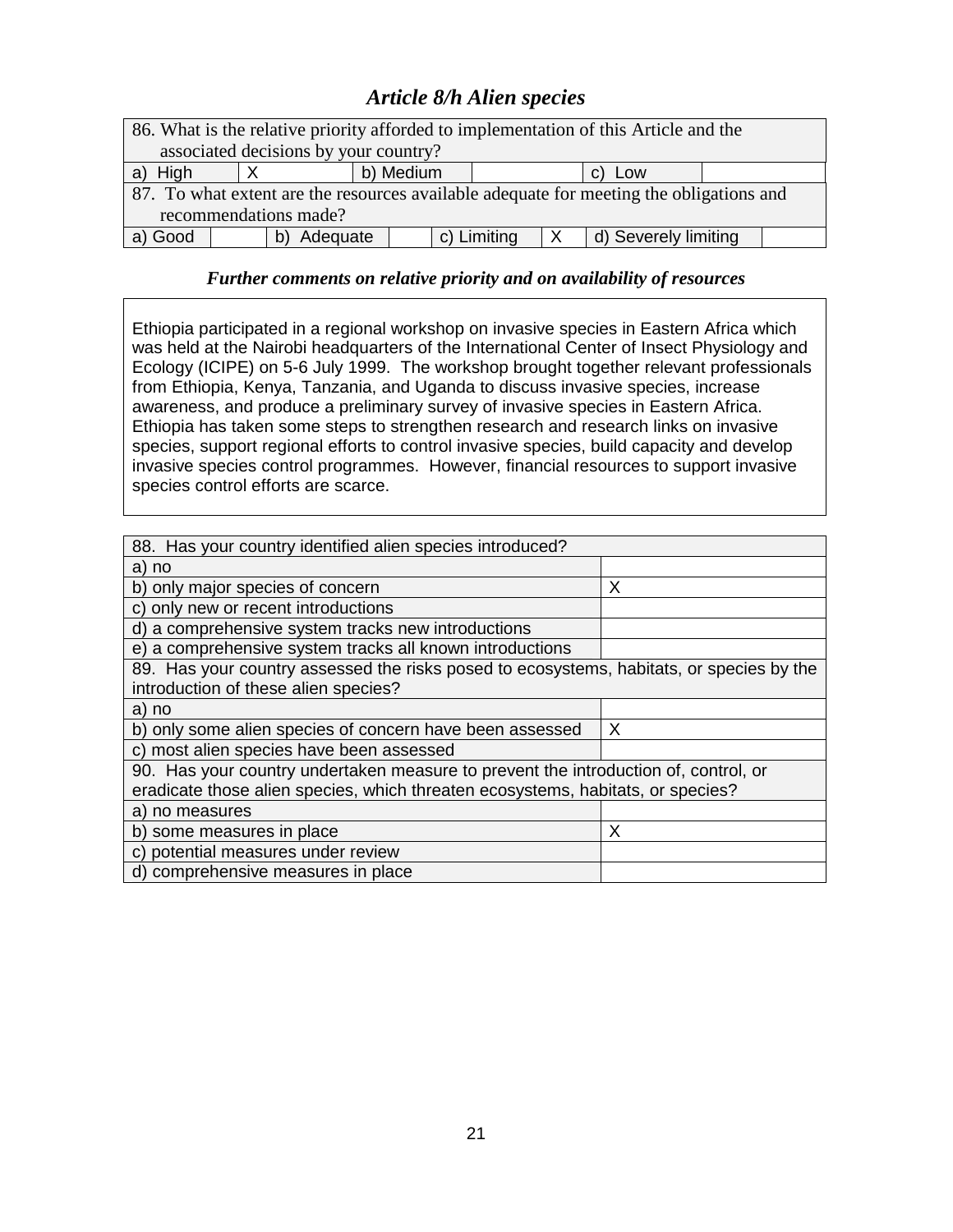### *Decision IV/1. Report and recommendations of the third meeting of SBSTTA*

| 91. Is your country collaborating in the development of projects at national, regional, sub- |  |  |
|----------------------------------------------------------------------------------------------|--|--|
| regional, and international levels to address the issue of alien species?                    |  |  |
| a) little or no action                                                                       |  |  |
| b) discussion on potential project under way                                                 |  |  |
| c) active development of new projects                                                        |  |  |
| 92. Does your national strategy and action plan address the issue of alien species?          |  |  |
| a) no                                                                                        |  |  |
| b) yes - limited extent<br>x                                                                 |  |  |
| c) yes - significant extent                                                                  |  |  |

### *Decision V/8. Alien species that threaten ecosystems, habitats, or species*

| 93. Is your country applying the interim guiding principles for prevention, introduction,   |                         |  |
|---------------------------------------------------------------------------------------------|-------------------------|--|
| and mitigation of impacts of alien species in the context of activities aimed at            |                         |  |
| implementing article 8(h) of the Convention, and in the various sectors?                    |                         |  |
| a) no                                                                                       |                         |  |
| b) under consideration                                                                      | X                       |  |
| c) limited implementation in some sectors                                                   |                         |  |
| d) extensive implementation in some sectors                                                 |                         |  |
| e) extensive implementation in most sectors                                                 |                         |  |
| 94. Has your country submitted case studies to the Executive Secretary focusing on          |                         |  |
| thematic assessments?                                                                       |                         |  |
| a) no                                                                                       |                         |  |
| b) in preparation                                                                           | X                       |  |
| c) yes                                                                                      |                         |  |
| 95. Has your country submitted written comments on the interim guiding principles to the    |                         |  |
| <b>Executive Secretary?</b>                                                                 |                         |  |
| a) no                                                                                       | X                       |  |
| b) yes                                                                                      |                         |  |
| 96. Has your country given priority to the development and implementation of alien          |                         |  |
| invasive species strategies and action plans?                                               |                         |  |
| a) no                                                                                       |                         |  |
| b) yes                                                                                      | X                       |  |
| 97. In dealing with the issue of invasive species, has your country developed or involved   |                         |  |
| itself in mechanisms for international co-operation, including the exchange of best         |                         |  |
| practices)?                                                                                 |                         |  |
| a) no                                                                                       |                         |  |
| b) trans-boundary co-operation                                                              |                         |  |
| c) regional co-operation                                                                    | X                       |  |
| d) multilateral co-operation                                                                | $\overline{\mathsf{x}}$ |  |
| 98. Is your country giving priority attention to geographically and evolutionarily isolated |                         |  |
| ecosystems in its work on alien invasive species?                                           |                         |  |
| a) no                                                                                       |                         |  |
| b) yes                                                                                      | X                       |  |
| 99. Is your country using the ecosystem approach and precautionary and bio-geographical     |                         |  |
| approaches as appropriate in its work on alien invasive species?                            |                         |  |
| a) no                                                                                       |                         |  |
| b) yes                                                                                      | X                       |  |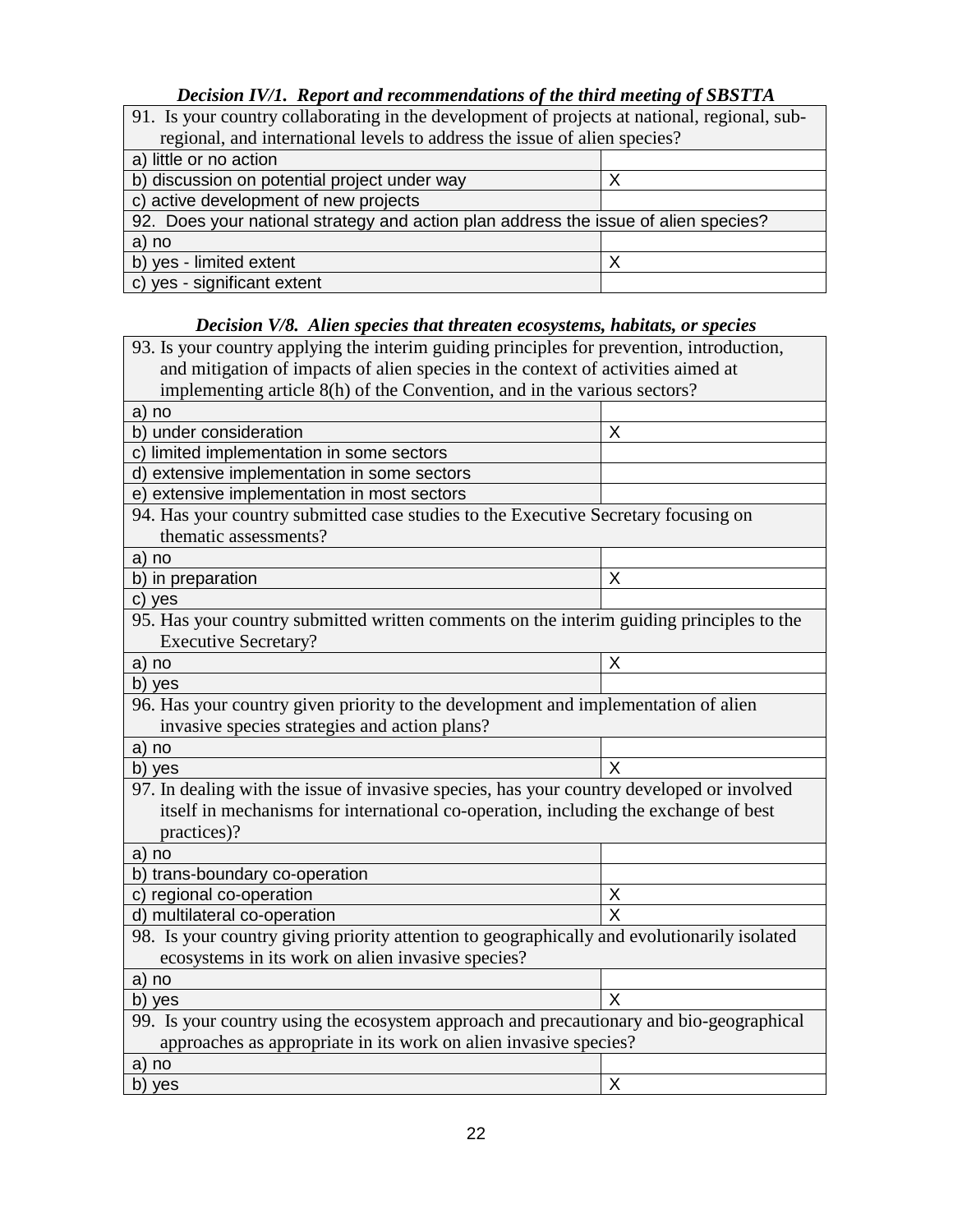| 100. Has your country developed effective education, training, and public-awareness    |   |  |
|----------------------------------------------------------------------------------------|---|--|
| measures concerning the issue of alien species?                                        |   |  |
| a) no                                                                                  |   |  |
| b) some initiatives                                                                    | X |  |
| c) many initiatives                                                                    |   |  |
| 101. Is your country making available the information, which it holds on alien species |   |  |
| through the CHM?                                                                       |   |  |
| a) no                                                                                  |   |  |
| b) some information                                                                    | X |  |
| c) all available information                                                           |   |  |
| d) information available though other channels (please                                 |   |  |
| specify)                                                                               |   |  |
| 102. Is your country providing support to enable the Global Invasive Species Programme |   |  |
| to fulfil the tasks outlined in the decision and its annexes?                          |   |  |
| a) no                                                                                  |   |  |
| b) limited support                                                                     | X |  |
| c) substantial support                                                                 |   |  |

#### *Further comments on implementation of this Article*

From the results of the preliminary survey made in Ethiopia, Kenya, Tanzania, and Uganda, 38 different invasive species have been reported. These species consist of 21 plants, 5 vertebrates, 9 insects, 1 invertebrate, and 2 micro-organisms. Ethiopia has experienced the impacts of invasive species and in some cases the infrastructure necessary to control such species is also present, but there is too little knowledge, and the measures for monitoring and control are severely limited.

The Ministry of Agriculture, with the assistance of the FAO, is developing a framework for integrated pest management (IPM) to become part of the overall pest control strategy for the country. This is in support of a programme to rid Ethiopia of a large stockpile of obsolete pesticides. Already some NGOs are working with regional bureaus of agriculture to promote IPM.

A multilateral co-operation project among EARO, ICIPE, ICARDA, and the University of Vermont (USA) has been developed to work in the area of IPM for developing a programme in Ethiopia with emphasis on entomo-pathogenic fungi for major native pests. This research also includes invasive species in its research strategy.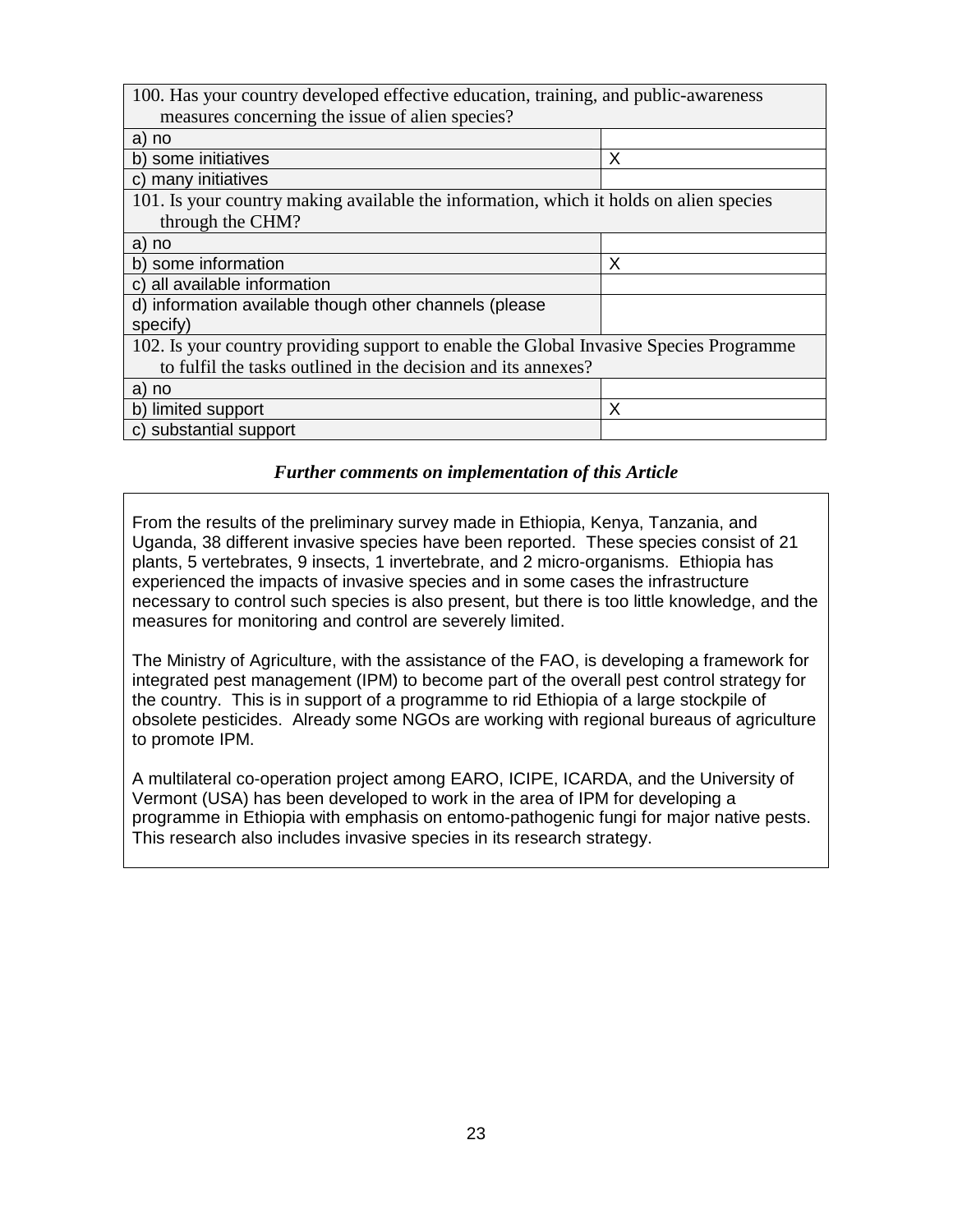# *Article 8j: Traditional knowledge and related provisions*

|                                                                                          |             |           |  |             |  | 103. What is the relative priority afforded to implementation of this Article and the |  |
|------------------------------------------------------------------------------------------|-------------|-----------|--|-------------|--|---------------------------------------------------------------------------------------|--|
| associated decisions by your country?                                                    |             |           |  |             |  |                                                                                       |  |
| a) High                                                                                  |             | b) Medium |  |             |  | c) Low                                                                                |  |
| 104. To what extent are the resources available adequate for meeting the obligations and |             |           |  |             |  |                                                                                       |  |
| recommendations made?                                                                    |             |           |  |             |  |                                                                                       |  |
| Good                                                                                     | b) Adequate |           |  | c) Limiting |  | d) Severely limiting                                                                  |  |

### *Further comments on relative priority and on availability of resources*

Ethically, Ethiopia is diverse with over 70 languages spoken. The many nations and smaller ethnic groups have their distinctive cultural, agricultural and technological practices. They all develop, maintain, and use their biological resources. For example, one of the most widely cultivated food crops in Ethiopia is enset which is represented only by wild species in other part of the tropics, and all the cultivated varieties (68 of them recognised so far) are grown only in Ethiopia. It is easy to note that the local people spend a great amount of time in their fields caring for their crops and animals and, especially the woman, also breeding them. They have accumulated much more knowledge of the detailed nature of their own biological resources than have most scientists. It is also easy to understand that researchers can save time and trouble by building on what local people have already learned over the years. Ethiopia, therefore, maintains that, because community knowledge has already been tried out in the field, innovations based on this knowledge are most likely to be sustainable. However, although, these and other special values of community knowledge in the collection, conservation and utilisation of biological resources is well recognised in Ethiopia, little by way of resources is deployed to attempt any comprehensive work in this area.

105. Has your country undertaken measures to ensure that the knowledge, innovations, and practices of indigenous and local communities embodying traditional lifestyles relevant for the conservation and sustainable use of biological diversity are respected, preserved, and maintained?

| b) some measures in place                                                                |  |  |
|------------------------------------------------------------------------------------------|--|--|
| c) potential measures under review<br>x                                                  |  |  |
| d) comprehensive measures in place                                                       |  |  |
| 106. Is your country working to encourage the equitable sharing of benefits arising from |  |  |
| the utilisation of such knowledge, innovations, and practices?                           |  |  |
| a) no                                                                                    |  |  |
| b) early stages of development                                                           |  |  |
| c) advanced stages of development<br>Х                                                   |  |  |
| d) programme or policy in place                                                          |  |  |

*Decision III/4 and Decision IV/9. Implementation of Article 8(j)*

| 107. Has your country developed national legislation and corresponding strategies for the |  |
|-------------------------------------------------------------------------------------------|--|
| implementation of Article $8(i)$ ?                                                        |  |
| a) no                                                                                     |  |
| b) early stages of development                                                            |  |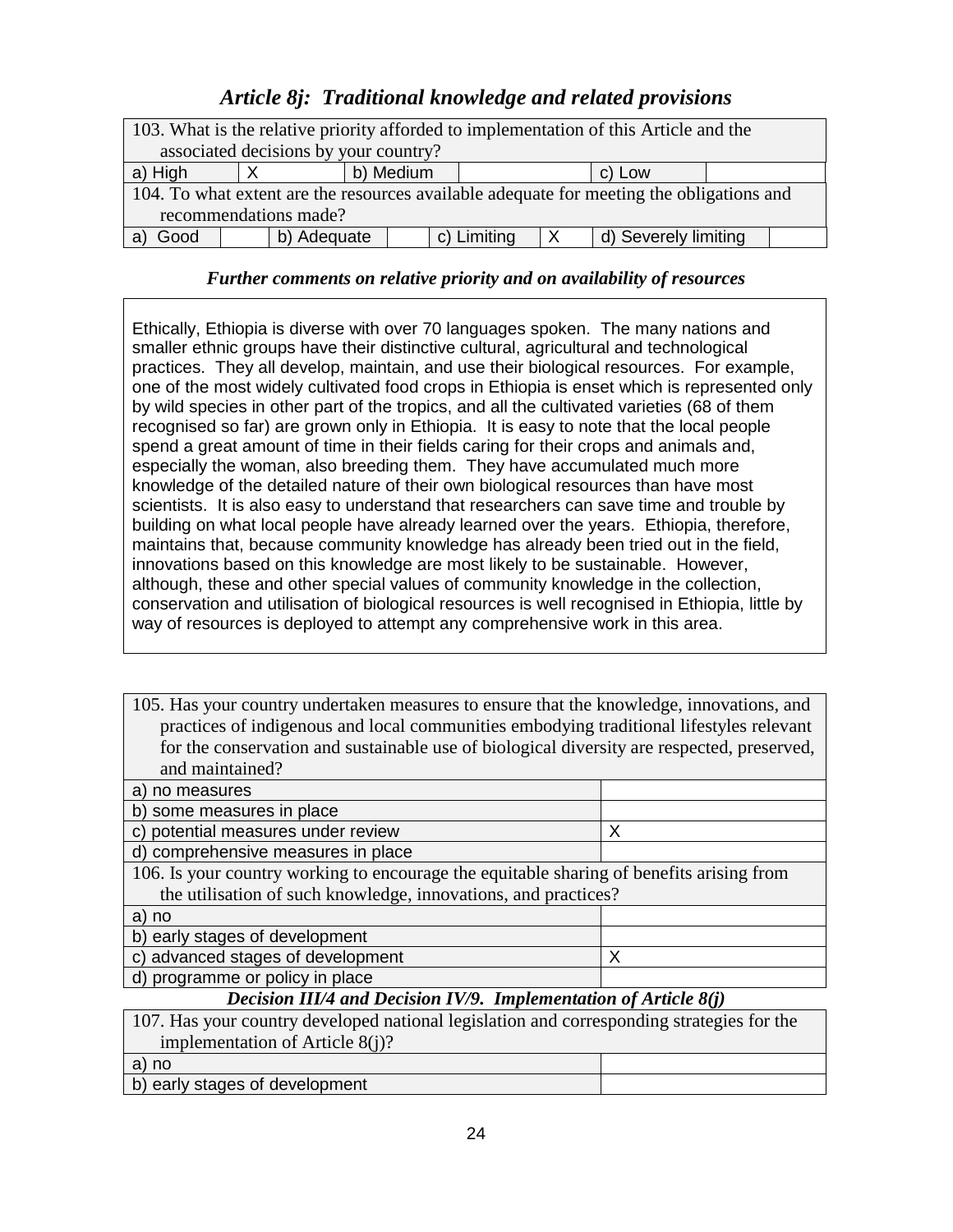| c) advanced stages of development                                                           | X |  |  |
|---------------------------------------------------------------------------------------------|---|--|--|
| d) legislation or other measures in place                                                   |   |  |  |
| 108. Has your country supplied information on the implementation of Article $8(i)$ to other |   |  |  |
| Contracting Parties though media such as the national report?                               |   |  |  |
| a) no                                                                                       |   |  |  |
| b) yes - previous national report                                                           |   |  |  |
| c) yes - CHM                                                                                |   |  |  |
| d) yes - other means (please give details below)                                            | X |  |  |
| 109. Has your country submitted case studies to the Executive Secretary on measures taken   |   |  |  |
| to develop and implement the Convention's provisions relating to indigenous and local       |   |  |  |
| communities?                                                                                |   |  |  |
| a) no                                                                                       |   |  |  |
| b) yes                                                                                      | X |  |  |
| 110. Is your country participating in appropriate working groups and meetings?              |   |  |  |
| a) none                                                                                     |   |  |  |
| b) some                                                                                     | X |  |  |
| c) all                                                                                      |   |  |  |
| 111. Is your country facilitating the active participation of representatives of indigenous |   |  |  |
| and local communities in these working groups and meetings?                                 |   |  |  |
| a) no                                                                                       |   |  |  |
| b) yes                                                                                      | Х |  |  |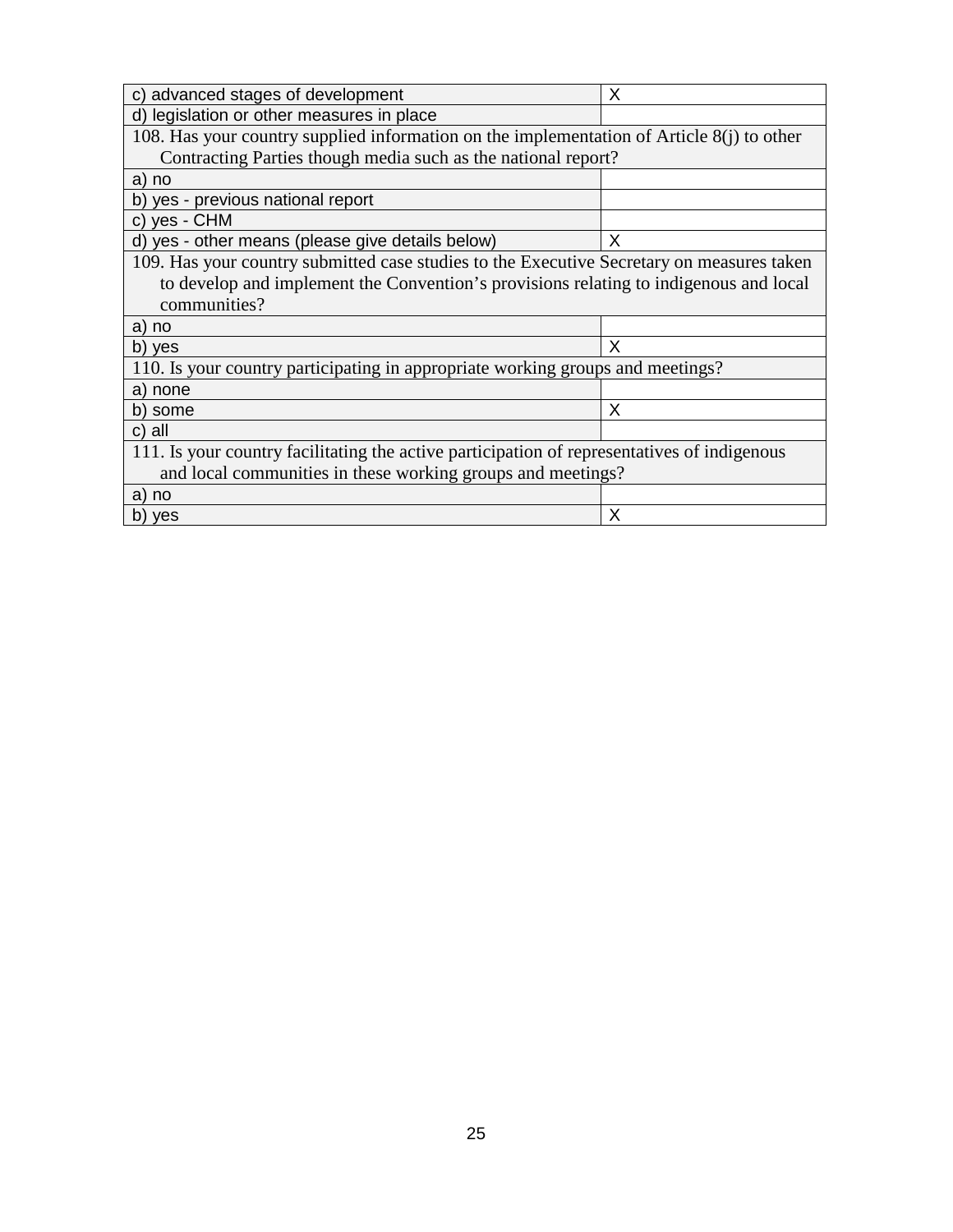|                                                                                               | 112. Has your country reviewed the programme of work specified in the annex to the |
|-----------------------------------------------------------------------------------------------|------------------------------------------------------------------------------------|
| decision, and identified how to implement those tasks appropriate to national                 |                                                                                    |
| circumstances?                                                                                |                                                                                    |
| a) no                                                                                         |                                                                                    |
| b) under review                                                                               |                                                                                    |
| c) yes (please provide details)                                                               | X                                                                                  |
| 113. Is your country integrating such tasks into its ongoing programmes, taking into          |                                                                                    |
| account the identified collaboration opportunities?                                           |                                                                                    |
| a) no                                                                                         |                                                                                    |
| b) not appropriate to national circumstances                                                  |                                                                                    |
| c) yes - to a limited extent                                                                  | X                                                                                  |
| d) yes - to a significant extent                                                              |                                                                                    |
| 114. Is your country taking full account of existing instruments, guidelines, codes and other |                                                                                    |
| relevant activities in the implementation of the programme of work?                           |                                                                                    |
| a) no                                                                                         |                                                                                    |
| b) not appropriate to national circumstances                                                  |                                                                                    |
| c) yes - to a limited extent                                                                  |                                                                                    |
| d) yes - to a significant extent                                                              | X                                                                                  |
| 115. Has your country provided appropriate financial support for the implementation of the    |                                                                                    |
| programme of work?                                                                            |                                                                                    |
| a) no                                                                                         |                                                                                    |
| b) not appropriate to national circumstances                                                  |                                                                                    |
| c) yes - to a limited extent                                                                  | Х                                                                                  |
| d) yes - to a significant extent                                                              |                                                                                    |
| 116. Has your country fully incorporated women and women's organizations in the               |                                                                                    |
| activities undertaken to implementation the programme of work contained in the annex          |                                                                                    |
| to the decision and other relevant activities under the Convention?                           |                                                                                    |
|                                                                                               |                                                                                    |
|                                                                                               |                                                                                    |
| a) no                                                                                         |                                                                                    |
| b) yes                                                                                        | X                                                                                  |
| 117. Has your country taken measures to facilitate the full and effective participation of    |                                                                                    |
| indigenous and local communities in the implementation of the Conventions?                    |                                                                                    |
| a) no                                                                                         |                                                                                    |
| b) not appropriate to national circumstances                                                  |                                                                                    |
| c) yes - to a limited extent                                                                  | X                                                                                  |
| d) yes - to a significant extent                                                              |                                                                                    |
| 118. Has your country provided case studies on methods and approaches concerning the          |                                                                                    |
| preservation and sharing of traditional knowledge, and the control of that information        |                                                                                    |
| by indigenous and local communities?                                                          |                                                                                    |
| a) no                                                                                         |                                                                                    |
| b) not relevant                                                                               |                                                                                    |
| c) yes - sent to the Secretariat                                                              |                                                                                    |
| d) yes - through the national CHM                                                             |                                                                                    |
| e) yes - available through other means (please specify)                                       | X                                                                                  |
| 119. Does your country exchange information and share experiences regarding national          |                                                                                    |
| legislation and other measures for the protection of the knowledge, innovations and           |                                                                                    |
| practices of indigenous and local communities?<br>a) no                                       |                                                                                    |

### *Decision V/16. Article 8(j) and related provisions*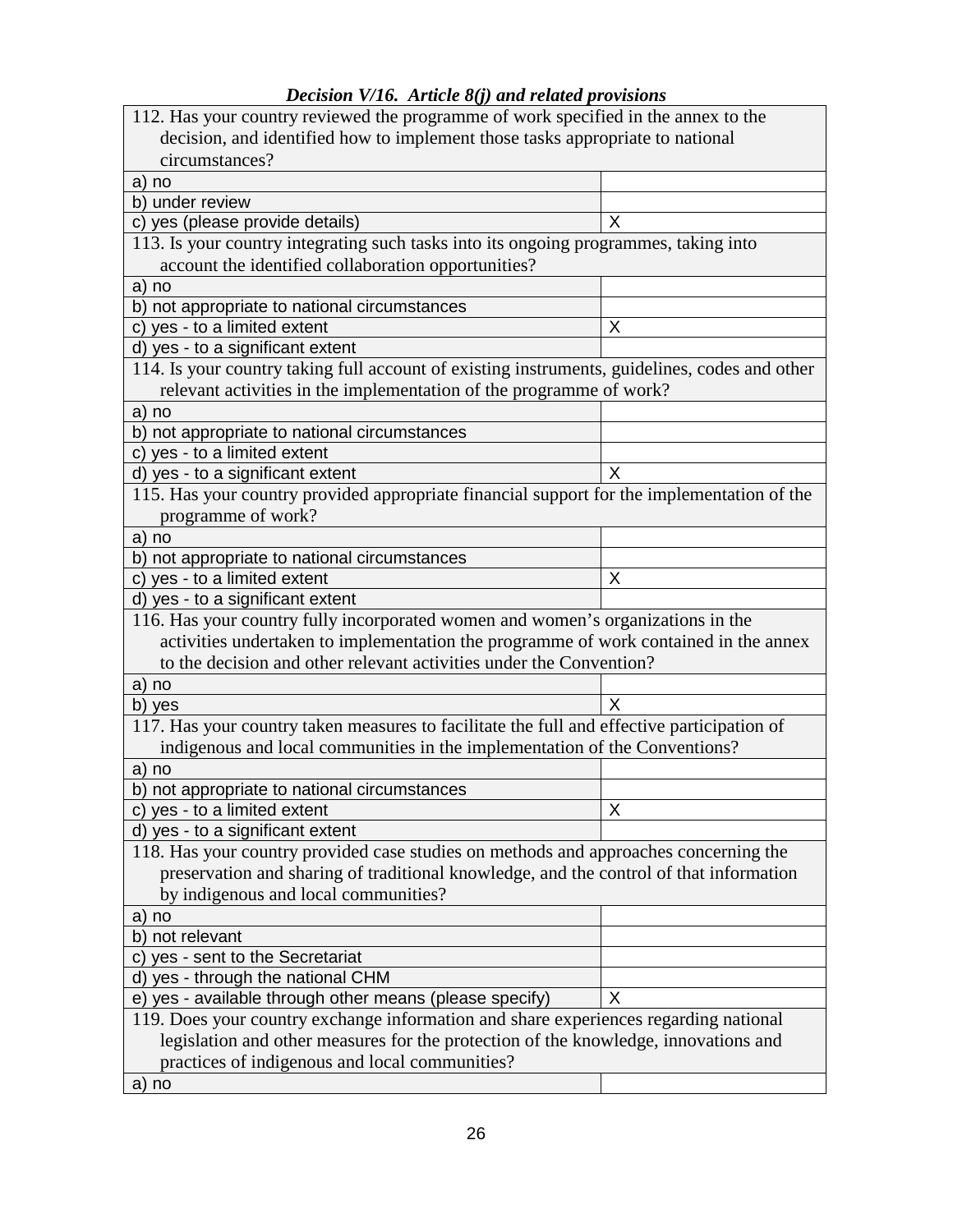| b) not relevant                                                                              |   |
|----------------------------------------------------------------------------------------------|---|
| c) yes - through the CHM                                                                     |   |
| d) yes - with specific countries                                                             |   |
| e) yes - available through other means (please specify)                                      | X |
| 120. Has your country taken measures to promote the conservation and maintenance of          |   |
| knowledge, innovations, and practices of indigenous and local communities?                   |   |
| a) no                                                                                        |   |
| b) not relevant                                                                              |   |
| c) some measures                                                                             | Χ |
| d) extensive measures                                                                        |   |
| 121. Has your country supported the development of registers of traditional knowledge,       |   |
| innovations and practices of indigenous and local communities, in collaboration with         |   |
| these communities?                                                                           |   |
| a) no                                                                                        |   |
| b) not relevant                                                                              |   |
| c) development in progress                                                                   | X |
| d) register fully developed                                                                  |   |
| 122. Have representatives of indigenous and local community organizations participated in    |   |
| your official delegation to meetings held under the Convention on Biological                 |   |
|                                                                                              |   |
| Diversity?                                                                                   |   |
| a) not relevant                                                                              |   |
| b) not appropriate                                                                           |   |
| c) yes                                                                                       | X |
| 123. Is your country assisting the Secretariat to fully utilise the clearing-house mechanism |   |
| to co-operate closely with indigenous and local communities to explore ways that             |   |
| enable them to make informed decision concerning release of their traditional                |   |
|                                                                                              |   |
| knowledge?<br>a) no                                                                          |   |
|                                                                                              |   |
| b) awaiting information on how to proceed<br>c) yes                                          | x |
| 124. Has your country identified resources for funding the activities identified in the      |   |
| decision?                                                                                    |   |
| a) no                                                                                        |   |
| b) not relevant                                                                              |   |
| c) partly                                                                                    |   |

Community knowledge gives insight into the fundamentals of biological resources management. Ethiopia is predominantly rural and its economy is largely based on agriculture. It is known for its biological diversity and the associated community knowledge, innovations, practices and technologies on the biological resources are crucially important in the maintenance and utilisation of this biological diversity. Its cultures and social norms are largely shaped by this community biological lore.

Recognising the historical contribution of Ethiopia's local communities to the conservation, development and sustainable utilisation of genetic resources, it is necessary to respect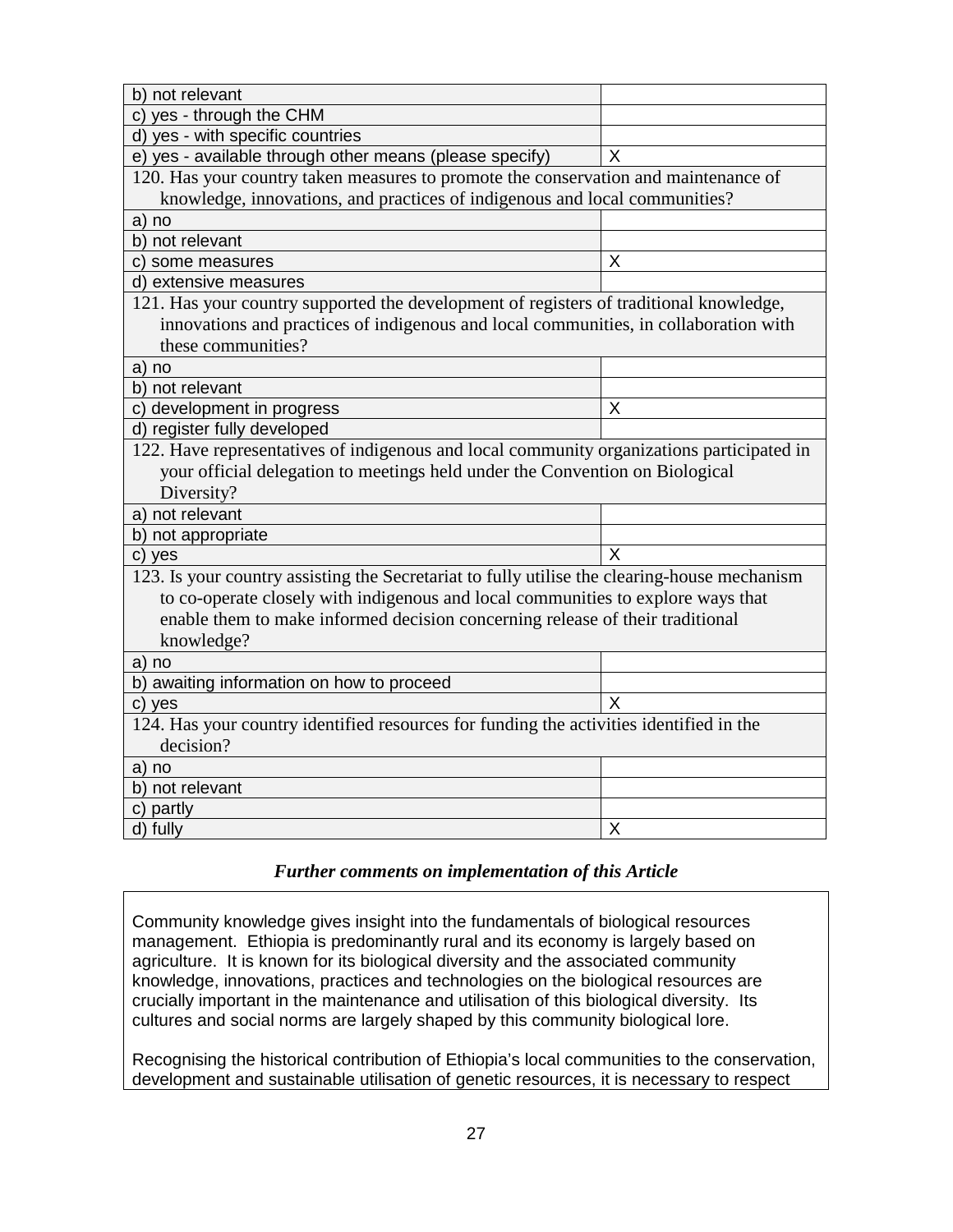and encourage it in order to promote economic and social development. It is also necessary to protect the rights of the local communities to their knowledge and technologies associated with genetic resources and to promote their continuing application with the approval and the sharing of benefits with these communities.

To this end, Ethiopia together with the Organization of African Unity (OAU) has developed a model law<sup>2</sup> for regulating access to biological resources and for enforcing the protection of the rights of local communities to their knowledge, technologies innovations and practices, and their biological resources in line with Article 8j. This model law was adopted by the OAU summit that took place in Ouagadougou in June 1998 and it is now in the process of being domesticated by OAU member countries. Ethiopia's national law based on it is being finalised prior to submission to the Chamber of Deputies (Parliament).

The Ethnobiology Department of IBCR has been studying the role of women in the development, maintenance and sustainable utilisation of biological resources with emphasis on food crops and cosmetic plants. Likewise, the Forest Department of IBCR has established a 'focus group' that works on gender issues. The Prime Minister's Office has a Department of Women's Affairs and all ministries and large agencies have their respective Departments of Women's Affairs. One of their main aims is the improvement of the conditions of rural women, inevitably in their role as managers and conservers of biological diversity, and as generators and users of the associated biological knowledge.

Through a co-ordination mechanism linking EARO, IBCR and the Addis Ababa University, Ethiopia has been interacting and exchanging information with the International Society of Ethnobiology. The Eighth International Congress of the International Society of Ethnobiology will take place in Ethiopia in the year 2002.

Some measures have been taken to support the Ethiopian National Traditional Medicine Preparation and Therapy Association in recording medical knowledge, innovations and practices of healers in local communities. The Association is housed in the premises of IBCR and gets some supports from it. Some individual healers who are also members of the Association have signed mutually agreed contracts with the Ethiopian Health and Nutrition Institute (EHNI) of the Ministry of Health to release their medical knowledge.

A considerable amount of research has been carried out by the Institute of Ethiopian Studies (IES) and the Sociology / Anthropology Departments of Addis Ababa University, including the use of biological resources, particularly plants, by the various ethnic societies of the country. These data are available in the extensive library of IES and a limited number of corroborating specimens are in the National Herbarium.

 $<sup>2</sup>$  The full title is: African Model Law for the Protection of the Rights of Local Communities, Farmers and Plant Breeders,</sup> and for the Regulation of Access to Biological Resources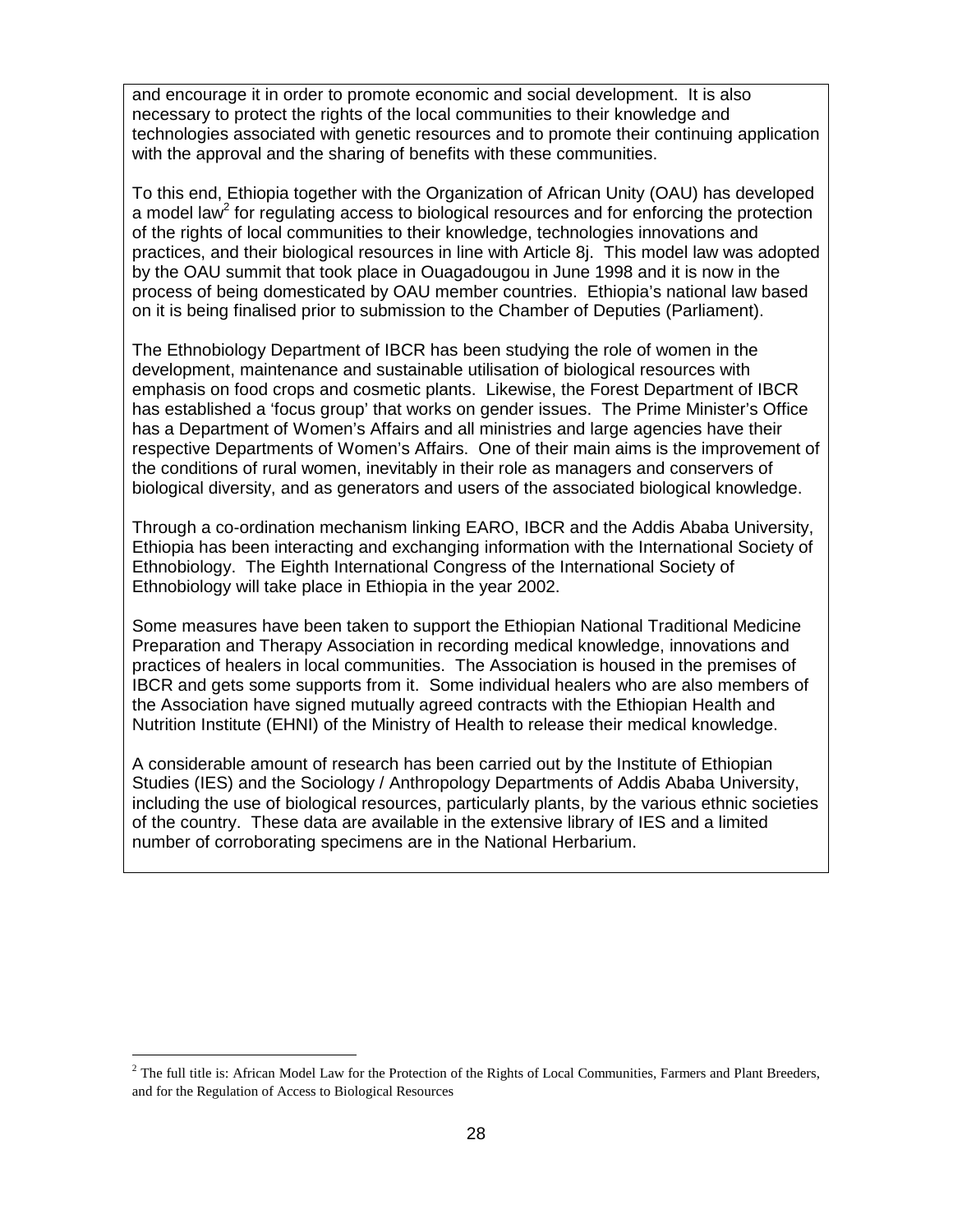# *Article 9 Ex situ Conservation*

| 125. What is the relative priority afforded to implementation of this Article and the    |             |  |             |  |                      |  |  |
|------------------------------------------------------------------------------------------|-------------|--|-------------|--|----------------------|--|--|
| associated decision by your country?                                                     |             |  |             |  |                      |  |  |
| b) Medium<br>a) High<br>c) Low                                                           |             |  |             |  |                      |  |  |
| 126. To what extent are the resources available adequate for meeting the obligations and |             |  |             |  |                      |  |  |
| recommendations made?                                                                    |             |  |             |  |                      |  |  |
| a) Good                                                                                  | b) Adequate |  | c) Limiting |  | d) Severely limiting |  |  |

### *Further comments on relative priority and on availability of resources*

The relative priority accorded to ex situ conservation of field crops is high whereas inadequate priority is accorded to other plant, forest, animal, and microbial genetic resources. IBCR was established in 1976 as a plant genetic resources centre to collect, conserve, utilise, and document the country's plant genetic resources. Over 60,000 accessions of over 104 species of crops, including cereals, pulses, and others have been collected and conserved in cold storage facilities. Species with recalcitrant seeds, e.g. arabica coffee, are conserved as living collections in field gene banks. The mandate of IBCR has recently been expanded to include forest, animal, and microbial genetic resources. The International Livestock Research Centre (ILRI) also holds collections of plant genetic materials, particularly of forage species.

| 127. Has your country adopted measures for the ex situ conservation of components of        |   |
|---------------------------------------------------------------------------------------------|---|
| biological diversity native to your country (9a)?                                           |   |
| a) no measures                                                                              |   |
| b) some measures in place                                                                   |   |
| potential measures under review                                                             |   |
| d) comprehensive measures in place                                                          | X |
| 128. Has your country adopted measures for the ex situ conservation of components of        |   |
| biological diversity originating outside your country (9a)?                                 |   |
| a) no measures                                                                              |   |
| b) some measures in place                                                                   | X |
| c) potential measures under review                                                          |   |
| d) comprehensive measures in place                                                          |   |
| 129. If the answer to the previous question was yes, is this being done in active           |   |
| collaboration with organizations in the other country (9a)?                                 |   |
| a) no                                                                                       |   |
| b) yes                                                                                      | X |
| 130. Has your country established and maintained facilities for the ex situ conservation of |   |
| and research on plants, animals, and micro-organisms that represent genetic resources       |   |
| native to your country (9b)?                                                                |   |
| a) no                                                                                       |   |
| b) yes - limited extent                                                                     | X |
| c) yes - significant extent                                                                 |   |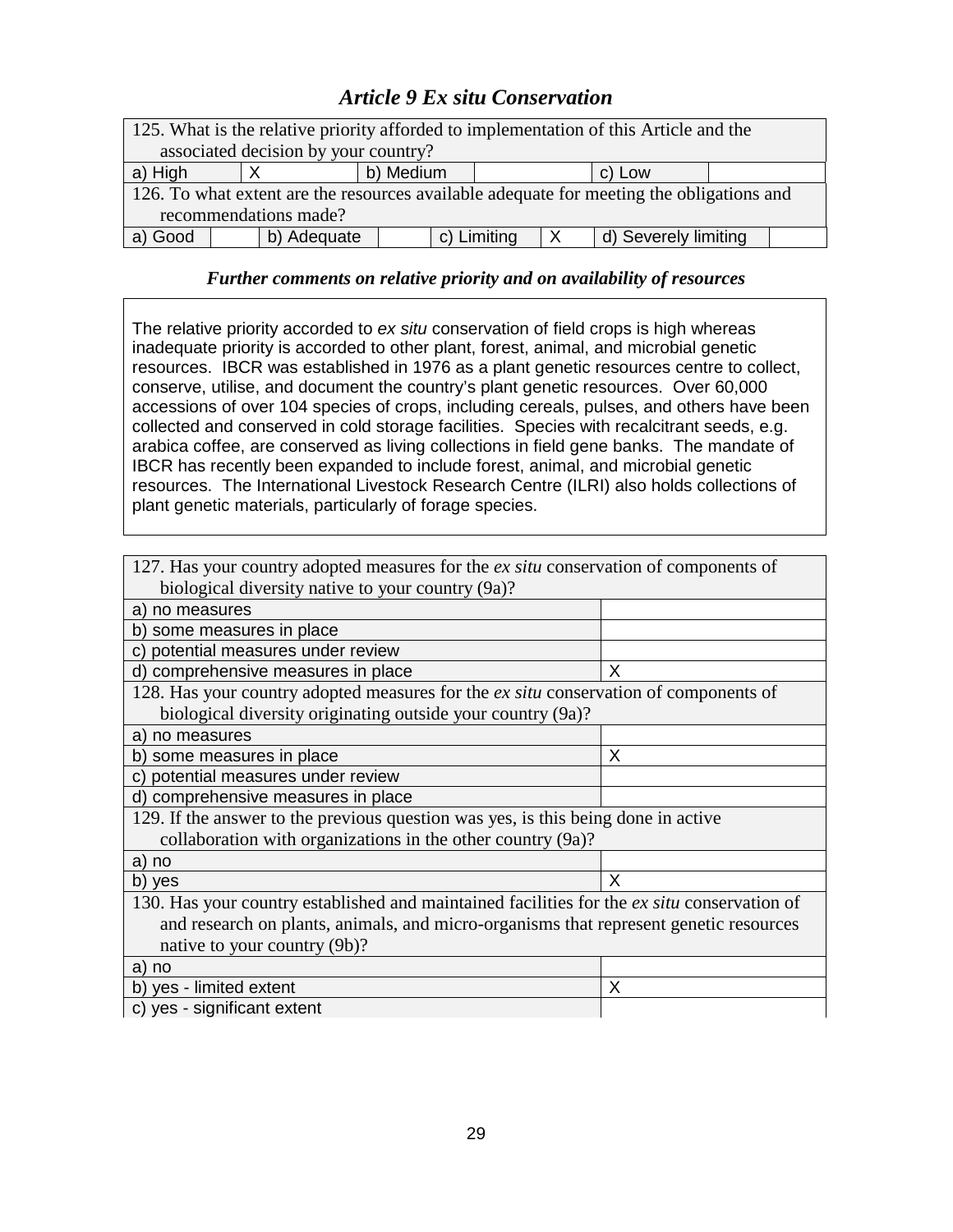| 131. Has your country established and maintained facilities for the ex situ conservation of |   |  |  |  |
|---------------------------------------------------------------------------------------------|---|--|--|--|
| and research on plants, animals, and micro-organisms that represent genetic resources       |   |  |  |  |
| originating elsewhere (9b)?                                                                 |   |  |  |  |
| a) no                                                                                       |   |  |  |  |
| b) yes - limited extent                                                                     | X |  |  |  |
| c) yes - significant extent                                                                 |   |  |  |  |
| 132. If the answer to the previous question was yes, is this being done in active           |   |  |  |  |
| collaboration with organizations in the other countries (9a)?                               |   |  |  |  |
| a) no                                                                                       |   |  |  |  |
| b) yes                                                                                      | X |  |  |  |
| 133. Has your country adopted measures for the reintroduction of threatened species into    |   |  |  |  |
| their natural habitats under appropriate conditions (9c)?                                   |   |  |  |  |
| a) no measures                                                                              |   |  |  |  |
| b) some measures in place                                                                   | X |  |  |  |
| c) potential measures under review                                                          |   |  |  |  |
| d) compressive measures in place                                                            |   |  |  |  |
| 134. Has your country taken measures to regulate and manage the collection of biological    |   |  |  |  |
| resources from natural habitats for ex situ conservation purposes so as not to threaten     |   |  |  |  |
| ecosystems and <i>in situ</i> populations of species (9d)?                                  |   |  |  |  |
| a) no measures                                                                              |   |  |  |  |
| b) some measures in place                                                                   | X |  |  |  |
| c) potential measures under review                                                          |   |  |  |  |
| d) comprehensive measures in place                                                          |   |  |  |  |
| If a developed country Party -                                                              |   |  |  |  |
|                                                                                             |   |  |  |  |
| 135. Has your country co-operated in providing financial and other support for ex situ      |   |  |  |  |
| conservation and in the establishment and maintenance of ex situ conservation facilities    |   |  |  |  |
| in developing countries (9e)?                                                               |   |  |  |  |
|                                                                                             |   |  |  |  |
| If a developing country Party or Party with economy in transition -                         |   |  |  |  |
|                                                                                             |   |  |  |  |
| 136. Has your country received financial and other support for ex situ conservation and in  |   |  |  |  |
| the establishment and maintenance of ex situ conservation facilities (9e)?                  |   |  |  |  |

| the establishment and mannemance of <i>ex suu</i> conservation facilities (90). |  |  |  |  |
|---------------------------------------------------------------------------------|--|--|--|--|
| a) no                                                                           |  |  |  |  |
| b) yes                                                                          |  |  |  |  |
|                                                                                 |  |  |  |  |

Ex situ measures that are relevant and appropriate for the Ethiopian condition are in place for crop plant species. Such measures include cold room storage and field genebanks (live collections).

IBCR and ILRI hold collections of exotic plant species in their genebanks. These materials are being characterised and evaluated for possible use in breeding programmes. Both institutions collaborate with international organizations including ICRISAT for finger millet and sorghum, ICARDA for barley, wheat, and pulse, and ITTA for various crops.

The Ethiopian gene bank at IBCR is one of the 15 largest holders of nationally-based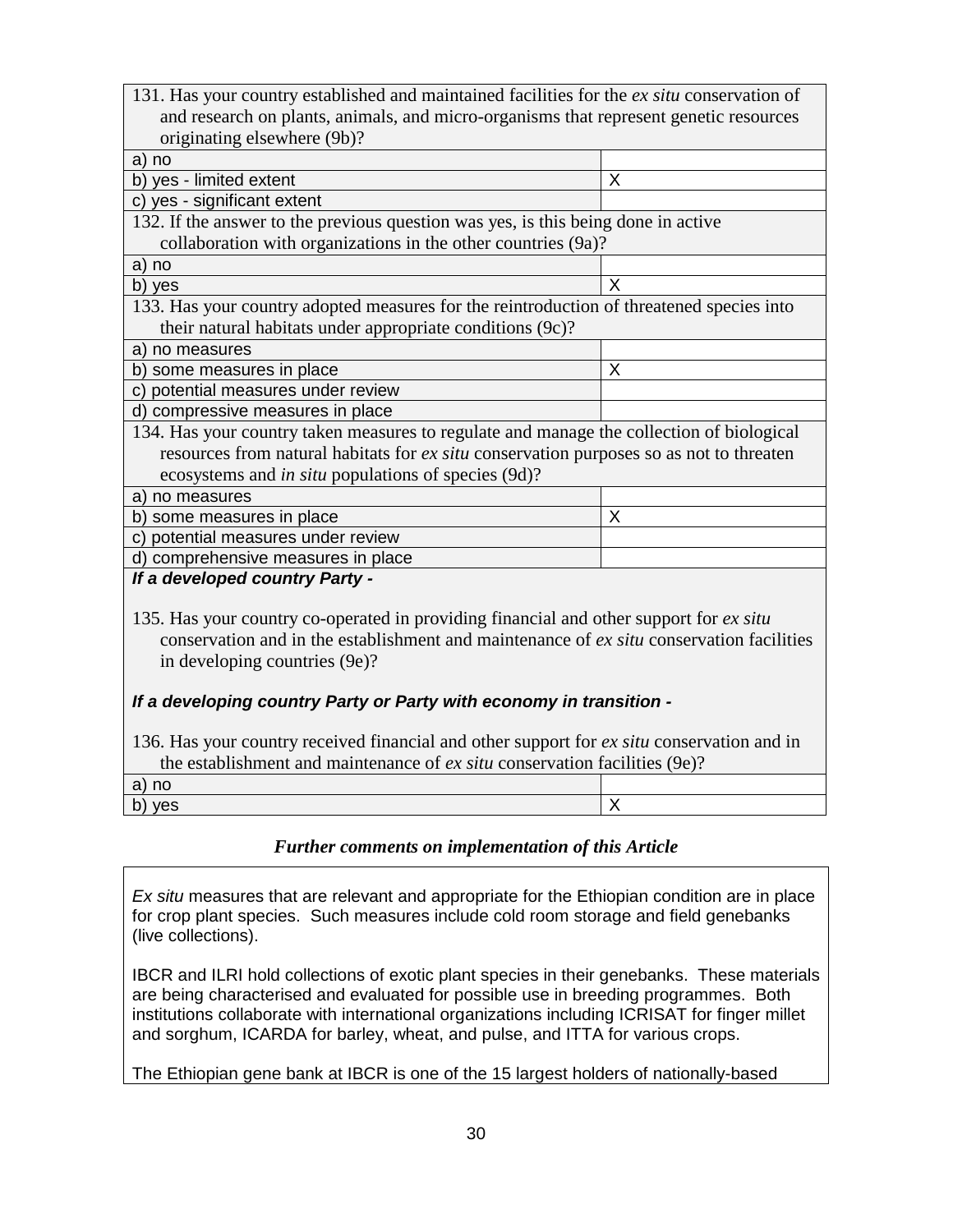collections of plant genetic resources in the world. As indicated under questions #125 and 126, Ethiopia's experience in conservation has so far been in cold room storage and live collections in field gene banks. Ex situ facilities to handle animal and microbial genetic resources are yet to be developed. As indicated under questions # 125, 126, 128, and 129, IBCR and ILRI also hold plant genetic resources collections that originated outside of Ethiopia. They do this in close collaboration with ICRISAT, ICARDA, and IITA. There are some limited facilities for research on plant, animal, and microbial genetic resources.

Some measures are in place for the rehabilitation and/or restoration of species and varieties into their original habitats. Examples are:

- a) increasingly areas are being closed off and protected from animal grazing and uncontrolled harvesting by local authorities, including local communities, in various parts of the country, particularly in the northern and central parts. Closed off areas enable the regeneration of threatened plant and animal species;
- b) the restoration of farmer's varieties in central Ethiopia, under a project supported by GEF, has successfully reintroduced the original farmers' varieties to the farming communities which used to cultivate them; and
- c) the effort to translocate some populations of the threatened Swayne's Hartebeest from Sinkile Sanctuary to Awash and Nechisar National Parks.

These examples are mentioned as an effort to re-establish species in their original habitats and save them from becoming extinct. The attempt has succeeded in Nechisar National Park, but failed in Awash National Park.

There have been some attempts to establish crocodile and ostrich farms in order to deflect economic attention away from natural populations. These farms have also the commercial purposes of obtaining more crocodiles and ostriches at the required times and conditions.

The establishment of the first gene bank at the Genetic Resource Centre in 1976 was financed by the German Government. At present, IBCR is constructing an additional gene bank for forest genetic resources also with financial support from the German Government. Some limited funds have also been secured from the German Government through GTZ for the establishment of ex situ plantations to save threatened forest plant species.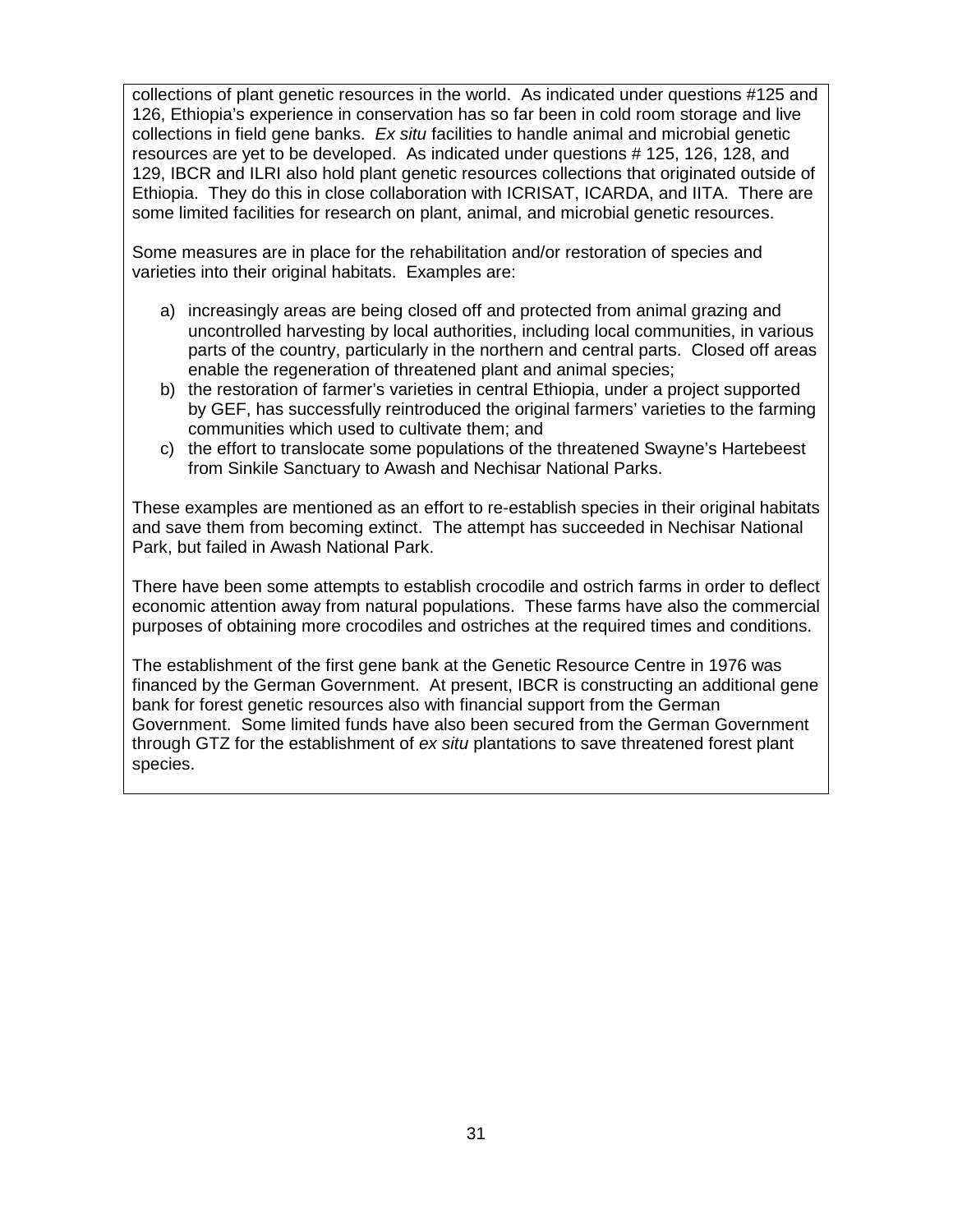# *Article 10: Sustainable use of components of biological diversity*

| 137. What is the relative priority afforded to implementation of this Article and the    |          |                 |          |  |                      |  |  |
|------------------------------------------------------------------------------------------|----------|-----------------|----------|--|----------------------|--|--|
| associated decisions by your country?                                                    |          |                 |          |  |                      |  |  |
| b) Medium<br>a) High<br>c) Low                                                           |          |                 |          |  |                      |  |  |
| 138. To what extent are the resources available adequate for meeting the obligations and |          |                 |          |  |                      |  |  |
| recommendations made?                                                                    |          |                 |          |  |                      |  |  |
| a) Good                                                                                  | Adequate | $\mathcal{C}$ ) | Limiting |  | d) Severely limiting |  |  |

## *Further comments on relative priority and on availability of resources*

Ethiopia is a signatory to a number of multilateral environmental agreements and it has developed strategies and laws to deal with the dangers faced by biological resources.

| 139. Has your country-integrated consideration of the conservation and sustainable use of |   |
|-------------------------------------------------------------------------------------------|---|
| biological resources into national decision making (10a)?                                 |   |
| a) no                                                                                     |   |
| b) early stages of development                                                            | X |
| c) advanced stages of development                                                         | X |
| d) programme or policy in place                                                           |   |
| e) review of implementation available                                                     |   |
| 140. Has your country adopted measures relating to the use of biological resources that   |   |
| avoid or minimise adverse impacts on biological diversity (10b)?                          |   |
| a) no measures                                                                            |   |
| b) some measures in place                                                                 | X |
| c) potential measures under review                                                        | X |
| d) comprehensive measures in place                                                        |   |
| 141. Has your country put in place measures that protect and encourage customary use of   |   |
| biological resources that is compatible with conservation or sustainable use              |   |
| requirements (10c)?                                                                       |   |
| a) no measures                                                                            |   |
| b) some measures in place                                                                 |   |
| c) potential measures under review                                                        | X |
| d) comprehensive measures in place                                                        |   |
| 142. Has your country put in place measures that help local populations develop and       |   |
| implement remedial action in degraded areas where biological diversity has been           |   |
| reduced (10d)?                                                                            |   |
| a) no measures                                                                            |   |
| b) some measures in place                                                                 |   |
| c) potential measures under review                                                        | X |
| d) comprehensive measures in place                                                        |   |
| 143. Does your country actively encourage cooperation between government authorities      |   |
| and the private sector in developing methods for sustainable use of biological diversity  |   |
| (10e)?                                                                                    |   |
| a) no                                                                                     |   |
| b) early stages of development                                                            | X |
| c) advanced stages of development                                                         |   |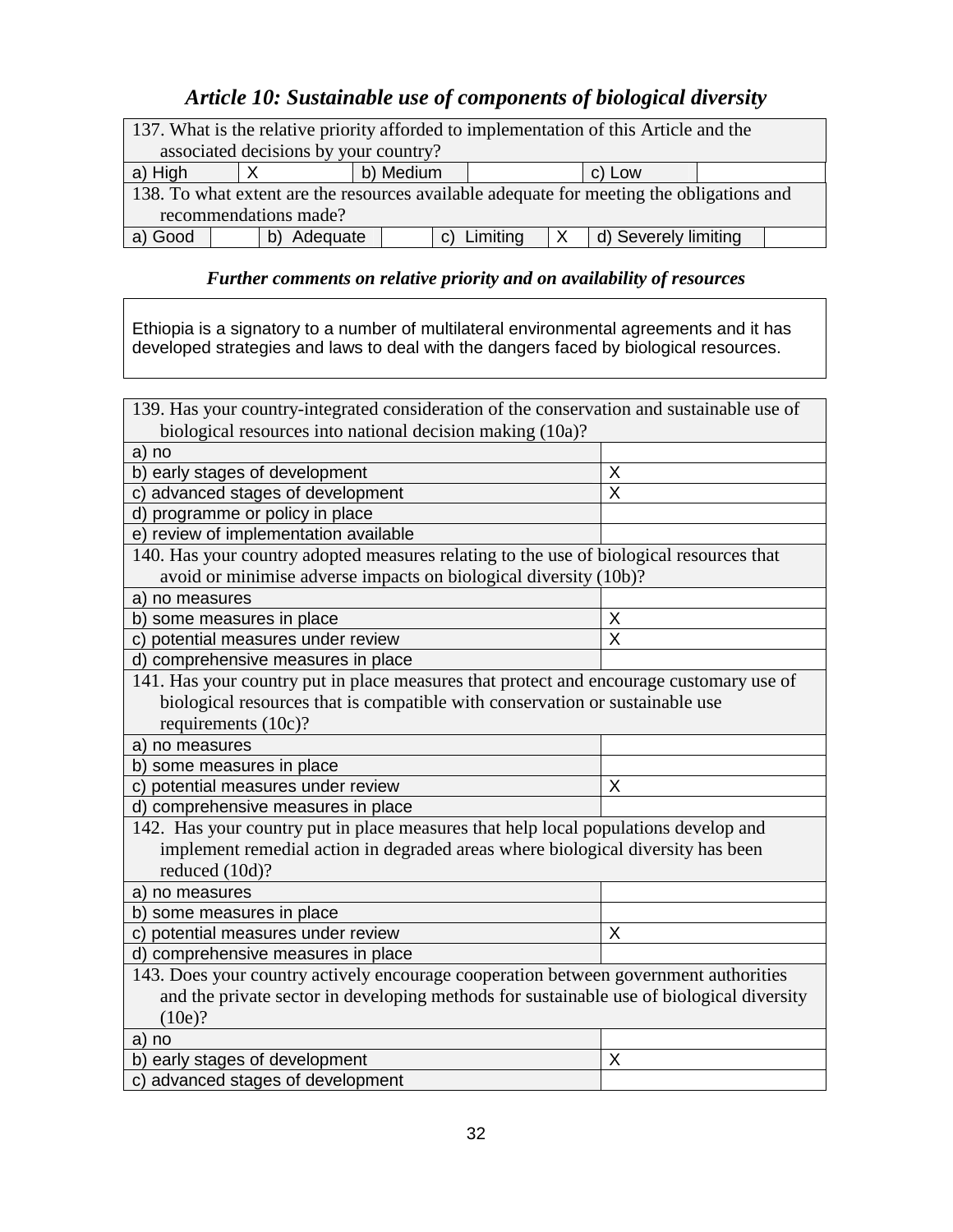| d) programme or policy in place       |  |
|---------------------------------------|--|
| e) review of implementation available |  |

## *Decisions IV/15. Relationship of the Convention with the Commission on Sustainable Development and biodiversity–related conventions*

| 144. Has your country submitted to the Secretariat information on tourism and its impacts |  |  |  |  |
|-------------------------------------------------------------------------------------------|--|--|--|--|
| on biological diversity, and efforts to effectively plan and mange tourism?               |  |  |  |  |
| a) no                                                                                     |  |  |  |  |
| b) yes - previous national report                                                         |  |  |  |  |
| c) $yes - case-studies$                                                                   |  |  |  |  |
| d) yes - other means (please give details below)                                          |  |  |  |  |
| 145. Has your country submitted to the Secretariat information on biodiversity-related    |  |  |  |  |
| activities of the CSD (such as SIDS, oceans, seas and freshwater resources,               |  |  |  |  |
| consumption and production patterns)?                                                     |  |  |  |  |
| X<br>a) no                                                                                |  |  |  |  |
| b) yes - previous national report                                                         |  |  |  |  |
| c) yes - correspondence                                                                   |  |  |  |  |
| d) yes - other means (please give details below)                                          |  |  |  |  |

## *Decision V/24. Sustainable use as a cross-cutting issue*

| 146. Has your country identified indicators and incentive measures for sectors relevant to |   |  |  |  |
|--------------------------------------------------------------------------------------------|---|--|--|--|
| the conservation and sustainable use of biodiversity?                                      |   |  |  |  |
| a) no                                                                                      |   |  |  |  |
| b) assessment of potential indicators underway                                             | X |  |  |  |
| c) indicators identified (if so, please describe below)                                    |   |  |  |  |
| 147. Has your country assisted other Parties to increase their capacity to implement       |   |  |  |  |
| sustainable use practices, programmes, and policies at regional, national, and local       |   |  |  |  |
| levels, especially in pursuit of poverty alleviation?                                      |   |  |  |  |
| a) no                                                                                      | X |  |  |  |
| b) not relevant                                                                            |   |  |  |  |
| c) to a limited extent                                                                     |   |  |  |  |
| d) to a significant extent (please provide details)                                        |   |  |  |  |
| 148. Has your country developed mechanisms to involve the private sector and indigenous    |   |  |  |  |
| and local communities in initiatives on sustainable use, and in mechanisms to ensure       |   |  |  |  |
| that indigenous and local communities benefit from such sustainable use?                   |   |  |  |  |
| a) no                                                                                      |   |  |  |  |
| b) mechanisms under development                                                            | X |  |  |  |
| c) mechanism in place (please describe)                                                    |   |  |  |  |
| 149. Has your country identified areas for conservation that would benefit through the     |   |  |  |  |
| sustainable use of biological diversity and communicated this information to the           |   |  |  |  |
| <b>Executive Secretary?</b>                                                                |   |  |  |  |
| a) no                                                                                      |   |  |  |  |
| b) yes                                                                                     | X |  |  |  |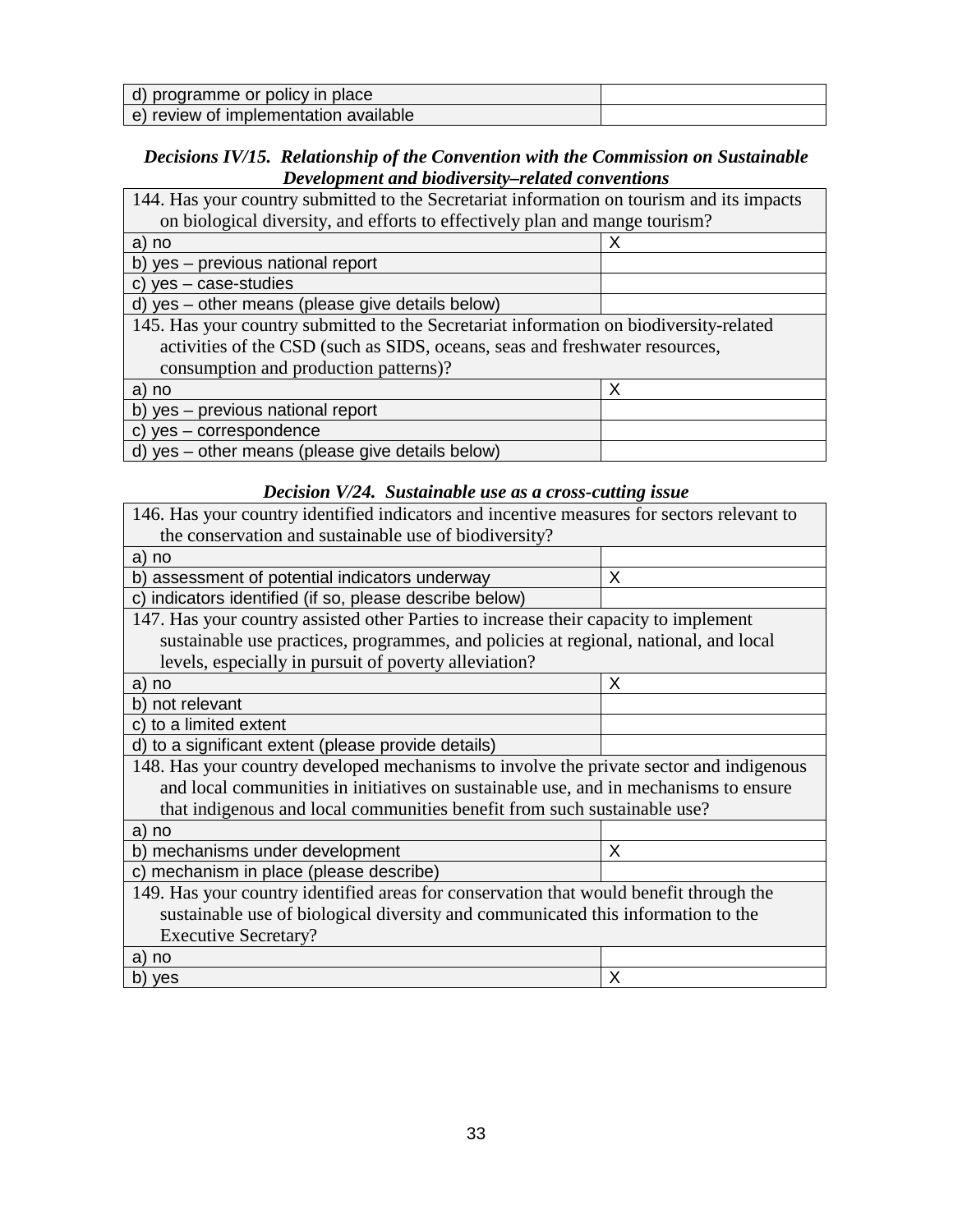| Dicision 1725. Diological alreisity and tourism                                             |   |  |  |  |  |
|---------------------------------------------------------------------------------------------|---|--|--|--|--|
| 150. Has your country based its polices, programmes and activities in the field of          |   |  |  |  |  |
| sustainable tourism on an assessment of the inter-linked between tourism and biological     |   |  |  |  |  |
| diversity?                                                                                  |   |  |  |  |  |
| a) no                                                                                       |   |  |  |  |  |
| b) to a limited extent                                                                      | X |  |  |  |  |
| c) to a significant extent                                                                  |   |  |  |  |  |
| 151. Has your country submitted case-studies on tourism as an example of the sustainable    |   |  |  |  |  |
| use of biological diversity to the Executive Secretary?                                     |   |  |  |  |  |
| a) no                                                                                       | X |  |  |  |  |
| b) yes                                                                                      |   |  |  |  |  |
| 152. Has your country undertaken activities relevant to biodiversity and tourism in support |   |  |  |  |  |
| of the International Year of Ecotourism?                                                    |   |  |  |  |  |
| a) no                                                                                       |   |  |  |  |  |
| X<br>b) yes                                                                                 |   |  |  |  |  |
| 153. Has your country undertaken activities relevant to biodiversity and tourism in support |   |  |  |  |  |
| of the International Year of Mountains?                                                     |   |  |  |  |  |
| a) no                                                                                       | X |  |  |  |  |
| b) yes                                                                                      |   |  |  |  |  |
| 154. Has your country undertaken activities relevant to biodiversity and tourism in support |   |  |  |  |  |
| of the International Coral Reef Initiative?                                                 |   |  |  |  |  |
| a) no                                                                                       | X |  |  |  |  |
| b) yes                                                                                      |   |  |  |  |  |
| 155. Has your country established enabling policies and legal frameworks to complement      |   |  |  |  |  |
| voluntary efforts for the effective implementation of sustainable tourism?                  |   |  |  |  |  |
| a) no                                                                                       |   |  |  |  |  |
| b) to a limited extent                                                                      | X |  |  |  |  |
| c) to a significant extent (please describe)                                                |   |  |  |  |  |
|                                                                                             |   |  |  |  |  |

## *Decision V/25. Biological diversity and tourism*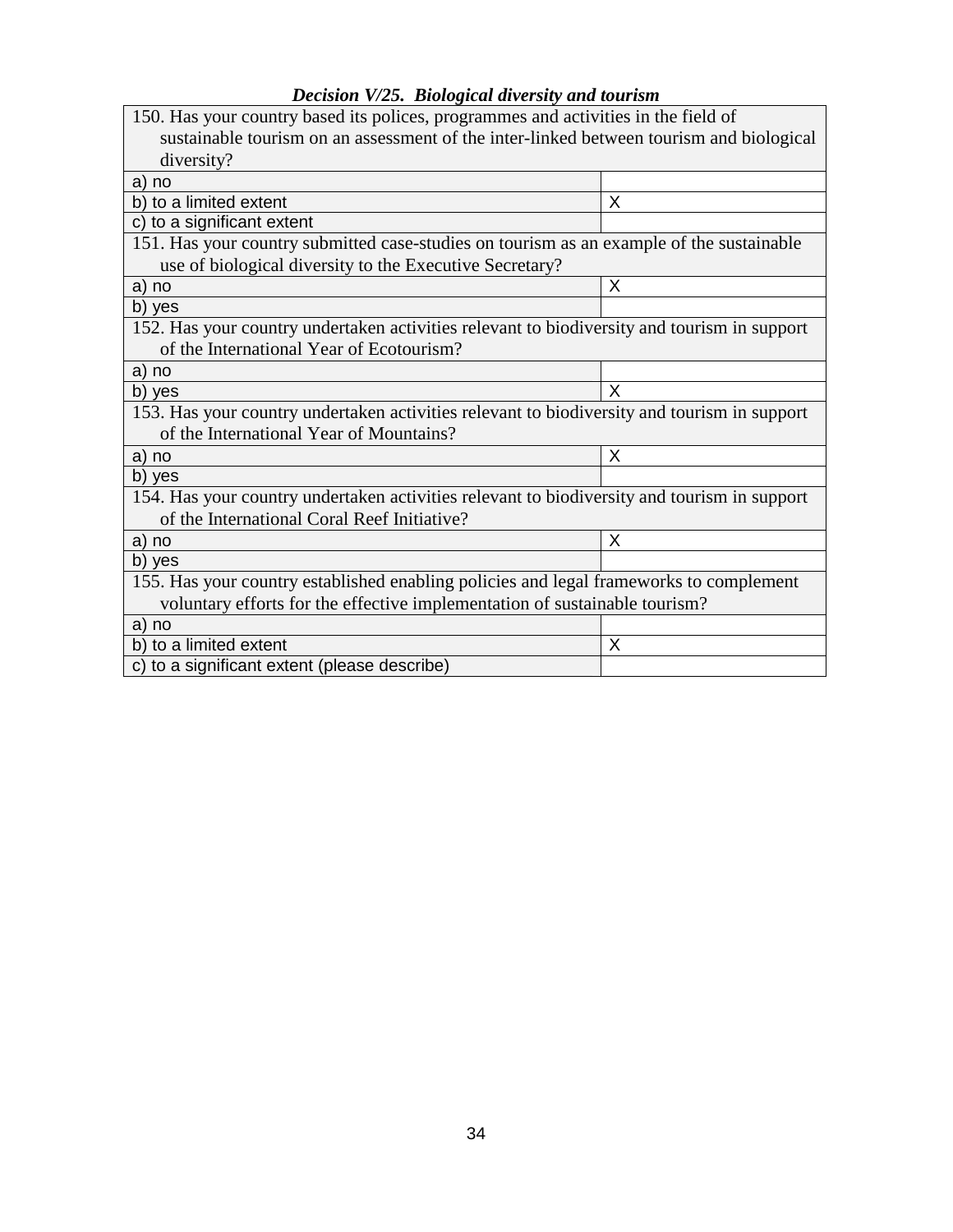The constitution has stipulated clearly that the use of all natural resources, especially the use of renewable natural resources, is to be made sustainable. But the implementation is limited due to inadequacy of financial resources and trained personnel.

There are many customary practices that contribute to biological diversity conservation. For example, bee keeping and forest coffee production by the local communities in and around the forests in Southwest Ethiopia are instrumental in the conservation of some of the trees in these forests. The trees are used to keep beehives, and to provide pollen and nectar to bees as well as to give shade to the coffee. The transhumant pastoralists in the lowlands of eastern Ethiopia prohibit the hunting of wild animals with the exhortation that, for every animal hunted, at least one cow will die.

The government has developed various incentive programmes and some NGOs are assisting in these to rehabilitated degraded forests and agricultural lands. For instance, food-for-work programmes practised in Ethiopia mainly by the World Food Programme and some NGOs are usually used for tree planting and soil conservation measures to fight land degradation.

Furthermore, the practice of allowing long fallow periods between successive growing seasons, the traditional rotations of cereals-pulses-oil crops, use of animal manure and mulches, and the use of exclosures to keep out animal and human activity are some of the traditional measures farmers have used to retain soil fertility and improve the general environment. Some of these measures are also being advocated by the agricultural extension services. These measures have been found to be successful in many parts of the country.

EARO is the main agricultural research institution in the country. It has a department that deals with research on indigenous knowledge and its importance for sustainable development and its benefits in local communities. The fact that EARO has biological diversity conservation components in all its departments indicates the importance the organisation has attached to conservation.

Tourism day was celebrated under the theme of ecotourism. There was a one-day workshop involving relevant stakeholders. There was also a visit to one of the ecotourism sites. There is a project on developing ecotourism in the Gondar and Simien National Park areas in the Northwest and a smaller but quite effective network of lodges for ecotourism in the Dodola-Adaba Forest on the western side of the Bale National Park in the South.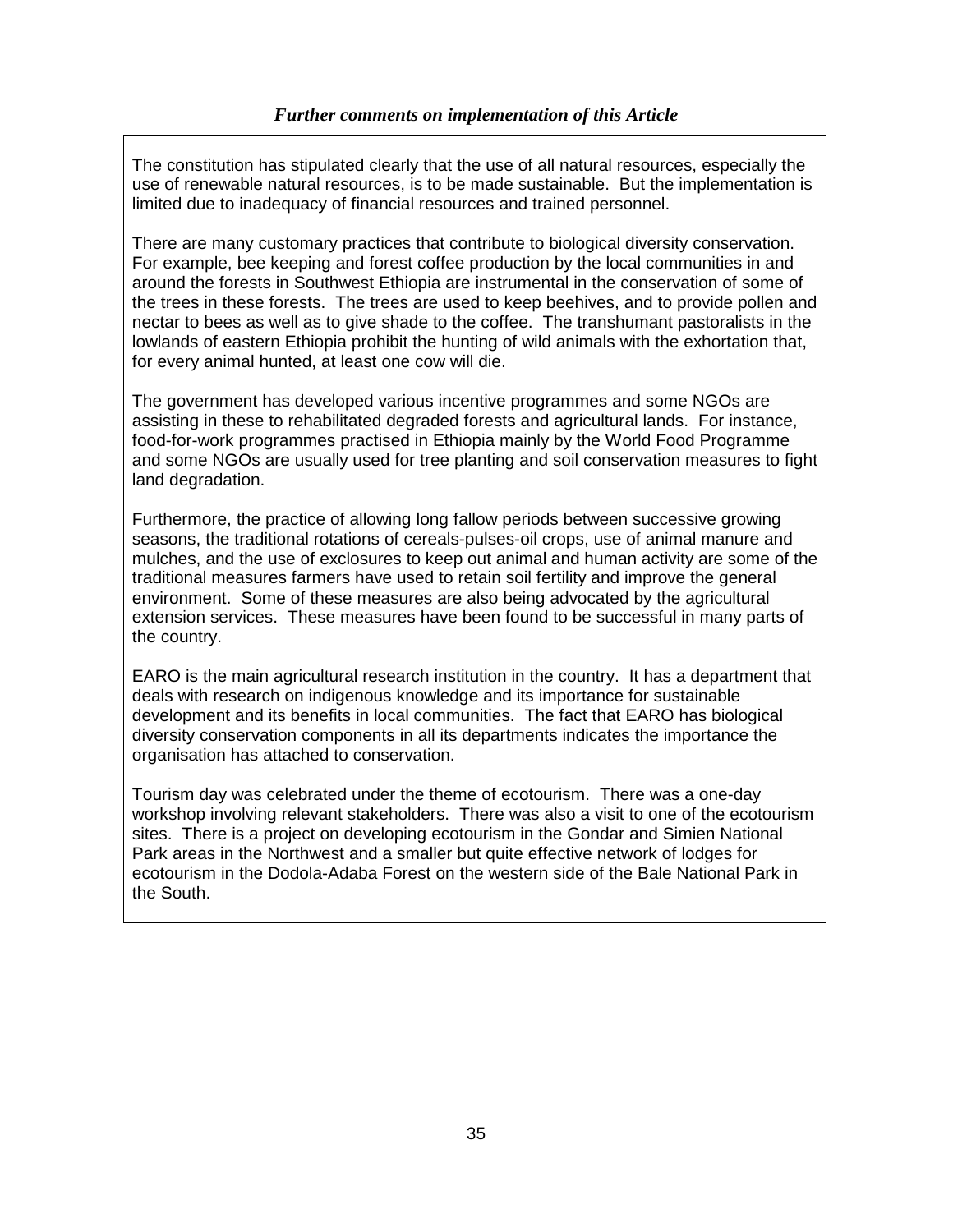## *Article 11: Incentive measures*

| 156. What is the relative priority afforded to implementation of this Article and the    |                     |  |  |  |  |  |  |  |
|------------------------------------------------------------------------------------------|---------------------|--|--|--|--|--|--|--|
| associated decision by your country?                                                     |                     |  |  |  |  |  |  |  |
| High<br>a)                                                                               | b) Medium<br>c) Low |  |  |  |  |  |  |  |
| 157. To what extent are the resources available adequate for meeting the obligations and |                     |  |  |  |  |  |  |  |
| recommendations made?                                                                    |                     |  |  |  |  |  |  |  |
| c) Limiting<br>d) Severely limiting<br>b) Adequate<br>a) Good                            |                     |  |  |  |  |  |  |  |

### *Further comments on relative priority and on availability of resources*

The Environmental Policy of Ethiopia states that the major part of any benefit obtained from conservation efforts should be channelled back to the respective local comminutes involved in the conservation system. EWCO has proposed a new law that would allow about 85% of the revenue that accrues from the controlled hunting of wildlife to be allocated to the development of the respective local communities.

Identifying market strategies, market bottlenecks, and socio-economic conditions that might negatively affect the sustainable use of biodiversity under in situ conservation and recommending appropriate marketing channels both nationally and internationally, and establishing a market monitoring system are essential for the sustainability of the in situ conservation especially of agrobiodiversity. At present, therefore, IBCR is undertaking a comprehensive study of market and non-market incentives to help farmers participating in its on-farm in situ conservation programme.

| 158. Are programmes in place to identify and ensure the adoption of economically and     |   |  |  |
|------------------------------------------------------------------------------------------|---|--|--|
| socially sound measures that act as incentives for the conservation and sustainable use  |   |  |  |
| of components of biological diversity?                                                   |   |  |  |
| a) no                                                                                    |   |  |  |
| b) early stages of development                                                           | Χ |  |  |
| c) advanced stages of development                                                        |   |  |  |
| d) programme in place                                                                    |   |  |  |
| e) review of implementation available                                                    |   |  |  |
| 159. Do these incentives, and the programmes to identify them and ensure their adoption, |   |  |  |
| cover the full range of sectoral activities?                                             |   |  |  |
| a) no                                                                                    |   |  |  |
| b) some sectors                                                                          | Х |  |  |
| c) all major sectors                                                                     |   |  |  |
| d) all sectors                                                                           |   |  |  |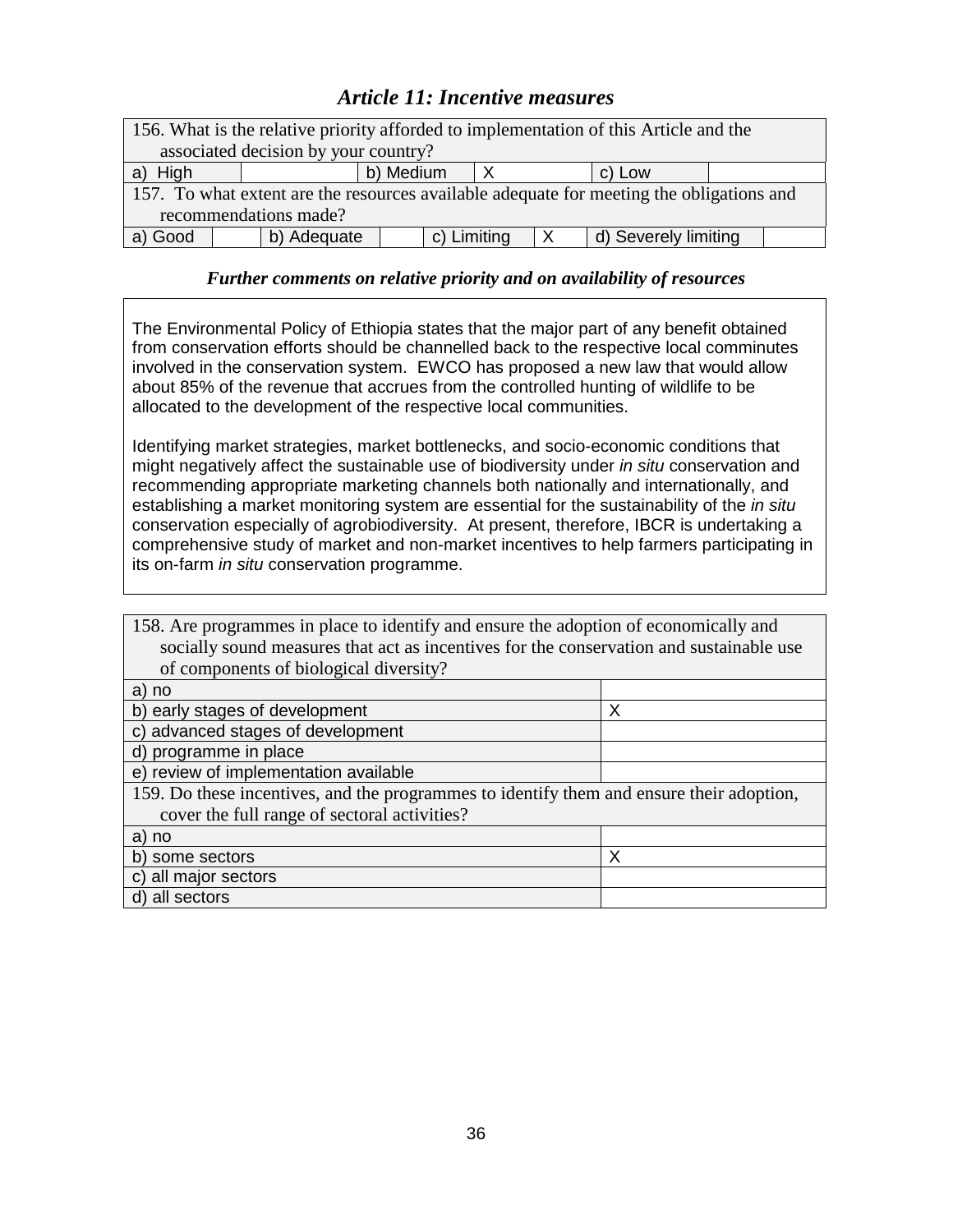| <b>Decision III/18. Incentive measures</b> |  |  |
|--------------------------------------------|--|--|
|--------------------------------------------|--|--|

| 160. Has your country reviewed legislation and economic polices to identify and promote |   |  |  |  |
|-----------------------------------------------------------------------------------------|---|--|--|--|
| incentives for the conservation and sustainable use of components of biological         |   |  |  |  |
| diversity?                                                                              |   |  |  |  |
| a) no                                                                                   |   |  |  |  |
| b) review in progress                                                                   | X |  |  |  |
| c) some reviews complete                                                                |   |  |  |  |
| d) as far as practically possible                                                       |   |  |  |  |
| 161. Has your country ensured the development of mechanisms or approaches to ensure     |   |  |  |  |
| adequate incorporation of both market and non-market values of biological diversity     |   |  |  |  |
| into plans, polices and programmes and other relevant areas, inter alia, national       |   |  |  |  |
| accounting systems and investment strategies?                                           |   |  |  |  |
| a) no                                                                                   |   |  |  |  |
| b) early stages of identifying mechanisms                                               | X |  |  |  |
| c) advanced stages of identifying mechanisms                                            |   |  |  |  |
| d) mechanisms in place                                                                  |   |  |  |  |
| e) review of impact of mechanisms available                                             |   |  |  |  |
| 162. Has your country developed training and capacity building programmes to implement  |   |  |  |  |
| incentive measures and promote private-sector initiatives?                              |   |  |  |  |
| a) no                                                                                   | X |  |  |  |
| b) planned                                                                              |   |  |  |  |
| c) some                                                                                 |   |  |  |  |
| d) many                                                                                 |   |  |  |  |
| 163. Has your country incorporated biological diversity considerations into impact      |   |  |  |  |
| assessment as a step in the design and implementation of incentive measures?            |   |  |  |  |
| a) no                                                                                   | Χ |  |  |  |
| b) yes                                                                                  |   |  |  |  |
| 164. Has your country shared experience on incentive measures with other Contracting    |   |  |  |  |
| Parties, including making relevant case-studies available to the Secretariat?           |   |  |  |  |
| a) no                                                                                   | Х |  |  |  |
| b) yes - previous national report                                                       |   |  |  |  |
| c) yes - case-studies                                                                   |   |  |  |  |
| d) yes - other means (please give details below)                                        |   |  |  |  |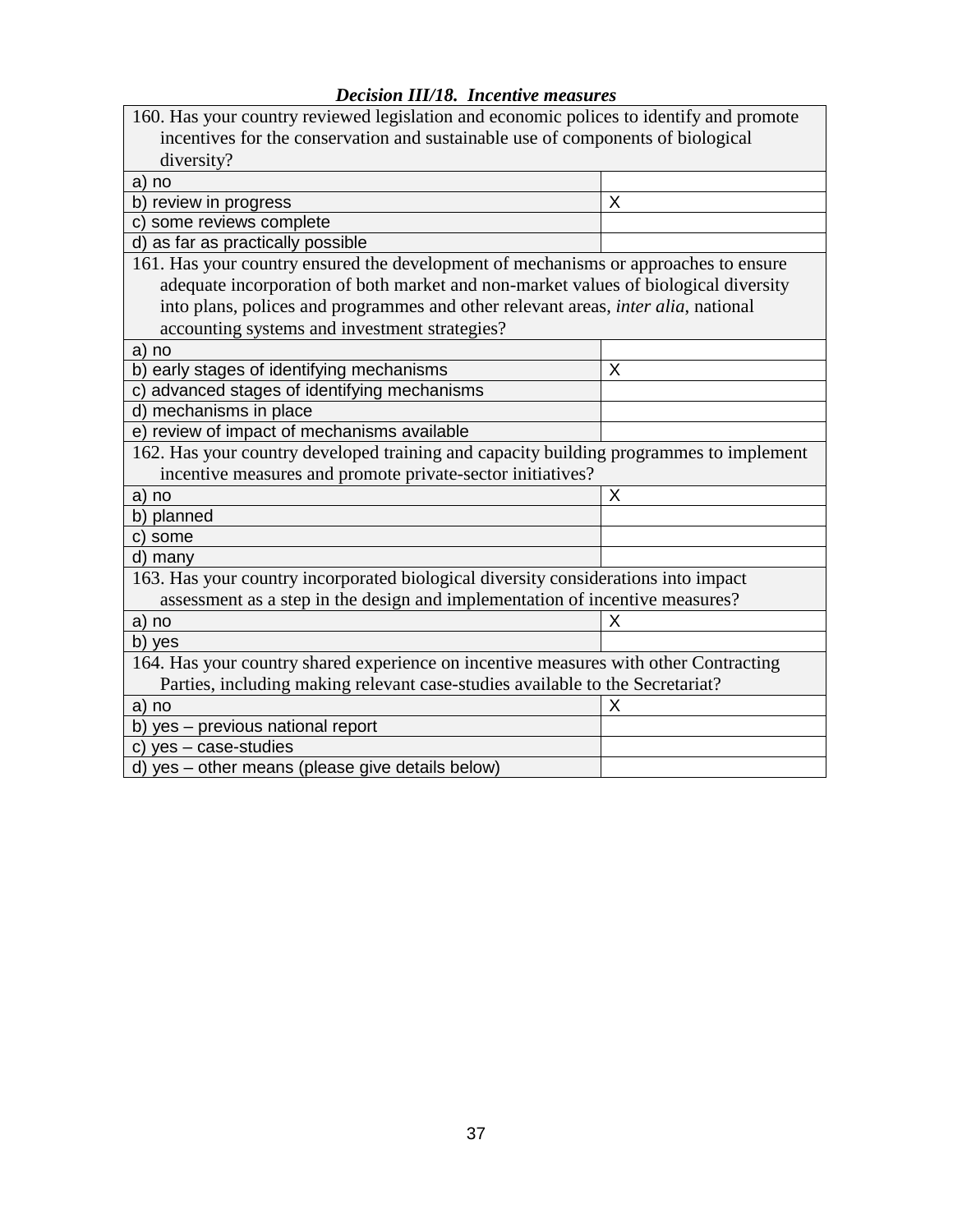*Decision IV/10. Measures for implementing the Convention [in part]*

| Decision IV/IV. Measures for implementing the Convention full part<br>165. Is your country actively designing and implementing incentive measures? |   |  |  |
|----------------------------------------------------------------------------------------------------------------------------------------------------|---|--|--|
| a) no                                                                                                                                              |   |  |  |
| b) early stages of development                                                                                                                     | Χ |  |  |
| c) advanced stages of development                                                                                                                  |   |  |  |
| d) measures in place                                                                                                                               |   |  |  |
| e) review of implementation available                                                                                                              |   |  |  |
| 166. Has your country identified threats to biological diversity and underlying causes of                                                          |   |  |  |
| biodiversity loss, including the relevant actors, as a stage in designing incentive                                                                |   |  |  |
| measures?                                                                                                                                          |   |  |  |
| a) no                                                                                                                                              |   |  |  |
| b) partially reviewed                                                                                                                              | X |  |  |
| c) thoroughly reviewed                                                                                                                             |   |  |  |
| d) measures designed based on the reviews                                                                                                          |   |  |  |
| e) review of implementation available                                                                                                              |   |  |  |
| 167. Do the existing incentive measure take account of economic, social, cultural, and                                                             |   |  |  |
| ethical valuation of biological diversity?                                                                                                         |   |  |  |
| a) no                                                                                                                                              |   |  |  |
| b) yes - limited extent                                                                                                                            | X |  |  |
| c) yes - significant extent                                                                                                                        |   |  |  |
| 168. Has your country developed legal and policy frameworks for the design and                                                                     |   |  |  |
| implementation of incentive measures?                                                                                                              |   |  |  |
| a) no                                                                                                                                              |   |  |  |
| b) early stages of development                                                                                                                     | Χ |  |  |
| c) advanced stages of development                                                                                                                  |   |  |  |
| d) frameworks in place                                                                                                                             |   |  |  |
| e) review of implementation available                                                                                                              |   |  |  |
| 169. Does your country carry out consultative processes to define clear target-oriented                                                            |   |  |  |
| incentive measures to address the underlying causes of biodiversity loss?                                                                          |   |  |  |
| a) no                                                                                                                                              |   |  |  |
| b) processes being identified                                                                                                                      | X |  |  |
| c) processes identified but not implemented                                                                                                        |   |  |  |
| d) processes in place                                                                                                                              |   |  |  |
| 170. Has your country identified and considered neutralising perverse incentives?                                                                  |   |  |  |
| a) no                                                                                                                                              | X |  |  |
| b) identification programme under way                                                                                                              |   |  |  |
| c) identified but not all neutralized                                                                                                              |   |  |  |
| d) identified and neutralized                                                                                                                      |   |  |  |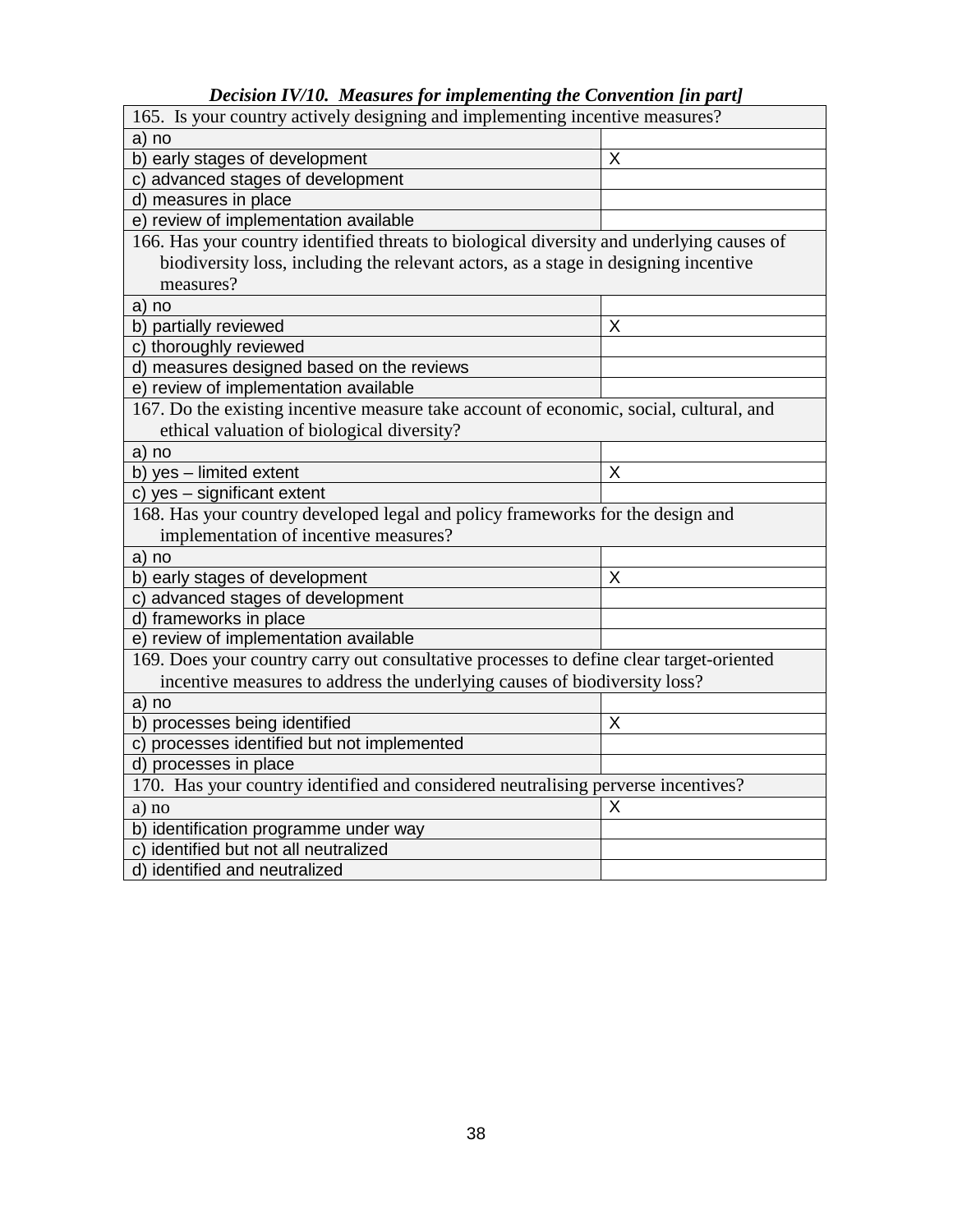### *Decision V/15. Incentive measures*

| 171. Has your country reviewed the incentive measures promoted through the Kyoto      |   |  |  |
|---------------------------------------------------------------------------------------|---|--|--|
| Protocol to the UN Framework Convention on Climate Change?                            |   |  |  |
| a) no                                                                                 | х |  |  |
| b) yes                                                                                |   |  |  |
| 172. Has your country explored possible ways and means by which these incentive       |   |  |  |
| measures can support the objectives of the Convention on Biological Diversity in your |   |  |  |
| country?                                                                              |   |  |  |
| a) no                                                                                 | Х |  |  |
| b) under consideration                                                                |   |  |  |
| c) early stages of development                                                        |   |  |  |
| d) advanced stages of development                                                     |   |  |  |
| e) further information available                                                      |   |  |  |

### *Further comments on implementation of this Article*

The study on market and non-market incentives that is taking place includes:

- survey on existing networks and trends;
- study on the availability of seed, current status and level of informal seed exchange systems;
- survey of utilisation of farmers' varieties at the farm and consumer level (local, national, and international);
- identifying special consumer products that utilise farmers' varieties at national and international levels;
- conducting economic feasibility studies, including the possible negative social and cultural impacts of marketing products of farmers' varieties;
- studying the incentives that the communities themselves obtain for conserving farmers' varieties;
- providing appropriate recommendations for promoting the existing effective incentives for growing farmers' varieties;
- developing mechanisms for marketing products of farmers' varieties; and
- recommending new incentives if the need becomes apparent from the study.

EWCO is also currently reviewing its legislation to improve the existing and create new incentives for the local communities in the conservation of wildlife. The considerations include providing money in cash, implementing development projects, etc.

Consultative processes are in place to define clear target-oriented incentive measures. These include the consultations between EWCO and local communities attempting to create positive attitudes and a balance between cutting down trees and replanting and/or undertaking other conservation/maintenance measures. There are some cultural and ethical values of the local communities, which are now recognised by the formal sector in forest conservation. For example, in forests in the Southwest, some tree species are earmarked and individual members of the local communities have user rights over these trees for the purpose of hanging beehives. This type of non-intrusive ownership is now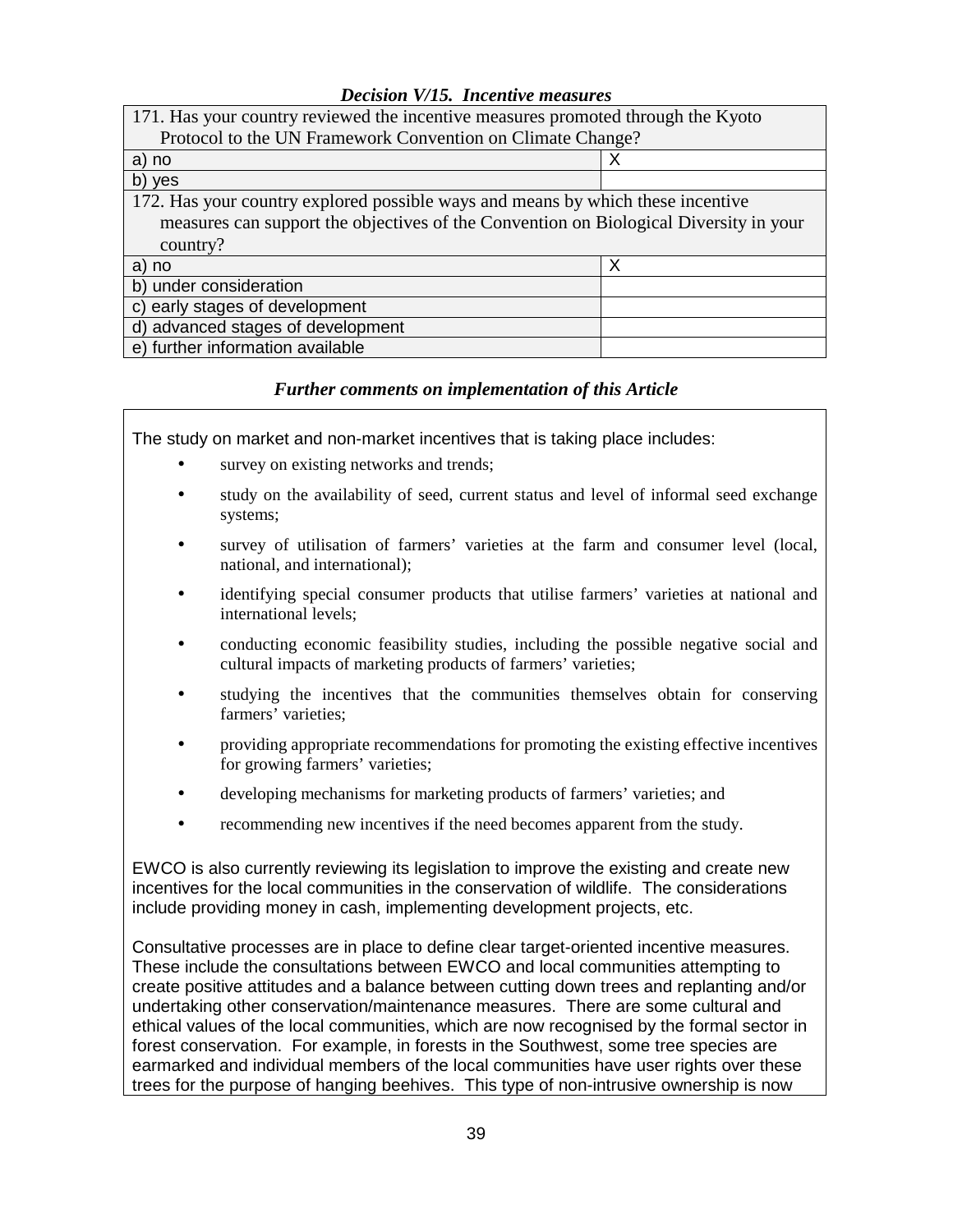recognised and respected by the formal sector, and it acts as an incentive to help protect forests.

Climate change and global warming issues have attracted some attention in Ethiopia. Through the Environment Protection Authority and the National Meteorological Services Agency, some projects are in place to monitor and protect the environment from pollution. However, it should be pointed out that, in global terms, these are mere gestures since the amount of fossil fuel used in Ethiopia is very small indeed!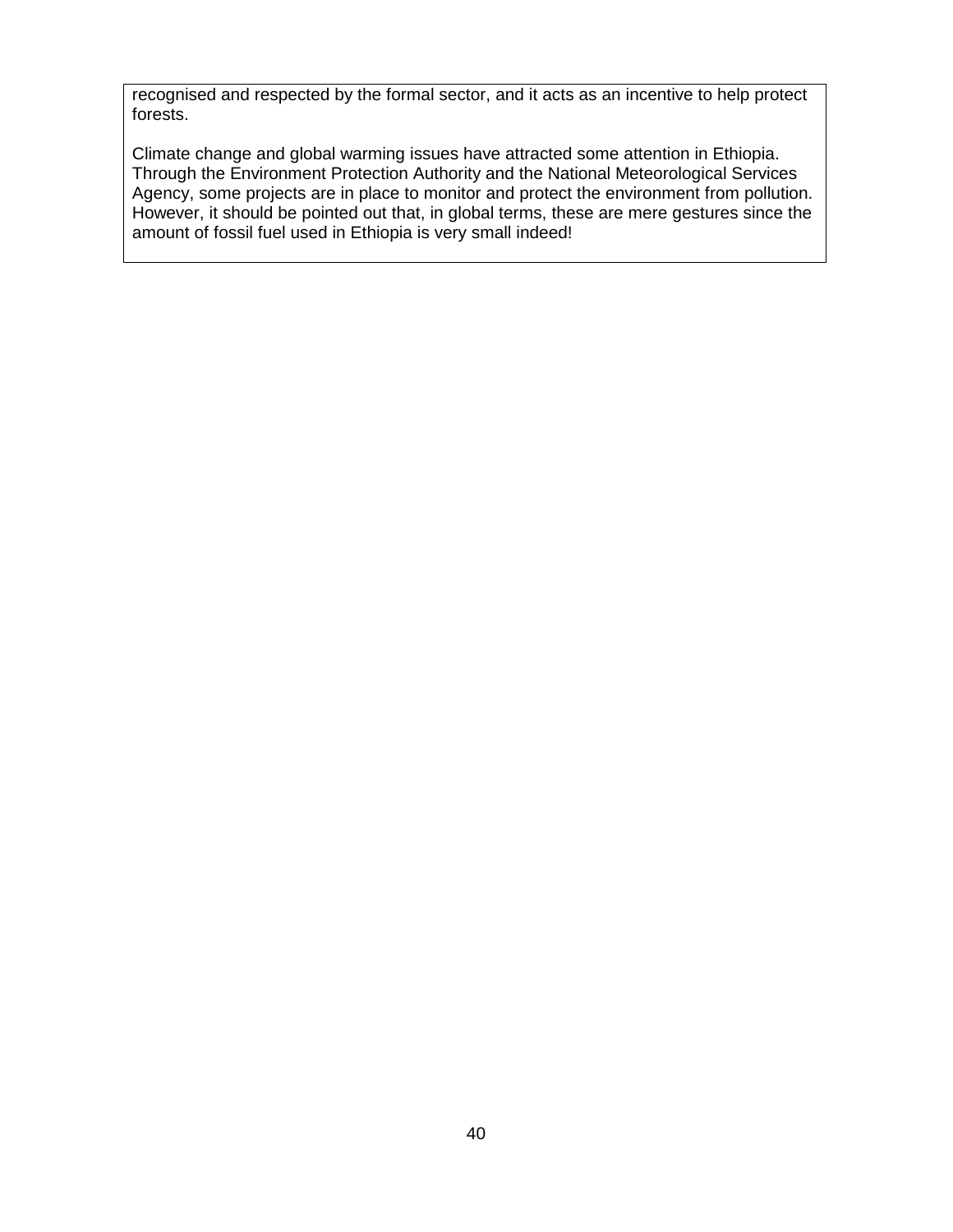# *Article 12: Research and training*

| 173. What is the relative priority afforded to implementation of this Article and the    |                     |  |  |  |  |
|------------------------------------------------------------------------------------------|---------------------|--|--|--|--|
| associated decisions by your country?                                                    |                     |  |  |  |  |
| a) High                                                                                  | b) Medium<br>c) Low |  |  |  |  |
| 174. To what extent are the resources available adequate for meeting the obligations and |                     |  |  |  |  |
| recommendations made?                                                                    |                     |  |  |  |  |
| c) Limiting<br>a) Good<br>d) Severely limiting<br>Adequate                               |                     |  |  |  |  |

### *Further comments on relative priority and on availability of resources*

The Government of Ethiopia accords a high priority to research and training. The expanding of the scope and the upgrading of the organisational structure of EARO and IBCR shows the attention being given to conservation and research in biological resources. Both institutions have developed strategies and action plans that focus on research and training.

Needs assessment in trained human resources has been carried out in both biodiversity and agriculture. EWCO has a Wildlife Health and Research Team as part of its recent development. However, in general, the necessary resources for research and training are limiting.

Several universities and colleges have training programmes in agricultural and/or biological sciences of relevance to the conservation and sustainable use of biological resources. Of these, the Addis Ababa University has postgraduate programmes in biology at both M.Sc. and Ph.D. levels. Likewise, the Alemaya University of Agriculture has M.Sc. degree programmes in agricultural sciences and it is currently introducing Ph.D. level programmes as well.

175. Has your country established programmes for scientific and technical education and training in measures for the identification, conservation and sustainable use of biological diversity and its components (12a)?

| a) no                                                                                      |   |
|--------------------------------------------------------------------------------------------|---|
| b) early stages of development                                                             | Χ |
| c) advanced stages of development                                                          | Х |
| d) programmes in place                                                                     | х |
| 176. Has your country provided support to other Parties for education and training in      |   |
| measures for the identification, conservation, and sustainable use of biological diversity |   |
| (12a)?                                                                                     |   |
|                                                                                            |   |
| a) no                                                                                      | Χ |
| b) yes                                                                                     |   |
| 177. Does your country promote and encourage research, which contributes to the            |   |
| conservation and sustainable use of biological diversity (12b)?                            |   |
| a) no                                                                                      |   |
| b) yes - limited extent                                                                    |   |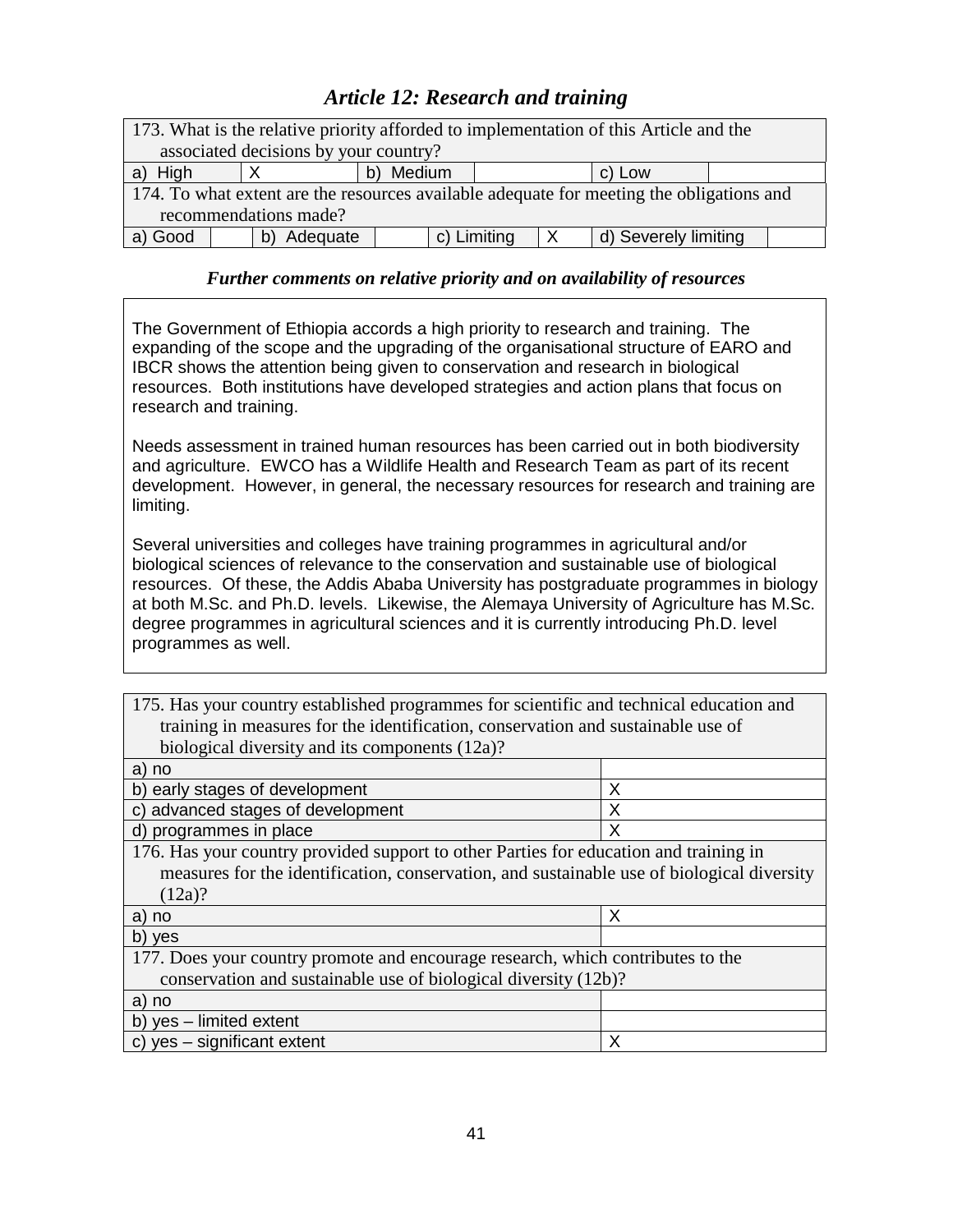| 178. Does your country promote and co-operate in the use of scientific advances in    |   |  |  |
|---------------------------------------------------------------------------------------|---|--|--|
| biological diversity research in developing methods for conservation and sustainable  |   |  |  |
| use of biological resources (12c)?                                                    |   |  |  |
| a) no                                                                                 |   |  |  |
| b) yes - limited extent                                                               | Χ |  |  |
| c) yes - significant extent                                                           |   |  |  |
| If a developed country Party-                                                         |   |  |  |
|                                                                                       |   |  |  |
| 179. Does your country's implementation of the above activities take into account the |   |  |  |
| special needs of developing countries?                                                |   |  |  |
| a) no                                                                                 |   |  |  |
| yes, where relevant<br>b)                                                             |   |  |  |

The Department of Biology of the Addis Ababa University has a strong team of plant taxonomists teaching and carrying out taxonomic research, mostly on higher plants. The teaching goes up to the Ph.D. level. Though less developed, animal taxonomy is also well established in both teaching and research.

Biological diversity is becoming an area of interest also in other universities and colleges. Several graduate students sponsored by IBCR have been working on thesis projects that have relevance to the identification, conservation, and sustainable use of biological resources. Nevertheless, financial and other resources are limiting, and the work being done is much less than the country's biodiversity requires.

This is particularly so in lower plants and animals, and even in the small sized higher animals. These have no relevant teaching or research programmes in any institution in Ethiopia.

Ethiopia promotes and encourages research that contributes to the conservation and sustainable use of biological diversity. The Ethiopian Science and Technology Commission provides limited funding to support research in any area. Often the projects are on biological resources. However, this does not go far in meeting the needs.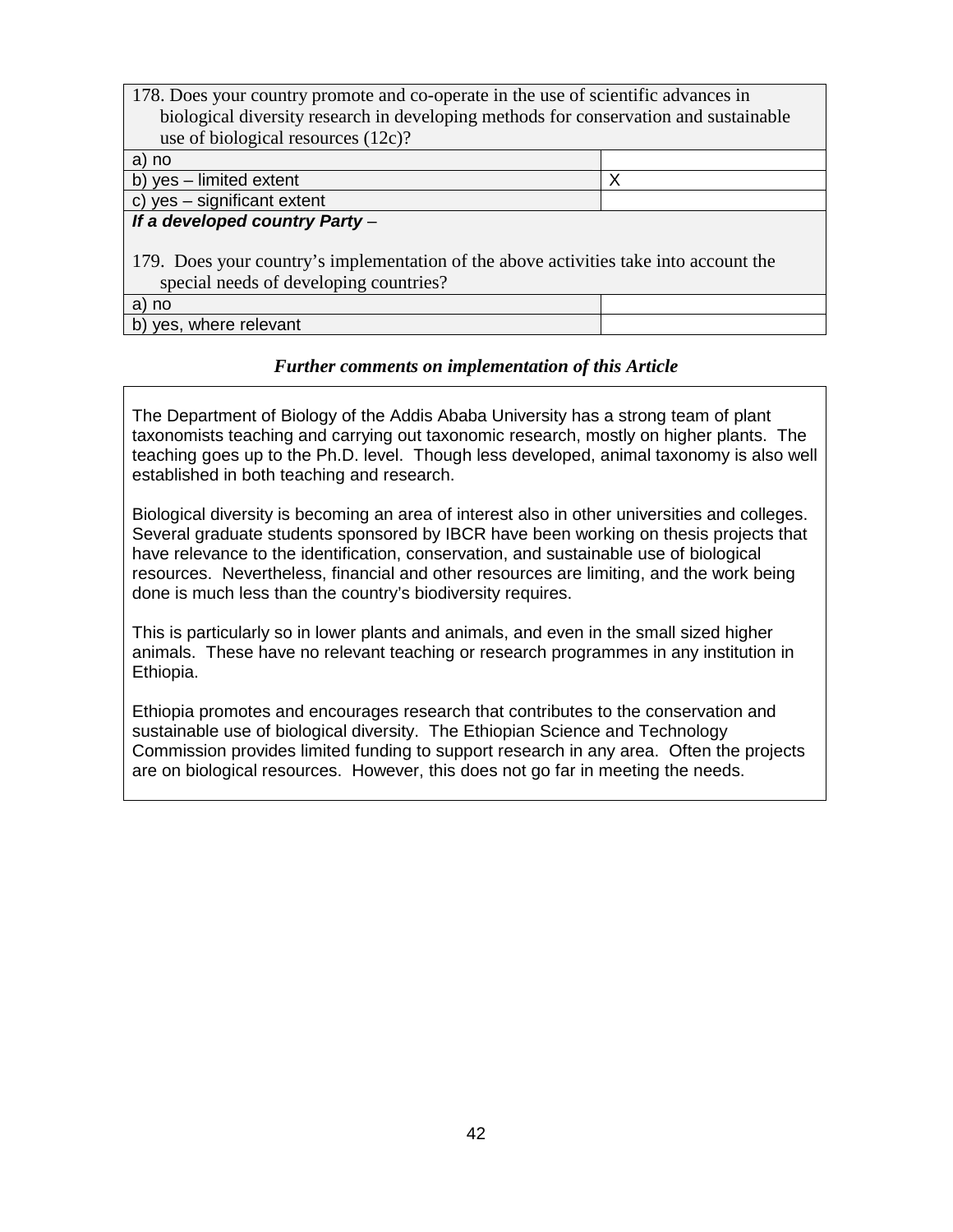## *Article 13: Public education and awareness*

| 180. What is the relative priority afforded to implementation of this Article and the    |                     |  |  |  |  |
|------------------------------------------------------------------------------------------|---------------------|--|--|--|--|
| associated decisions by your country?                                                    |                     |  |  |  |  |
| High<br>a)                                                                               | b) Medium<br>c) Low |  |  |  |  |
| 181. To what extent are the resources available adequate for meeting the obligations and |                     |  |  |  |  |
| recommendations made?                                                                    |                     |  |  |  |  |
| c) Limiting<br>d) Severely limiting<br>Good<br>Adequate                                  |                     |  |  |  |  |

### *Further comments on relative priority and on availability of resources*

The government has given a high priority to the implementation of this article and made resources available, but due to the fact that Ethiopia is geographically a vast land and the population is large while it is economically very poor, the resources the government is allocating to educate the people is totally inadequate. Therefore, there is need for a lot more assistance than is available at present.

The Environmental Policy of Ethiopia has environmental education as one of its main elements. Consistent with the Policy, EPA has established an Environmental Education Department. The celebration of 'Environment Day' every year on June 5, which is coordinated by EPA, also helps in awareness raising.

| 182. Does your country promote and encourage understanding of the importance of, and    |   |  |
|-----------------------------------------------------------------------------------------|---|--|
| the measures required for, the conservation of biodiversity (13a) through media?        |   |  |
| a) no                                                                                   |   |  |
| b) yes - limited extent                                                                 | Х |  |
| c) yes - significant extent                                                             |   |  |
| 183. Does your country promote and encourage understanding of the importance of, and    |   |  |
| the measures required for, the conservation of biodiversity (13a) through the inclusion |   |  |
| of this topic in education programmes?                                                  |   |  |
| a) no                                                                                   |   |  |
| b) yes - limited extent                                                                 | X |  |
| c) yes - significant extent                                                             |   |  |
| 184. Does your country co-operate with other States and international organizations in  |   |  |
| developing relevant educational and public awareness programmes (13b)?                  |   |  |
| a) no                                                                                   |   |  |
| b) yes - limited extent                                                                 |   |  |
| c) yes - significant extent                                                             | X |  |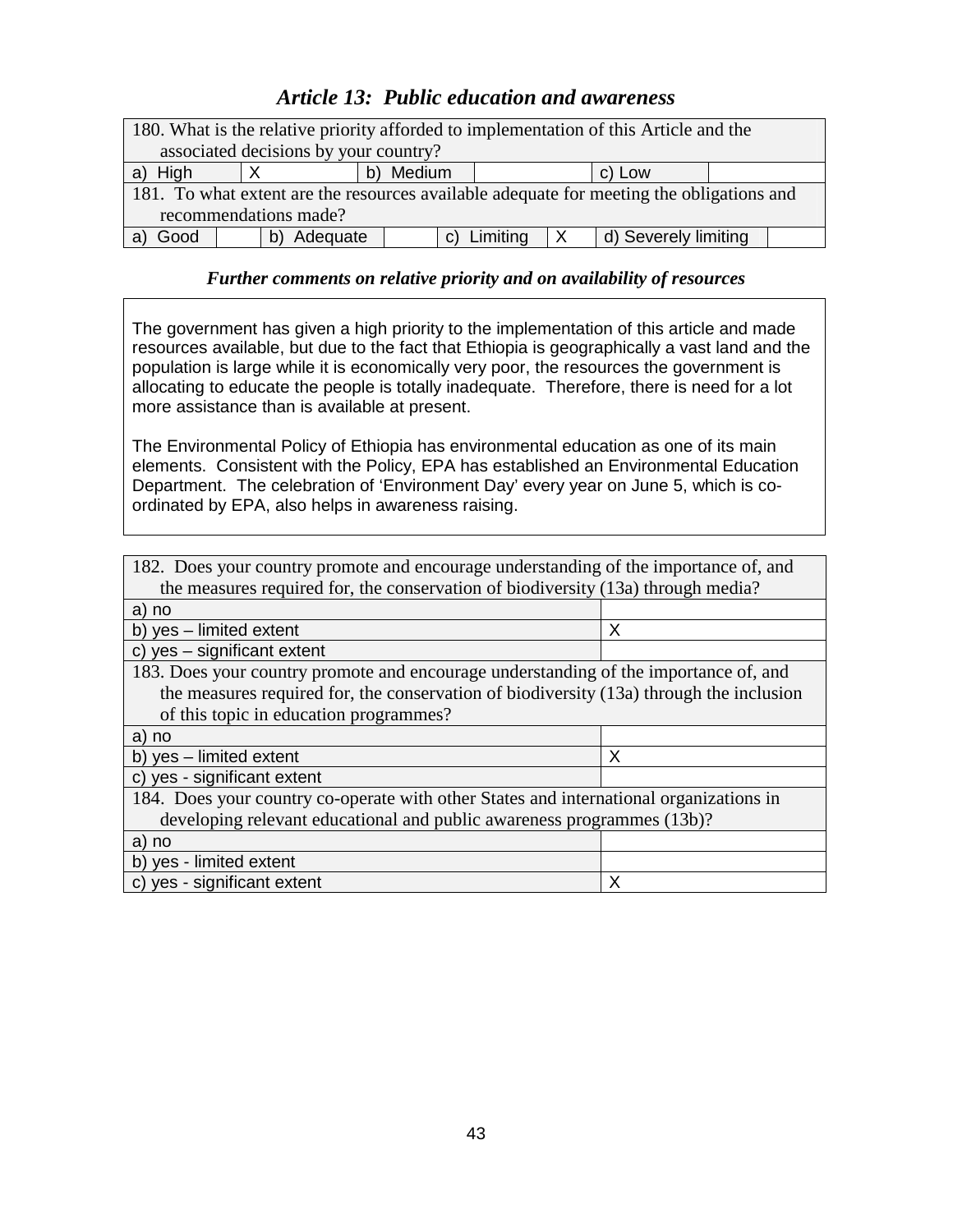| Decision LV/L0. Theasures for implementing the convention [part]                           |   |
|--------------------------------------------------------------------------------------------|---|
| 185. Are public education and awareness needs covered in the national strategy and action  |   |
| plan?                                                                                      |   |
| a) no                                                                                      |   |
| b) yes - limited extent                                                                    | X |
| c) yes - significant extent                                                                |   |
| 186. Has your country allocated appropriate resources for the strategic use of education   |   |
| and communication instruments at each phase of policy formulation, implementation,         |   |
| and evaluation?                                                                            |   |
| a) limited resources                                                                       | Χ |
| b) significant but not adequate resources                                                  |   |
| c) adequate resources                                                                      |   |
| 187. Does your country support initiatives by major groups that foster stakeholder         |   |
| participation and that integrate biological diversity conservation matters in their        |   |
| practice and education programmes?                                                         |   |
| a) no                                                                                      |   |
| b) yes                                                                                     | Х |
| 188. Has your country integrated biodiversity concerns into education strategies?          |   |
| a) no                                                                                      |   |
| b) early stages of development                                                             |   |
| c) advanced stages of development                                                          |   |
| d) yes                                                                                     | X |
| 189. Has your country made available any case-studies on public education and awareness    |   |
| and public participation, or otherwise sought to share experiences?                        |   |
| a) no                                                                                      |   |
| b) yes                                                                                     | Х |
| 190. Has your country illustrated and translated the provisions of the Convention into any |   |
| local language to promote public and awareness raising of relevant sectors?                |   |
| a) not relevant                                                                            |   |
| b) still to be done                                                                        | Χ |
| c) under development                                                                       |   |
| d) yes                                                                                     |   |
| 191. Is your country supporting local, national, sub-regional and regional education and   |   |
| awareness programmes?                                                                      |   |
| a) no                                                                                      |   |
| b) yes - limited extent                                                                    | X |
| c) yes - significant extent                                                                |   |
| If a developing country Party or Party with economy in transition -                        |   |
|                                                                                            |   |
| 192. When requesting assistance through the GEF, has your country proposed projects that   |   |
| promote measures for implementing Article 13 of the Convention?                            |   |
| a) no                                                                                      |   |
| b) yes                                                                                     | X |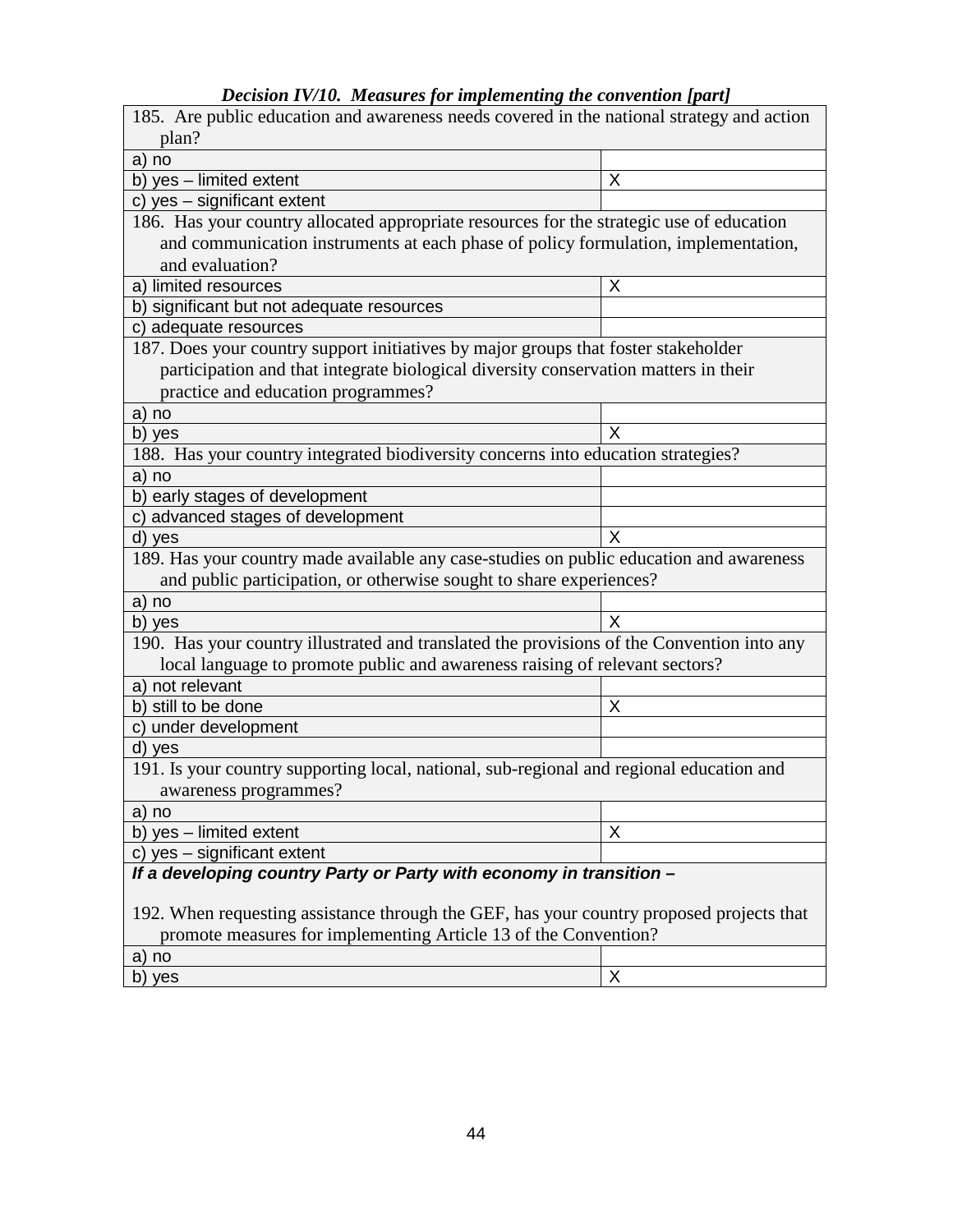### *Decision V/17. Education and public awareness*

| 193. Does your country support capacity building for education and communication in  |  |  |
|--------------------------------------------------------------------------------------|--|--|
| biological diversity as part of the national biodiversity strategy and action plans? |  |  |
| a) no                                                                                |  |  |
| b) limited support                                                                   |  |  |
| c) yes (please give details)                                                         |  |  |

#### *Further comments on implementation of this Article*

Most biological diversity related institutions have some biological diversity education or awareness components in their activity matrices. Some of these institutions have good audio-visual aids.

The media (radio, television, press) give coverage to matters pertaining to biological diversity conservation. Environmental concerns, including those related to biological diversity, are included in school curricula.

The Ministry of Agriculture has a Public Relations and Education Department. EWCO has a well-organised and equipped public education section assisted by WWF, JICA, NZS, LZS, AWF, IUCN, and some other NGOs.

IBCR provides facilitates for research and field work to some Ph.D. students of Addis Ababa University. In addition, it has a well-organised audio-visual unit for the training of farmers, visiting elementary and high school students and other groups.

Various NGOs are involved in education and awareness raising activities related to biological resources. Among them, the work carried out by the EWNHS is outstanding. Its activities cover many schools.

Co-operation with external institutions, e.g. the Wildlife Clubs of Kenya, the IUCN's Education Commissions, have helped in the increase of awareness on biological diversity.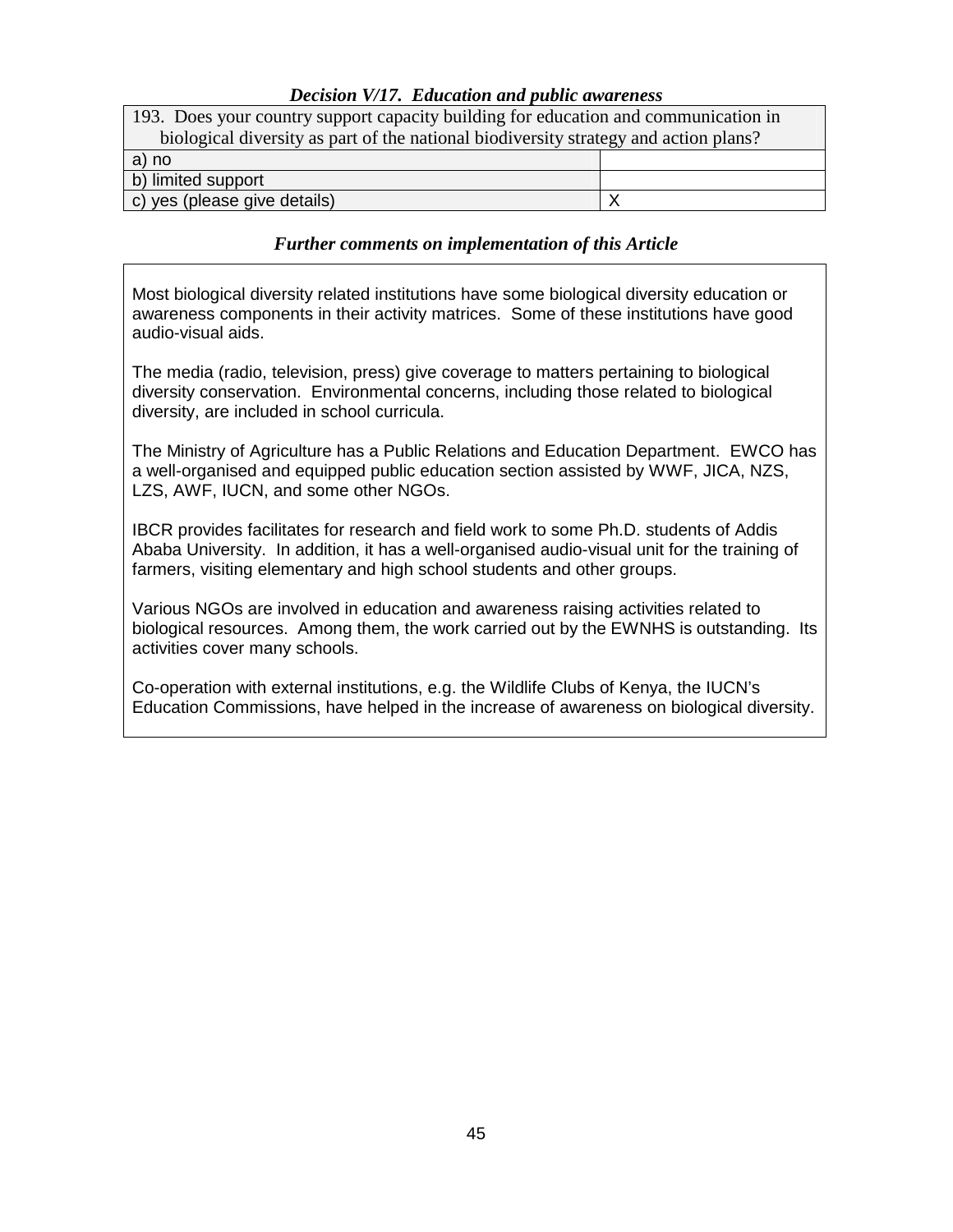## *Article 14: Impact assessment and minimising adverse impacts*

| 194. What is the relative priority afforded to implementation of this Article and the   |                |                     |  |                      |  |  |
|-----------------------------------------------------------------------------------------|----------------|---------------------|--|----------------------|--|--|
| associated decisions by your country?                                                   |                |                     |  |                      |  |  |
| a) High                                                                                 |                | b) Medium<br>c) Low |  |                      |  |  |
| 195. To what extent are the resources available adequate for meting the obligations and |                |                     |  |                      |  |  |
| recommendations made?                                                                   |                |                     |  |                      |  |  |
| Good                                                                                    | Adequate<br>b) | c) Limiting         |  | d) Severely limiting |  |  |

## *Further comments on relative priority and on availability of resources*

The requirements for the sustainability of development and the recognition of environmental rights are enshrined in the Constitution. The Environmental Policy of Ethiopia has taken Environmental Impact Assessment (EIA) as one of the cross sectoral polices that must be implemented. Accordingly, an EIA law has been drafted, thoroughly discussed, and approved by the Environmental Protection Council. The final approval of the law by the Council of Ministers followed by the Parliament is expected to be effected soon.

Anticipating the legislation, the Environmental Impact Statements (EIS) of development projects submitted to the Ethiopian Investment Authority are being sent voluntarily to the Environmental Protection Authority for review prior to the approval of the projects. Accordingly, the Environmental Protection Authority reviewed 53 projects between 1998 and 2000.

Since Ethiopia is one of the least developed countries, it faces huge economic problems. Therefore, its capacity to implement the article is very limited owing to financial and technical constraints.

| 196. Is legislation in place requiring an environmental impact assessment of proposed  |   |  |  |
|----------------------------------------------------------------------------------------|---|--|--|
| projects likely to have adverse effects on biological diversity (14 (1a))?             |   |  |  |
| a) no                                                                                  |   |  |  |
| b) early stages of development                                                         |   |  |  |
| c) advanced stages of development                                                      | X |  |  |
| d) legislation in place                                                                |   |  |  |
| e) review of implementation available                                                  |   |  |  |
| 197. Do such environmental impact assessment procedures allow for public participation |   |  |  |
| $(14 (1a))$ ?                                                                          |   |  |  |
| a) no                                                                                  |   |  |  |
| b) yes -limited extent                                                                 |   |  |  |
| c) yes - significant extent                                                            | X |  |  |
| 198. Does your country have mechanisms in place to ensure that the environmental       |   |  |  |
| consequences of national programmes and policies that are likely to have significant   |   |  |  |
| adverse impacts on biological diversity are duly taken into account (14 (1b))?         |   |  |  |
| a) no                                                                                  |   |  |  |
| b) early stages of development                                                         |   |  |  |
| c) advanced stages of development                                                      | X |  |  |
| d) fully compliant with current scientific knowledge                                   |   |  |  |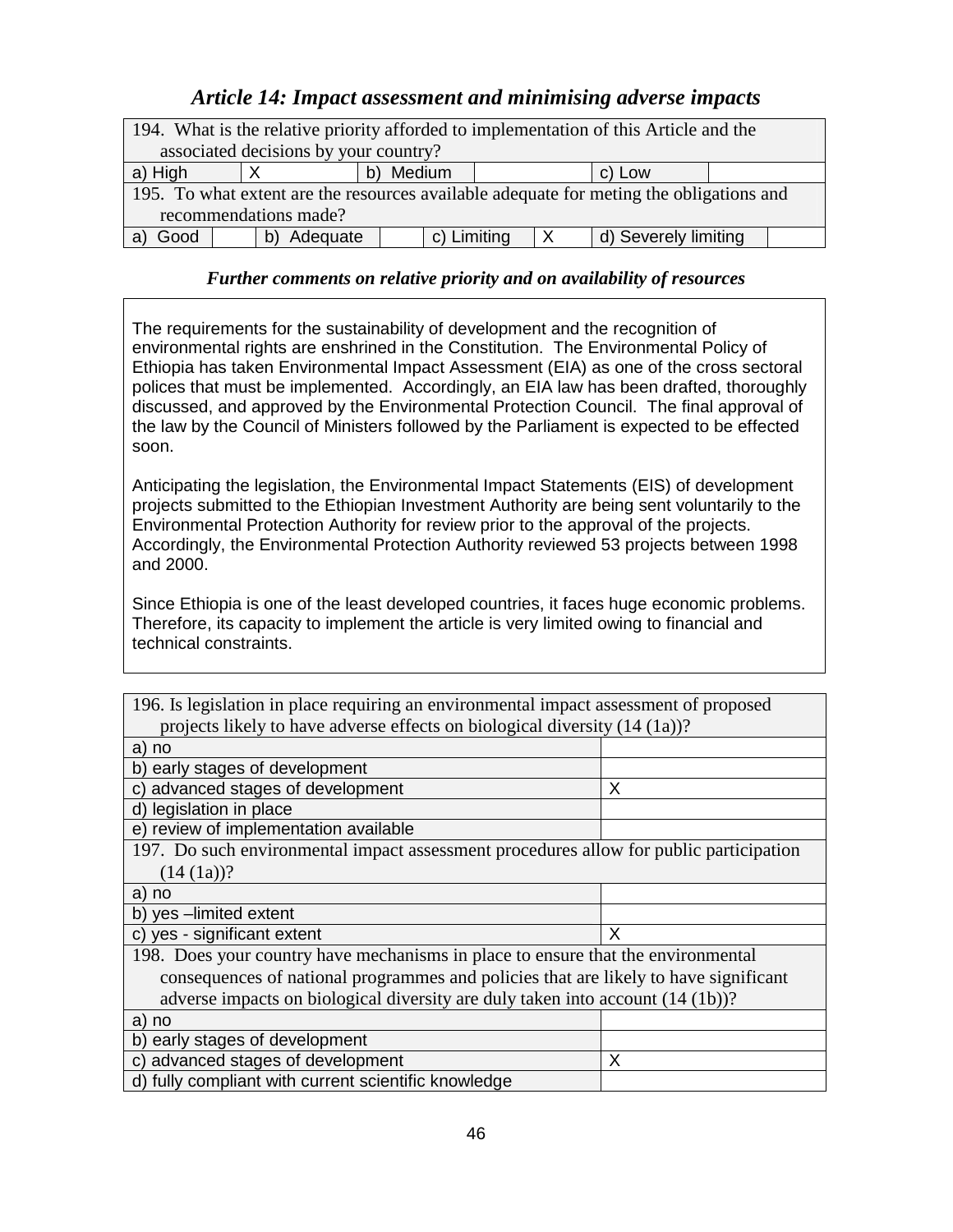| 199. Is your country involved in bilateral, regional and/or multilateral discussion on     |   |  |  |  |
|--------------------------------------------------------------------------------------------|---|--|--|--|
| activities likely to significantly affect biological diversity outside your country's      |   |  |  |  |
| jurisdiction $(14 (1c))$ ?                                                                 |   |  |  |  |
| a) no                                                                                      |   |  |  |  |
| b) yes - limited extent                                                                    |   |  |  |  |
| c) yes - significant extent                                                                | X |  |  |  |
| 200. Is your country implementing bilateral, regional, and/or multilateral agreements on   |   |  |  |  |
| activities likely to significantly affect biological diversity outside your country's      |   |  |  |  |
| jurisdiction $(14 (1c))$ ?                                                                 |   |  |  |  |
| a) no                                                                                      |   |  |  |  |
| b) no, assessment of options in progress                                                   |   |  |  |  |
| c) some completed, others in progress                                                      |   |  |  |  |
| d) yes                                                                                     | X |  |  |  |
| 201. Has your country mechanisms in place to notify other States of cases of imminent or   |   |  |  |  |
| grave danger or damage to biological diversity originating in your country and             |   |  |  |  |
| potentially affecting those States (14 (1d))?                                              |   |  |  |  |
| a) no                                                                                      | Χ |  |  |  |
| b) early stages of development                                                             |   |  |  |  |
| c) advanced stages of development                                                          |   |  |  |  |
| d) mechanisms in place                                                                     |   |  |  |  |
| e) no need identified                                                                      |   |  |  |  |
| 202. Has your country mechanisms in place to prevent or minimise danger or damage          |   |  |  |  |
| originating in your State to biological diversity in other States or in areas beyond the   |   |  |  |  |
| limits of national jurisdiction $(14 (1d))$ ?                                              |   |  |  |  |
| a) no                                                                                      | Χ |  |  |  |
| b) early stages of development                                                             |   |  |  |  |
| c) advanced stages of development                                                          |   |  |  |  |
| d) fully compliant with current scientific knowledge                                       |   |  |  |  |
| e) no need identified                                                                      |   |  |  |  |
| 203. Has your country national mechanisms in place for emergency response to activities    |   |  |  |  |
| or events, which present a grave, and imminent danger to biological diversity (14 (1e))?   |   |  |  |  |
| a) no                                                                                      | Χ |  |  |  |
| b) early stages of development                                                             |   |  |  |  |
| c) advanced stages of development                                                          |   |  |  |  |
| d) mechanisms in place                                                                     |   |  |  |  |
| 204. Has your country encouraged international co-operation to establish joint contingency |   |  |  |  |
| plans for emergency responses to activities or events which present a grave and            |   |  |  |  |
| imminent danger to biological diversity (14(1e))?                                          |   |  |  |  |
| a) no                                                                                      |   |  |  |  |
| b) yes                                                                                     | Χ |  |  |  |
| c) no need identified                                                                      |   |  |  |  |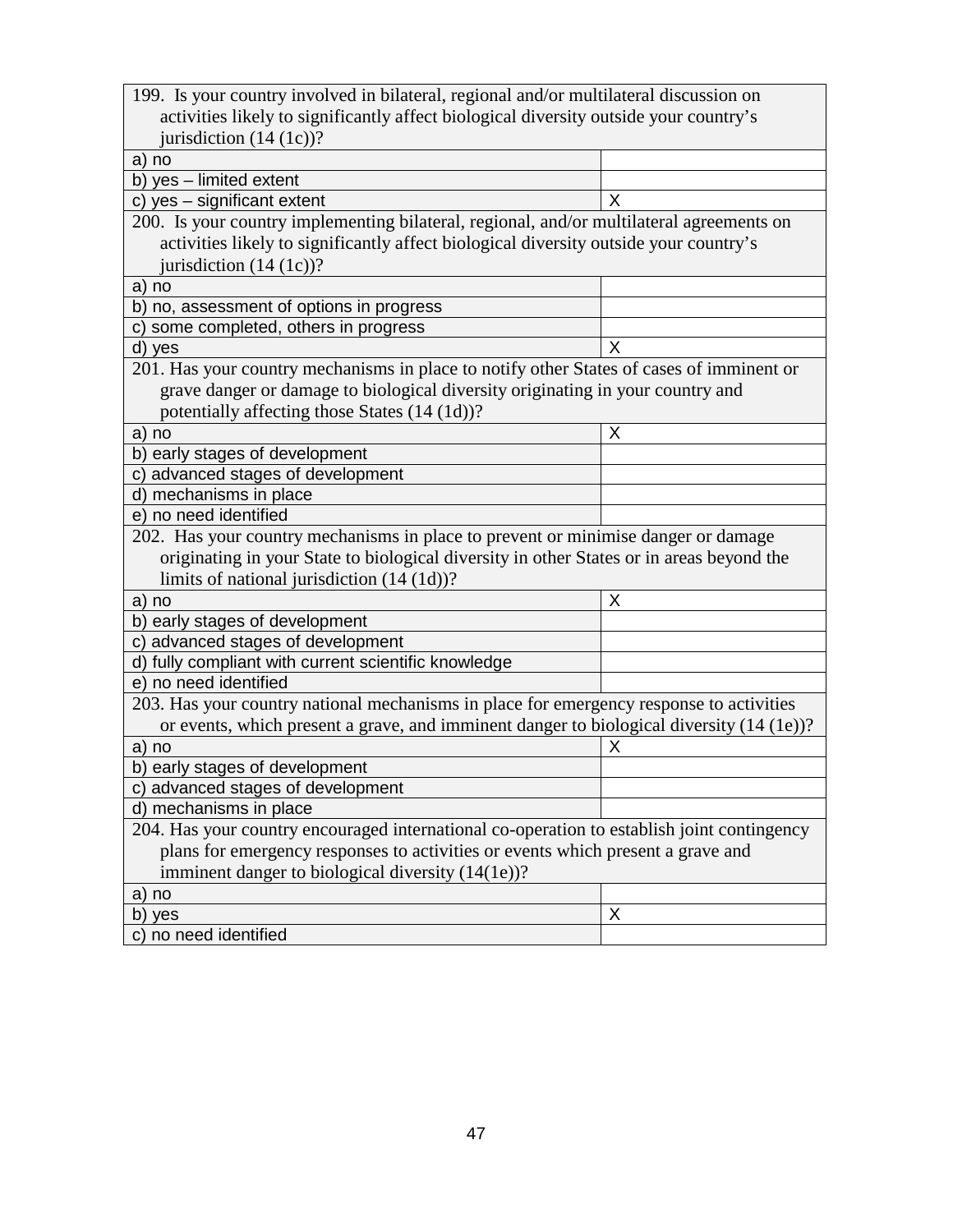## *Decision IV/10. Measures for implementing the Convention [in part]*

| 205. Has your country exchanged with other Contracting Parties information and         |   |  |
|----------------------------------------------------------------------------------------|---|--|
| experience relating to environmental impact assessment and resulting mitigating        |   |  |
| measures and incentives schemes?                                                       |   |  |
| a) no                                                                                  |   |  |
| b) information provided to the Secretariat                                             |   |  |
| c) information provided to other Parties                                               |   |  |
| d) information provided on the national CHM<br>Х                                       |   |  |
| 206. Has your country exchanged with other Contracting Parties information on measures |   |  |
| and agreements on liability and redress applicable to damage to biological diversity?  |   |  |
| a) no                                                                                  |   |  |
| b) information provided to the Secretariat                                             | Х |  |
| c) information provided to other Parties<br>Х                                          |   |  |
| d) information provided on the national CHM<br>Х                                       |   |  |

## *Decision V/18. Impact assessment, liability and redress*

| 207. Has your country integrated environmental impact assessment into programmes on       |   |  |
|-------------------------------------------------------------------------------------------|---|--|
| thematic areas and on alien species and tourism?                                          |   |  |
| a) no                                                                                     |   |  |
| b) partly integrated                                                                      | X |  |
| c) fully integrated                                                                       |   |  |
| 208. When carrying out environmental impact assessment does your country address loss     |   |  |
| of biological diversity and the interrelated socio-economic, cultural and human-health    |   |  |
| aspects relevant to biological diversity?                                                 |   |  |
| a) no                                                                                     |   |  |
| b) partly                                                                                 |   |  |
| c) fully                                                                                  | X |  |
| 209. When developing new legislative and regulatory frameworks, does your country have    |   |  |
| in place mechanisms to ensure the consideration of biological diversity concerns from     |   |  |
| the early stages of the drafting process?                                                 |   |  |
| a) no                                                                                     |   |  |
| b) in some circumstances                                                                  | X |  |
| c) in all circumstances                                                                   |   |  |
| 210. Does your country ensure the involvement of all interested and affected stakeholders |   |  |
| in a participatory approach to all stages of the assessment process?                      |   |  |
| a) no                                                                                     |   |  |
| b) yes - in certain circumstances                                                         |   |  |
| c) $yes - in$ all cases                                                                   | X |  |
| 211. Has your country organised expert meetings, workshops and seminars, and/or training, |   |  |
| educational, and public awards programmes and exchange programmes in order to             |   |  |
| promote the development of local expertise in methodologies, techniques and               |   |  |
| procedures for impact assessment?                                                         |   |  |
| a) no                                                                                     |   |  |
| b) some programmes in place                                                               | X |  |
| many programmes in place<br>C)                                                            |   |  |
| d) integrated approach to building expertise                                              |   |  |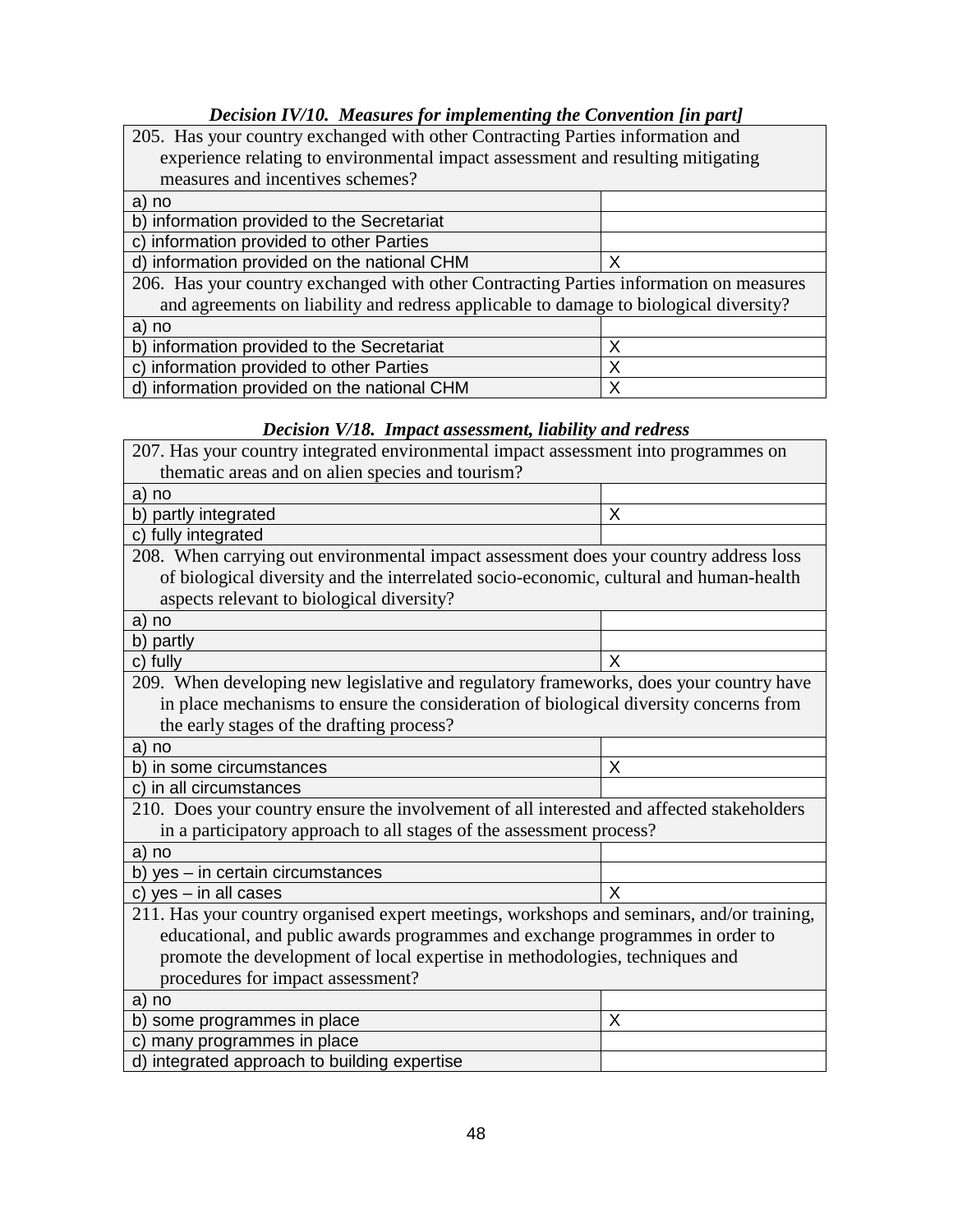| 212. Has your country carried out pilot environmental impact assessment projects, in order |   |  |  |  |
|--------------------------------------------------------------------------------------------|---|--|--|--|
| to promote the development of local expertise in methodologies, techniques, and            |   |  |  |  |
| procedures?                                                                                |   |  |  |  |
| a) no                                                                                      | X |  |  |  |
| yes (please provide further details)<br>b)                                                 |   |  |  |  |
| 213. Does your country use strategic environmental assessments to assess not only the      |   |  |  |  |
| impact of individual projects, but also their cumulative and global effects, and ensure    |   |  |  |  |
| the results are applied in the decision making and planning processes?                     |   |  |  |  |
| no<br>a)                                                                                   | x |  |  |  |
| b) to a limited extent                                                                     |   |  |  |  |
| to a significant extent<br>C)                                                              |   |  |  |  |
| 214. Does your country require the inclusion of development alternatives, mitigation       |   |  |  |  |
| measures and consideration of the elaboration of compensation measures in                  |   |  |  |  |
| environmental impact assessment?                                                           |   |  |  |  |
| a) no                                                                                      |   |  |  |  |
| b) to a limited extent                                                                     |   |  |  |  |
| c) to a significant extent                                                                 | X |  |  |  |
| 215. Is national information available on the practices, systems, mechanisms, and          |   |  |  |  |
| experiences in the area of strategic environmental assessment and impact assessment?       |   |  |  |  |
| a) no                                                                                      | X |  |  |  |
| b) yes (please append or summarise)                                                        |   |  |  |  |

In the past, the environment did not feature in Ethiopia's development agenda. Project evaluation and decision-making mechanisms focused on short-term technical feasibility and on economic benefits. Past development practices did not anticipate, eliminate or mitigate potential environmental problems early in the planning process. This has resulted in a situation in which the country now experiences a seriously degrading land. Further development has the potential to damage the land further and exacerbate the situation by adding pollution to the existing problem of land degradation

In order to ensure that future developments in Ethiopia are sustainable, it has been recognised that EIA is one of the effective tools to safeguard the environment. This tool facilitates the inclusion of the characteristics of sustainability into development.

This has been recognised in the Constitution and incorporated as one of the cross sectoral policies in the Environmental Policy of Ethiopia. Some of the elements of the EIA policy which are relevant to the implementation of the CBD are:

- to ensure that EIA considers not only physical and biological impacts but also addresses social, socio-economic, political and cultural conditions;
- to ensure that public and private sector development programmes and projects recognise environmental impacts early and incorporate their containment into the development design process;
- to recognise that public consultation is an integral part of EIA and ensure that EIA procedures make provisions for both an independent review and public comment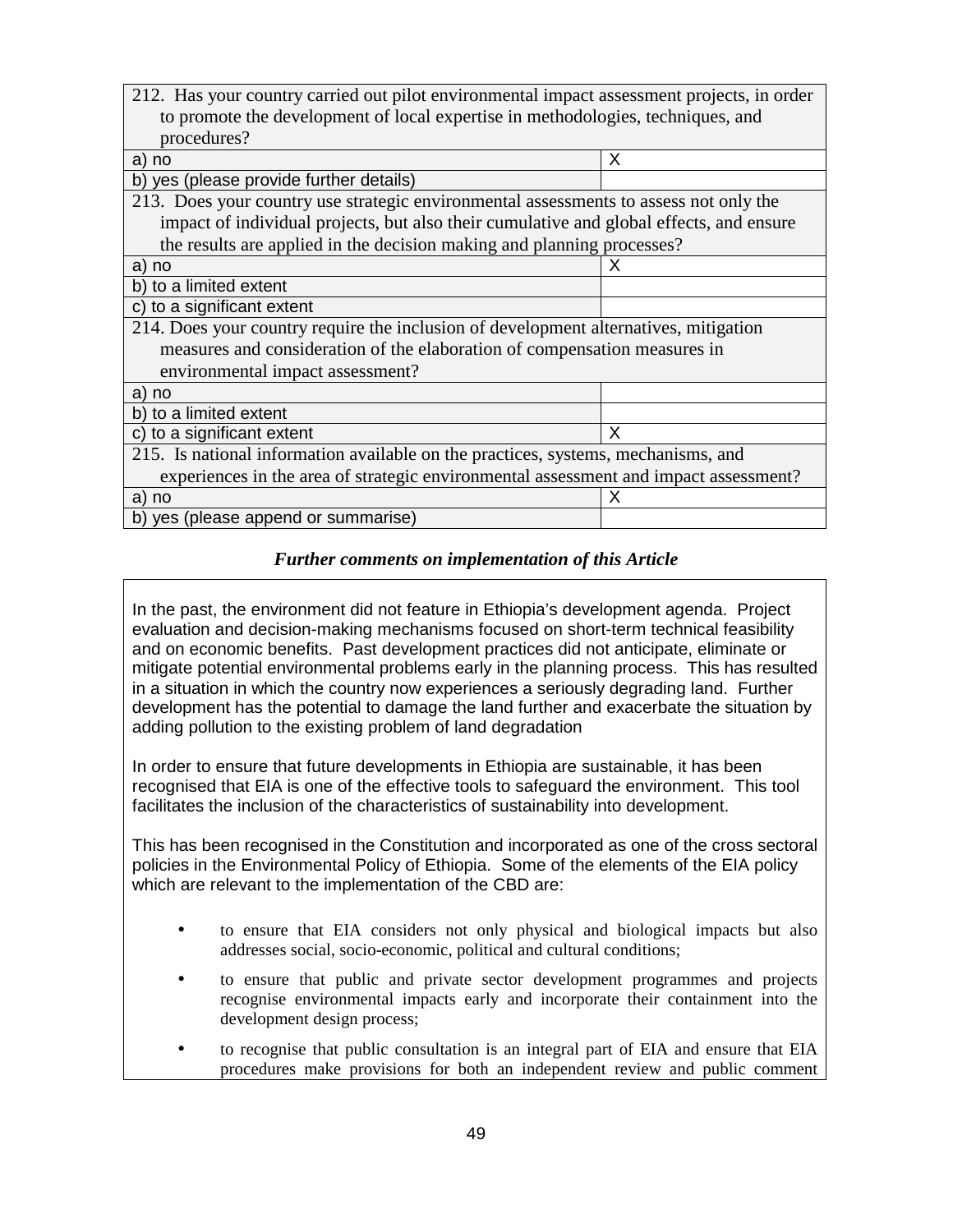before consideration by decisions makers.

EPA has developed general and sectoral EIA guidelines. They are in use only on a voluntary basis because the legislation process has not yet been finalised. Even thus, however, all owners of large projects are using them largely because they realise that it is better to do so now than to have to invest again when the EIA law comes into force in order to comply with it. These guidelines have given due consideration to the sustainable use and conservation of biological diversity and to the integration of socio-economic, cultural and human health aspects related to biological diversity. They have also given adequate provisions for the involvement of interested and affected stakeholders at all stages of the development of the project's assessment process.

The sectoral guidelines include those for agriculture, industry, mining, transport, dams and reservoirs, tanneries, textile mills, hydropower, irrigation and settlements. When preparing these guidelines, some South African expertise was used, resulting also in information sharing. In addition, the EIA systems of the World Bank, the Netherlands, Norway and other countries were reviewed while preparing the guideline.

Ethiopia has ratified the CITES Convention and is also a signatory of the Lusaka Agreement. There are some biodiversity projects resulting from international co-operation. For example, the Conservation and Sustainable Use of the Rift Valley Lakes Biodiversity Resources, which is being implemented by Ethiopia, Kenya and Tanzania, and the Sustainable Integrated Management of Transboundary Environmental Resources, which is starting to be implemented by Ethiopia and Djibouti.

In the course of developing the EIA guidelines a series of workshops, seminars, and short training courses were organised for experts drawn from Federal and Regional National State institutions.

With Ethiopia as the convenor, the African Group in the negotiations of the Biosafety Protocol developed an African position text on liability and redress to the chairman of the negotiations. The CBD Secretariat and the parties involved in the negotiations have this African submission on liability and redress as a component of the African Submission of a draft Protocol. Ethiopia is currently incorporating the ideas into its own environmental laws. To this end, it has been obtaining information on how some parties handle liability and redress following environmental damage.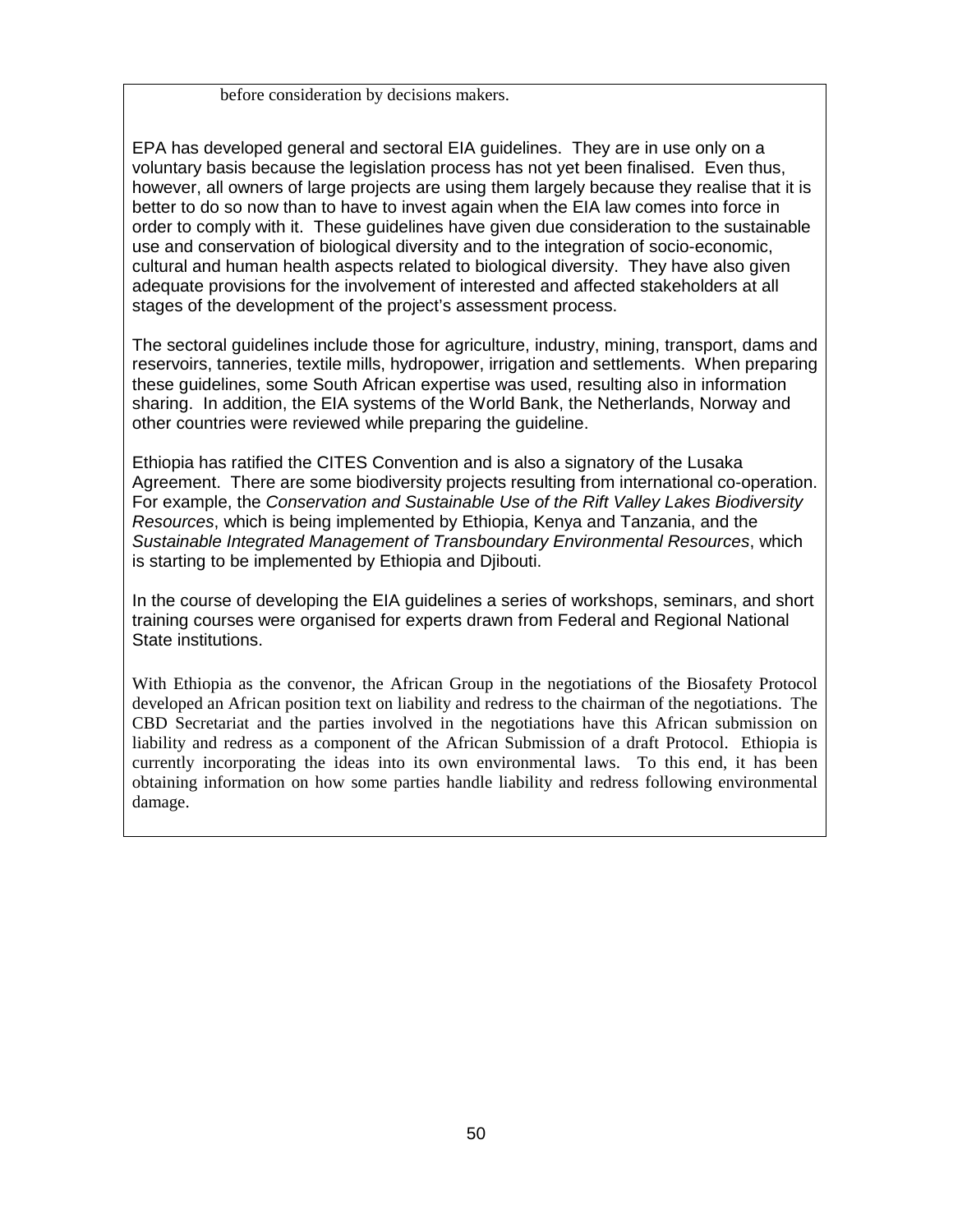## *Article 15: Access to genetic resources*

| 216. What is the relative priority afforded to implementation of this Article and the    |  |          |                     |              |                      |  |  |
|------------------------------------------------------------------------------------------|--|----------|---------------------|--------------|----------------------|--|--|
| associated decisions by your country?                                                    |  |          |                     |              |                      |  |  |
| a) High                                                                                  |  |          | b) Medium<br>c) Low |              |                      |  |  |
| 217. To what extent are the resources available adequate for meeting the obligations and |  |          |                     |              |                      |  |  |
| recommendations made?                                                                    |  |          |                     |              |                      |  |  |
| a) Good                                                                                  |  | Adequate | c) Limiting         | $\mathsf{X}$ | d) Severely limiting |  |  |

### *Further comments on relative priority and on availability of resources*

Since this article of the Convention is very important for biodiversity-rich developing countries, Ethiopia has given a high priority to its implementation. The genetic resources of the country are an invaluable wealth and an essential resource that has to be conserved and sustainably used for national and global benefits. To this effect, a proclamation to regulate access to genetic resources and the associated community knowledge, innovations, practices and technologies has been drafted.

The complexity of implementing this article and the resources required constitute, however, a difficult challenge. The major challenge arises from the fact that it is very easy in these times of great mobility for individuals to get unauthorised and unnoticed access. This is because even one tiny seed is sufficient to take a genetic resource anywhere. The problems can obviously be solved only when importing and exporting countries unite to regulate access and enforce benefit-sharing schemes.

| 218. Has your country endeavoured to create conditions to facilitate access to genetic     |   |  |  |
|--------------------------------------------------------------------------------------------|---|--|--|
| resources for environmentally sound uses by other Contracting Parties (15(2))?             |   |  |  |
| a) no                                                                                      |   |  |  |
| b) yes - limited extent                                                                    | X |  |  |
| c) yes - significant extent                                                                |   |  |  |
| 219. Is there any mutual understanding or agreement in place between different interest    |   |  |  |
| groups and the State on access to genetic resources $(15(4))$ ?                            |   |  |  |
| a) no                                                                                      |   |  |  |
| b) yes - limited extent                                                                    | X |  |  |
| c) yes - significant extent                                                                |   |  |  |
| 220. Has your country an open participation planning process, or any other process in      |   |  |  |
| place, to ensure that access to resources is subject to prior informed consent $(15(5))$ ? |   |  |  |
| a) no                                                                                      |   |  |  |
| b) early stages of development                                                             | X |  |  |
| c) advanced stages of development                                                          |   |  |  |
| d) processes in place                                                                      |   |  |  |
| 221. Has your country taken measures to ensure that any scientific research based on       |   |  |  |
| genetic resources provided by other Contracting Parties is developed and carried out       |   |  |  |
| with the full participation of such Contracting Parties $(15(6))$ ?                        |   |  |  |
| a) no measures                                                                             |   |  |  |
| b) some measures in place                                                                  |   |  |  |
| potential measures under review<br>X<br>C)                                                 |   |  |  |
| d) comprehensive measures in place                                                         |   |  |  |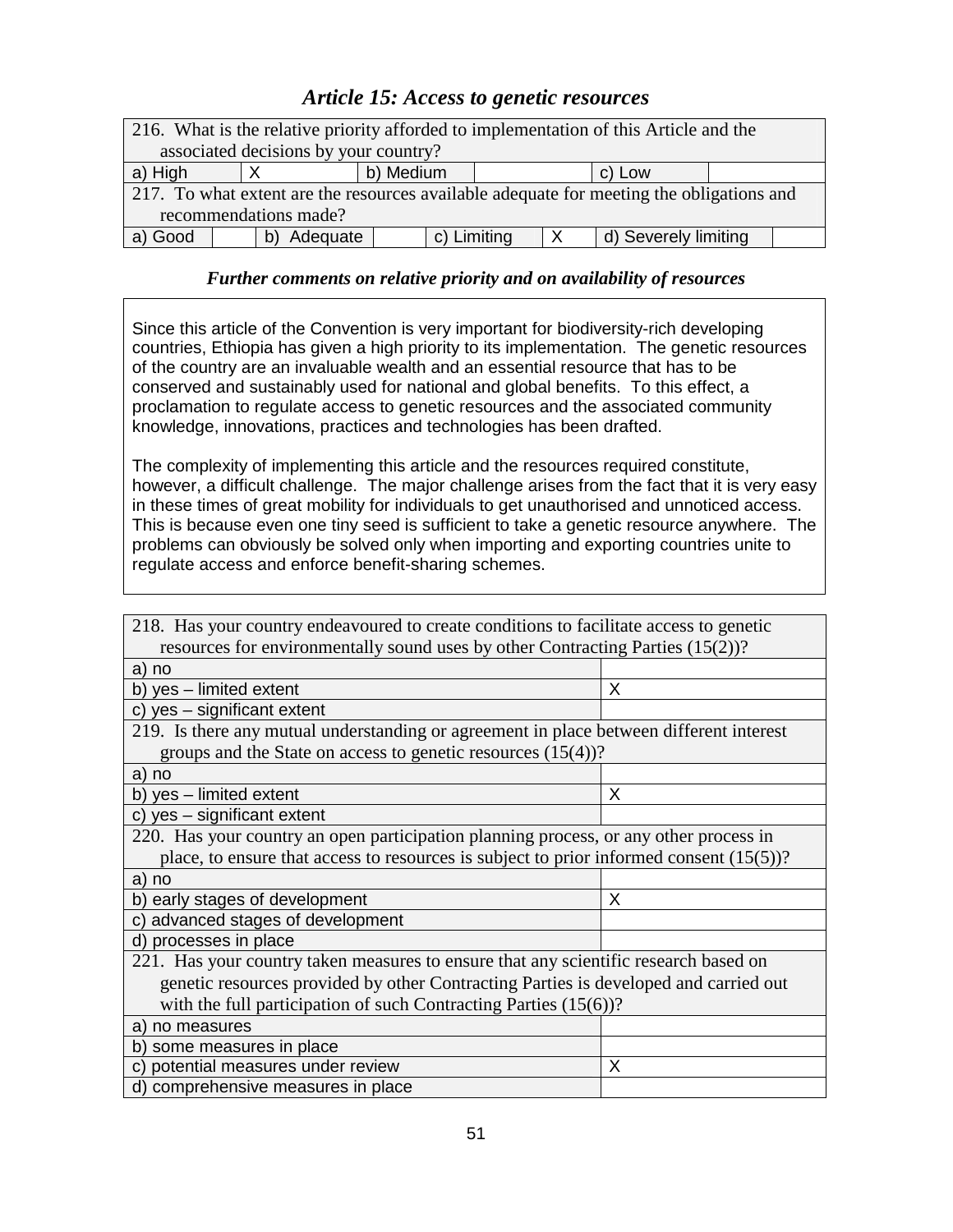| 222. Has your country taken measures to ensure the fair and equitable sharing of the<br>results of research and development and the benefits arising from the commercial and |   |  |
|------------------------------------------------------------------------------------------------------------------------------------------------------------------------------|---|--|
| other uses of genetic resources with any Contracting Party providing such resources                                                                                          |   |  |
| $(15(7))$ ?                                                                                                                                                                  |   |  |
| a) no measures                                                                                                                                                               |   |  |
| b) some measures in place                                                                                                                                                    |   |  |
| c) potential measures under review                                                                                                                                           |   |  |
| d) comprehensive measures in place<br>х                                                                                                                                      |   |  |
| If so, are these measures                                                                                                                                                    |   |  |
| a) Legislation                                                                                                                                                               | Х |  |
| b) Statutory policy or subsidiary legislation                                                                                                                                |   |  |
| c) Policy and administrative measures                                                                                                                                        |   |  |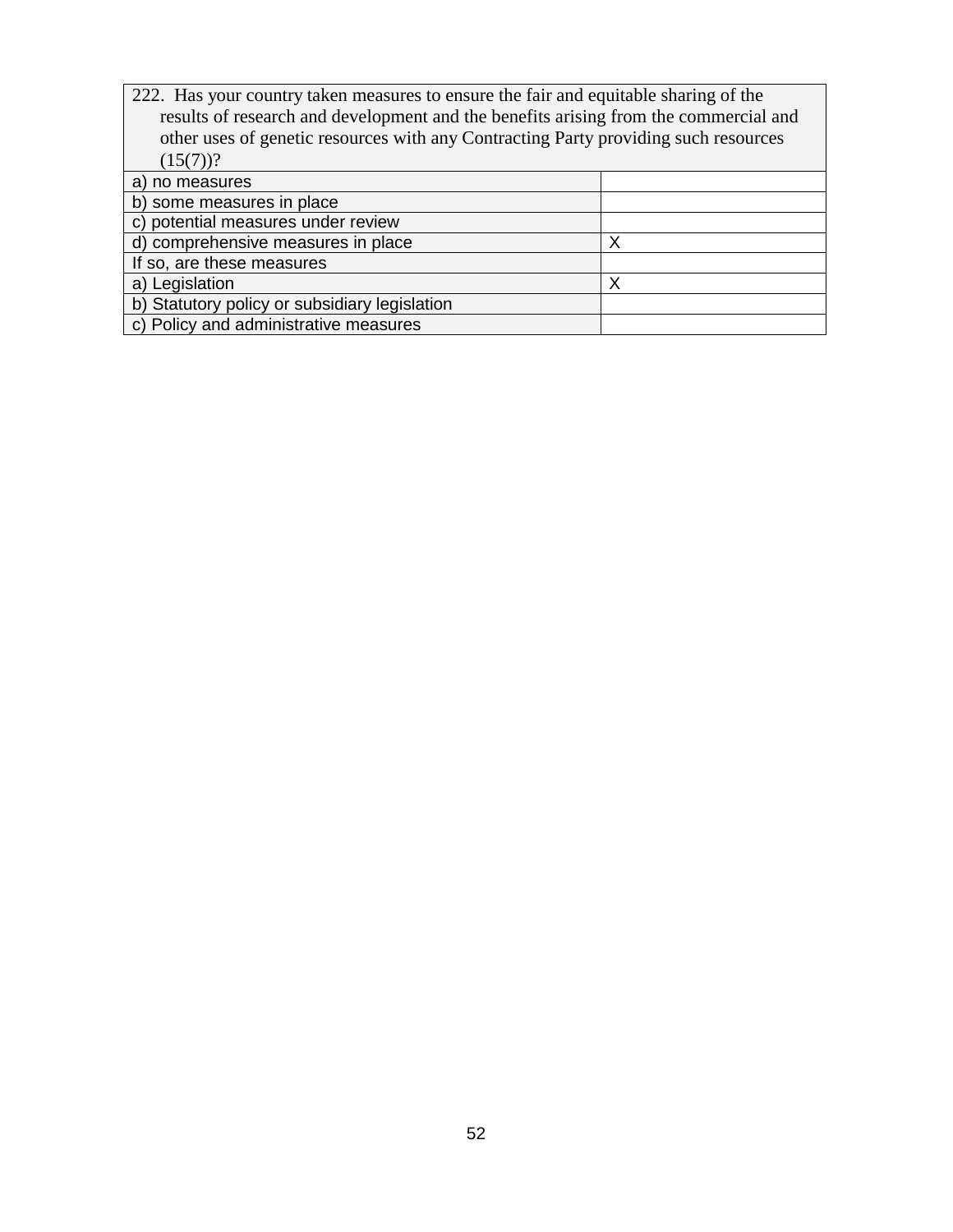## *Decision II/11 and Decision III/15. Access to genetic resources*

| 223. Has your country provided the Secretariat with information on relevant legislation,     |   |  |  |  |
|----------------------------------------------------------------------------------------------|---|--|--|--|
| administrative and policy measures, participatory processes and research programmes?         |   |  |  |  |
| a) no                                                                                        |   |  |  |  |
| b) yes, within the previous national report                                                  |   |  |  |  |
| c) yes, through case-studies                                                                 |   |  |  |  |
| d) yes, through other means (please give details below)                                      | X |  |  |  |
| 224. Has your country implemented capacity-building programmes to promote successful         |   |  |  |  |
| development and implementation of legislative, administrative and policy measures and        |   |  |  |  |
| guidelines on access, including scientific, technical, business, legal and management        |   |  |  |  |
| skills and capacities?                                                                       |   |  |  |  |
| a) no                                                                                        |   |  |  |  |
| b) some programmes covering some needs                                                       | X |  |  |  |
| c) many programmes covering some needs                                                       |   |  |  |  |
| d) programmes cover all perceived needs                                                      |   |  |  |  |
| e) not perceived need                                                                        |   |  |  |  |
| 225. Has your country analysed experiences of legislative, administrative and policy         |   |  |  |  |
| measures and guidelines on access, including regional efforts and initiatives, for use in    |   |  |  |  |
| further development and implementation of measures and guidelines?                           |   |  |  |  |
| a) no                                                                                        |   |  |  |  |
| b) analysis in progress                                                                      | X |  |  |  |
| c) analysis completed                                                                        |   |  |  |  |
| 226. Is your country collaborating with all relevant stakeholders to explore, develop and    |   |  |  |  |
| implement guidelines and practices that ensure mutual benefits to providers and users        |   |  |  |  |
| of access measures?                                                                          |   |  |  |  |
| a) no                                                                                        |   |  |  |  |
| b) yes - limited extent                                                                      | X |  |  |  |
| c) yes - significant extent                                                                  |   |  |  |  |
| 227. Has your country identified national authorities responsible for granting access to     |   |  |  |  |
| genetic resources?                                                                           |   |  |  |  |
| a) no                                                                                        |   |  |  |  |
| b) yes                                                                                       | X |  |  |  |
| 228. Is your country taking an active role in negotiations associated with the adaptation of |   |  |  |  |
| the International Undertaking on Plant Genetic Resources for Food and Agriculture?           |   |  |  |  |
| a) no                                                                                        |   |  |  |  |
| b) yes                                                                                       | Χ |  |  |  |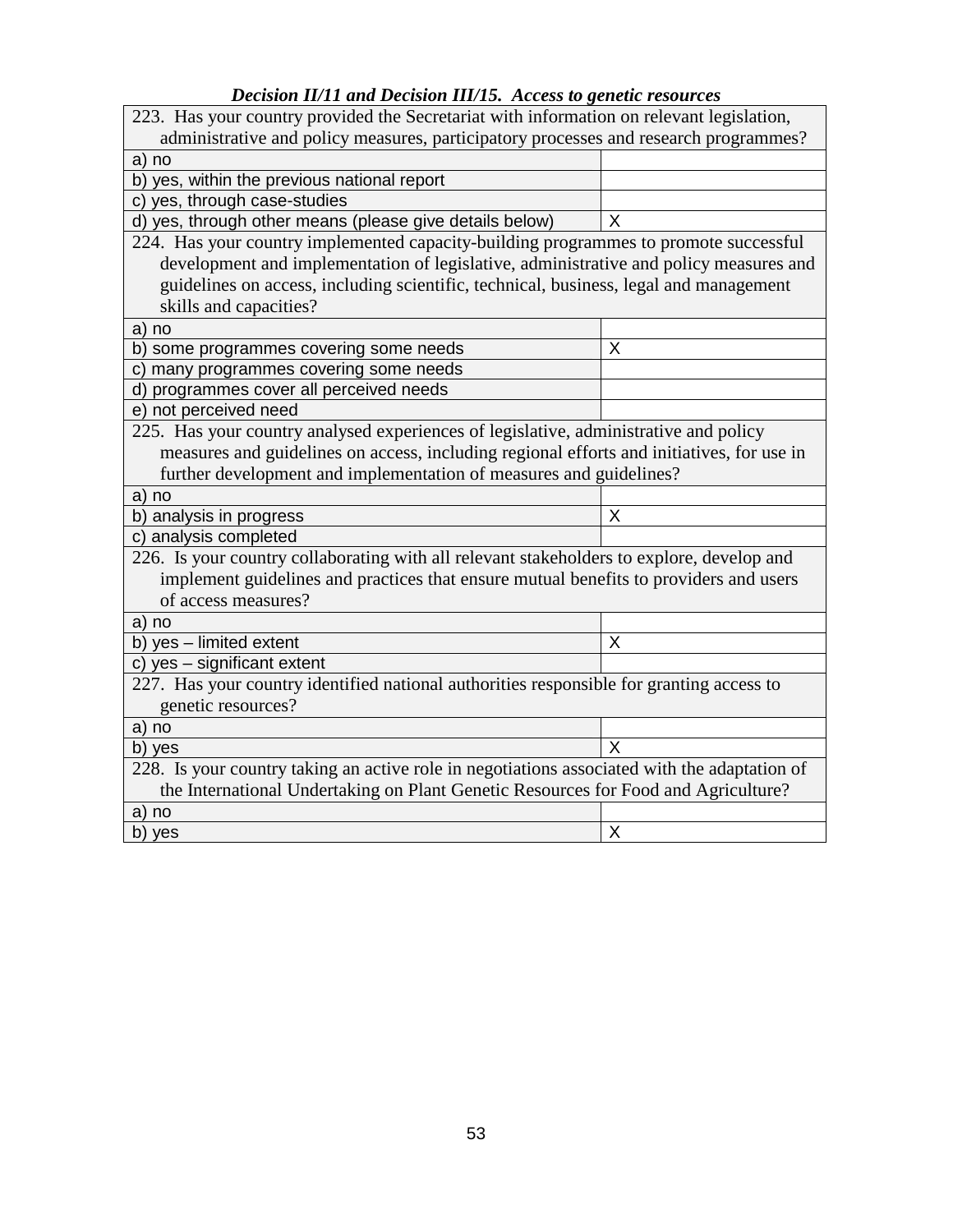| Decision V/26. Access to genetic resources |  |  |  |
|--------------------------------------------|--|--|--|
|--------------------------------------------|--|--|--|

| 229. Has your country designated a national focal point and one or more competent          |   |  |  |  |
|--------------------------------------------------------------------------------------------|---|--|--|--|
| national authorities to be responsible for access and benefit-sharing arrangements or to   |   |  |  |  |
| provide information on such arrangements?                                                  |   |  |  |  |
| a) no                                                                                      |   |  |  |  |
| b) yes                                                                                     | X |  |  |  |
| c) yes, and Executive Secretary notified                                                   |   |  |  |  |
| 230. Do your county's national biodiversity strategy, and legislative, administrative or   |   |  |  |  |
| policy measures on access and benefit sharing contribute to conservation and suitable      |   |  |  |  |
| use objectives?                                                                            |   |  |  |  |
| a) no                                                                                      |   |  |  |  |
| b) to a limited extent                                                                     | Χ |  |  |  |
| c) to a significant extent                                                                 |   |  |  |  |
| Parties that are recipients of genetic resources                                           |   |  |  |  |
|                                                                                            |   |  |  |  |
| 231. Has your country adopted administrative or policy measures that are supportive of     |   |  |  |  |
| efforts made by provider countries to ensure that access to their genetic resources is     |   |  |  |  |
| subject to Articles 15, 16 and 19 of the Convention?                                       |   |  |  |  |
| a) no                                                                                      |   |  |  |  |
| b) other arrangements made                                                                 |   |  |  |  |
| c) yes                                                                                     | X |  |  |  |
| 232. Does your country co-operate with other Parties in order to find practical and        |   |  |  |  |
| equitable solutions supportive of efforts made by provider countries to ensure that        |   |  |  |  |
| access to their genetic resources is subject to Articles 15, 16 and 19 of the Convention,  |   |  |  |  |
| recognising the complexity of the issue, with particular consideration of the multiplicity |   |  |  |  |
| of prior informed consent considerations?                                                  |   |  |  |  |
| a) no                                                                                      |   |  |  |  |
| b) yes (please provide details)                                                            | X |  |  |  |
| 233. In developing its legislation on access, has your country taken into account and      |   |  |  |  |
| allowed for the development of a multilateral system to facilitate access and benefit-     |   |  |  |  |
| sharing in the context of the International Undertaking on Plant Genetic Resources?        |   |  |  |  |
| a) no                                                                                      |   |  |  |  |
| b) legislation under development                                                           |   |  |  |  |
| c) yes                                                                                     | X |  |  |  |
| 234. Is your country co-ordinating its positions in both the convention on Biological      |   |  |  |  |
| Diversity and the International Undertaking on Plant Genetic Resources?                    |   |  |  |  |
| a) no                                                                                      |   |  |  |  |
| b) taking steps to do so                                                                   |   |  |  |  |
| c) yes                                                                                     | X |  |  |  |
| 235. Has your country provided information to the Executive Secretary on user              |   |  |  |  |
| institutions, the market for genetic resources, non-monetary benefits, new and emerging    |   |  |  |  |
| mechanisms for benefit sharing, incentive measures, clarification of definitions, sui      |   |  |  |  |
| generis systems and 'intermediaries'?                                                      |   |  |  |  |
| a) no                                                                                      | X |  |  |  |
| some information provided<br>b                                                             |   |  |  |  |
| c) substantial information provided                                                        |   |  |  |  |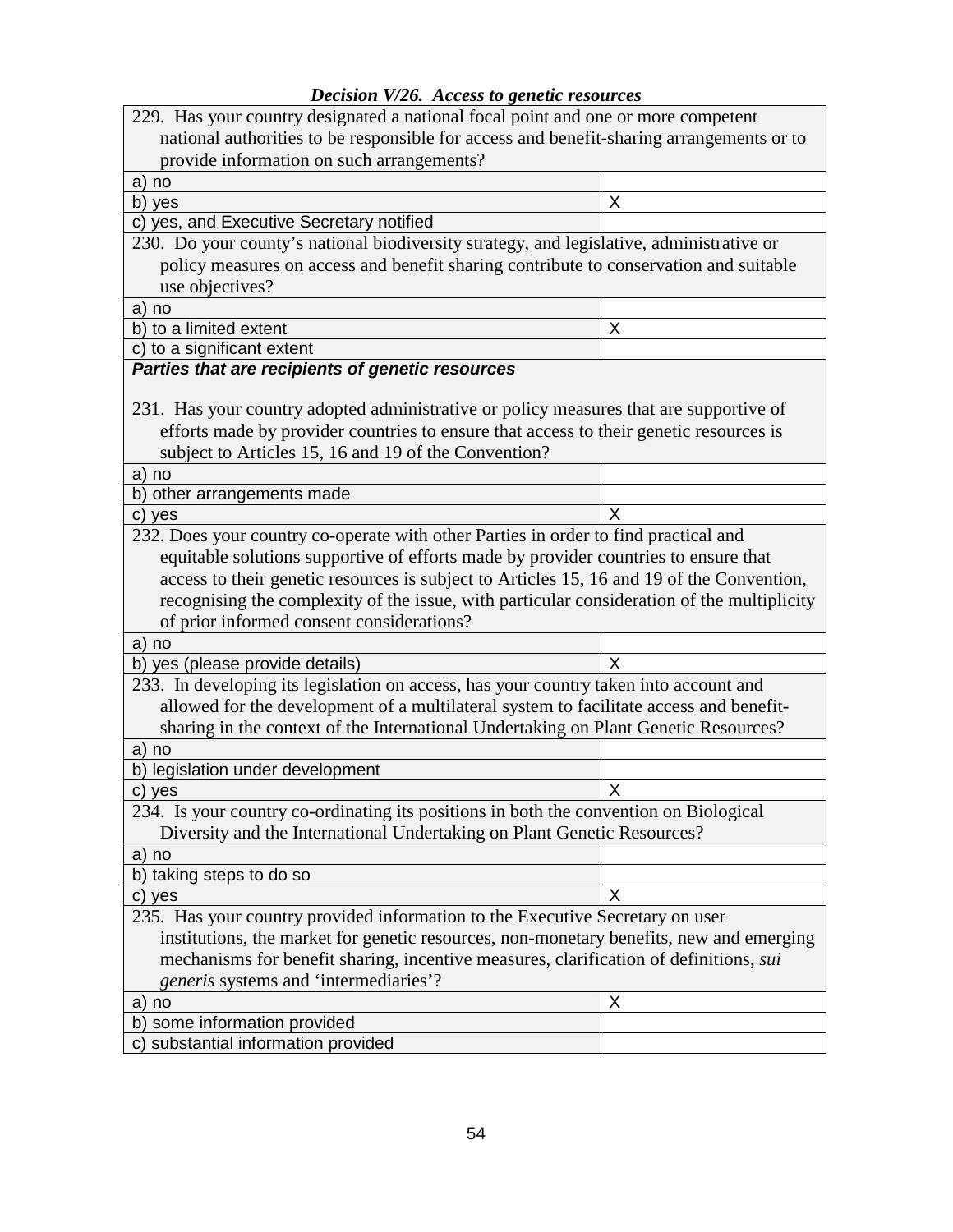| 236. Has your country submitted information on specific issues related to the role of |   |  |  |  |
|---------------------------------------------------------------------------------------|---|--|--|--|
| intellectual property rights in the implementation of access and benefit-sharing      |   |  |  |  |
| arrangements to the Executive Secretary?                                              |   |  |  |  |
| a) no                                                                                 | x |  |  |  |
| b) yes                                                                                |   |  |  |  |
| 237. Has your country provided capacity-building and technology development and       |   |  |  |  |
| transfer for the maintenance and utilisation of ex situ collections?                  |   |  |  |  |
| a) no                                                                                 |   |  |  |  |
| b) yes to a limited extent                                                            |   |  |  |  |
| c) yes to a significant extent<br>х                                                   |   |  |  |  |

Despite limitations in resources to undertake immediate measures to minimise the rate of loss of biological diversity, Ethiopia is making all possible efforts, including the formulation of policies and laws, for the conservation and sustainable use of its genetic resources. Strategies have been designed to effect the conservation to the genetic variation within and among species of domesticated and wild flora and fauna within natural and humanmanaged ecosystems. A National Biodiversity Conservation and Research Policy has been formulated.

Ethiopia has drafted a law to regulate access to genetic resources and its associated community knowledge, innovations, practices and technologies, and to protect the rights of local communities. The objective of this proclamation is to ensure that the genetic resources of the country are conserved, developed and sustainably used; the community knowledge, innovations, practices and technologies of local communities on the conservation and use of genetic resources are respected; and the benefits derived from the use of genetic resources, and community knowledge, innovations, practices and technologies are fairly and equitably shared by the state and local communities. This draft proclamation includes among others:

- conditions of access (basic conditions of access, and conditions for denying access);
- obligations during access;
- procedures of access (prior informed consent, export permit, access to information, etc.); and
- equitable sharing of the benefits derived from the use of genetic resources.

The competent national authority for access and benefit sharing arrangements and for information on such arrangements is IBCR. The objectives of the national biodiversity conservation and research policy include, among others:

- to assert national sovereignty over genetic resources and develop mechanisms that would ensure the effective control of the movement and management of genetic resources;
- to ensure that Ethiopian's biological resources are conserved, developed, managed and sustainably utilised;
- to encourage and support the continuation of the role of local communities in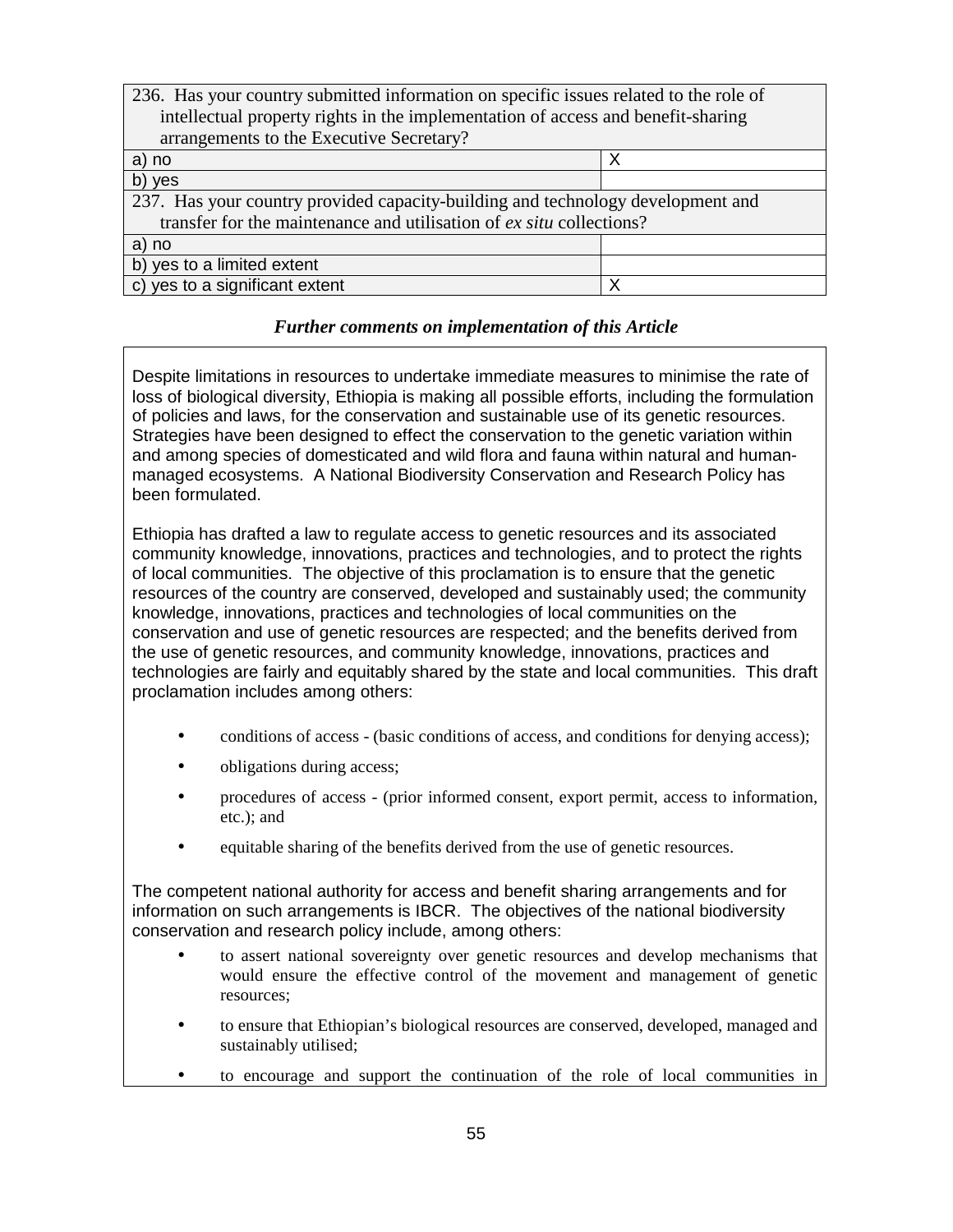- biodiversity conservation and development; and
- to ensure that local farming communities share the benefits that accrue from the use of indigenous germplasm.

One of the objectives of the policy is to 'create a functional and efficient organisational structure and inter-institutional linkage to facilitate co-operative action and co-ordination in biodiversity conservation and development, and to promote international and regional cooperation in biodiversity conservation and development'. Ethiopia has acquired genetic materials for food crop improvement purposes from various international organizations, e.g. CIMMYT, ICARDA, ICRISAT, IITA. Conversely, the Consultative Group on International Agricultural Research (CGIAR) and many national gene banks (particularly in developed countries) hold many germplasm collections from Ethiopia.

Ethiopia served as the chief negotiator of the Like Minded Group (LMG) in the negotiations for the Cartagena Protocol on Biosafety. Ethiopia has signed the Cartagena Protocol on Biosafety and is preparing to ratify it.

Furthermore, a national biotechnology policy and strategy has been drafted to facilitate the implementation of Articles 15, 16, and 19.

Ethiopia co-operated with the OAU to prepare an African Model Law on Safety in Biotechnology. EPA is now adapting this model law into a draft national law.

Ethiopia has a major Gene Bank of global importance with a large crop germplasm collection. This collection is actively utilised by national research and academic institutions, NGOs, and others. The country has also established joint research activities with some international organizations including ICARDA, ICRISAT, IPGRI, ILRI, IITA. The areas of co-operation include evaluation of genetic material, collaborative research, experience sharing, information exchange, etc.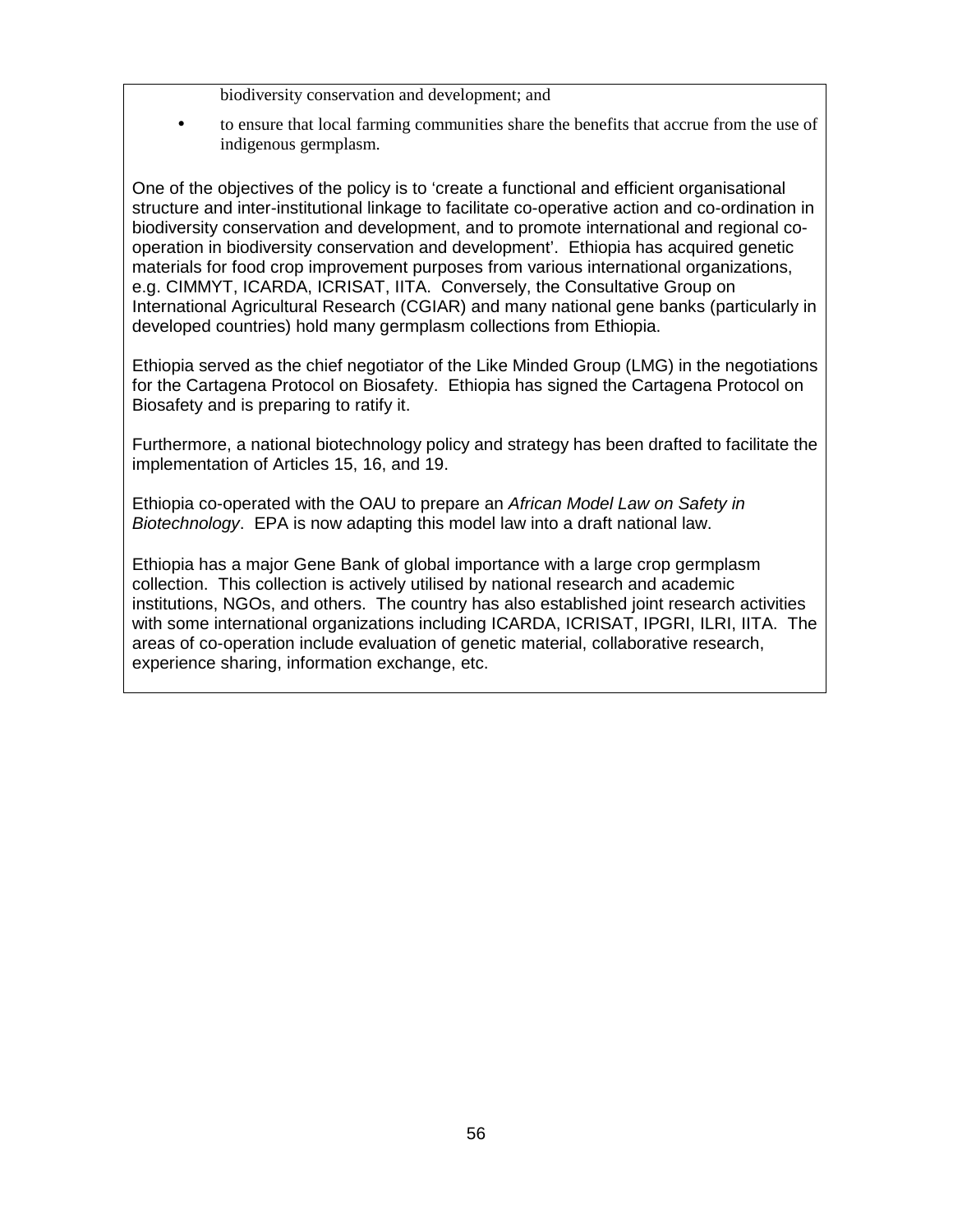# *Article 16: Access to, and Transfer of Technology*

| 238. What is the relative priority afforded to implementation of this Article and the    |  |             |           |             |  |                      |  |
|------------------------------------------------------------------------------------------|--|-------------|-----------|-------------|--|----------------------|--|
| associated decisions by your country?                                                    |  |             |           |             |  |                      |  |
| a) High                                                                                  |  |             | b) Medium |             |  | c) Low               |  |
| 239. To what extent are the resources available adequate for meeting the obligations and |  |             |           |             |  |                      |  |
| recommendations made?                                                                    |  |             |           |             |  |                      |  |
| a) Good                                                                                  |  | b) Adequate |           | c) Limiting |  | d) Severely limiting |  |

## *Further comments on relative priority and on availability of resources*

Ethiopia, like other developing countries, cannot benefit as much from modern technological advances as it would like. It needs technological improvements to tackle its serious problem of poverty. Therefore, the implementation of this article is strongly supported by the Ethiopian government as it provides an avenue for capacity development.

| 240. Has your country taken measures to provide or facilitate access for and transfer to    |                         |  |  |  |  |
|---------------------------------------------------------------------------------------------|-------------------------|--|--|--|--|
| other Contracting Parties of technologies that are relevant to the conservation and         |                         |  |  |  |  |
| sustainable use of biological diversity or make use of genetic resources and do not         |                         |  |  |  |  |
| cause significant damage to the environment $(16(1))$ ?                                     |                         |  |  |  |  |
| a) no measures                                                                              |                         |  |  |  |  |
| b) some measures in place                                                                   |                         |  |  |  |  |
| c) potential measures under review                                                          | X                       |  |  |  |  |
| d) comprehensive measures in place                                                          |                         |  |  |  |  |
| 241. Is your country aware of any initiatives under which relevant technology is            |                         |  |  |  |  |
| transferred to your country on concessional or preferential terms $(16(2))$ ?               |                         |  |  |  |  |
| a) no                                                                                       | Χ                       |  |  |  |  |
| b) yes (please give brief details below)                                                    |                         |  |  |  |  |
| 242. Has your country taken measures so that Contracting Parties which provide genetic      |                         |  |  |  |  |
| resources are provided access to and transfer of technology which makes use of those        |                         |  |  |  |  |
| resources, on mutually agreed terms (16(3))?                                                |                         |  |  |  |  |
| a) not relevant                                                                             |                         |  |  |  |  |
| b) relevant, but no measures                                                                |                         |  |  |  |  |
| c) some measures in place<br>X                                                              |                         |  |  |  |  |
| d) potential measures under review                                                          | $\overline{\mathsf{x}}$ |  |  |  |  |
| e) comprehensive measures in place                                                          |                         |  |  |  |  |
| If so, are these measures                                                                   |                         |  |  |  |  |
| a) Legislation                                                                              |                         |  |  |  |  |
| b) Statutory policy or subsidiary legislation                                               |                         |  |  |  |  |
| c) Policy and administrative arrangements<br>X                                              |                         |  |  |  |  |
| 243. Has your country taken measures so that the private sector facilitates access to joint |                         |  |  |  |  |
| development and transfer of relevant technology for the benefit of government               |                         |  |  |  |  |
| institutions and the private sector of developing countries (16(4))?                        |                         |  |  |  |  |
| a) no measures                                                                              |                         |  |  |  |  |
| b) some measures in place<br>X                                                              |                         |  |  |  |  |
| X<br>c) potential measures under review                                                     |                         |  |  |  |  |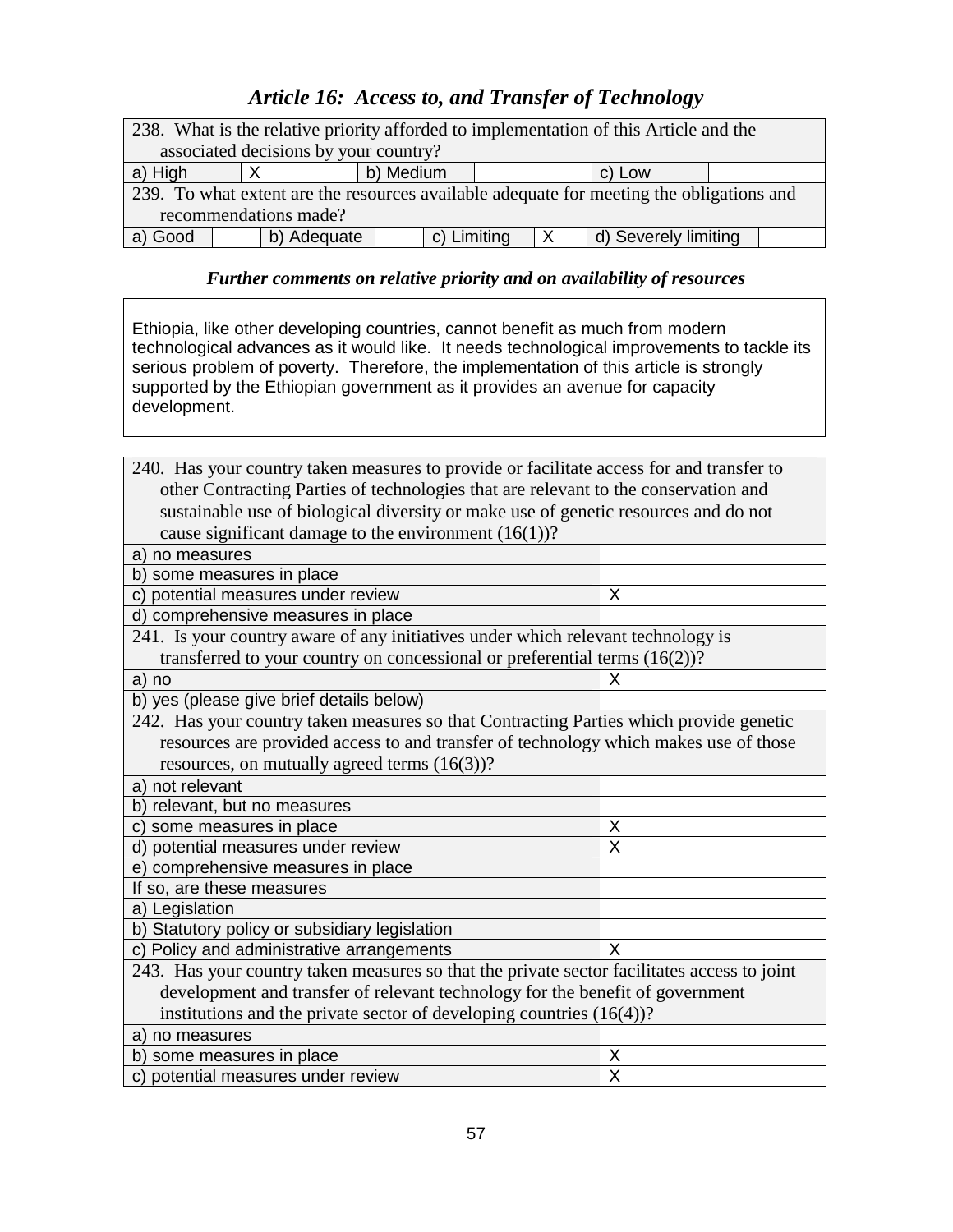| d) comprehensive measures in place                                                       |   |  |  |
|------------------------------------------------------------------------------------------|---|--|--|
| If so, are these measures                                                                |   |  |  |
| a) Legislation?                                                                          |   |  |  |
| b) Statutory policy and subsidiary legislation?                                          |   |  |  |
| c) Policy and administrative arrangements?                                               | Χ |  |  |
| 244. Does your country have a national system for intellectual property right protecting |   |  |  |
| $(16(5))$ ?                                                                              |   |  |  |
| a) no                                                                                    |   |  |  |
| b) yes                                                                                   | Χ |  |  |
| 245. If yes, does it cover biological resources (for example,                            |   |  |  |
| plant species) in any way?                                                               |   |  |  |
| a) no                                                                                    | Χ |  |  |
| b) yes - limited extent                                                                  |   |  |  |
| c) yes - significant extent                                                              |   |  |  |

#### *Decision III/17. Intellectual property rights*

| 246. Has your country conducted and provided to the Secretariat case studies of the impact |  |  |  |  |
|--------------------------------------------------------------------------------------------|--|--|--|--|
| of intellectual property rights on the achievement of the Convention's objectives?         |  |  |  |  |
| a) no                                                                                      |  |  |  |  |
| b) some                                                                                    |  |  |  |  |
| c) many                                                                                    |  |  |  |  |

#### *Further comments on implementation of this Article*

Ethiopia is an agrarian country. Low agricultural productivity caused by complex factors including past neglect of the smallholder sector, poor infrastructure coupled with recurrent droughts, land degradation, and the low level of industrial development is contrasted with the expanding needs of a growing urban population. These challenges have to be met if Ethiopia is to feed its people optimally and to give them the opportunity for better standards of living. Therefore, it becomes essential to seek ways of stimulating agricultural production.

Developing and/or adopting appropriate technologies to tackle these problems can have a role to play in this. Biotechnology may become one such technology that can help tackle these existing and other emerging problems. However, as has already been recognised by the Cartagena Protocol on Biosafety, developing countries, including Ethiopia, are aware of that their low capacity to deal with the inherent risks modern biotechnology exacerbates its inherent risks. Hence, Ethiopia needs to be cautious in the use of modern biotechnology.

Since modern biotechnological inputs are, on the whole, patented by large transnational corporations with their head offices in industrialized countries, dependence for food production on genetically modified seed would remove control of this vital agricultural input from the level of the farming community in rural Ethiopia to the level of the board rooms in the cities of North America and Europe. It is counter intuitive to assume that such a removal of local control of agriculture would improve local food production. Even if Ethiopia were to use modern biotechnology in its agriculture, therefore, it must protect itself from such a remote control of its most important sector, and develop its own modern biotechnology endogenously.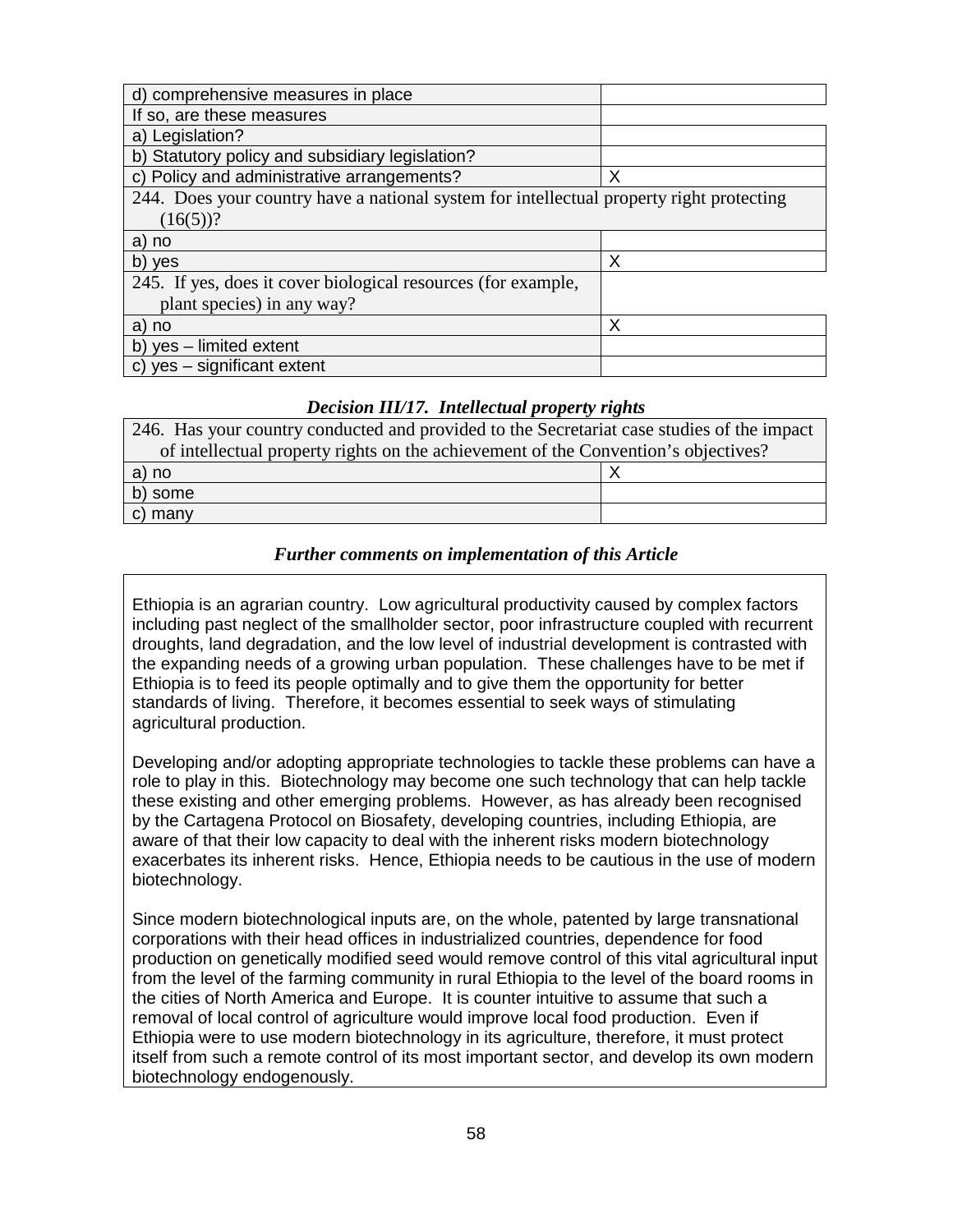# *Article 17: Exchange of information*

| 247. What is the relative priority afforded to implementation of this article and the    |          |           |             |  |                         |  |
|------------------------------------------------------------------------------------------|----------|-----------|-------------|--|-------------------------|--|
| associated decision by your country?                                                     |          |           |             |  |                         |  |
| a) High                                                                                  |          | b) Medium |             |  | c) Low                  |  |
| 248. To what extent are the resources available adequate for meeting the obligations and |          |           |             |  |                         |  |
| recommendations made?                                                                    |          |           |             |  |                         |  |
| Good                                                                                     | Adequate |           | c) Limiting |  | Severely limiting<br>d) |  |

## *Further comments on relative priority and on availability of resources*

Ethiopian has given a priority to the exchange of information with the rest of the world. To this effect, environmental information is recognised by the Environmental Policy of Ethiopia as essential for environmental protection and for the sustainability of development. An Environmental Information Centre has been established within EPA. It is the national focal institution for the UNEP-Global Environmental Information Exchange Network (INFOTERRA). However, the facilities for obtaining and exchanging information as yet are minimal.

The mandates of the Environmental Information Centre established within EPA are, among others, to:

- establish an environmental information system and database, and ensure information exchange;
- establish an environmental information referral service that directs users to the sources of the information;
- update the environmental information data on a continuous basis; and
- provide environmental information to users.

| 249. Has your country taken measures to facilitate the exchange of information from |  |
|-------------------------------------------------------------------------------------|--|
| publicly available sources $(17(1))$ ?                                              |  |

| a) no measures                     |  |
|------------------------------------|--|
| b) restricted by lack of resources |  |
| c) some measures in place          |  |
| d) potential measures under review |  |
| e) comprehensive measures in place |  |

## **If a developed country Party –**

250. Do these measures take into account the special needs of developing countries  $(17(1))$ ?

| a) no                               |  |
|-------------------------------------|--|
| b) yes – limited extent             |  |
| $\vert$ c) yes – significant extent |  |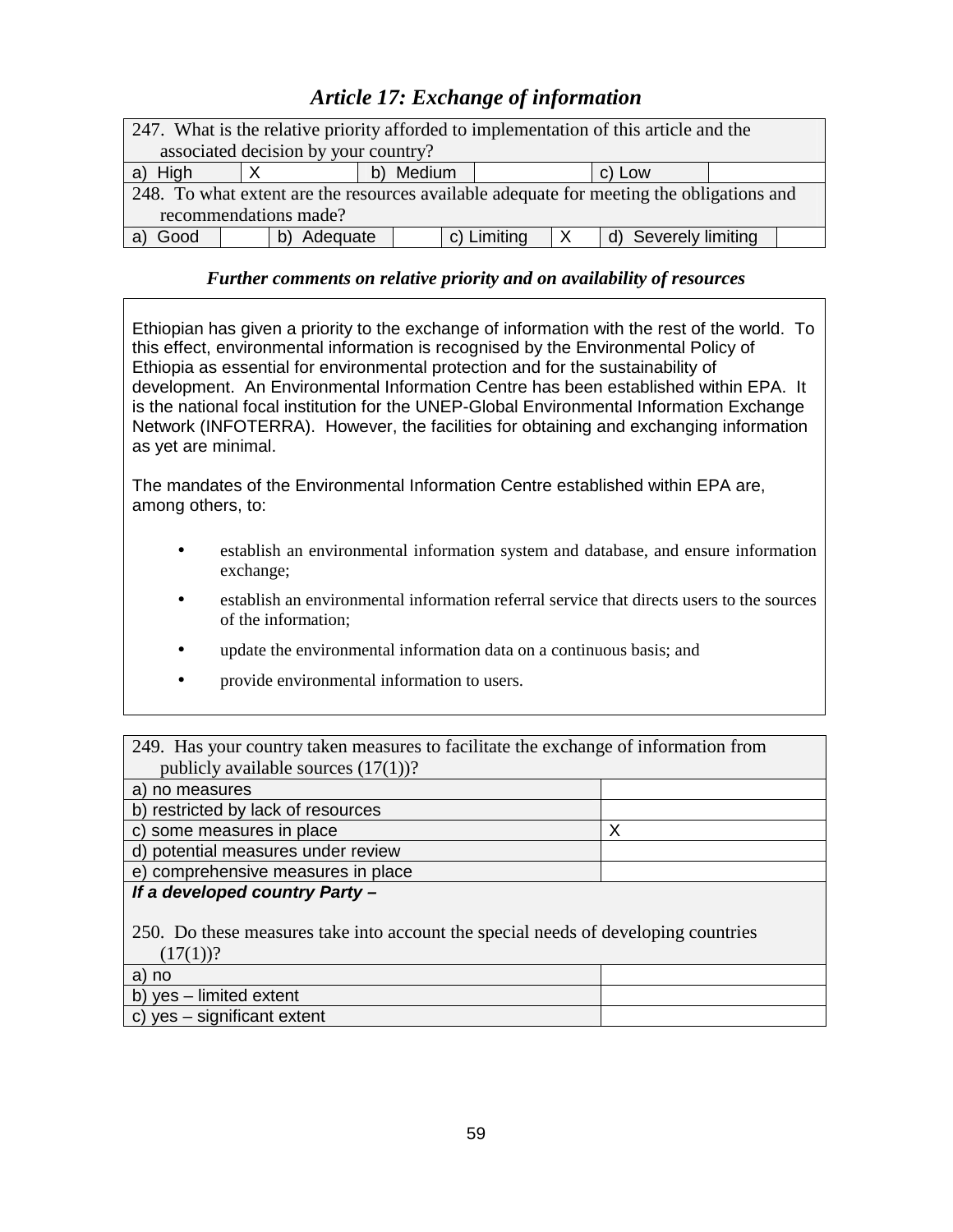| 251. If so, do these measures include all the categories of information listed in Article |  |  |  |  |
|-------------------------------------------------------------------------------------------|--|--|--|--|
| 17(2), including technical, scientific and socio-economic research, training and          |  |  |  |  |
| surveying programmes, specialised knowledge, repatriation of information and so on?       |  |  |  |  |
| a) no                                                                                     |  |  |  |  |
| b) $yes$ – limited extent                                                                 |  |  |  |  |
| c) yes $-$ significant extent                                                             |  |  |  |  |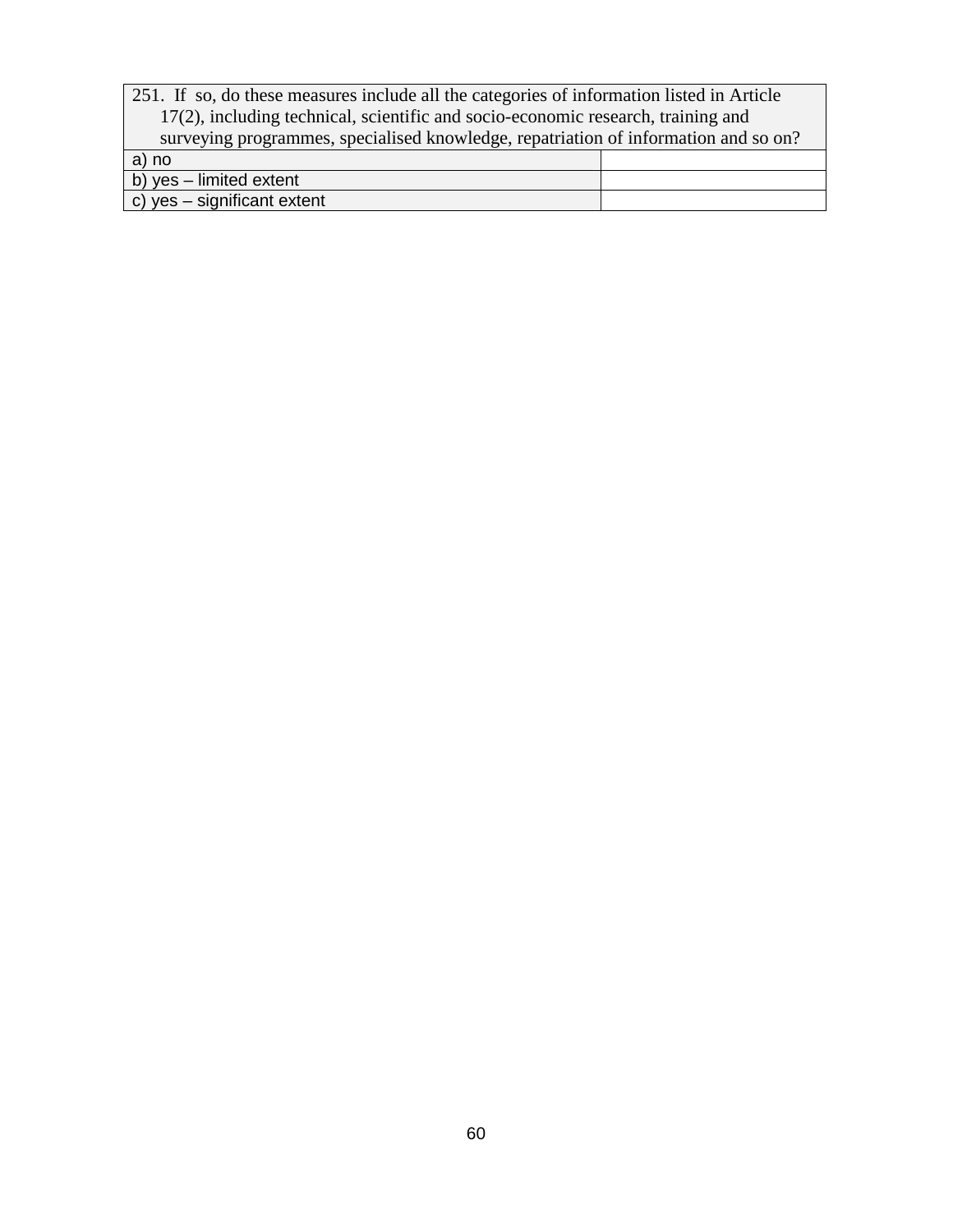# *Article 18: Technical and scientific co-operation*

| 252. What is the relative priority afforded to implementation of this Article and the    |          |           |  |             |   |                      |  |
|------------------------------------------------------------------------------------------|----------|-----------|--|-------------|---|----------------------|--|
| associated decisions by your country?                                                    |          |           |  |             |   |                      |  |
| a) High                                                                                  |          | b) Medium |  |             |   | c) Low               |  |
| 253. To what extent are the resources available adequate for meeting the obligations and |          |           |  |             |   |                      |  |
| recommendations made?                                                                    |          |           |  |             |   |                      |  |
| Good                                                                                     | Adequate |           |  | c) Limiting | X | d) Severely limiting |  |

## *Further comments on relative priority and on availability of resources*

Technical and scientific co-operation has been encouraged. Accordingly, there are a number of eastern African regional project initiatives funded or presented for funding to GEF and other funding organizations. At the country level, scientific and technical cooperation in biological resources is maintained among academic, research and development institutions namely, EARO, IBCR, Universities, Ethiopian Science and Technology Commission (ESTC), EPA, Ministry of Agriculture (MoA), Ministry of Water Research (MoWR). There are also projects of international co-operation in research and training among Eastern African countries.

| 254. Has your country taken measures to promote international technical and scientific co- |   |  |  |  |  |
|--------------------------------------------------------------------------------------------|---|--|--|--|--|
| operation in the field of conservation and sustainable use of biological diversity         |   |  |  |  |  |
| $(18(1))$ ?                                                                                |   |  |  |  |  |
| no measures<br>a)                                                                          |   |  |  |  |  |
| b) some measures in place                                                                  | X |  |  |  |  |
| potential measures under review<br>C)                                                      |   |  |  |  |  |
| d) comprehensive measures in place                                                         |   |  |  |  |  |
| 255. Do the measures taken to promote co-operation with other Contracting Parties in the   |   |  |  |  |  |
| implementation of the Convention pay special attention to the development and              |   |  |  |  |  |
| strengthening of national capabilities by means of human resources development and         |   |  |  |  |  |
| institution building $(18(2))$ ?                                                           |   |  |  |  |  |
| a) no                                                                                      |   |  |  |  |  |
| b) yes - limited extent                                                                    | X |  |  |  |  |
| yes- significant extent<br>C)                                                              |   |  |  |  |  |
| 256. Has your country encouraged and developed methods of co-operation for the             |   |  |  |  |  |
| development and use of technologies, including indigenous and traditional                  |   |  |  |  |  |
| technologies, in pursuance of the objectives of this Convention $(18(4))$ ?                |   |  |  |  |  |
| a) no                                                                                      |   |  |  |  |  |
| b) early stages of development<br>X                                                        |   |  |  |  |  |
| c) advanced stages of development                                                          |   |  |  |  |  |
| d) methods in place                                                                        |   |  |  |  |  |
| 257. Does such co-operation include the training of personal and exchange of experts       |   |  |  |  |  |
| a) no                                                                                      |   |  |  |  |  |
| b) yes - limited extent<br>X                                                               |   |  |  |  |  |
| c) yes - significant extent                                                                |   |  |  |  |  |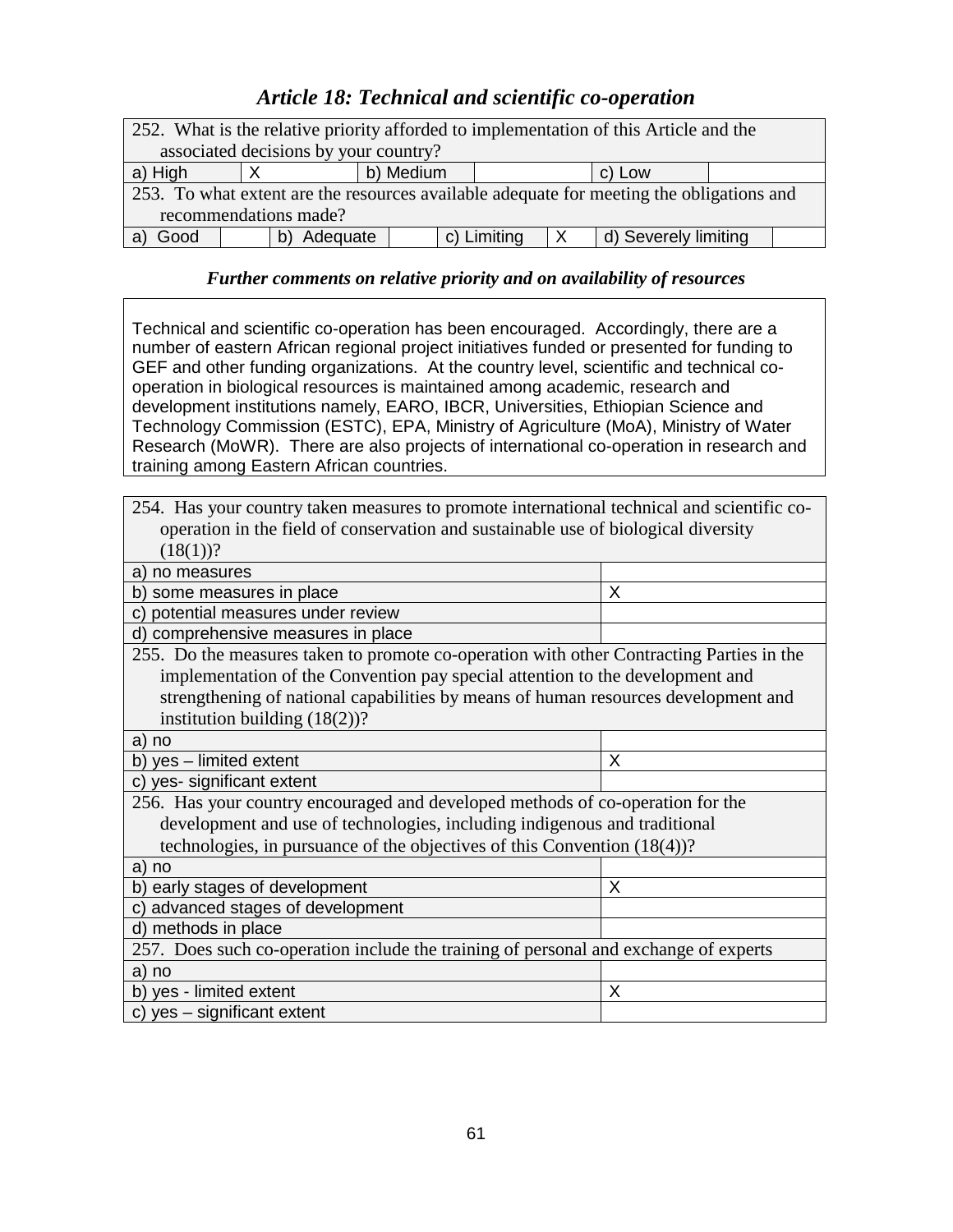| 258. Has your country promoted the establishment of joint research programmes and other |  |
|-----------------------------------------------------------------------------------------|--|
| joint ventures for the development of technologies relevant to the objectives of the    |  |
| Convention $(18(5))$ ?                                                                  |  |
| a) no                                                                                   |  |
| b) $yes$ – limited extent                                                               |  |
| c) yes - significant extent                                                             |  |

## *Decision II/3, Decision III/4 and Decisions IV/2. Clearing House Mechanism*

| 259. Is your country co-operating in the development and operation of the Clearing House   |   |  |
|--------------------------------------------------------------------------------------------|---|--|
| Mechanism?                                                                                 |   |  |
| a) no                                                                                      |   |  |
| b) yes                                                                                     | X |  |
| 260 Is your country helping to develop national capabilities through exchanging and        |   |  |
| disseminating information on experiences and lessons in implementing the Convention        |   |  |
| a) no                                                                                      |   |  |
| b) yes - limited extent                                                                    | X |  |
| c) yes - significant extent                                                                |   |  |
| 261. Has your country designated a national focal point for the Clearing-House             |   |  |
| Mechanism?                                                                                 |   |  |
| a) no                                                                                      |   |  |
| b) yes                                                                                     | X |  |
| 262. Is your country providing resources for the development and implementation of the     |   |  |
| <b>Clearing House Mechanism?</b>                                                           |   |  |
| a) no                                                                                      |   |  |
| b) yes, at the national level                                                              | X |  |
| c) yes, at national and international levels                                               |   |  |
| 263. Is your country facilitating and participating in workshops and other expert meetings |   |  |
| to further the development of the CHM at international levels?                             |   |  |
| a) no                                                                                      |   |  |
| b) participation only                                                                      | X |  |
| c) supporting some meetings and participating                                              |   |  |
| 264. Is your CHM operational?                                                              |   |  |
| a) no                                                                                      |   |  |
| b) under development                                                                       | X |  |
| c) yes (please give details below                                                          |   |  |
| 265. Is your CHM linked to the Internet                                                    |   |  |
| a) no                                                                                      |   |  |
| b) yes                                                                                     | X |  |
| 266. Has your country established a multi-sectoral and multi-disciplinary CHM steering     |   |  |
| committee or working groups at the national level?                                         |   |  |
| a) no                                                                                      | X |  |
| b) yes                                                                                     |   |  |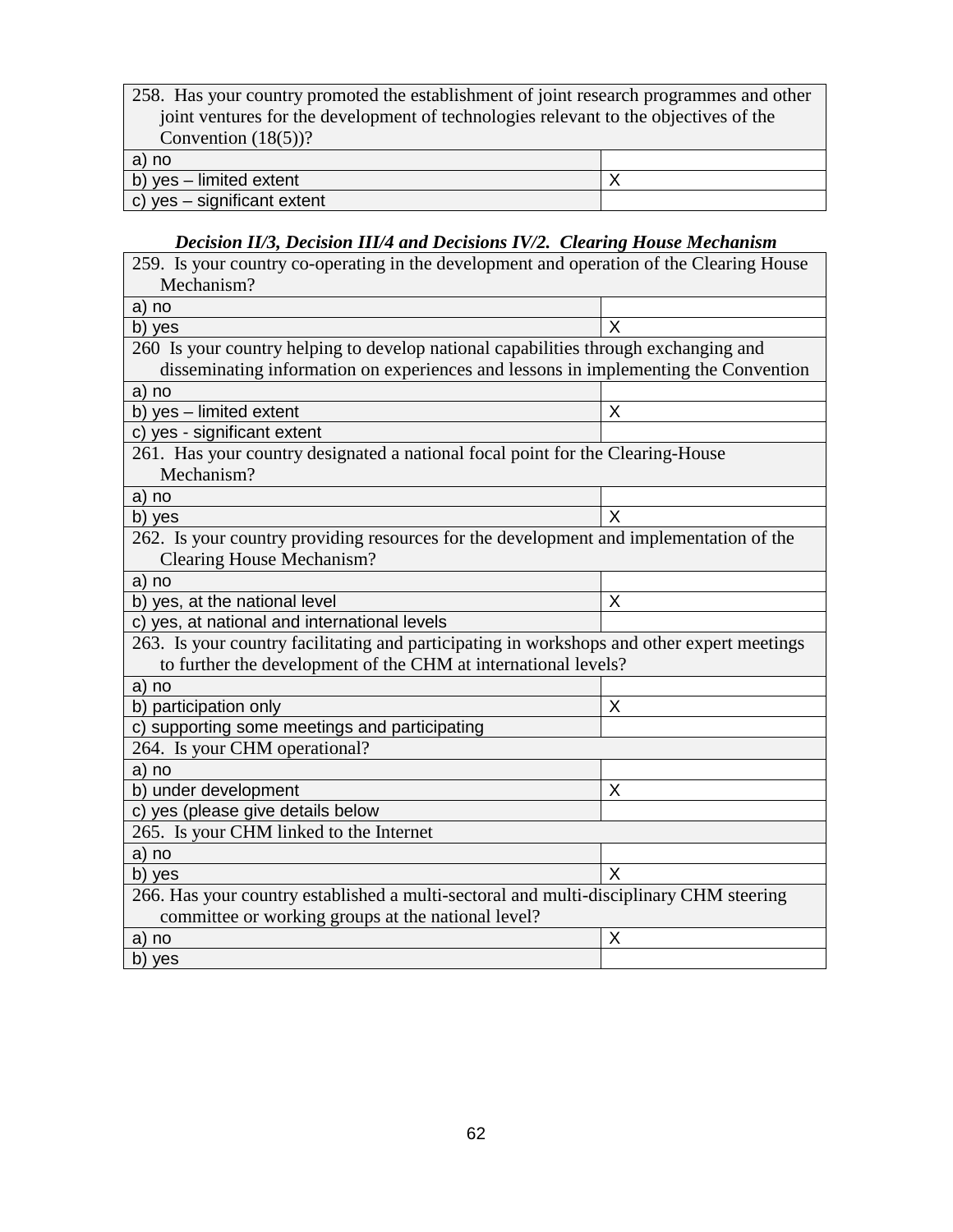### *Decision V/14. Scientific and technical co-operation and the clearing house mechanisms (Article 18)*

| 267. Has your country reviewed the priorities identified in Annex I to the decision, and |  |  |  |  |
|------------------------------------------------------------------------------------------|--|--|--|--|
| sought to implement them?                                                                |  |  |  |  |
| a) not reviewed                                                                          |  |  |  |  |
| b) reviewed but not implemented                                                          |  |  |  |  |
| c) reviewed and implemented as appropriate                                               |  |  |  |  |

#### *Further comments on implementation of this Article*

Various levels of international co-operation are evident in Ethiopia involving activities in the area of development and environment. Multilateral and bilateral funding consisting of loans and grants as well as technical assistance make this possible. In the realm of multilateral co-operation, the most prominent actors are the European Economic Commission (EEC), Global Environmental Facility (GEF), United Nations Development Programme (UNDP), the World Bank, and UNIDO. Among bilateral co-operation, the most prominent are Sweden, Norway, Finland, Germany, The Netherlands, The United Kingdom, Italy, Ireland.

The Ethiopian National Biodiversity Conservation and Research Policy objectives aims, among others, to 'recognise, foster and augment traditional methods and the knowledge of local communities relevant to the conservation, development and sustainable use of biodiversity'.

There are several ongoing programmes of various institutions contributing to the establishment of efficient mechanisms for gathering, dissemination and application of research and development results and technologies for biodiversity conservation. The country has a National Science and Technology Policy, which, among others, aims to promote technical and scientific co-operation in the area of biodiversity conservation, research, and technology transfer. EPA has a department dedicated to environmental information.

IBCR is the national focal point for the Biodiversity Clearing House Mechanism. When IBCR has fully developed this mechanism it will link up with the Clearing House Mechanisms of other countries and make all this information available to users from those countries. Reciprocally, users in Ethiopia will have access to information generated in those countries.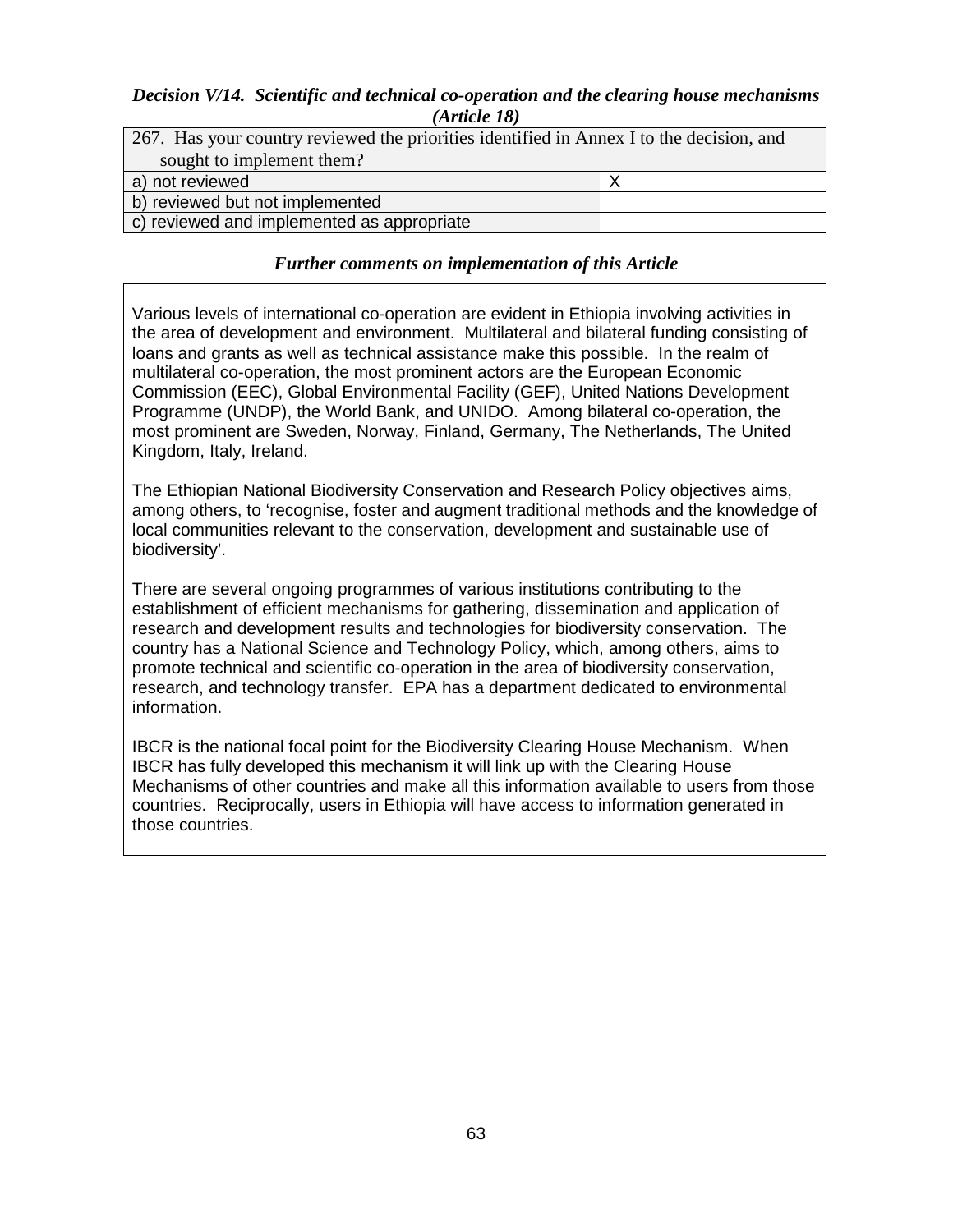# *Article 19: Handling of biotechnology and distribution of its benefits*

| 268. What is the relative priority afforded to implementation of this Article and the    |  |          |             |  |              |                      |  |  |
|------------------------------------------------------------------------------------------|--|----------|-------------|--|--------------|----------------------|--|--|
| associated decisions by your country?                                                    |  |          |             |  |              |                      |  |  |
| b) Medium<br>a) High<br>c) Low                                                           |  |          |             |  |              |                      |  |  |
| 269. To what extent are the resources available adequate for meeting the obligations and |  |          |             |  |              |                      |  |  |
| recommendations made?                                                                    |  |          |             |  |              |                      |  |  |
| a) Good                                                                                  |  | Adequate | c) Limiting |  | $\mathsf{X}$ | d) Severely limiting |  |  |

#### *Further comments on relative priority and on availability of resources*

Modern biotechnology promises to be useful even though this promise has not materialised to any significant degree. On the other hand, modern biotechnology may prove to be very harmful. Therefore, if it is to develop usefully, the risks involved with it should be prevented. It is for this reason that Ethiopia has given high priority to signing the Cartagena Biosafety Protocol and is preparing to ratify it. Moreover, Ethiopia has helped the OAU to draft an African Model Law on Safety in Biotechnology and, based on this model law, is developing its own national law. The country has also prepared a draft National Biotechnology Policy and Strategy.

| 270. Has your country taken measures to provide for the effective participation in      |   |  |  |  |
|-----------------------------------------------------------------------------------------|---|--|--|--|
| biotechnological research activities by those Contracting Parties who provide the       |   |  |  |  |
| genetic resources for such research $(19(1))$ ?                                         |   |  |  |  |
| a) no measures                                                                          |   |  |  |  |
| b) some measures in place                                                               | X |  |  |  |
| c) potential measures under review                                                      |   |  |  |  |
| d) comprehensive measures in place                                                      |   |  |  |  |
| If so, are these measures:                                                              |   |  |  |  |
| a) Legislation                                                                          |   |  |  |  |
| b) Statutory policy and subsidiary legislation                                          |   |  |  |  |
| c) Policy and administrative measures                                                   |   |  |  |  |
| 271. Has your county taken all practicable measures to promote and advance priority     |   |  |  |  |
| access on a fair and equitable basis by Contracting Parties to the results and benefits |   |  |  |  |
| arising from biotechnologies based upon genetic resources provided by those             |   |  |  |  |
| Contracting Parties (19(2))?                                                            |   |  |  |  |
| a) no measures                                                                          |   |  |  |  |
| b) some measures in place                                                               |   |  |  |  |
| potential measures under review<br>X<br>C)                                              |   |  |  |  |
| d) comprehensive measures in place                                                      |   |  |  |  |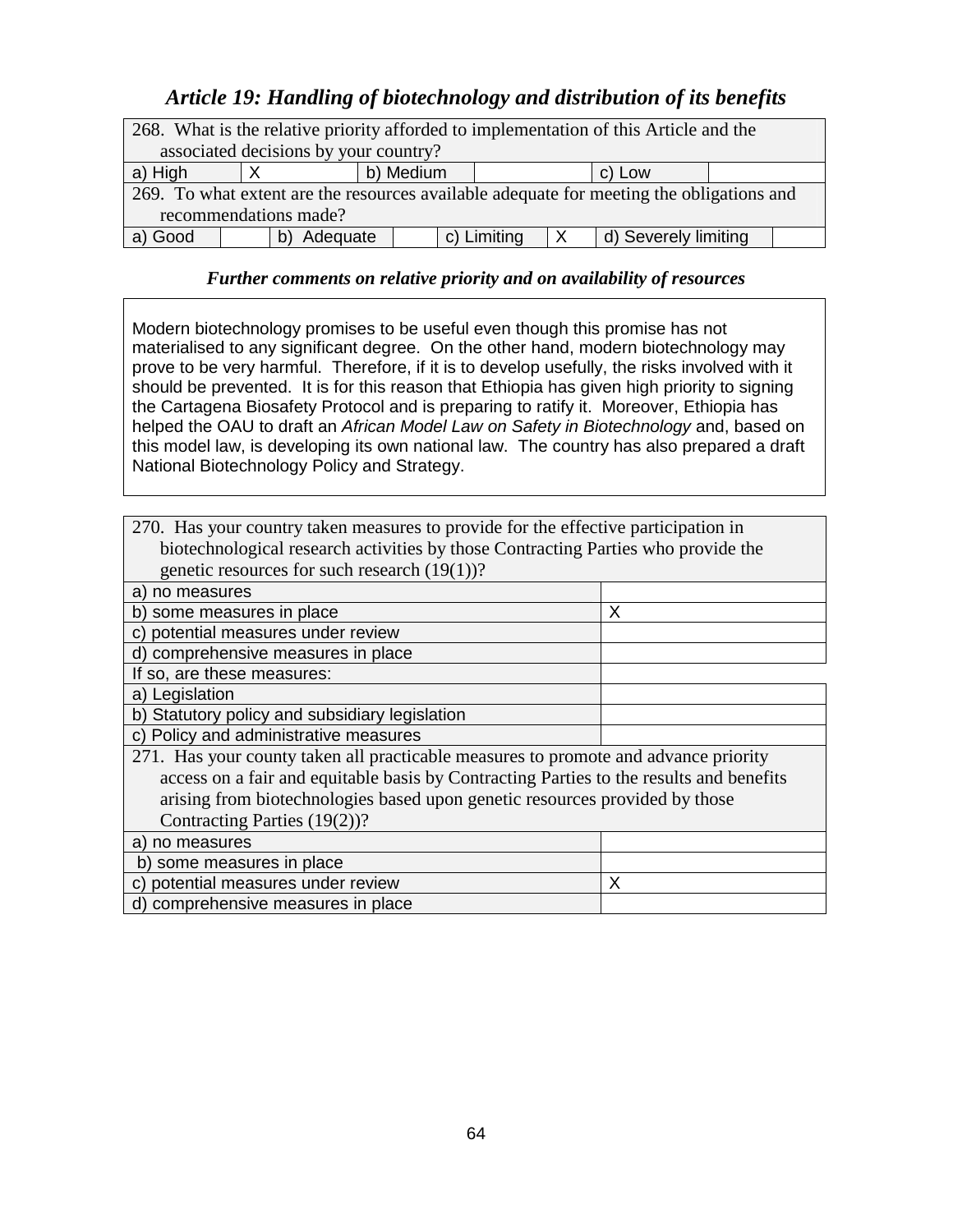#### *Decision IV/3. Issues related to biosafety and Decision V/1. Work Plan of the Intergovernmental Committee for the Cartagena Protocol on Biosafety*

| 272. Is your country a Contracting Party to the Cartagena Protocol on Biosafety? |  |  |  |  |
|----------------------------------------------------------------------------------|--|--|--|--|
| a) not a signatory                                                               |  |  |  |  |
| b) signed, ratification in progress                                              |  |  |  |  |
| c) instrument of ratification deposited                                          |  |  |  |  |

#### *Further comments on implementation of this Article*

Biotechnology is one of the priority areas identified in the National Science and Technology Policy of Ethiopia issued in 1993. Accordingly, a draft national biotechnology policy has been prepared and its approval by the Government is pending. The general objective of the draft policy is to promote biotechnology development and to use it, taking due measures to meet safety concerns to overcome important social, economic, and environmental problems with the view to improving the quality of life.

The Carategna Biosafety Protocol and the Draft National Legislation in Biotechnology have rigorous provisions on risk assessment and risk management to ensure human and biodiversity health and environmental integrity as well as socio-economic wellbeing. The owners of biotechnology, like the owners of any other technology, should be held liable for any harm inflicted and they should compensate for any damage caused.

There should also be an effective international law to prevent the use of biotechnology to build trans-sectoral and trans-geographical corporate monopolies that control all the steps starting at the laboratory and extending all the way to the retail shop. This new monopolization process can not be fully tackled at the national level alone.

There is a lot of hatred of people of different ethnic and/or cultural origin. Ethiopia is worried that such hatred which has in the past motivated attempts to exterminate those hated, may continue to do so more effectively with the application of genetic engineering to ethnic warfare. Such abuse of genetic engineering requires a co-operative globally coordinated system of vigilance to prevent it from ever occurring.

Building a national capacity for biotechnology and sustaining its development is a challenge which Ethiopia is convinced is worth taking with appropriate caution.

A preliminary assessment carried out by the Ethiopian Science and Technology Commission (ESTC) showed that modern biotechnology related R&D activities are limited both in number and scope. They consist of scattered efforts of individuals in higher education and research institutions.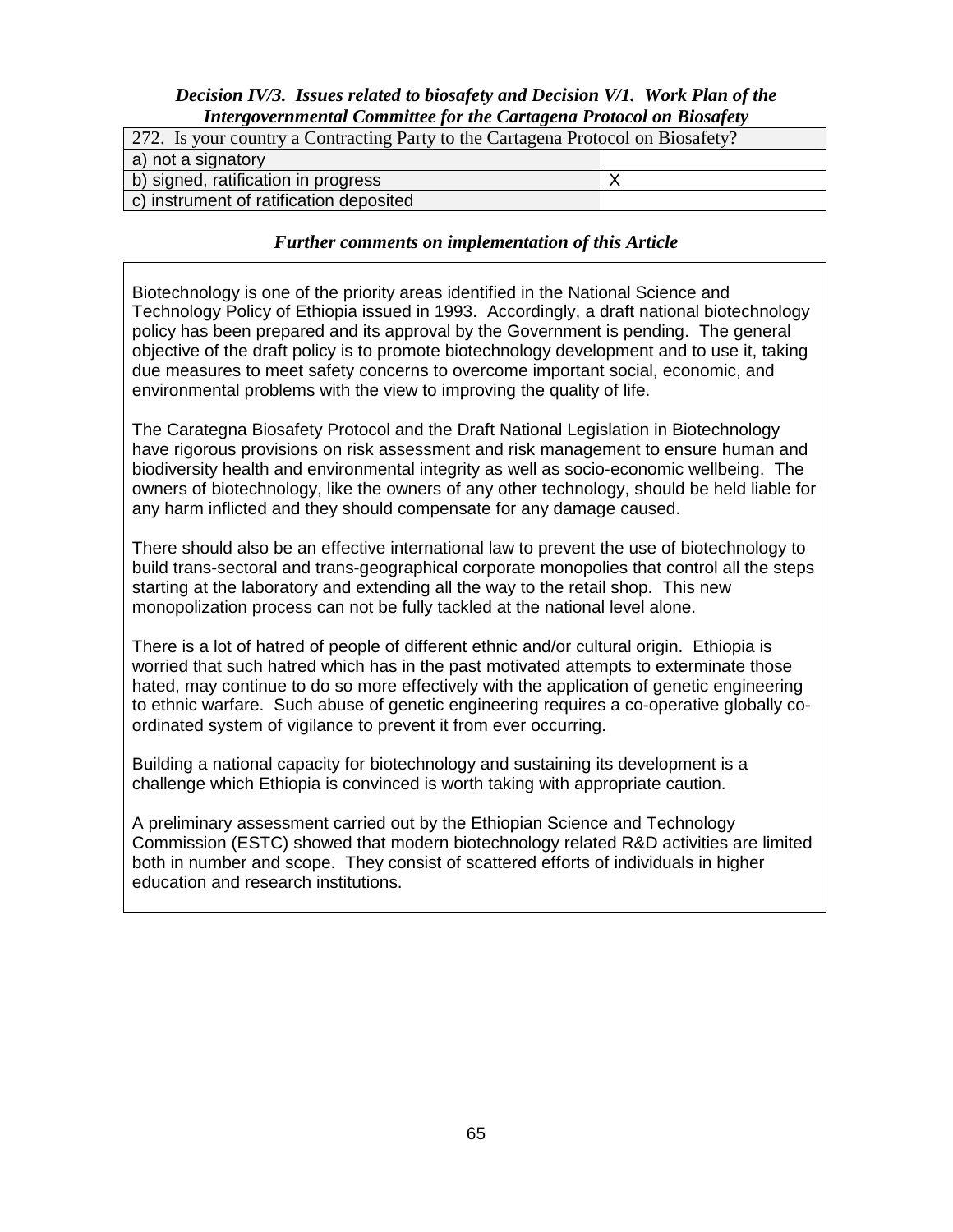# *Article 20: Financial resources*

| 273. What is the relative priority afforded to implementation of this Article and the    |  |  |  |  |  |  |
|------------------------------------------------------------------------------------------|--|--|--|--|--|--|
| associated decisions by your country?                                                    |  |  |  |  |  |  |
| b) Medium<br>a) High<br>c) Low                                                           |  |  |  |  |  |  |
| 274. To what extent are the resources available adequate for meeting the obligations and |  |  |  |  |  |  |
| recommendations made?                                                                    |  |  |  |  |  |  |
| a) Good<br>c) Limiting<br>b) Adequate<br>d) Severely limiting                            |  |  |  |  |  |  |

### *Further comments on relative priority and on availability of resources*

Ethiopia, being one of the least developed countries in the world, is highly dependent on the willingness of donors to give financial support for the implementation of this Convention. The country has not benefited from GEF funding as much as it could have done primarily because of the low level of initiative taken so far. A low level of awareness on the workings of the complex GEF funding mechanism has also contributed to this. Neither is funding from other bilateral and multilateral organizations very high.

| 275. Has your country provided financial support and incentives in respect of those |  |
|-------------------------------------------------------------------------------------|--|
| national activities which are intended to achieve the objectives of the Convention  |  |
| $(20(1))$ ?                                                                         |  |

| a) no                                     |  |
|-------------------------------------------|--|
| b) yes – incentives only                  |  |
| c) yes $-$ financial support only         |  |
| d) yes – financial support and incentives |  |

**If a developed country Party** -

276. Has your country provided new and additional financial resources to enable developing country Parties to meet the agreed incremental costs to them of implementing measures which fulfil the obligations of the Convention, as agreed between you and the interim financial mechanism (20(2))?

a) no

b) yes

#### **If a developing country Party or Party with economy in transition** –

277. Has your country received new and additional financial resources to enable you to meet the agreed full incremental costs of implementing measures which fulfil the obligations of the Convention (20(2))?

a) no b) yes  $\begin{array}{|c|c|c|c|c|}\hline \end{array}$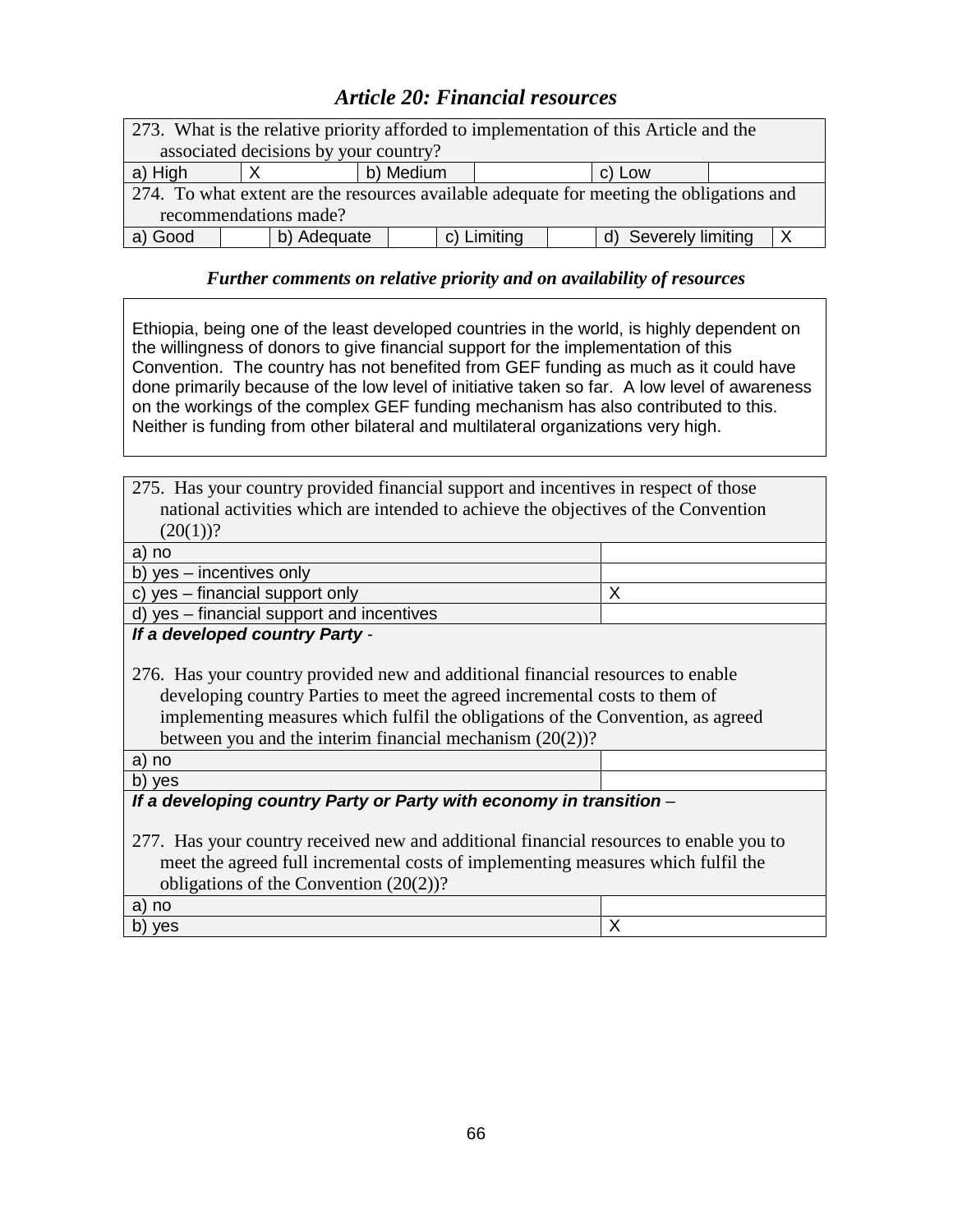## **If a developed country Party** –

278. Has your country provided financial resources related to implementation of the Convention through bilateral, regional, and other multilateral channels (20(3))?

# **If a developing country Party or Party with economy in transition** –

| 279. Has your country used financial resources related to implementation of the |  |  |  |
|---------------------------------------------------------------------------------|--|--|--|
| Convention from bilateral and other multilateral channels $(20(3))$ ?           |  |  |  |
| a) no                                                                           |  |  |  |
| b) yes                                                                          |  |  |  |

## *Decision III/6. Additional financial resources*

| 280. Is your country working to ensure that all funding institutions (including bilateral |  |  |  |  |
|-------------------------------------------------------------------------------------------|--|--|--|--|
| assistance agencies) are striving to make their activities more supportive of the         |  |  |  |  |
| Convention?                                                                               |  |  |  |  |
| a) no                                                                                     |  |  |  |  |
| b) yes - limited extent<br>X                                                              |  |  |  |  |
| c) yes - significant extent                                                               |  |  |  |  |
| 281. Is your country co-operating in any efforts to develop standardised information on   |  |  |  |  |
| financial support for the objectives of the Convention?                                   |  |  |  |  |
| X<br>a) no                                                                                |  |  |  |  |
| b) yes (please attach information)                                                        |  |  |  |  |

## *Decision V/11. Additional financial resources*

| 282. Has your country established a process to monitor financial support to biodiversity?    |   |  |  |  |
|----------------------------------------------------------------------------------------------|---|--|--|--|
| a) no                                                                                        |   |  |  |  |
| b) procedures being established<br>X                                                         |   |  |  |  |
| c) yes (please provide details)                                                              |   |  |  |  |
| 283. Are details available of your country's financial support to national biodiversity      |   |  |  |  |
| activities?                                                                                  |   |  |  |  |
| a) no                                                                                        |   |  |  |  |
| b) not in a standardised format                                                              | X |  |  |  |
| yes (please provide details)<br>C)                                                           |   |  |  |  |
| 284. Are details available of your country's financial support to biodiversity activities in |   |  |  |  |
| other countries?                                                                             |   |  |  |  |
| a) not applicable                                                                            | X |  |  |  |
| b) no                                                                                        |   |  |  |  |
| c) not in a standardised format                                                              |   |  |  |  |
| d) yes (please provide details)                                                              |   |  |  |  |
| <b>Developed country Parties -</b>                                                           |   |  |  |  |
|                                                                                              |   |  |  |  |
| 285. Does your country promote support for the implementation of the objectives of the       |   |  |  |  |
| Convention in the funding policy its bilateral funding institutions and those of regional    |   |  |  |  |
| and multilateral funding institutions?                                                       |   |  |  |  |
| a) no                                                                                        |   |  |  |  |
| b) yes                                                                                       |   |  |  |  |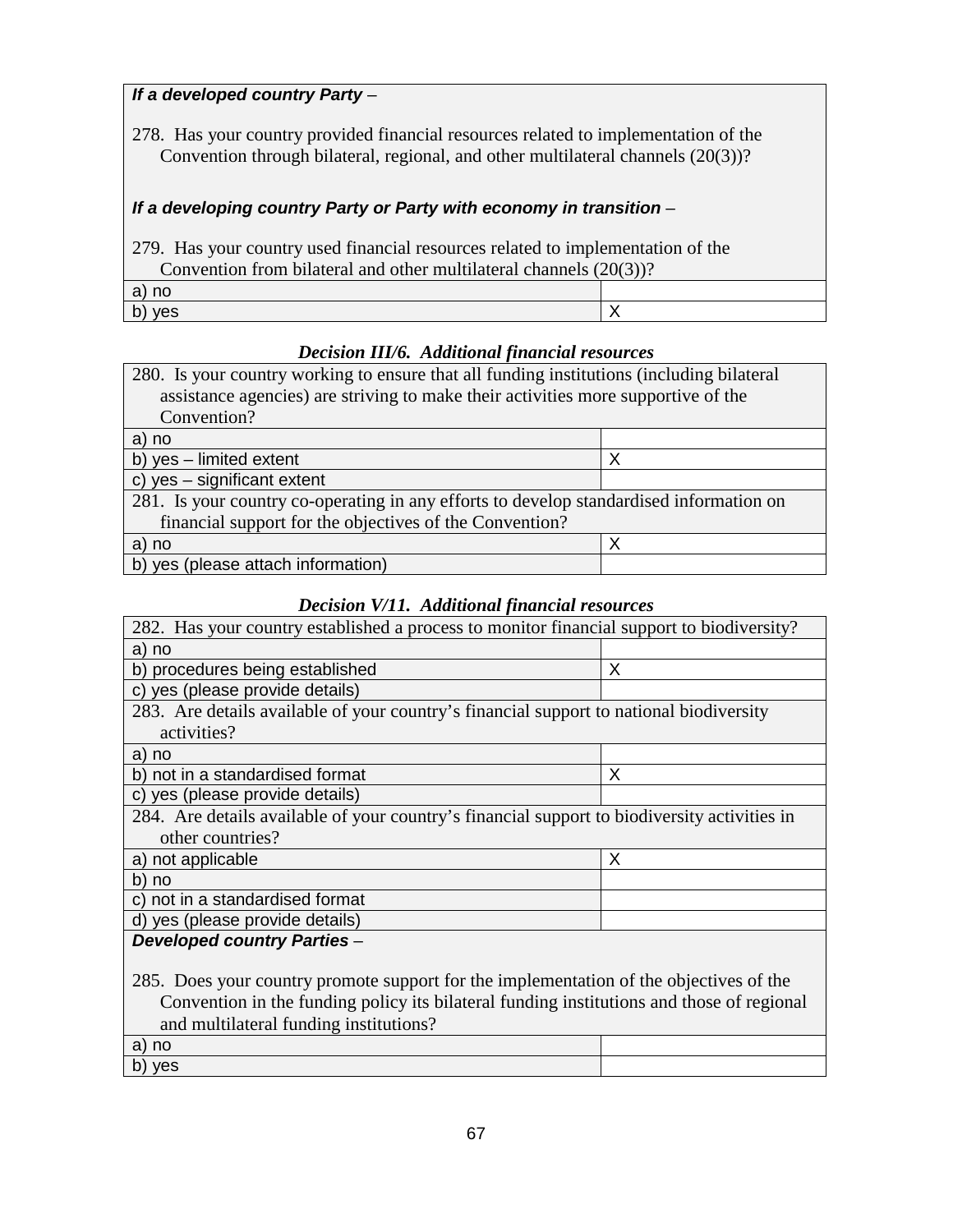| <b>Developing country Parties -</b>                                                     |   |
|-----------------------------------------------------------------------------------------|---|
|                                                                                         |   |
| 286. Does your country discuss ways and means to support implementation of the          |   |
| objectives of the Convention in its dialogue with funding institutions?                 |   |
| a) no                                                                                   |   |
| b) yes                                                                                  | X |
| 287. Has your country compiled information on the additional financial support provided |   |
| by the private sector?                                                                  |   |
| a) no                                                                                   | X |
| b) yes (please provide details)                                                         |   |
| 288. Has your country considered tax exemptions in national taxation systems for        |   |
| biodiversity-related donations?                                                         |   |
| a) no                                                                                   |   |
| b) not appropriate to national conditions                                               |   |
| c) exemptions under development                                                         |   |
| d) exemptions in place                                                                  | X |

#### *Further comments on implementation of this Article*

In Ethiopia, environmental projects constitute a major part of international co-operation. Projects in the fields of wildlife, biodiversity and forest conservation are being implemented in the country. The most active actors in multilateral co-operation are the World Bank, UNDP, UNIDO and EEC while for bilateral co-operation they are Sweden, Norway, Finland, Ireland, Germany, the Netherlands, the United Kingdom, Italy, and Ireland.

Ethiopia is getting financial support from various multilateral and bilateral sources. These projects are monitored as per the respective mutually agreed scheme in the respective project documents. For instance, the UNDP and the Ministry of Economic Development and Co-operation (MEDAC) have jointly prepared guidelines for National Execution of UNDP assisted programmes in Ethiopia, of which biodiversity is one of the major sectors. Ethiopia has also developed a set of draft guidelines for GEF funded projects.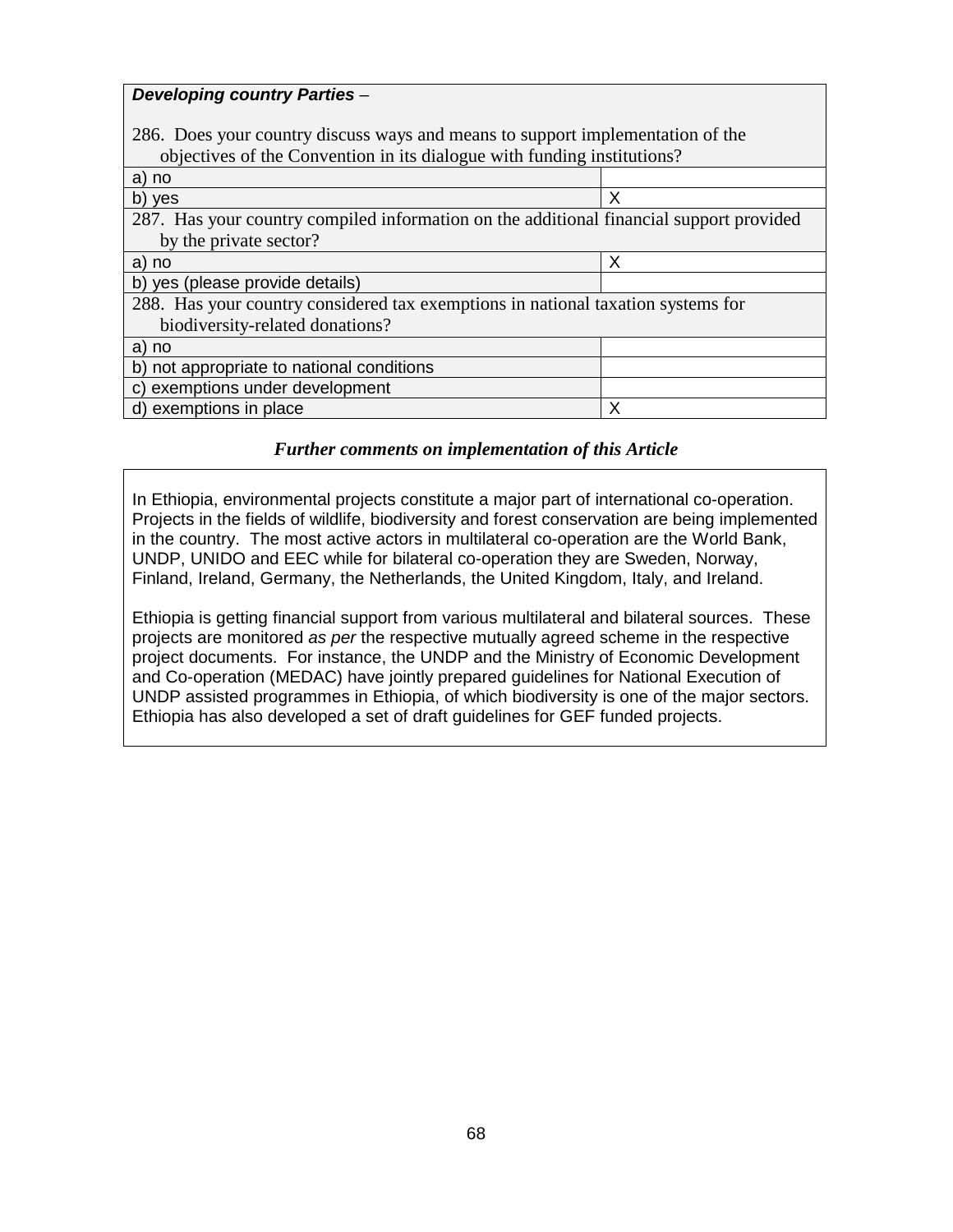# *Article 21: Financial mechanisms*

| 289. What is the relative priority afforded to implementation of this Article and the    |  |  |  |  |  |  |  |
|------------------------------------------------------------------------------------------|--|--|--|--|--|--|--|
| associated decisions by your country?                                                    |  |  |  |  |  |  |  |
| A) High<br>b) Medium<br>c) Low                                                           |  |  |  |  |  |  |  |
| 290. To what extent are the resources available adequate for meeting the obligations and |  |  |  |  |  |  |  |
| recommendations made?                                                                    |  |  |  |  |  |  |  |
| a) Good<br>b) Adequate<br>d) Severely limiting<br>c) Limiting                            |  |  |  |  |  |  |  |

#### *Further comments on relative priority and on availability of resources*

Being a Party to CBD and UNFCCC, Ethiopia is eligible for access to GEF funds. However, the country has so far one full GEF project and five PDF level projects only. Hence, it is categorised among the few least benefiting countries. This has constrained the implementation of the Convention.

| 291. Has your country worked to strengthen existing financial institutions to provide |  |  |
|---------------------------------------------------------------------------------------|--|--|
| financial resources for the conservation and sustainable use of biological diversity? |  |  |
| a) no                                                                                 |  |  |
| b) yes                                                                                |  |  |

### *Decisions III/7. Guidelines for the review of the effectiveness of the financial mechanism*

| 292. Has your country provided information on experiences gained through activities |  |
|-------------------------------------------------------------------------------------|--|
| funded by the financial mechanism?                                                  |  |
| a) not effective                                                                    |  |
| b) no, although there are activities                                                |  |
| c) yes, within the previous national report                                         |  |
| d) yes, through case-studies                                                        |  |
| e) yes, through other means (please give details below)                             |  |

## *Further comments on implementation of this Article*

The GEF was set up in 1992 to help developing countries focus on four major environmental problems of which loss of biodiversity is one. It also provides financial grants for investment projects, technical assistance, and research. However, it has been learnt from experience that GEF support is unpredictable and getting approval is very difficult and time consuming. Nevertheless, approved GEF projects are smoothly implemented, due to the fact that flexibility of implementation is one of the good traits of GEF support.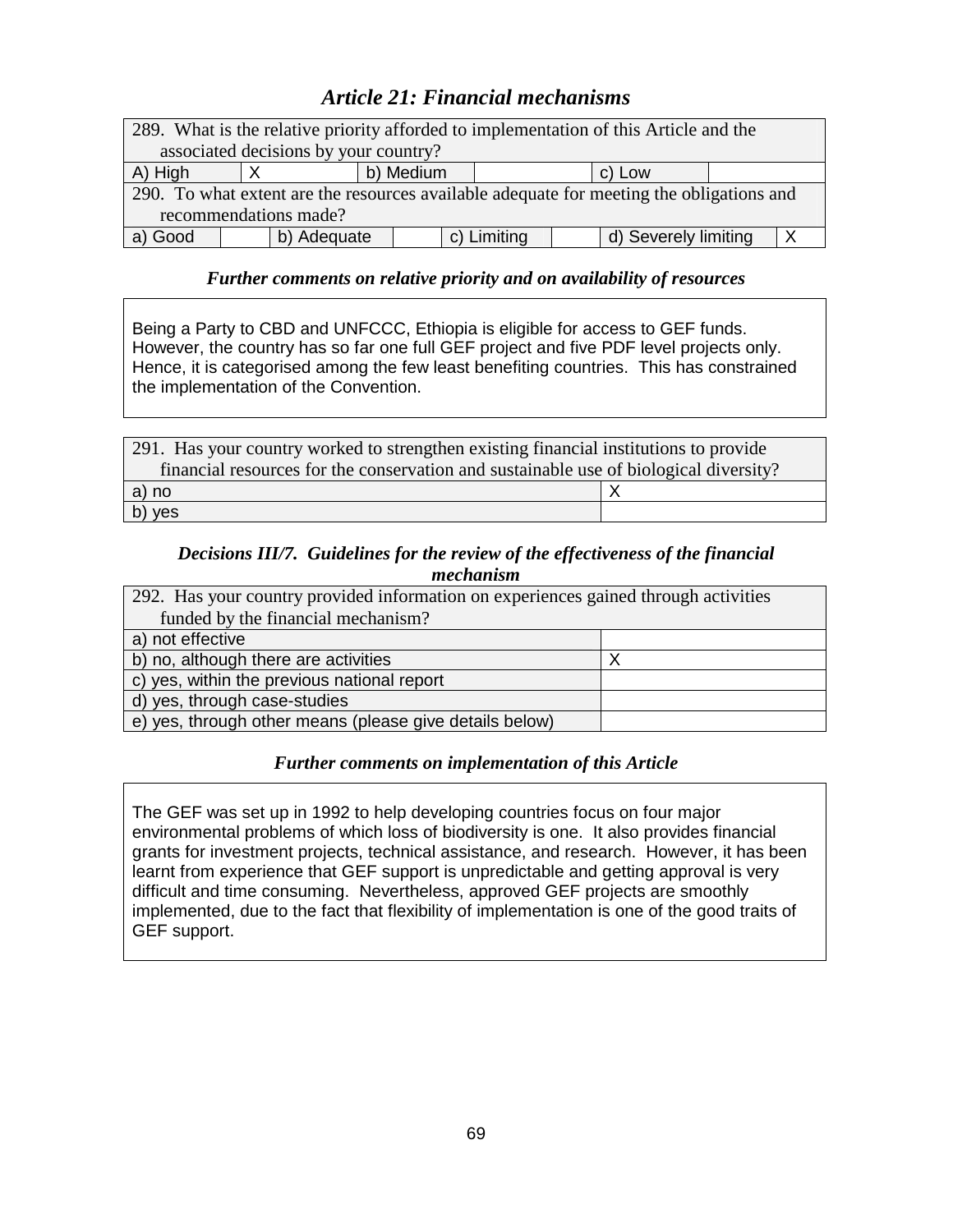# *Article 23: Conferences of the Parties*

| 293. How many people from your country participated in each of the meetings of the |  |  |
|------------------------------------------------------------------------------------|--|--|
| Conference of the Parties?                                                         |  |  |
| a) COP 1 (Nassau)                                                                  |  |  |
| b) COP 2 (Jakarta)                                                                 |  |  |
| c) COP 3 (Buenos Aires)                                                            |  |  |
| d) COP 4 (Bratislava)                                                              |  |  |
| e) COP 5 (Nairobi)                                                                 |  |  |

#### *Decision I/6, Decision II/10, Decision III/24, and Decision IV/17. Finance and budget*

| 294. Has your country paid all of its contributions to the Trust Fund? |  |
|------------------------------------------------------------------------|--|
| a) no                                                                  |  |
| b) yes                                                                 |  |

## *Decision IV/16 (in part). Preparation for meetings of the Conference of the Parties*

| 295. Has your country participated in regional meetings focused on discussing |  |
|-------------------------------------------------------------------------------|--|
| implementation of the Convention before any meetings of the conference of the |  |
| Parties?                                                                      |  |
| $\sim$ $\sim$                                                                 |  |

a) no b) yes (please specify which) X *If a developed country Party* **–**

296. Has your country funded regional and sub-regional meetings to prepare for the COP, and facilitated the participation of developing countries in such meetings?

| a) no                                 |  |  |
|---------------------------------------|--|--|
| b) yes (please provide details below) |  |  |
|                                       |  |  |

#### *Decision V/22. Budget for the programme of work for the biennium 2001-2002*

| 297. Did your country pay its contribution to the core budget (By Trust Fund) for 2001 by |   |  |
|-------------------------------------------------------------------------------------------|---|--|
| $1st$ January 2001?                                                                       |   |  |
| a) yes in advance                                                                         |   |  |
| b) yes on time                                                                            |   |  |
| c) no but subsequently paid                                                               | Χ |  |
| d) not yet paid                                                                           |   |  |
| 298. Has your country made additional voluntary contributions to the Trust Funds of the   |   |  |
| Convention?                                                                               |   |  |
| a) yes in the 1999-2000 biennium                                                          |   |  |
| b) yes for the 2001-2002 biennium                                                         |   |  |
| c) export to do so for the 2001-2002 biennium                                             |   |  |
| d) no                                                                                     | Χ |  |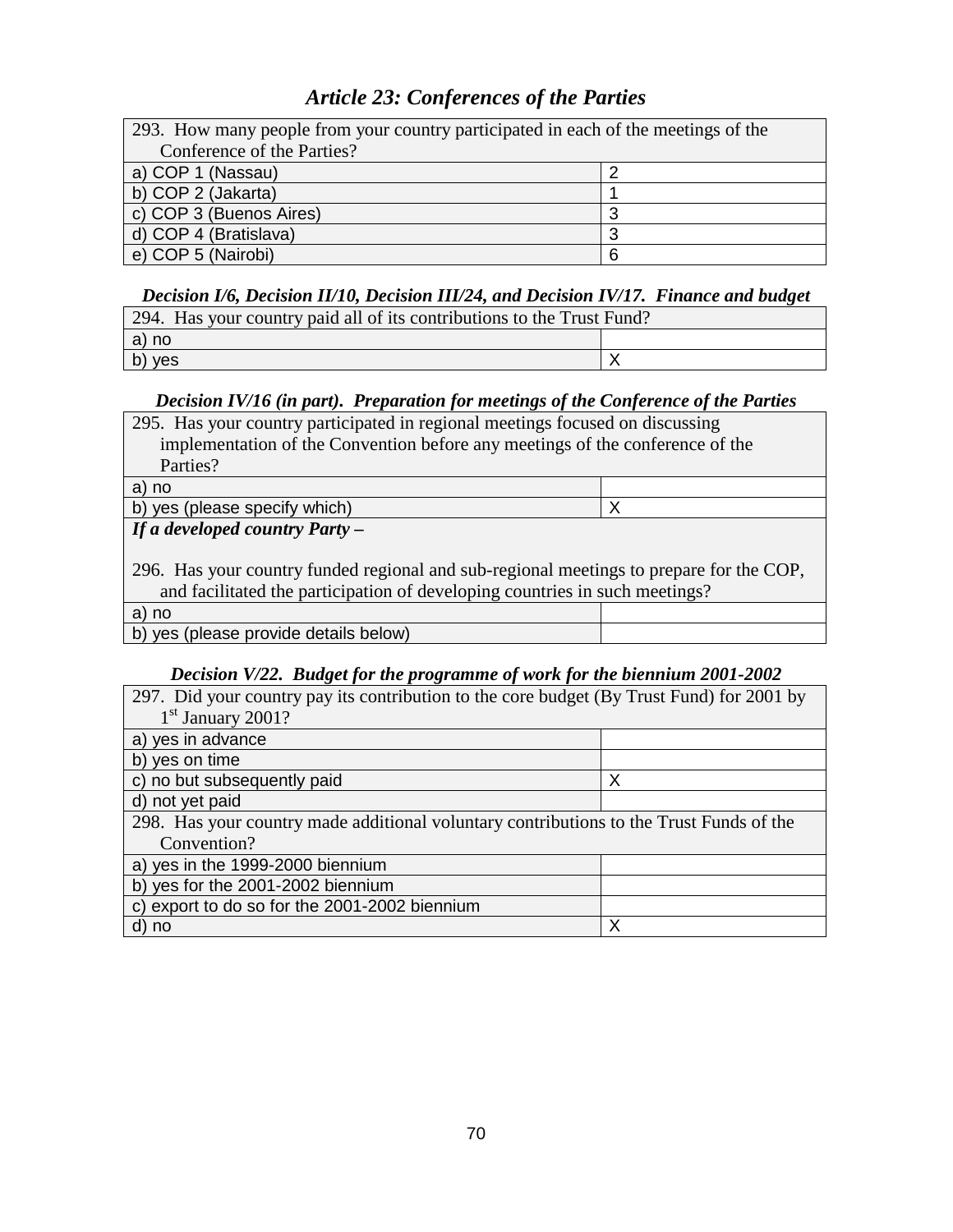# *Article 24: Secretariats*

| 299. Has your country provided direct support to the Secretariat in terms of seconded staff, |  |  |
|----------------------------------------------------------------------------------------------|--|--|
| financial contributions for Secretariat activities, etc.?                                    |  |  |
| a) no                                                                                        |  |  |
| b) yes                                                                                       |  |  |

## *Further comments on implementation of this Article*

No further comment

# *Article 25: Subsidiary body on scientific, technical, and technological advice (SBSTTA)*

| 300. How many people from your country participated in each of the meetings of |  |
|--------------------------------------------------------------------------------|--|
| SBSTTA?                                                                        |  |
| a) SBSTTA I (Paris)                                                            |  |
| b) SBSTTA II (Montreal)                                                        |  |
| c) SBSTTA III (Montreal)                                                       |  |
| d) SBSTTA IV (Montreal)                                                        |  |
| e) SBSTTA V (Montreal)                                                         |  |

### *Further comments on implementation of this Article*

No further comment.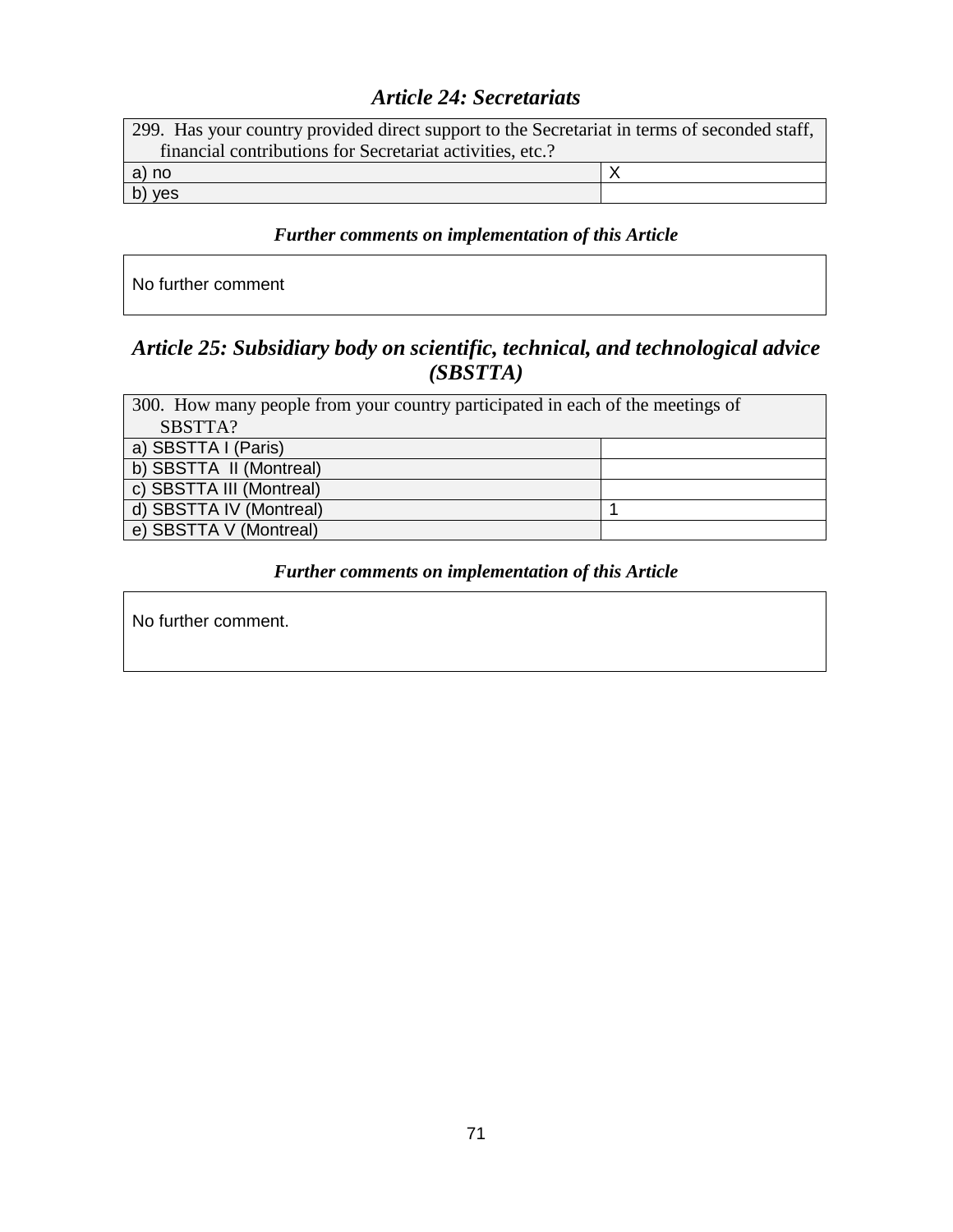# *Article 26: Reports*

| 301. What is the status of your first national report? |  |  |
|--------------------------------------------------------|--|--|
| a) Not submitted                                       |  |  |
| b) Summary report submitted                            |  |  |
| c) Interim/draft report submitted                      |  |  |
| d) Final report submitted                              |  |  |
| If b), c) or d), was your report submitted:            |  |  |
| by the original deadline of 1/1/98 (Decisions III/9)?  |  |  |
| by the extended deadline of 31/12/98 (Decision IV/14)? |  |  |
| later (please specify date)                            |  |  |

## *Decision IV/14 National reports*

| 302. Did all relevant stakeholders participate in the preparation of this national report, or |   |  |
|-----------------------------------------------------------------------------------------------|---|--|
| in the compilation of information used in the report?                                         |   |  |
| a) no                                                                                         |   |  |
| b) yes                                                                                        | X |  |
| 303. Has your country taken steps to ensure that its first and/or second national report(s)   |   |  |
| is/are available for use by relevant stakeholders?                                            |   |  |
| a) no                                                                                         |   |  |
| b) yes                                                                                        | Х |  |
| If yes, was this by                                                                           |   |  |
| a) informal distribution?                                                                     |   |  |
| b) publishing the report?                                                                     |   |  |
| c) making the report available on request?                                                    | Х |  |
| d) posting the report on the Internet?                                                        |   |  |

### *Decision V/19. National reporting*

304. Has your country prepared voluntary detailed thematic reports on one or more of the items for in-depth consideration at an ordinary meeting of the parties, following the guidelines provided?

| a) no                      |  |
|----------------------------|--|
| b) yes – forest ecosystems |  |
| c) yes $-$ alien species   |  |
| d) yes – benefit sharing   |  |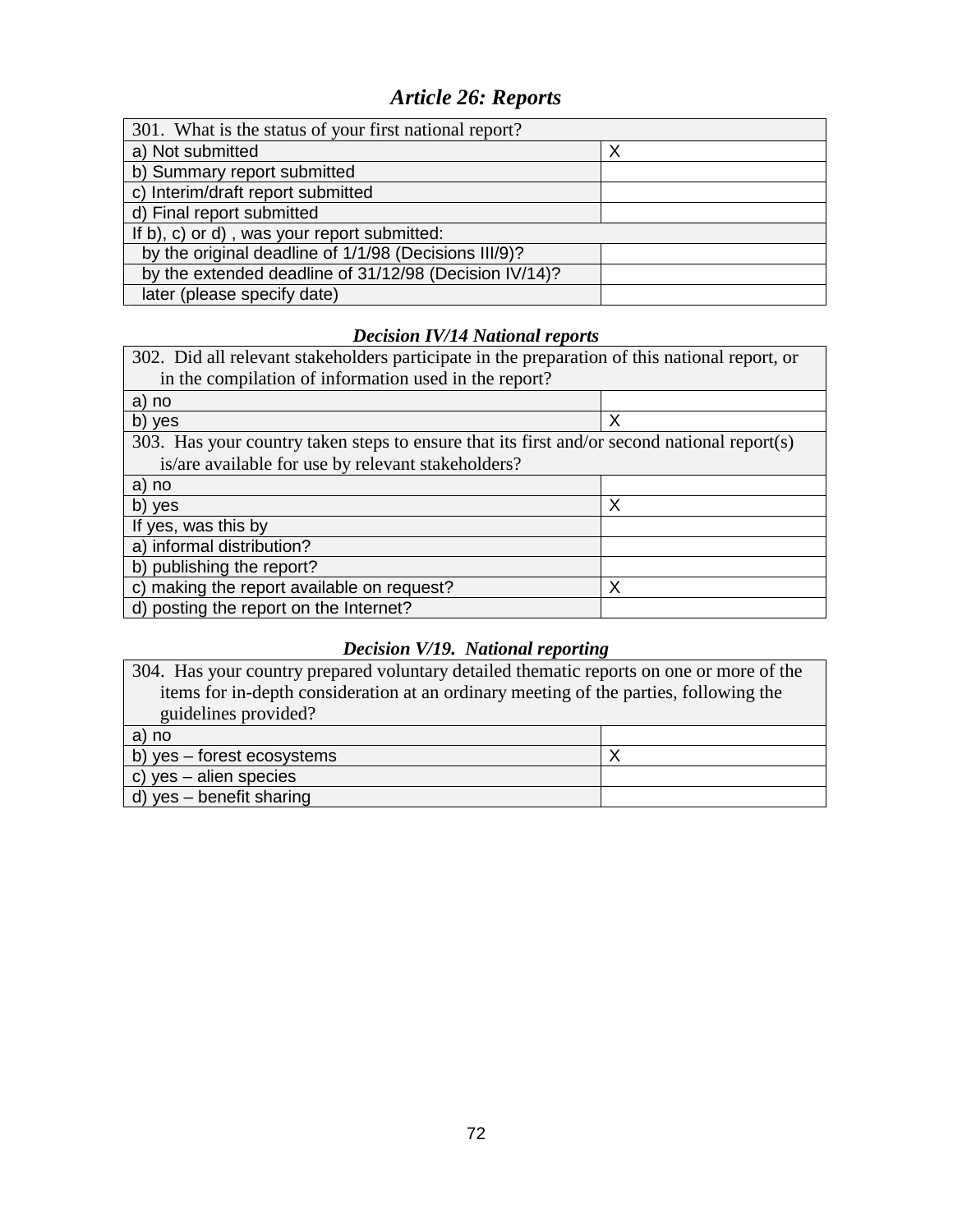This national report has been prepared by involving the major stakeholders for the implementation and monitoring of the CBD. The draft was then widely distributed for comments before it was finalised. The final report will be distributed to pertinent governmental and non-governmental organizations.

#### **National Report on the Forest Biological Diversity**

The thematic report was prepared in response to the request of the Secretariat of the CBD. The preparation of the report was co-ordinated by EPA and involved the Ministry of Agriculture, IBCR, and the Forestry Directorate of EARO

This thematic report on forest biological diversity has been submitted to the Executive Secretary of CBD before May 15/2001.

| 305. Is your country applying the ecosystem approach, taking into account the principles |   |
|------------------------------------------------------------------------------------------|---|
| and guidance contained in the annex to decision V/6?                                     |   |
| no<br>a)                                                                                 |   |
| under consideration<br>b)                                                                | X |
| some aspects are being applied<br>C)                                                     |   |
| substantially implemented<br>d)                                                          |   |
| 306. Is your country developing practical expressions of the ecosystem approach for      |   |
| national policies and legislation and for implementation activities, with adaptation to  |   |
| local, national, and regional conditions, in particular in the context of activities     |   |
| developed within the thematic areas of the Convention?                                   |   |
| no<br>a)                                                                                 |   |
| under consideration<br>b)                                                                | X |
| some aspects are being applied<br>C)                                                     |   |
| substantially implemented<br>d)                                                          |   |
| 307. Is your country identifying case studies and implementing pilot projects that       |   |
| demonstrate the ecosystem approach, and using workshops and other mechanisms to          |   |
| enhance awareness and share experience?                                                  |   |
| a)<br>no                                                                                 |   |
| case-studies identified<br>b)                                                            |   |
| pilot projects underway<br>C)                                                            | Χ |
| workshops planned/held<br>d)                                                             | X |
| information available through CHM<br>e)                                                  |   |
| 308. Is your country strengthening capacities for implementation of the ecosystem        |   |
| approach, and providing technical and financial support for capacity building to         |   |
| implement the ecosystem approach?                                                        |   |
| a)<br>no                                                                                 |   |
| yes within the country<br>b)                                                             | X |
| yes including support to other parties<br>C)                                             |   |

### *Decision V/6. Ecosystem approach*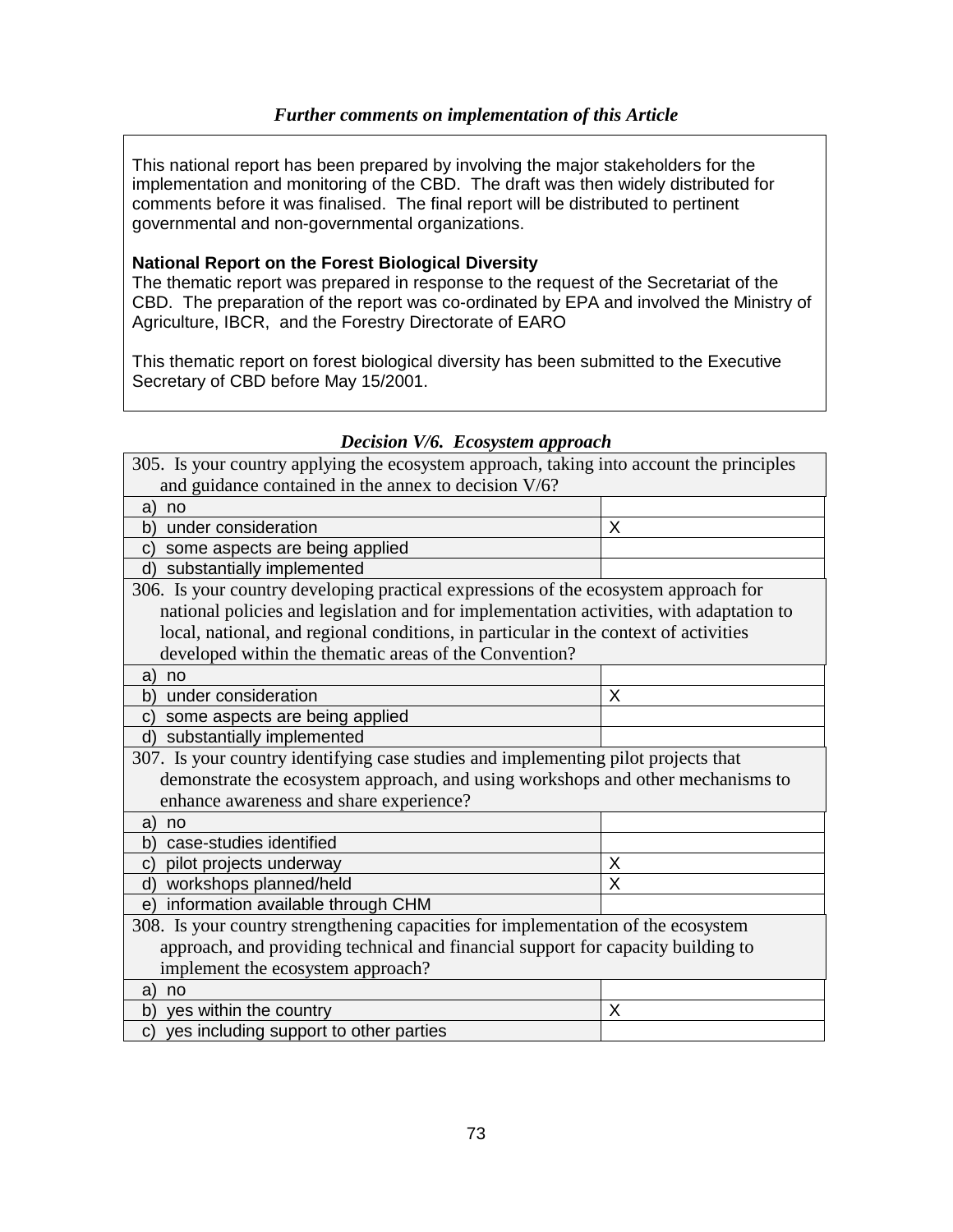| 309. Has your country promoted regional co-operation in applying the ecosystem approach |  |
|-----------------------------------------------------------------------------------------|--|
| across national borders?                                                                |  |
| no                                                                                      |  |
| b) informal co-operation                                                                |  |
| c) formal co-operation (please give details)                                            |  |

# *Inland water ecosystems*

#### *Decision IV/4. Status and trends of the biological diversity of inland water ecosystems and options for conservation and sustainable use*

| 310. Has your country included information on biological diversity in wetlands when                                                                                                                                                                                                                                                              |   |  |
|--------------------------------------------------------------------------------------------------------------------------------------------------------------------------------------------------------------------------------------------------------------------------------------------------------------------------------------------------|---|--|
| providing information and reports to the CSD, and considered including inland water                                                                                                                                                                                                                                                              |   |  |
| biological diversity issues at meetings to further the recommendations of the CSD?                                                                                                                                                                                                                                                               |   |  |
| a)<br>no                                                                                                                                                                                                                                                                                                                                         | X |  |
| b)<br><b>ves</b>                                                                                                                                                                                                                                                                                                                                 |   |  |
| 311. Has your country included inland water biological diversity considerations in its work                                                                                                                                                                                                                                                      |   |  |
| with organizations, institutions and conventions affecting or working with inland                                                                                                                                                                                                                                                                |   |  |
| water?                                                                                                                                                                                                                                                                                                                                           |   |  |
| a)<br>no                                                                                                                                                                                                                                                                                                                                         |   |  |
| b)<br><b>ves</b>                                                                                                                                                                                                                                                                                                                                 | X |  |
| If a developing country Party or Party with economy in transition -                                                                                                                                                                                                                                                                              |   |  |
| 312. When requesting support for projects relating to inland water ecosystems from the<br>GEF, has your country given priority to identifying important areas for conservation,<br>preparing and implementing integrated watershed catchment and river basin<br>management plans, and investigating processes contributing to biodiversity loss? |   |  |
| a)<br>no                                                                                                                                                                                                                                                                                                                                         |   |  |
| b)<br><b>ves</b>                                                                                                                                                                                                                                                                                                                                 | X |  |
| 313. Has your country reviewed the programme of work specified in Annex 1 to the                                                                                                                                                                                                                                                                 |   |  |
| decision, and identified priorities for national action in implementing the programme?                                                                                                                                                                                                                                                           |   |  |
| a)<br>no                                                                                                                                                                                                                                                                                                                                         |   |  |
| b)<br>under review                                                                                                                                                                                                                                                                                                                               | X |  |
| C)<br>ves                                                                                                                                                                                                                                                                                                                                        |   |  |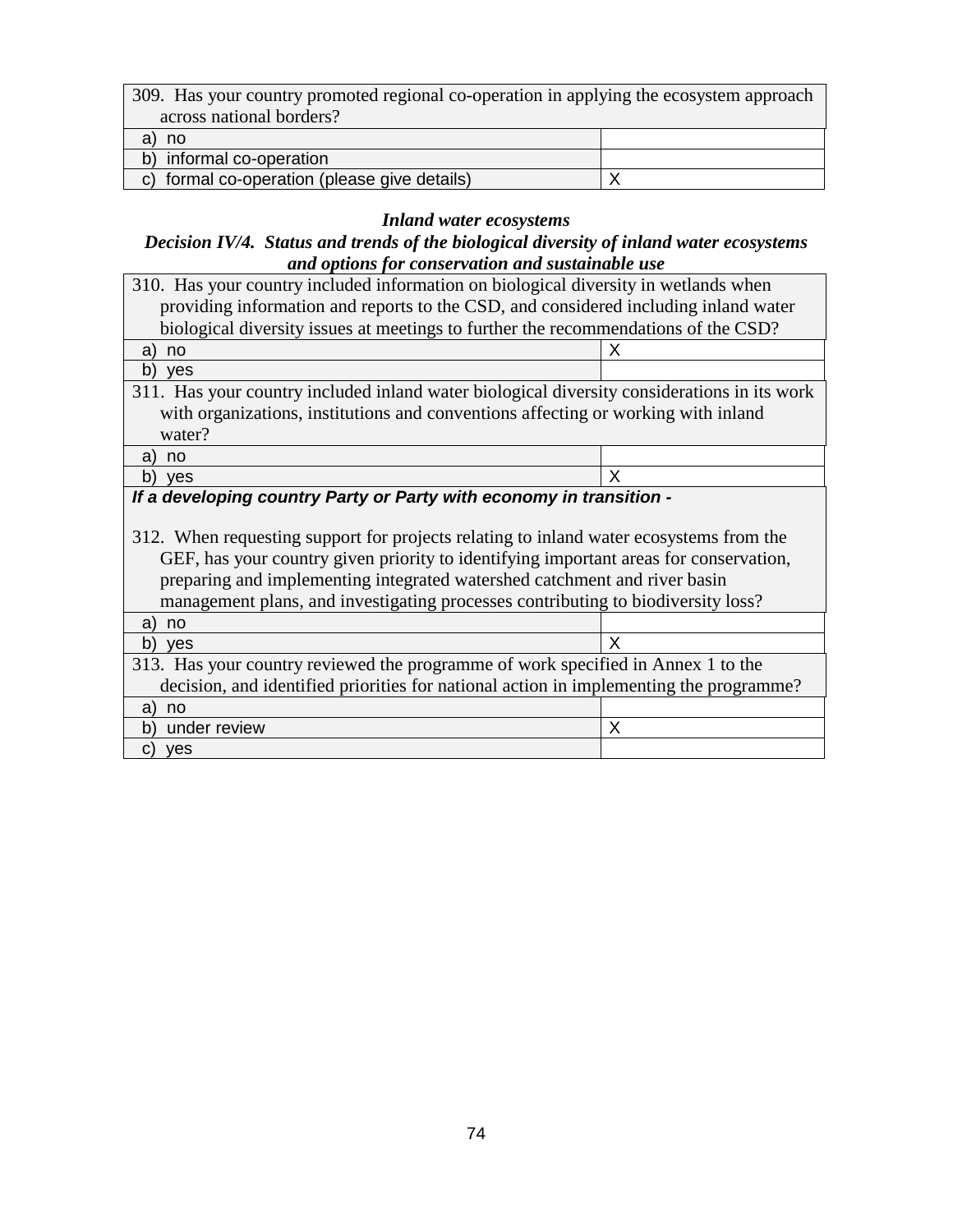#### *Decision V/2. Progress report on the implementation of the programme of work on the biological diversity of inland water ecosystems (implementation of decision IV/4)*

| $(unplementum)$ decision $I$                                                            |  |
|-----------------------------------------------------------------------------------------|--|
| 314. Is your country supporting and/or participating in the River Basin Initiative?     |  |
|                                                                                         |  |
| X                                                                                       |  |
| 315. Is your country gathering information on the status of inland water biological     |  |
|                                                                                         |  |
|                                                                                         |  |
| X                                                                                       |  |
|                                                                                         |  |
|                                                                                         |  |
|                                                                                         |  |
|                                                                                         |  |
|                                                                                         |  |
| X                                                                                       |  |
| 317. Has your country developed national and/or sectoral plans for the conservation and |  |
|                                                                                         |  |
|                                                                                         |  |
|                                                                                         |  |
| X                                                                                       |  |
|                                                                                         |  |
| 318. Has your country implemented capacity-building measures for developing and         |  |
| implementing these plans?                                                               |  |
|                                                                                         |  |
| X                                                                                       |  |
|                                                                                         |  |

## *Decision III/21. Relationship of the Convention with the CSD and biodiversity-related conventions*

| 319. Is the conservation and sustainable use of wetlands, and of migratory species and |  |
|----------------------------------------------------------------------------------------|--|
| their habitats, fully incorporated into your national strategies, plans and programmes |  |
| for conserving biological diversity?                                                   |  |
| a) no                                                                                  |  |
| b) yes                                                                                 |  |

### *Further comments on implementation of these decisions and the associated programme of work*

#### **305. Forest Genetic Resources Conservation**

Ethiopia is endowed with diverse ecosystems and correspondingly diverse flora and fauna. The Ethiopian flora contains around 7000 species of higher plants, out of which about 800 are endemic. The total number of woody plant species is estimated to be about 1000, out of which about 300 are tree species. Reliable information on the extent, distribution, species diversity and rate of depletion of the forest resource of Ethiopia is very limited. There are no accurate data on the stand dynamics that indicate growth rates and ecological interactions.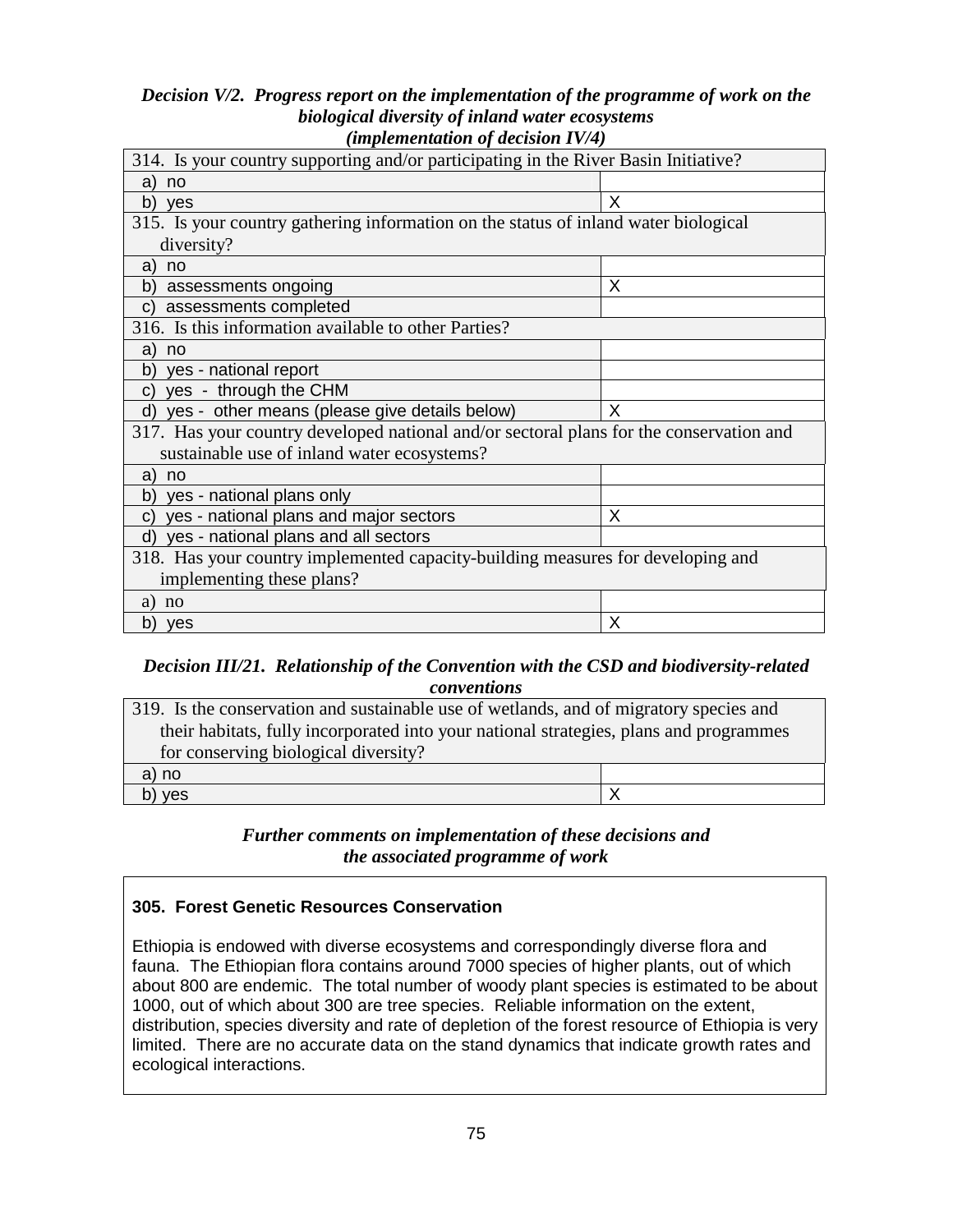The conservation strategy of Ethiopia sets out principles, guidelines and strategies for the effective management of the environment, including biodiversity resources.

Consistent with this, Ethiopia has launched a Forest Genetic Resources Conservation Project to compile available information on indigenous trees and shrubs, and to produce a dendrology manual and a database. The project focuses on in situ conservation, mainly in nature conservation areas, natural and undisturbed forest ecosystems without any management, and disturbed forest ecosystems conserved under a certain degree of management. This approach of the project partially fulfils the ecosystem approach of the CBD. In addition to this, there are also some small projects on participatory joint forest management in the natural forests found in different parts of the country. These ventures try to provide for forest products required by the local communities from the natural forest while at the same time conserving the forest genetic resources.

#### **309, 314, 315. Regional co-operation has been initiated for GEF funding including the following:**

There is a programme of co-operation among the 10 countries in the Nile basin. This programme comprises activities to create a co-ordination mechanism and an enabling environment for the implementation of shared visions through action on the ground. It includes five broad themes: co-operation; confidence building and stakeholder involvement; socio-economic, environmental and sectoral analysis; development and investment planning; and applied training. This co-operative framework is supported by UNDP.

Another example of a regional project involving Ethiopia is the Conservation and Sustainable Use of Biodiversity in the Rift Valley Lakes (Ethiopia, Kenya and Tanzania). The goal of the project is to enhance biodiversity conservation and sustainable utilisation within the Rift Valley Lakes and Wetlands along the Great African Rift Valley. The major components of the project are establishing and strengthening systems for the conservation of areas or ecosystems at risk, and the sustainable utilisation by combining the goals of biodiversity conservation, production and the promotion of various forms of multiple uses.

The government of Ethiopia has embarked upon a programme for integrated development of the national water resources. To realise this, the preparation of master plans for the integrated development of 12 river basins in the country has been launched. One of the objectives of the master plans is the conservation and sustainable utilisation of biodiversity resources in inland water ecosystems and their vicinities. So far, integrated and comprehensive water resources development master plans have been prepared for 5 river basins: namely, Omo-Gibe, Baro-Akobo, Abay (Blue Nile), Tekeze and Mereb.

A draft Water Resources Management and Utilisation Regulation has also been prepared and distributed to various concerned government institutions for comment. Currently, the Ministry of Water Resources is preparing the water sector development strategy and programme, which is the basis for implementing the water resource management policy.

Ethiopia is rich in bird species — it supports 9% of the world's 9,700 bird species. With the objective of enhancing biodiversity conservation in Ethiopia, a GEF funded project implemented through African NGO–Government Partnerships — for sustainable biodiversity conservation in Important Bird Areas of Ethiopia is being implemented in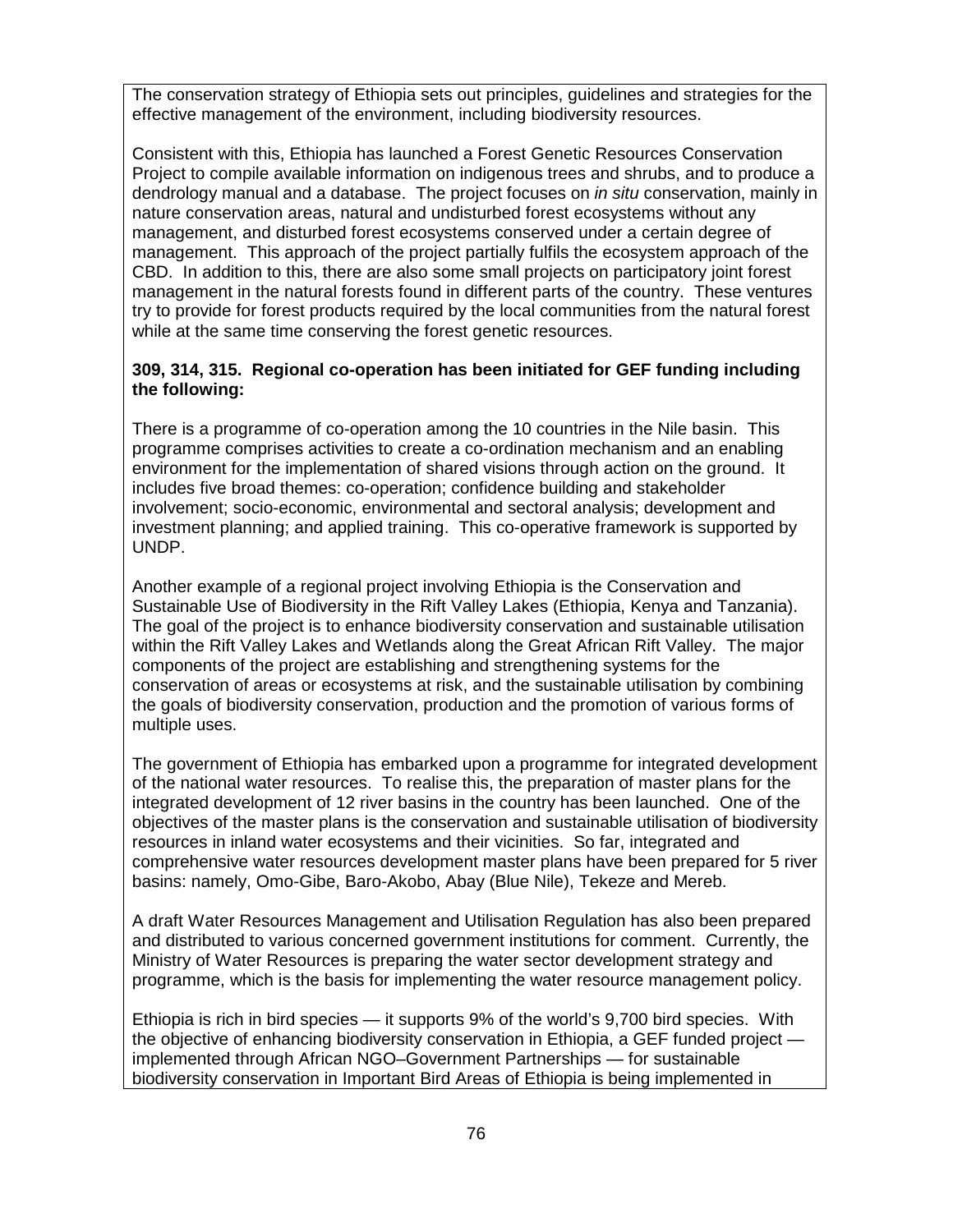#### *Marine and coastal biological diversity Decision II/10 and Decision IV/5. Conservation and sustainable use of* **marine and coastal biological diversity**

| 320. Does your national strategy and action plan promote the conservation and sustainable |   |
|-------------------------------------------------------------------------------------------|---|
| use of marine and coastal biological diversity?                                           |   |
| a)<br>no                                                                                  | X |
| yes - limited extent<br>b)                                                                |   |
| c) yes - significant extent                                                               |   |
| 321. Has your country established and/or strengthened institutional, administrative and   |   |
| legislative arrangements for the development of integrated management of marine and       |   |
| coastal ecosystems?                                                                       |   |
| no<br>a)                                                                                  | X |
| early stages of development<br>b)                                                         |   |
| advanced stages of development<br>C)                                                      |   |
| arrangements in place<br>d)                                                               |   |
| 322. Has your country provided the Executive Secretary with advice and information on     |   |
| future options concerning the conservation and sustainable use of marine and coastal      |   |
| biological diversity?                                                                     |   |
| no<br>a)                                                                                  | X |
| b)<br>yes                                                                                 |   |
| 323. Has your country undertaken and/or exchanged information on demonstration            |   |
| projects as practical examples of integrated marine and coastal area management?          |   |
| no<br>a)                                                                                  | х |
| yes - previous national report<br>b)                                                      |   |
| yes - case-studies<br>C)                                                                  |   |
| yes - other means (please give details below)<br>d)                                       |   |
| 324. Has your country programmes in place to enhance and improve knowledge on the         |   |
| genetic structure of local populations of marine species subjected to stock enhancement   |   |
| and/or sea-ranching activities?                                                           |   |
| a)<br>no                                                                                  | X |
| programmes are being developed<br>b)                                                      |   |
| programmes are being implemented for some species<br>C)                                   |   |
| Programmes are being implemented for many species<br>d)                                   |   |
| not a perceived problem<br>e)                                                             |   |
| 325. Has your country reviewed the programme of work specified in an annex to the         |   |
| decision, and identified priorities for national action in implementing the programme?    |   |
| a)<br>no                                                                                  | Χ |
| under review<br>b)                                                                        |   |
|                                                                                           |   |

### *Decision V/3. Progress report on the implementation of the programme of work on marine and coastal biological diversity (implementation of decision IV/5)*

| 326. Is your country contributing to the implementation of the work plan on coral |  |
|-----------------------------------------------------------------------------------|--|
| bleaching?                                                                        |  |
| no                                                                                |  |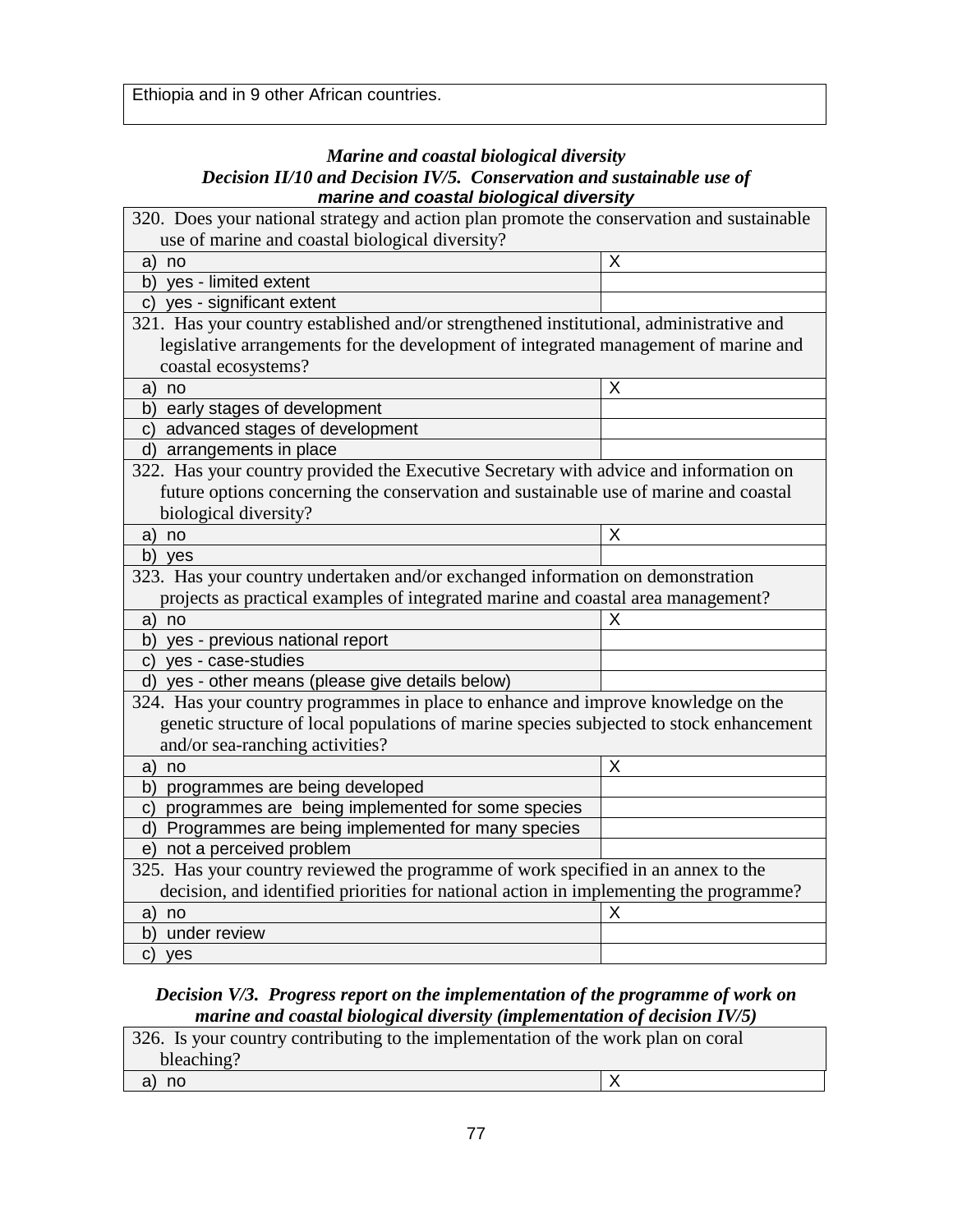| ves                                                                                   |   |
|---------------------------------------------------------------------------------------|---|
| not relevant<br>C.                                                                    |   |
| 327. Is your country implementing other measures in response to coral bleaching?      |   |
| a)<br>no                                                                              |   |
| yes (please provide details below)<br>b)                                              |   |
| not relevant<br>$\mathbf{C}$                                                          |   |
| 328. Has your country submitted case-studies on the coral bleaching phenomenon to the |   |
| <b>Executive Secretary?</b>                                                           |   |
| a)<br>no                                                                              | Х |
| <b>ves</b>                                                                            |   |
| not relevant<br>c                                                                     |   |

## *Further comments on implementation of these decisions and the associated programme of work*

Since 1991, Ethiopia has become a land-locked country. Therefore, this article is not relevant to Ethiopia.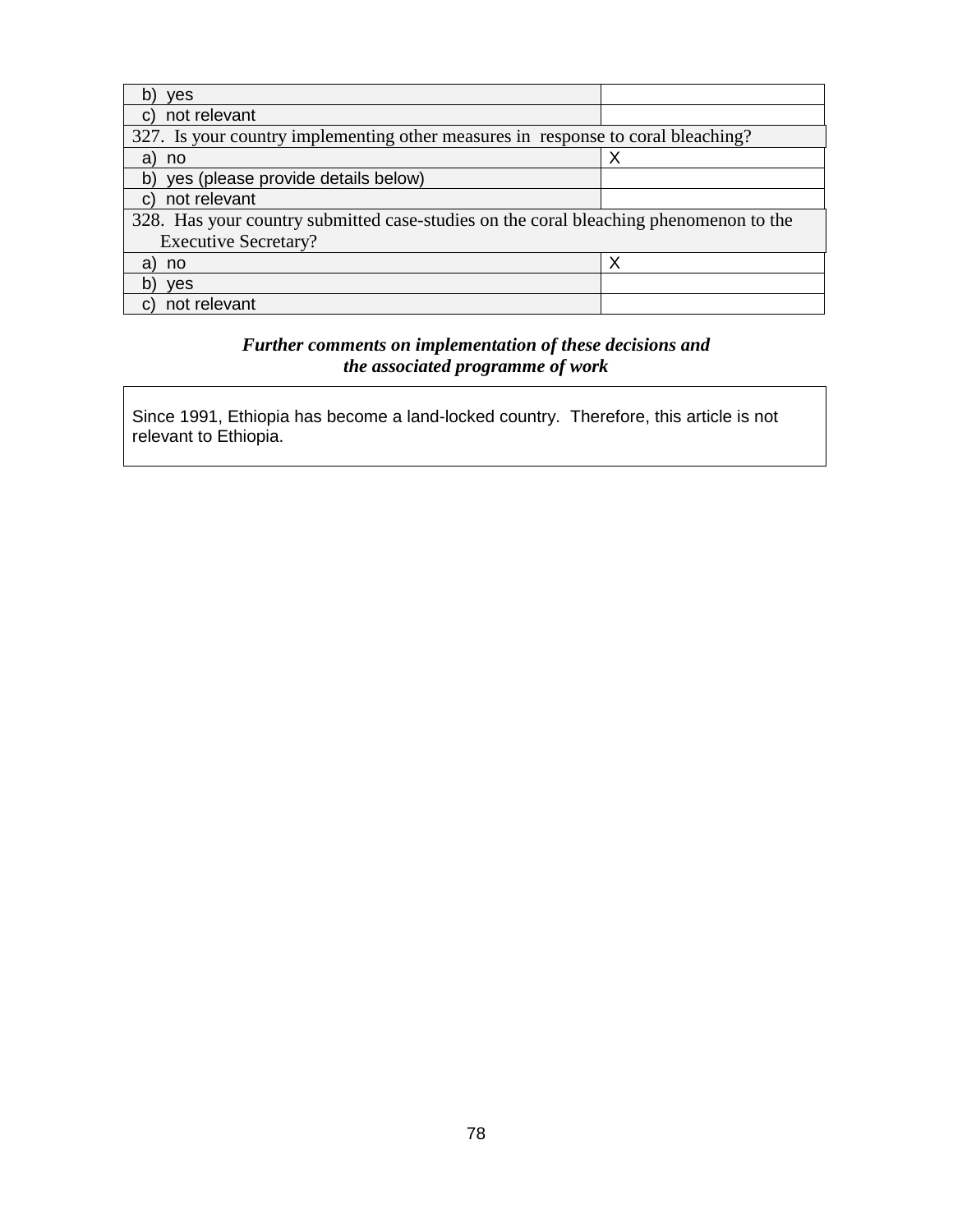#### *Agricultural biological diversity*

#### *Decision III/11 and Decision IV/6. Conservation and sustainable use of agricultural biological diversity*

| 329. Has your country identified and assessed relevant ongoing activities and existing  |   |
|-----------------------------------------------------------------------------------------|---|
| instruments at the national level?                                                      |   |
| a) no                                                                                   |   |
| b) early stages of review and assessment                                                |   |
| c) advanced stages of review and assessment                                             |   |
| d) assessment completed                                                                 | X |
| 330. Has your country identified issues and priorities that need to be addressed at the |   |
| national level?                                                                         |   |
| a) no                                                                                   |   |
| b) in progress                                                                          |   |
| c) yes                                                                                  | X |
| 331. Is your country using any methods and indicators to monitor the impacts of         |   |
| agricultural development projects, including the intensification and extension of       |   |
| production systems, on biological diversity?                                            |   |
| a) no                                                                                   |   |
| b) early stages of development                                                          | Χ |
| c) advanced stages of development                                                       |   |
| d) mechanisms in place                                                                  |   |
| 332. Is your country taking steps to share experiences addressing the conservation and  |   |
| sustainable use of agricultural biological diversity?                                   |   |
| a) no                                                                                   |   |
| b) yes - case-studies                                                                   |   |
| c) yes - other mechanisms (please specify)                                              | X |
| 333. Has your country conducted case-studies on the issues identified by SBSTTA:        |   |
| i) pollinators, ii) soil biota, and iii) integrated landscape management and farming    |   |
| systems?                                                                                |   |
|                                                                                         |   |
| a) no<br>b) yes - pollinators                                                           | X |
| c) yes - integrated landscape management and farming                                    |   |
| systems                                                                                 |   |
| 334. Is your country establishing or enhancing mechanisms for increasing public         |   |
| awareness and understanding of the importance of the sustainable use of agro-           |   |
| biodiversity components?                                                                |   |
|                                                                                         |   |
| a)<br>no                                                                                |   |
| b) early stages of development                                                          |   |
| c) advanced stages of development                                                       | X |
| d) mechanisms in place                                                                  |   |
| 335. Does your country have national strategies, programmes and plans which ensure the  |   |
| development and successful implementation of policies and actions that lead to          |   |
| sustainable use of agro-biodiversity components?                                        |   |
| a) no                                                                                   |   |
| b) early stages of development                                                          |   |
| c) advanced stages of development                                                       |   |
| d) mechanisms in place                                                                  | Χ |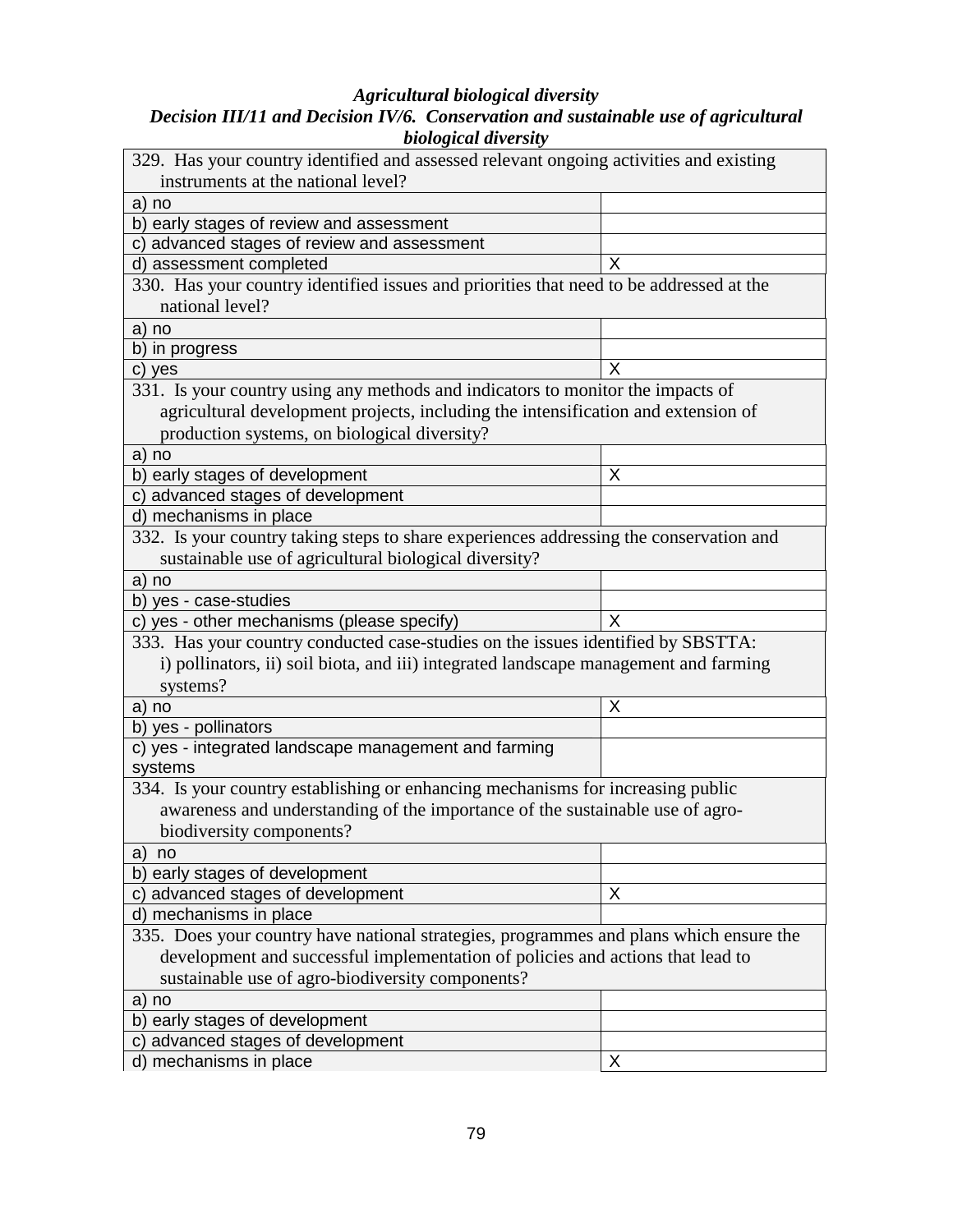| 336. Is your county promoting the transformation of unsustainable agricultural practices  |   |
|-------------------------------------------------------------------------------------------|---|
| into sustainable production practices adapted to local biotic and abiotic conditions?     |   |
| a) no                                                                                     |   |
| b) yes - limited extent                                                                   | X |
| c) yes - significant extent                                                               |   |
| 337. Is your country promoting the use of farming practices that not only increase        |   |
| productivity, but also arrest degradation as well as reclaim rehabilitate, restore and    |   |
| enhance biological diversity?                                                             |   |
| a) no                                                                                     |   |
| b) yes - limited extent                                                                   | X |
| c) yes - significant extent                                                               |   |
| 338. Is your country promoting mobilisation of farming communities for the development,   |   |
| maintenance and use of their knowledge and practices in the conservation and              |   |
| sustainable use of biological diversity?                                                  |   |
| a) no                                                                                     |   |
| b) yes - limited extent                                                                   | X |
| c) yes - significant extent                                                               |   |
| 339. Is your country helping to implement the Global Plan of Action for the Conservation  |   |
| and Sustainable Utilisation of Plant Genetic Resources?                                   |   |
| a) no                                                                                     |   |
| b) yes                                                                                    | X |
| 340. Is your country collaborating with other Contracting Parties to identify and promote |   |
| sustainable agricultural practices and integrated landscape management?                   |   |
| a) no                                                                                     |   |
| b) yes                                                                                    | X |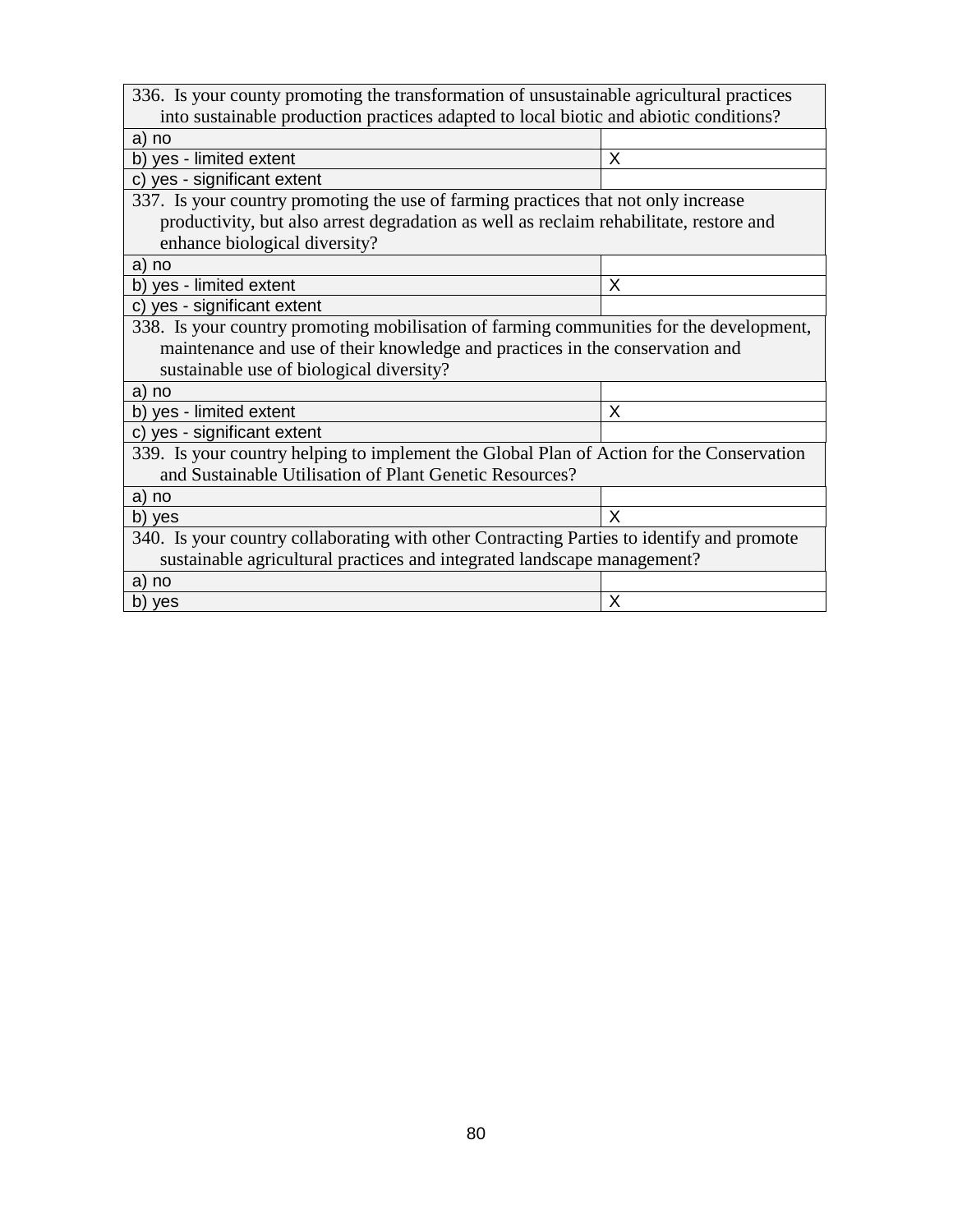### *Decision V/5. Agricultural biological diversity: review of phase I of the programme of work and adoption of a multi-year work programme*

| and daopten of a mani-jear-work programme                                                                                                                         |   |  |
|-------------------------------------------------------------------------------------------------------------------------------------------------------------------|---|--|
| 341. Has your country reviewed the programme of work annexed to the decision and                                                                                  |   |  |
| identified how you can collaborate in its implementation?                                                                                                         |   |  |
| a) no                                                                                                                                                             |   |  |
| b) yes                                                                                                                                                            | X |  |
| 342. Is your country promoting regional and thematic co-operation within this framework                                                                           |   |  |
| of the programme of work on agricultural biological diversity?                                                                                                    |   |  |
| a) no                                                                                                                                                             |   |  |
| b) some co-operation                                                                                                                                              | X |  |
| c) widespread co-operation                                                                                                                                        |   |  |
| d) full co-operation in all areas                                                                                                                                 |   |  |
| 343. Has your country provided financial support for implementation of the programme of                                                                           |   |  |
| work on agricultural biological diversity?                                                                                                                        |   |  |
| a) no                                                                                                                                                             | Χ |  |
| b) limited additional funds                                                                                                                                       |   |  |
| c) significant additional funds                                                                                                                                   |   |  |
| If a developed country Party -                                                                                                                                    |   |  |
| 344. Has your country provided financial support for implementation of the programme of                                                                           |   |  |
| work on agricultural biological diversity, in particular for capacity building and case-                                                                          |   |  |
|                                                                                                                                                                   |   |  |
| studies, in developing countries and countries with economies in training?                                                                                        |   |  |
| a) no                                                                                                                                                             |   |  |
| b) yes within existing co-operation programme(s)<br>c) yes, including limited additional funds                                                                    |   |  |
| d) yes, with significant additional funds                                                                                                                         |   |  |
| 345. Has your country supported actions to raise public awareness in support of                                                                                   |   |  |
| sustainable farming and food production systems that maintain agricultural biological                                                                             |   |  |
|                                                                                                                                                                   |   |  |
| diversity?                                                                                                                                                        |   |  |
| a) no                                                                                                                                                             | X |  |
| b) yes, to a limited extent                                                                                                                                       |   |  |
| c) yes, to a significant extent                                                                                                                                   |   |  |
| 346. Has your country co-ordinated its position in both the Convention on Biological                                                                              |   |  |
| Diversity and the International Undertaking on Plant Genetic Resources?                                                                                           |   |  |
| a) no                                                                                                                                                             |   |  |
| b) taking steps to do so                                                                                                                                          | X |  |
| c) yes                                                                                                                                                            |   |  |
| 347. Is your country a Contracting Party to the Rotterdam Convention on the Prior<br>Informed Consent Procedure for Certain Hazardous Chemicals and Pesticides in |   |  |
|                                                                                                                                                                   |   |  |
| <b>International Trade?</b>                                                                                                                                       |   |  |
| a) not a signatory                                                                                                                                                | Χ |  |
| b) signed - ratification in process                                                                                                                               |   |  |
| c) instrument of ratification deposited                                                                                                                           |   |  |
| 348. Is your country supporting the application of the Executive Secretary for observer                                                                           |   |  |
| status in the Committee on Agriculture of the World Trade Organizations?                                                                                          |   |  |
| a) no                                                                                                                                                             |   |  |
| b) yes                                                                                                                                                            | X |  |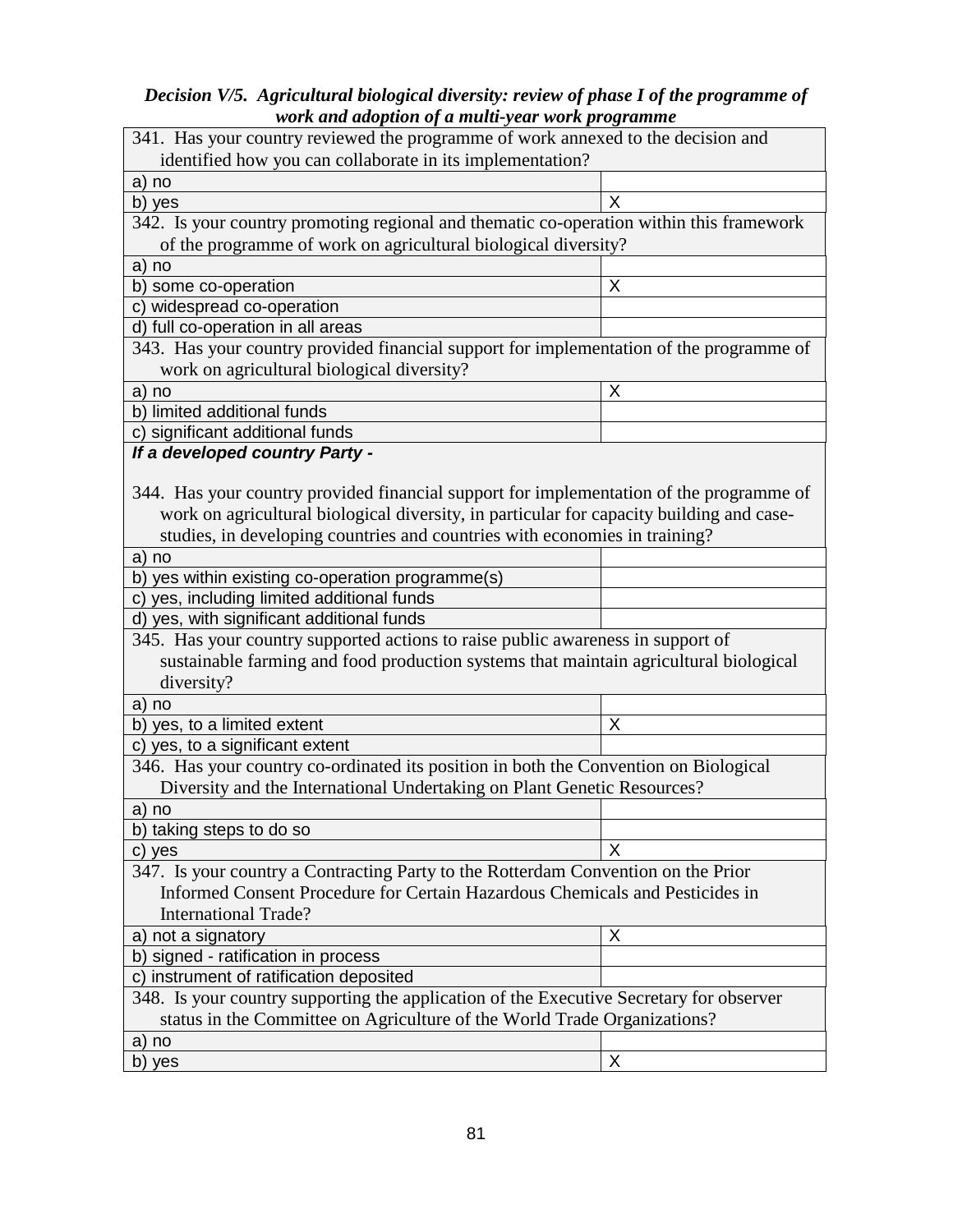| 349. Is your country collaborating with other parties on the conservation and sustainable      |   |
|------------------------------------------------------------------------------------------------|---|
| use of pollinators?                                                                            |   |
| a)<br>no                                                                                       | X |
| b) yes                                                                                         |   |
| 350. Is your country compiling case studies and implementing pilot projects relevant to the    |   |
| conservation and sustainable use of pollinators?                                               |   |
| a)<br>no                                                                                       | X |
| b) yes (please provide details)                                                                |   |
| 351. Has information on scientific assessments relevant to genetic use restriction             |   |
| technologies been supplied to other contracting parties through media such as the              |   |
| Clearing-House Mechanism?                                                                      |   |
| not applicable<br>a)                                                                           | X |
| b)<br>no                                                                                       |   |
| yes - national report<br>C)                                                                    |   |
| yes - through the CHM<br>d)                                                                    |   |
| e) yes - other means (please give details below)                                               |   |
| 352. Has your country considered how to address generic concerns regarding such                |   |
| technologies as genetic use restriction technologies under international and national          |   |
| approaches to the safe and sustainable use of germplasm?                                       |   |
| a) no                                                                                          |   |
| b) yes - under consideration                                                                   |   |
| yes - measures under development<br>C)                                                         | X |
| 353. Has your country carried out scientific assessments on inter alia ecological, social      |   |
| and economic effects of genetic use restriction technologies?                                  |   |
| no<br>a)                                                                                       | X |
| b)<br>some assessments                                                                         |   |
| major programme of assessments<br>C)                                                           |   |
| 354. Has your country disseminated the results of scientific assessments on inter alia         |   |
| ecological, social and economic effects of genetic use restriction technologies?               |   |
| a)<br>no                                                                                       | х |
| b) yes - through the CHM                                                                       |   |
| yes - other means (please give details below)<br>C)                                            |   |
| 355. Has your country identified the ways and means to address the potential impacts of        |   |
| genetic use restriction technologies on the <i>in situ</i> and <i>ex situ</i> conservation and |   |
| sustainable use, including food security, of agricultural biological diversity?                |   |
| no<br>a)                                                                                       | х |
| some measures identified<br>b)                                                                 |   |
| potential measures under review<br>$\mathsf{C}$                                                |   |
| comprehensive review completed<br>d)                                                           |   |
| 356. Has your country assessed whether there is a need for effective regulations at the        |   |
| national level with respect to genetic use restriction technologies to ensure the safety of    |   |
| human health, the environment, food security and the conservation and sustainable use          |   |
| of biological diversity?                                                                       |   |
| no                                                                                             | Χ |
| a)<br>yes - regulation needed<br>b)                                                            |   |
| yes - regulation not needed (please give more details)<br>C)                                   |   |
|                                                                                                |   |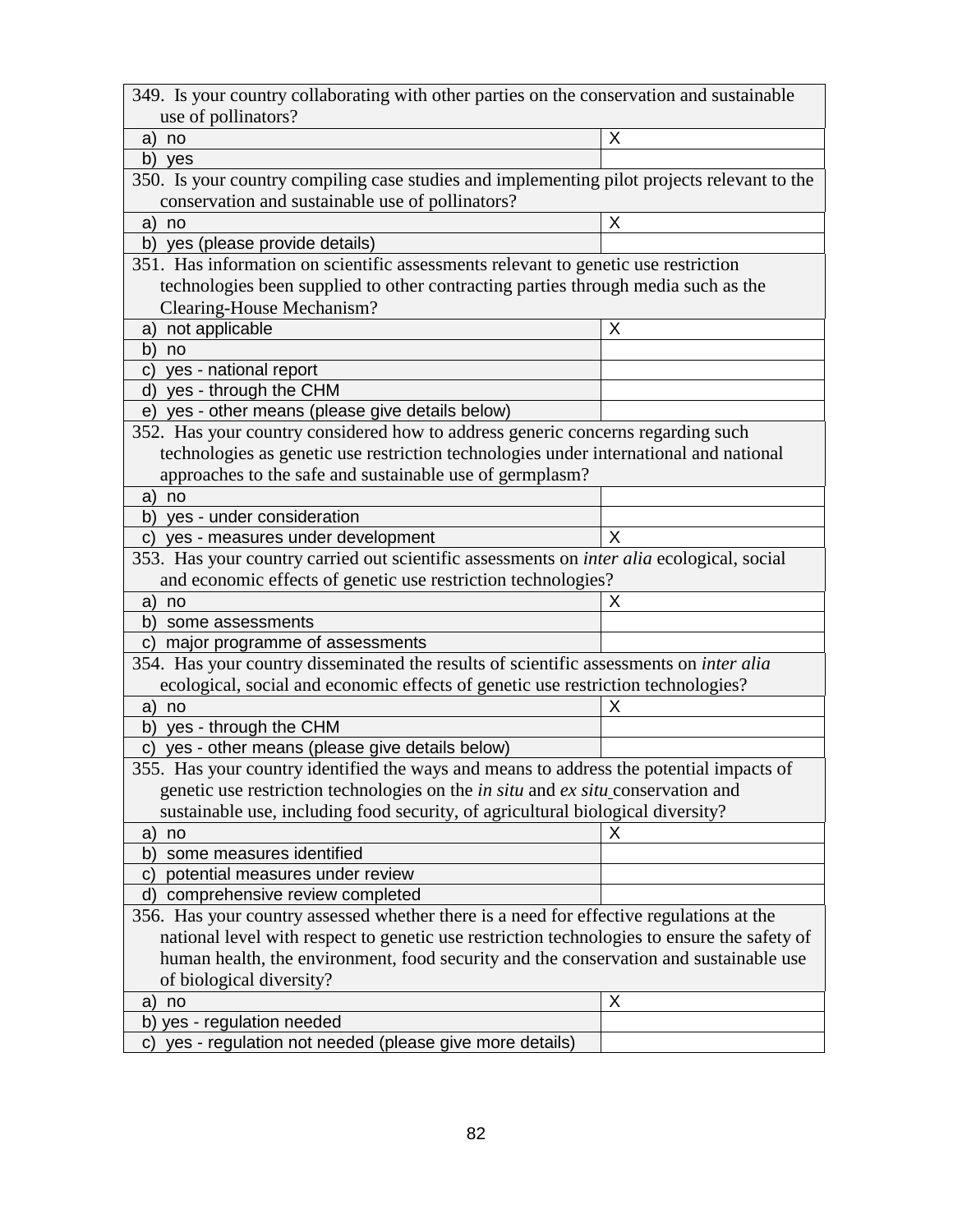| 357. Has your country developed and applied such regulations taking into account, <i>inter</i>   |   |
|--------------------------------------------------------------------------------------------------|---|
| <i>alia</i> , the specific nature of variety-specific and trait-specific genetic use restriction |   |
| technologies?                                                                                    |   |
| a)<br>no                                                                                         | X |
| yes - developed but not yet applied<br>b)                                                        |   |
| yes - developed and applied<br>C)                                                                |   |
| 358. Has information about these regulations been made available to other contracting            |   |
| parties?                                                                                         |   |
|                                                                                                  |   |
|                                                                                                  |   |
| a<br>no                                                                                          | X |
| b)<br>yes - through the CHM                                                                      |   |
| yes - other means (please give details below)<br>C)                                              |   |

#### *Further comments on implementation of these decisions and the associated programme of work*

Ethiopia has recognised that conservation and development of Agricultural Biodiversity in particular and its genetic resources in general is unlikely to succeed without a national commitment through an appropriate national policy. To this effect, the National Biodiversity Conservation and Research Policy has been formulated.

Ethiopia is considered as one of the richest crop genetic resources centres in the world. Crop plants e.g. arabica coffee, teff, enset, anchote, niger seed (noug) are known to have originated in Ethiopia. Local cultivars/farmers' varieties of several major crops, e.g. wheat, barley, sorghum, field pea, faba bean, chick pea, cowpea, flax, castor bean and wild relatives of some of the world's important crops are abundant in Ethiopia. This actually, but even more so potentially, useful crop genetic resource is under constant threat of depletion.

Recognising the importance of conserving biodiversity in general and agro-biodiversity in particular, IBCR collects, conserves, evaluates, documents and promotes the utilisation of crop germplasm occurring in Ethiopia. The major activities being carried out by the Institute are:

#### • **Collection and Conservation**

Systematic crop germplasm collections have been undertaken in all administrative regions of the country, covering a wide range of agro-ecological conditions. Both, ex situ and in situ strategies of conservation are followed.

#### • **Characterisation and Evaluation**

Characterisation and preliminary evaluation on basic morpho-agronomic characteristics have been made on about 70% of the collections (around 45,000 accessions) since the establishment of the IBCR Gene Bank. Additional evaluation of characters such as nutritional value and reaction to certain important diseases has also been undertaken on some of the crop germplasm accessions.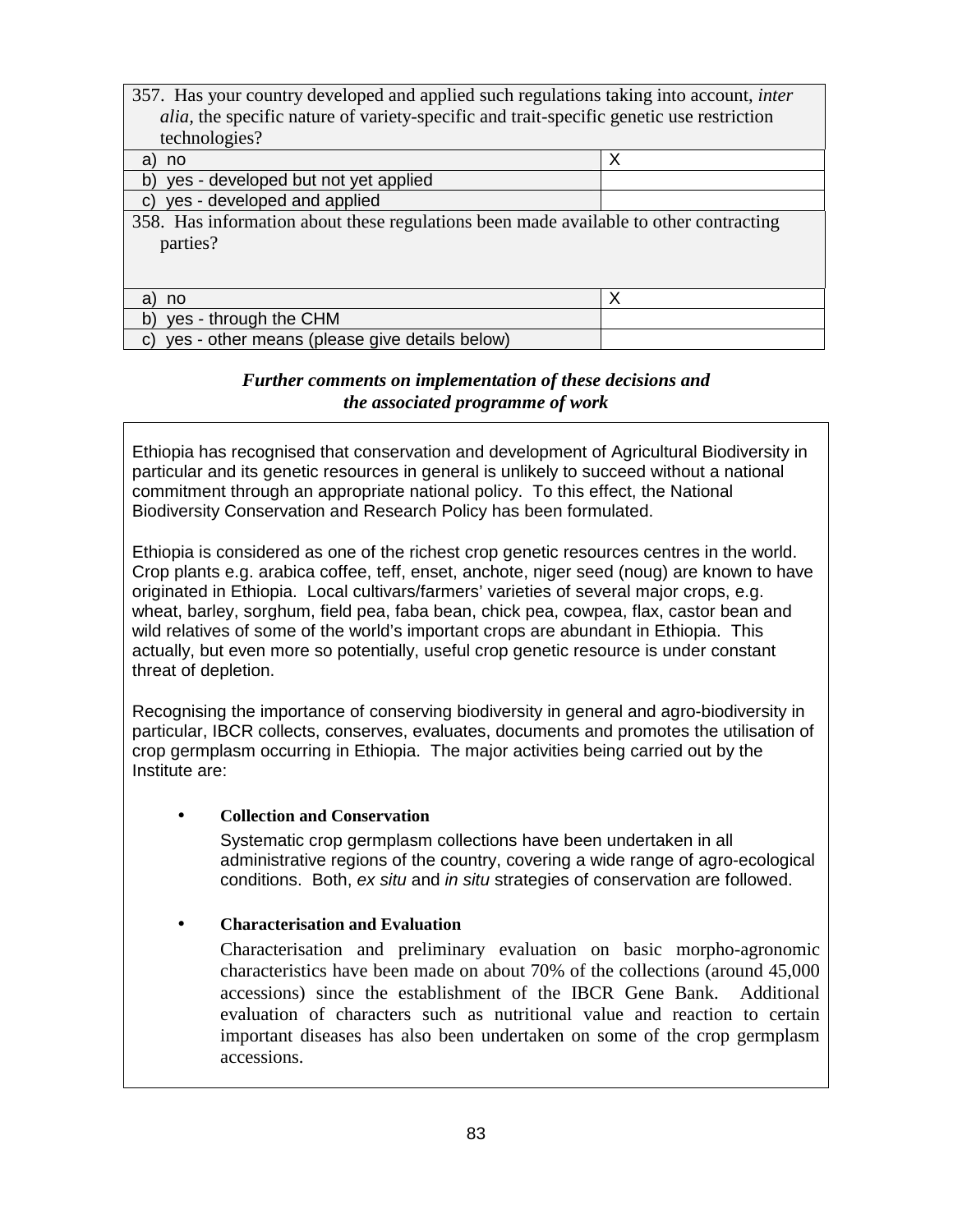#### • **Utilization**

About 2000 germplasm accessions of various crop species are distributed to researchers and academic and development institutions annually. Since the establishment of the IBCR Gene Bank, over 30,000 accessions of about 25 crop species have been distributed.

#### • **Research**

Various research activities have been carried out by the Institute to determine the potentialities of farmers' varieties. These include studies on soil acidity tolerance, chemical composition, drought tolerance and diversity studies. Research is carried out in collaboration with other institutions, particularly EARO, the Universities, and other research institutions.

#### • **Community based** *in situ* **conservation initiative**

A project entitled A Dynamic Farmer-Based Approach to the Conservation of Ethiopia's Plant Genetic Resources funded by the GEF was initiated in 1994. It addresses a neglected aspect of plant diversity; that of indigenous crop varieties maintained by farmers in dynamic agro-ecosystems.

The gaps and constraints for agro-biodiversity conservation are:

- insufficient knowledge on the existing crop genetic diversity in the country;
- research gaps on resource assessment and diversity analysis, economic and sustainable conservation, and crop germplasm utilisation;
- inadequacy of trained personnel;
- insufficient facilities to effectively collect, conserve, evaluate and facilitate the utilisation of these genetic resources; and
- an inadequate national information system for genetic resources conservation and development.

The Conservation Strategy of Ethiopia has provisions concerning agro-biodiversity conservation. The major ones are:

- to base, where possible, increased agricultural production on sustainably improving and intensifying existing farming systems by developing and disseminating technologies which are biologically stable, appropriate under the prevailing environmental and socio-cultural conditions for farmers, economically viable and environmentally beneficial;
- to ensure that given the heterogeneous environment of the Ethiopian highlands, agricultural research and extension have a stronger focus on farming and landuse systems, and support an immediate strengthening of effective traditional land management systems;
- to shift the emphasis in crop breeding from single line plant varieties and animal breeds to multiple lines involving as many different but adapted lines as possible in order to increase both elasticity in adapting to environmental variations, and resistance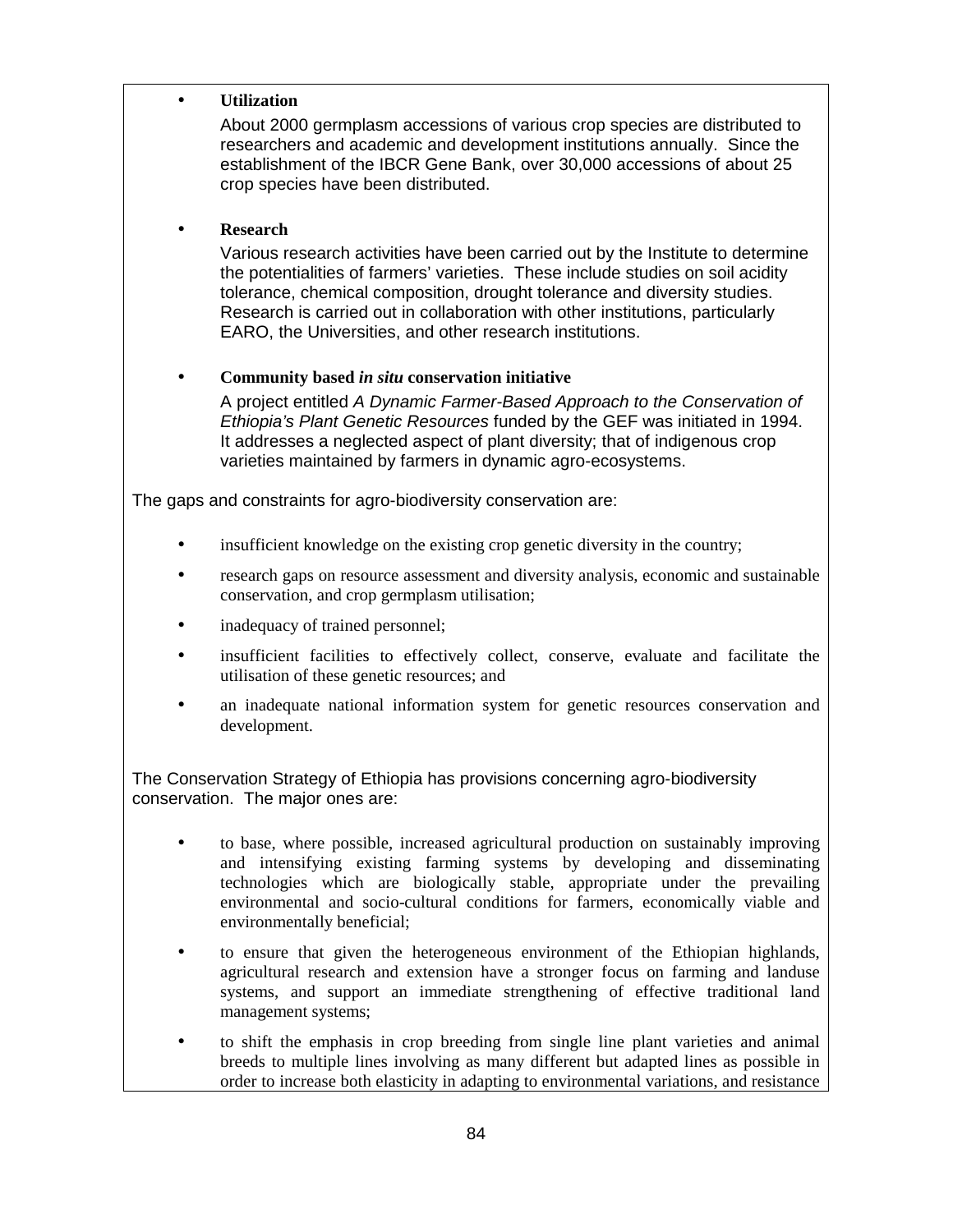to pests and disease;

• to safeguard the integrity of the soil and to protect its physical and biological properties through management practices for the production of crops and livestock which pay particular attention to the proper balance in amounts of chemical and organic fertilisers including green manures, farmyard manures and compost.

One of the sectoral guidelines prepared by the Environmental Protection Authority (EPA) for the Environmental Impact Assessment (EIA) is Agriculture, and one of the salient issues addressed in the guidelines is crop husbandry. Under this theme, the guidelines have given due emphasis to agro-biodiversity conservation. The major issues considered are fertilizer and pesticide uses, mechanisation, poor farming practices, importation of seeds and plants, importation of genetically modified foods and plants, encroachment into the natural environment, barrier effects of cultivated land, etc.

IBCR hosts the National Traditional Medicine Preparation and Therapy Association. This association, with others, is playing a pivotal role in creating awareness throughout the regions concerning Biodiversity Conservation.

The Crop Genetic Resources (CGR) Conservation and Research Programme of IBCR has the overall goal of contributing towards increasing production, improving nutritional value of foods, and providing raw materials to industry through conservation and sustainable utilisation of CGR.

One of the major implementing strategies of the Crop Genetic Resources Conservation and Research Programme of IBCR is the involving of the community for the successful conservation and sustainable utilisation of CGR. In order to realise this IBCR has formulated strategies and is implementing them. The strategies are to:

- build awareness on the values of genetic resources through formal education and informal community participation;
- promote active participation of the farming communities in CGR conservation and management;
- formulate a working mechanism with relevant research, academic and development institutions under the co-ordination of the IBCR to undertake research on development and utilisation of CGR;
- establish a formal link and integrate efforts with relevant programmes of national, regional and local governments for effective conservation and sustainable utilisation of CGR;

The major objectives of the programme are to:

- promote the collection, characterisation and evaluation, documentation and scientific study of crop genetic resources;
- conserve crop genetic resources and their wild/weedy relatives using both *ex situ* and *in situ* strategies;
- provide germplasm to national crop improvement programmes aimed at the development of such characters as higher yield, better quality, resistances to biotic and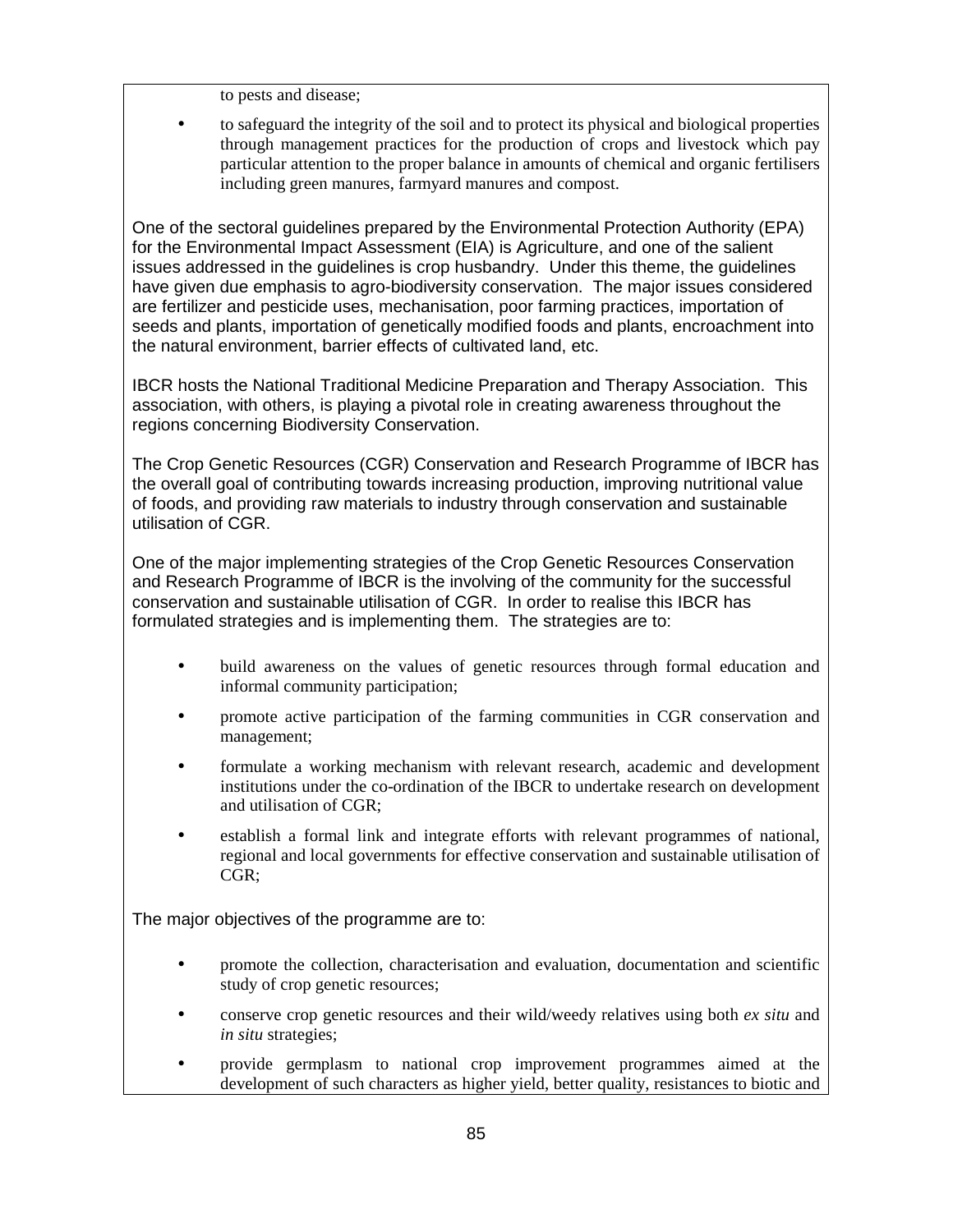- abiotic stresses, etc;
- promote community participation in CGR activities and support traditional germplasm conservation systems; and
- create a functional national CGR networking system among institutions and regions.

The country is supporting the role of the FAO Global Plan of Action and is active in the negotiation to revise the International Undertaking on Plant Genetic Resources for Food and Agriculture (the IU).

There are some projects that are relevant to agro-biodiversity conservation. These projects are financed by the GEF and other donors, and are found at different stages of development.

EARO has embarked upon a project entitled Conserving of Biodiversity to Develop Integrated Pest Management (IPM) in Ethiopia with emphasis on Entomopathogenic Fungi. The goal of this project is to conserve Ethiopia's natural heritage of insect killing fungi and incorporate them into agricultural production practices that are environmentally sound and sustainable.

Currently, crops are produced with minimal inputs because of the farming systems emphasise heterogeneity and thus minimise pests. The early introduction of IPM will enable farmers to continue with existing sound practices and adopt new strategies that reduce future reliance on agricultural chemicals as economic conditions improve and global pressures increase. Hopefully, this will make it possible to avoid entrapment on the 'pesticide treadmill'. The project recognises that a systems approach to agricultural crop production is multifaceted involving more than just pest management. The primary cooperator in this research project, the University of Vermont, has established links with several international centres including ICARDA (The International Center for Agricultural Research in the Dry Areas) and ICIPE (The International Center for Insect Physiology and Ecology).

The Ministry of Agriculture, with support from the FAO, is developing a framework for promoting IPM. This is to complement the ongoing FAO Project to remove more than 1500 tonnes of obsolete pesticides from Ethiopia.

With regard to integrated landscape management, Ethiopia is collaborating with different bilateral and multilateral organizations in the area of soil and water conservation, forestry, watershed management, etc.

In addition to the Crop Genetic Resources Conservation and Research Programme, IBCR has drafted a National Biodiversity and Research Programme of which the former is a more detailed treatment of a part. The major programme areas identified are:

- Plant Genetic Resources Conservation and Research Programme, which includes crop, horticultural, forage, forest and aquatic plants
- Animal Genetic Resources
- Microbial Genetic Resources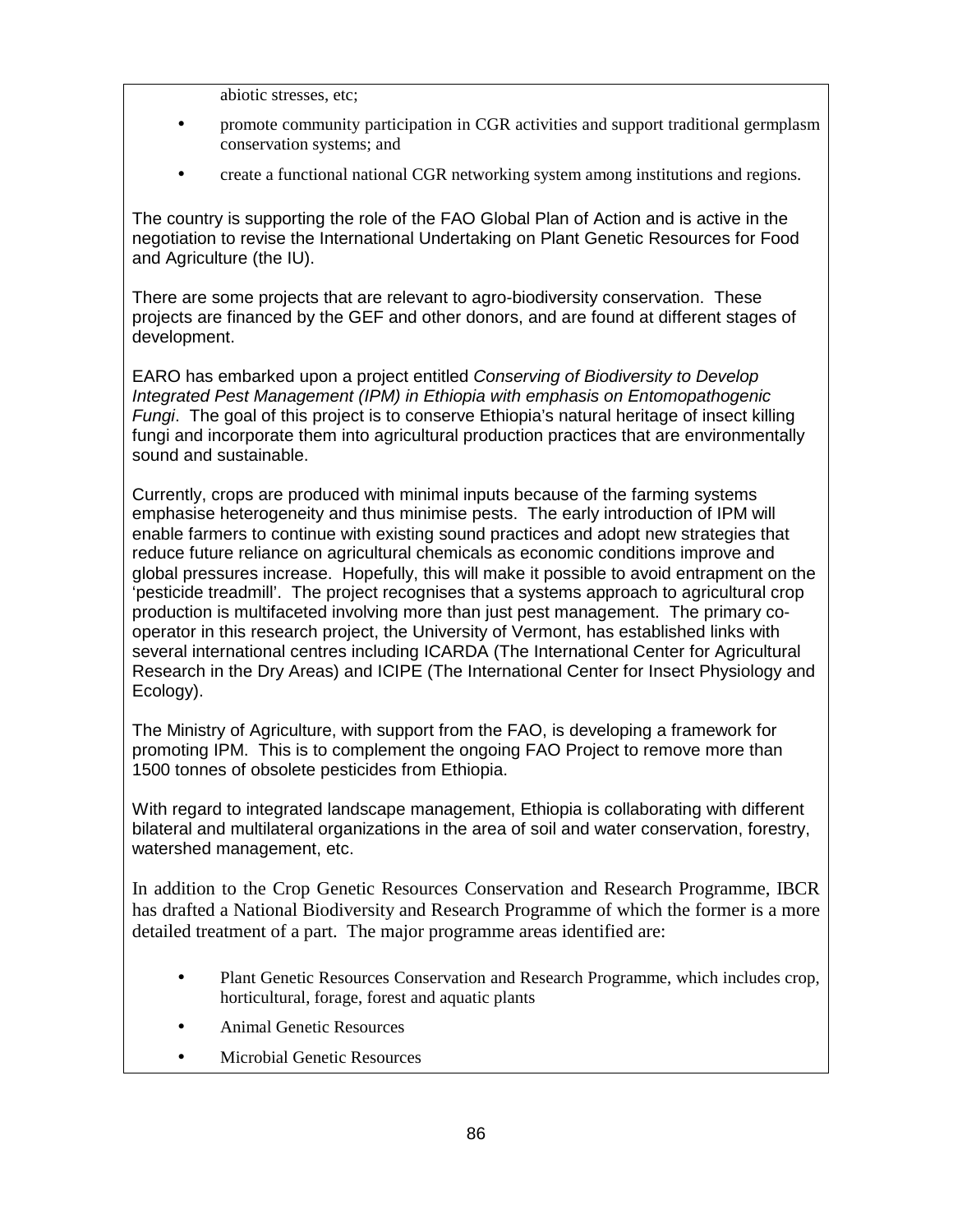- Ecosystem Conservation and Research
- Ethnobiology
- Biotechnology

The National Programme has also addressed the promotion of regional and thematic cooperation. Ethiopia has taken initiatives and participated actively in international fora concerning biosafety.

Since no experiments with genetically engineered plants have been allowed, the issues surrounding the use of genetic use restriction technologies do not apply in Ethiopia.

## *Forest biological diversity Decision II/9 and Decision IV/7. Forest biological diversity*

| 359. Has your country included expertise on forest biodiversity in its delegations to the |   |  |
|-------------------------------------------------------------------------------------------|---|--|
| Inter-governmental Panel on Forests?                                                      |   |  |
| no<br>a)                                                                                  |   |  |
| b)<br>yes                                                                                 | X |  |
| not relevant<br>C)                                                                        |   |  |
| 360. Has your country reviewed the programme of work annexed to the decision and          |   |  |
| identified how you can collaborate in its implementation                                  |   |  |
| no<br>a)                                                                                  |   |  |
| under review<br>b)                                                                        | X |  |
| $\mathbf{C}$<br><b>ves</b>                                                                |   |  |
| 361. Has your country integrated forest biological diversity considerations in its        |   |  |
| participation and collaboration with organizations, institutions and conventions          |   |  |
| affecting or working with forest biological diversity?                                    |   |  |
| a)<br>no                                                                                  |   |  |
| yes - limited extent<br>b)                                                                |   |  |
| yes - significant extent<br>$\mathsf{C}$                                                  | X |  |
| 362. Does your country give high priority to allocation of resources to activities that   |   |  |
| advance the objectives of the Convention in respect of forest biological diversity?       |   |  |
| no<br>a)                                                                                  | х |  |
| b)<br>yes                                                                                 |   |  |
| For developing country parties and Parties with economies in transition                   |   |  |
|                                                                                           |   |  |
| 363. When requesting assistance through the GEF, is your country proposing projects       |   |  |
| which promote the implementation of the programme of work?                                |   |  |
| a)<br>no                                                                                  |   |  |
| b)<br>yes                                                                                 | X |  |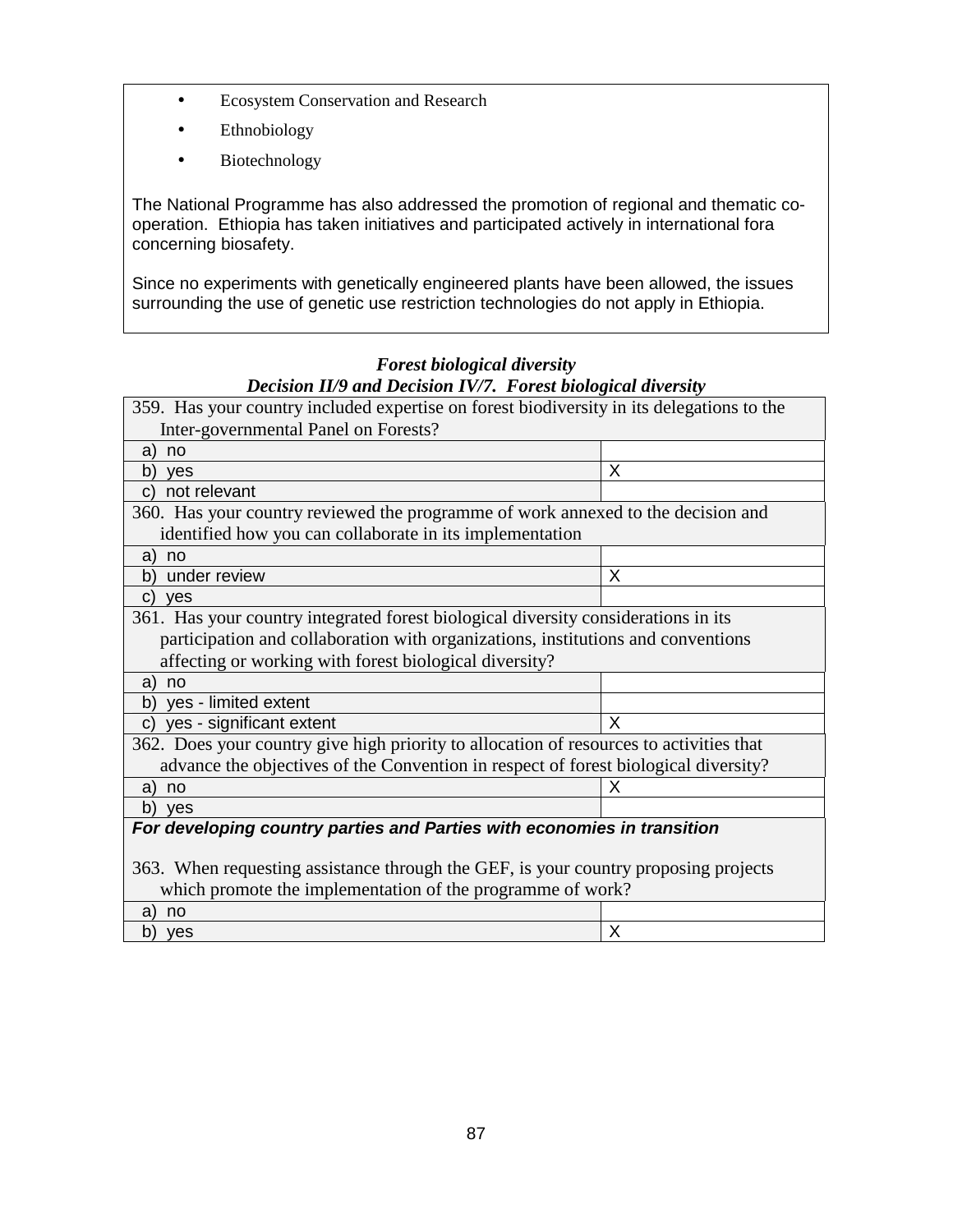### *Decision V/4. Progress report on the implementation of the programme of work for forest biological diversity*

| 364. Do the actions that your country is taking to address the conservation and sustainable                                                                                    |   |  |
|--------------------------------------------------------------------------------------------------------------------------------------------------------------------------------|---|--|
| use of forest biological diversity conform with the ecosystem approach?                                                                                                        |   |  |
| a)<br>no                                                                                                                                                                       |   |  |
| b) yes                                                                                                                                                                         | X |  |
| 365. Do the actions that your country is taking to address the conservation and sustainable                                                                                    |   |  |
| use of forest biological diversity take into consideration the outcome of the fourth                                                                                           |   |  |
| session of the Intergovernmental Forum on Forests?                                                                                                                             |   |  |
| no<br>a)                                                                                                                                                                       |   |  |
| b) yes                                                                                                                                                                         | X |  |
| 366. Will your country contribute to the future work of the UN Forum on Forests?                                                                                               |   |  |
| a)<br>no                                                                                                                                                                       |   |  |
| b)<br>yes                                                                                                                                                                      | X |  |
| 367. Has your country provided relevant information on the implementation of this work                                                                                         |   |  |
| programme?                                                                                                                                                                     |   |  |
| no<br>a)                                                                                                                                                                       |   |  |
| yes - submission of case-studies<br>b)                                                                                                                                         |   |  |
| yes - thematic national report submitted<br>C)                                                                                                                                 | X |  |
| d) yes - other means (please give details below)                                                                                                                               |   |  |
| 368. Has your country integrated national forest programmes into its national biodiversity                                                                                     |   |  |
| strategies and action plans applying the ecosystem approach and sustainable forest                                                                                             |   |  |
| management?                                                                                                                                                                    |   |  |
| no<br>a)                                                                                                                                                                       |   |  |
| yes - limited extent<br>b)                                                                                                                                                     | X |  |
| yes - significant extent<br>C)                                                                                                                                                 |   |  |
| 369. Has your country undertaken measures to ensure participation by the forest sector,                                                                                        |   |  |
| private sector, indigenous and local communities and non-governmental organizations                                                                                            |   |  |
| in the implementation of the programme of work?                                                                                                                                |   |  |
| no<br>a)                                                                                                                                                                       | X |  |
| b)<br>yes- some stakeholders                                                                                                                                                   |   |  |
| yes - all stakeholders<br>C)                                                                                                                                                   |   |  |
| 370. Has your country taken measures to strengthen national capacities, including local                                                                                        |   |  |
| capacities, to enhance the effectiveness and functions of forest protected area networks,<br>as well as national and local capacities for implementation of sustainable forest |   |  |
|                                                                                                                                                                                |   |  |
| management, including restoration?                                                                                                                                             |   |  |
| no<br>a)<br>some programmes covering some needs<br>b)                                                                                                                          | X |  |
| many programmes covering some needs<br>C)                                                                                                                                      |   |  |
| programmes cover all perceived needs<br>d)                                                                                                                                     |   |  |
| no perceived need<br>e)                                                                                                                                                        |   |  |
| 371. Has your country taken measures to implement the proposals for action of the                                                                                              |   |  |
| Intergovernmental Forum on Forests and the Inter-governmental Panel on Forests on                                                                                              |   |  |
| valuation of forest goods and services?                                                                                                                                        |   |  |
| no<br>a)                                                                                                                                                                       | X |  |
| under consideration<br>b)                                                                                                                                                      |   |  |
| measures taken<br>$\mathsf{C}$                                                                                                                                                 |   |  |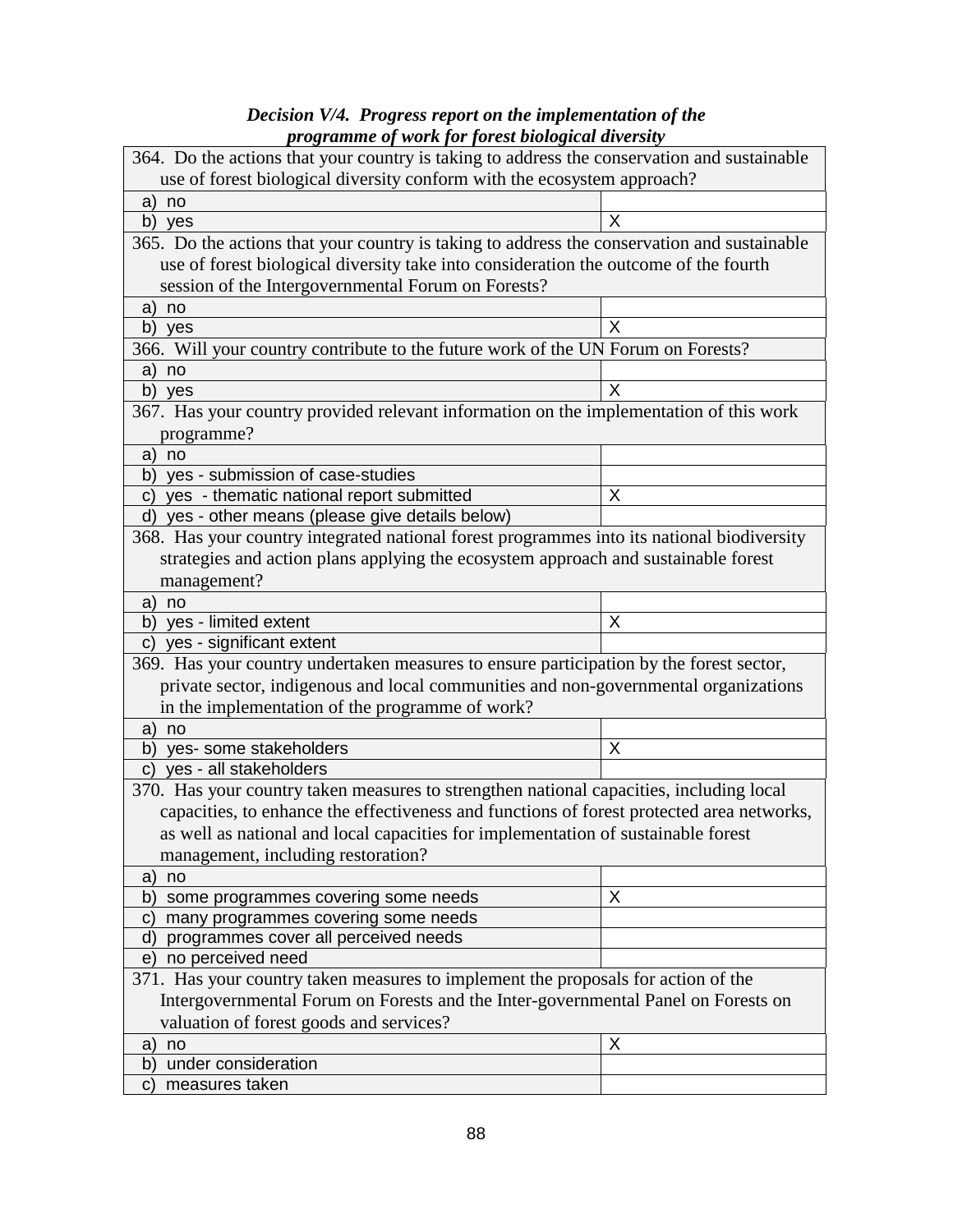#### *Biological diversity of dry and sub-humid lands Decision V/23. Consideration of options for conservation and sustainable use of biological diversity in dryland, Mediterranean, arid, semi-arid, grassland and savannah ecosystems*

| 372. Has your country reviewed the programme of work annexed to the decision and             |   |
|----------------------------------------------------------------------------------------------|---|
| identified how you will implement it?                                                        |   |
| a)<br>no                                                                                     |   |
| under review<br>b)                                                                           | Χ |
| C)<br>yes                                                                                    |   |
| 373. Is your country supporting scientifically, technically and financially, at the national |   |
| and regional levels, the activities identified in the programme of work?                     |   |
| a)<br>no                                                                                     |   |
| b) to a limited extent                                                                       | X |
| to a significant extent<br>C)                                                                |   |
| 374. Is your country fostering co-operation for the regional or sub-regional                 |   |
| implementation of the programme among countries sharing similar biomes?                      |   |
| a)<br>no                                                                                     |   |
| to a limited extent<br>b)                                                                    | X |
| c) to a significant extent                                                                   |   |

### *Further comments on implementation of these decisions and the associated programme of work*

Senior forest experts from EPA have participated in some of the meetings of the panel on forests and in workshops on forests.

Ethiopia also participated in a workshop entitled 'Special Expert Consultation on International Arrangements and Mechanisms to promote the management, conservation and sustainable development of all types of forests'. The workshop was held in Nairobi, Kenya, with the objective of developing an African position on forests for submission to the UN Commission on Sustainable Development (CSD) at its eighth session in April 2000.

In 1998, a project entitled Forest Genetic Resources Conservation was launched in the IBCR with the major objectives of:

- developing a strategy for the conservation of Ethiopia's forest genetic resources;
- creating awareness in the public and in the Government;
- establishing and maintaining a gene bank and *ex situ* stands for the conservation of threatened indigenous trees and shrubs; and
- establishing and managing suitable *in situ* conservation sites.

Among the 58 Forest Priority Areas already identified in Ethiopia, some have been inventoried for their biodiversity and biomass. Socio-economic studies have also been made on them. The result of these surveys will be issued and used for in situ conservation efforts.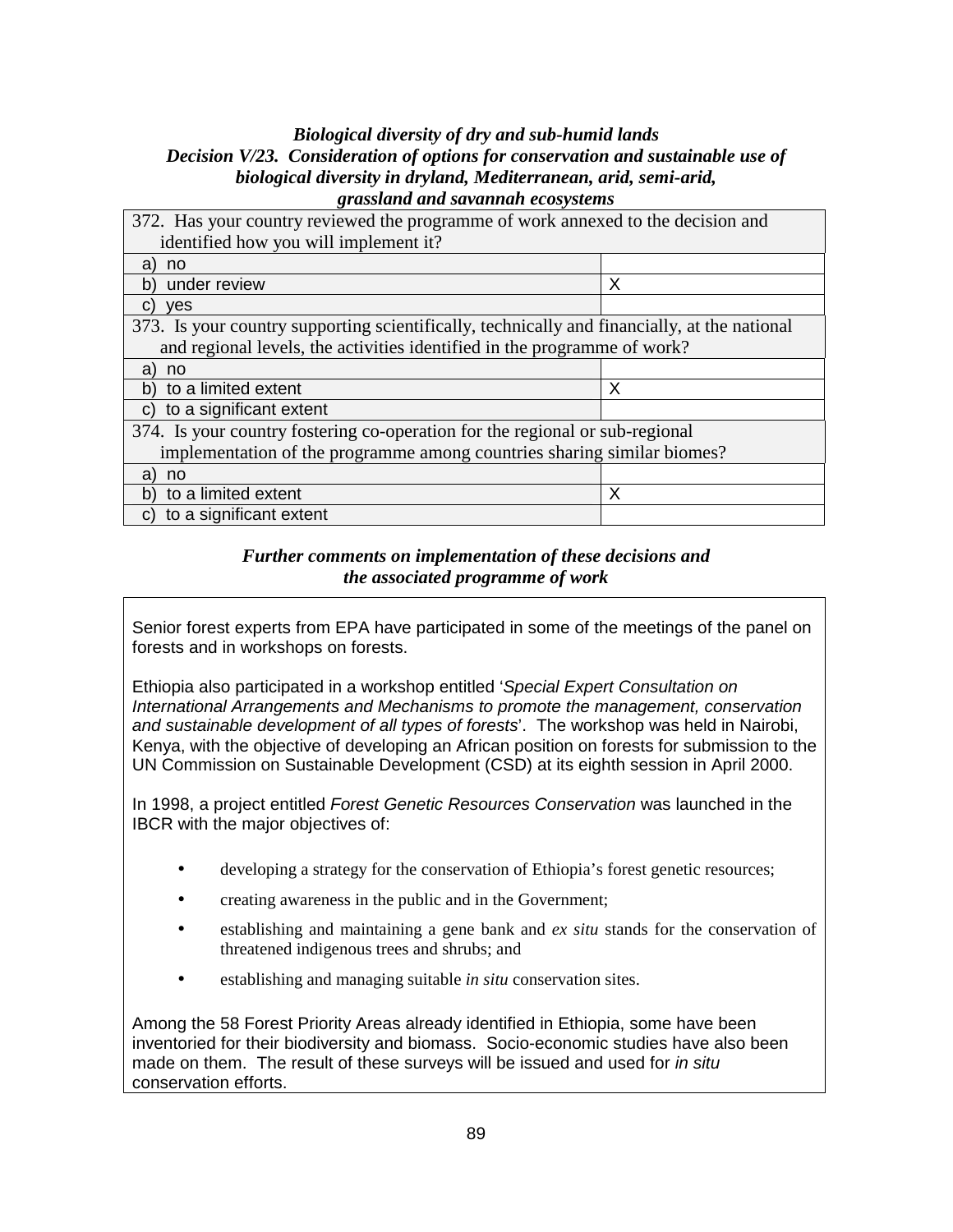Ethiopia has created links with various countries, which are directly or indirectly promoting the conservation of forest genetic resources. It is a member of the sub-Saharan Forest Genetic Resources Network (SAFORGEN). The country is a founding member of both AFORNET (African Forestry Research Network), AFREA (Association of Forestry Research Institutions in Eastern Africa) and AFRENA–ECA (Agro-forestry Research Network in Eastern and Central Africa.

Ethiopia has formulated a Forestry Action Program (EFAP). This Program includes forest development, conservation and sustainable utilisation components. The purpose of EFAP is three-fold: first, it provided a review of the forestry sub-sector and its linkages to the agricultural sector and, as a whole, to the environment. Second, it identifies an investment programme to maximise the forest sector's contribution to economic development, and third, it provides a forum for involving and co-ordinating donor assistance in support of the implementation of the forestry investment programme. Regional Forestry Action Programmes, based on the EFAP, have also been formulated by five of the regional states.

The draft National Biodiversity Conservation and Research Programme has taken forest plant genetic resource conservation as one of its programme areas.

There are various joint forest conservation and development initiatives which are being undertaken by NGOs. These projects involve the local communities in the conservation and development of forests, and give a fair share of benefits to the local communities.

The country has also developed two strategic plans of relevance namely, the National Forestry Research Strategic Plan, and the Research Strategy on the Conservation and Sustainable Utilisation of Forest Genetic Resources in Ethiopia. Both strategies provide for the participation of NGOs and local communities.

Ethiopia has developed a conservation strategy at federal level. The regional states have also prepared their own conservation strategies more detailed in those sectors of importance to them. Tree genetic resource conservation figures prominently in all of them.

The presence of many endemic species of plants and animals adds importance to the conservation efforts.

Having assessed the resource base and constraints encountered, strategies have been developed for the conservation and sustainable use of biological diversity in the dryland, arid and semi-arid, grassland and savannah ecosystems.

Ethiopia being a party to the Convention on Combating Desertification (CCD), has prepared a National Action Plan to Combat Desertification, which is in conformity with the Conservation Strategy of Ethiopia and thus, understandably, focuses much on the conservation and sustainable use of biological resources.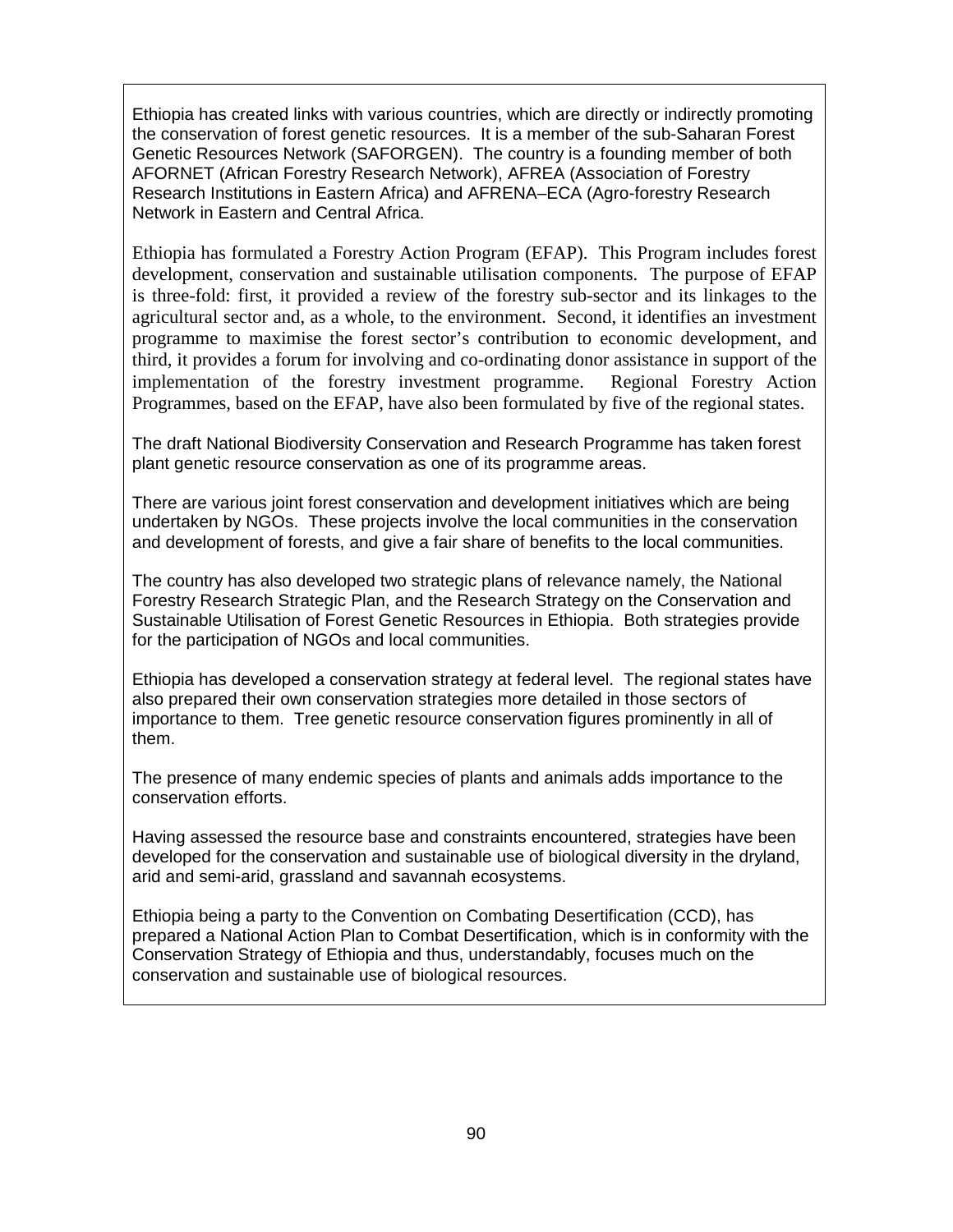## *Decision V/20. Operations of the Convention*

| 375. Does your country take into consideration gender balance, involvement of indigenous    |   |
|---------------------------------------------------------------------------------------------|---|
| people and members of local communities, and the range of relevant disciplines and          |   |
| expertise, when nominating experts for inclusion in the roster?                             |   |
| a)<br>no                                                                                    |   |
| b)<br><b>ves</b>                                                                            | X |
| 376. Has your country actively participated in subregional and regional activities in order |   |
| to prepare for Convention meetings and enhance implementation of the Convention?            |   |
| a)<br>no                                                                                    |   |
| to a limited extent<br>b)                                                                   |   |
| to a significant extent<br>C)                                                               | X |
| 377. Has your country undertaken a review of national programmes and needs related to       |   |
| the implementation of the Convention and, if appropriate, informed the Executive            |   |
| Secretary?                                                                                  |   |
| a)<br>no                                                                                    |   |
| b)<br>under way                                                                             | Х |
| <b>ves</b><br>C)                                                                            |   |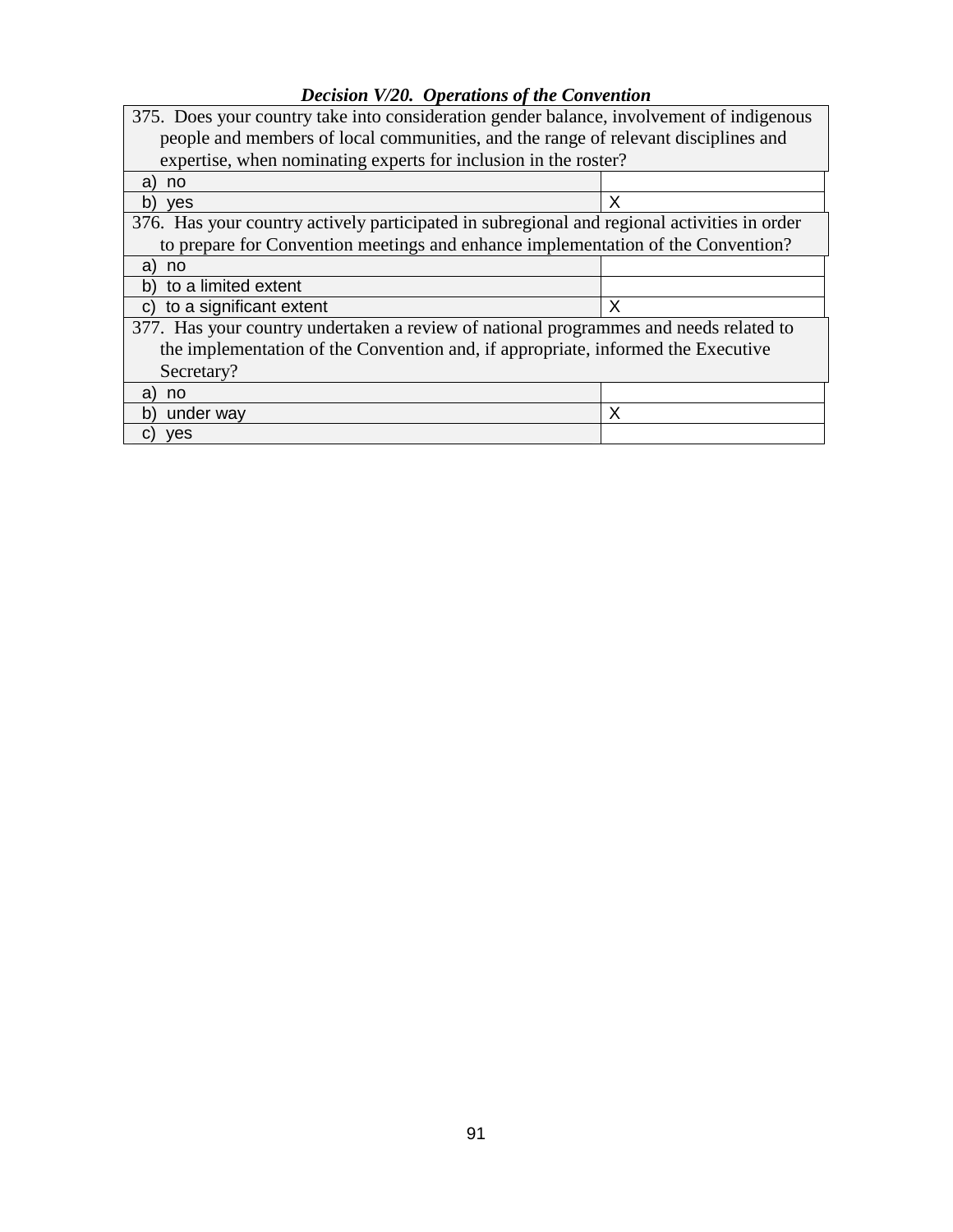## *Please use this box to identify what specific activities your country has carried out as a DIRECT RESULT of becoming a Contracting Party to the Convention, referring back to previous questions as appropriate*

- I. The following GEF-funded National Projects are initiated and found at differing levels of implementation.
	- 1. A Dynamic Farmer-Based Approach to the Conservation of Ethiopian Plant Genetic Resources.
	- 2. Ethiopia's National Biodiversity Strategy and Action Plan (PDF-B).
	- 3. Establishment of wildlife protected areas system in Ethiopia.
	- 4. Conservation and Sustainable Use of Medicinal Plants Project.
	- 5. A project to enhance conservation in important bird areas of Ethiopia through NGO-Government partnerships.
- II. The following GEF-funded regional projects are at different stages of development
	- 1. Conservation and sustainable use of biodiversity resources in the Rift Valley Lakes.
	- 2. Nile Basin initiative-wide shared vision
	- 3. Sustainable integrated management of transboundary environmental resources on south western Djibouti and north eastern Ethiopia
	- 4. Development of the National Biosafety framework.
- III. The Ethiopian delegates have actively participated in various biodiversity related negotiations. They prepared the first draft of the African submission for a draft Biosafety Protocol. The unity created through this has been used to develop an African Model Law on Safety in Biotechnology for Africa under the auspices of the OAU.

The Ethiopian delegation has also played a leading role in uniting the African Group in the negotiations on the Revision of the International Undertaking on Plant Genetic Resources for Food and Agriculture, and in making it possible to develop a common position.

Ethiopia supported the OAU in the development of a model law an access to biological resources, and the protection of Community Rights. This was adopted by the Ministerial Council, followed by the summit of Heads of State and Government of the OAU in Ouagadougou, Burkina Faso, in June 1998. Many countries, including Ethiopia, are now using this model law as the basis for their national laws.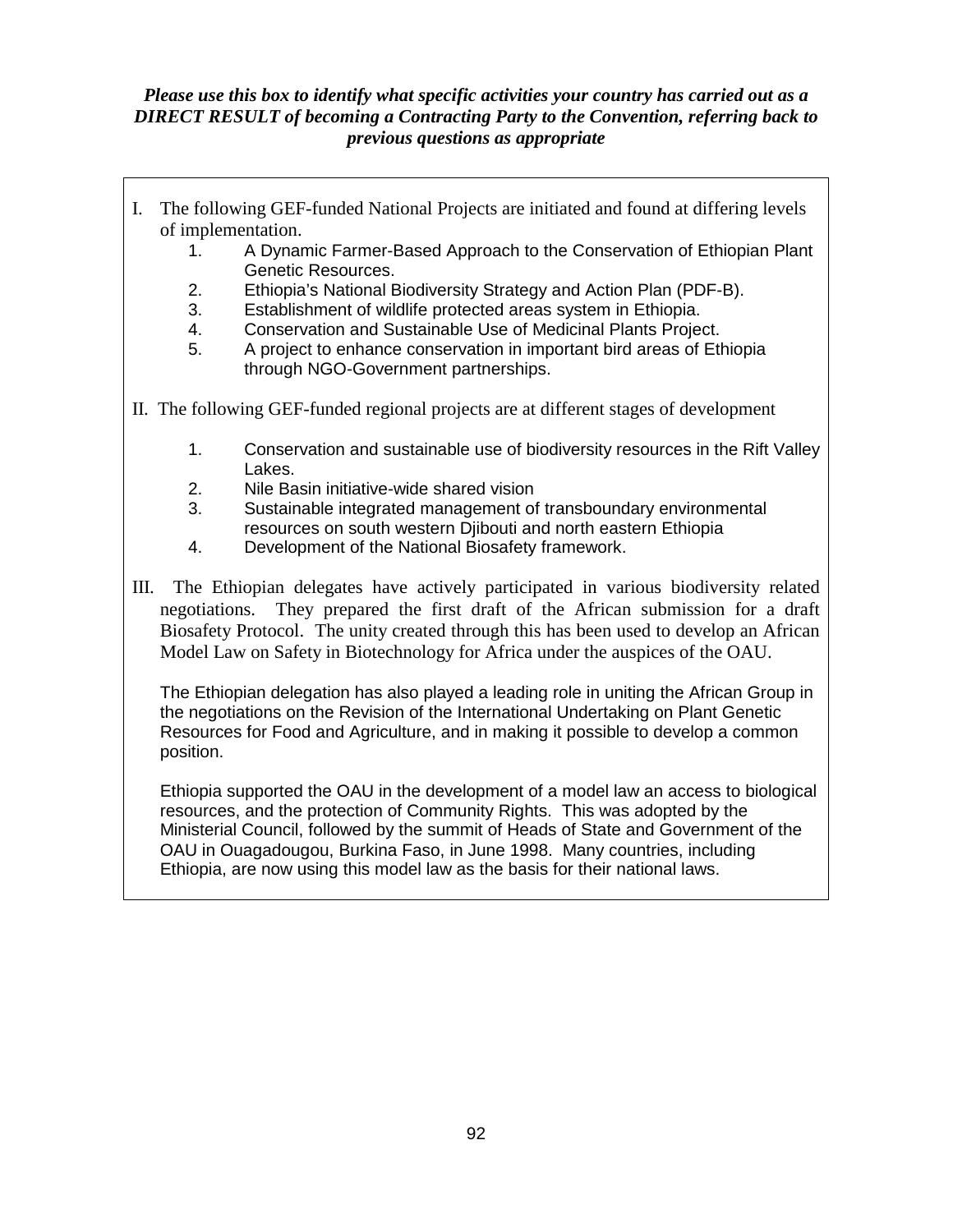### *Please use this box to identify joint initiatives with other Parties, referring back to previous questions as appropriate*

- A) The following GEF projects area result of joint initiatives with various Parties:
	- 1. Conservation and sustainable use of biodiversity resources in the Rift Valley Lakes.
	- 2. A project to enhance conservation in Important Bird Areas of Ethiopia, through NGO–Government partnerships
	- 3. Nile basin initiative-wide shared vision
	- 4. Sustainable integrated management of transboundary environmental resources in South Western Djibouti and North Eastern Ethiopia

B)

- 1. Biosafety Protocol effectively negotiated
- 2. Biosafety Model Law for Africa drafted and a standing committee consisting of representatives from each subregion of Africa created to oversee its implementation.
- 3. An African model law on access to biological resources and the protection of Community Rights adopted by the OAU.
- 4. A common African position defined for the negotiation on the revision of the International Undertaking.

### *Please use this box to provide any further comments on matters related to national implementation of the Convention*

The implementation of the Convention has been incorporated into the Conservation Strategy and the Biodiversity Conservation and Research Policy and Action Plan of the country, the Environmental Policy of Ethiopia and the Action Plan to Combat Desertification, and the Biodiversity Conservation Development Strategy.

*The wording of these questions is based on the Articles of the Convention and the decisions of the conference of the Parties. Please provide information on any difficulties that you have encountered in interpreting the wording of these questions*

We did not face any significant problem of interpreting the wording of these questions.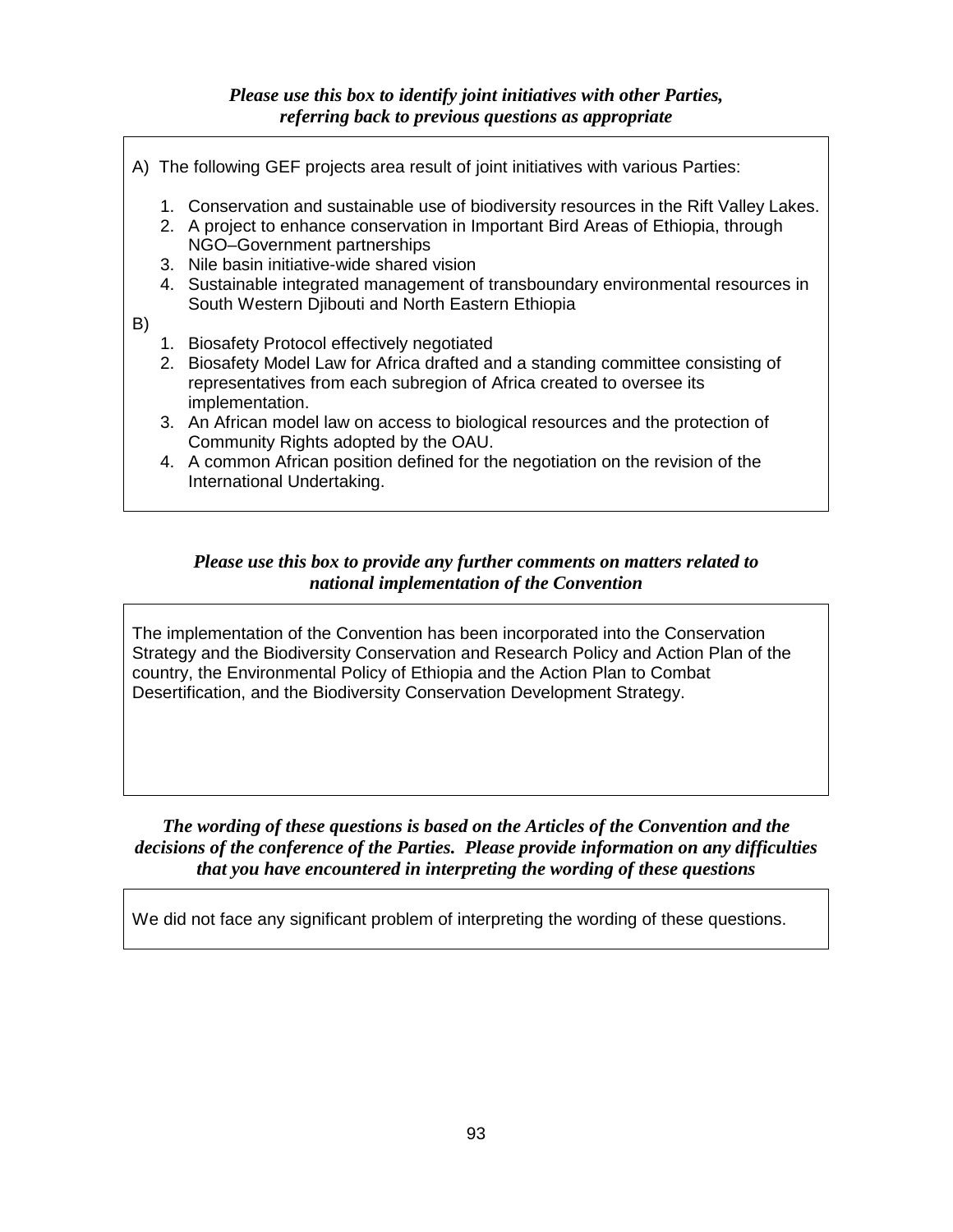## *If your country has completed its national biodiversity strategy and action plan (NBSAP), please give the following information:*

| If the NBSAP has been adopted by the Government<br>By which authority?<br>On what date?<br>If the NBSAP has been published please give |
|----------------------------------------------------------------------------------------------------------------------------------------|
|                                                                                                                                        |
|                                                                                                                                        |
|                                                                                                                                        |
|                                                                                                                                        |
|                                                                                                                                        |
|                                                                                                                                        |
| Title:                                                                                                                                 |
|                                                                                                                                        |
| Name and address of publisher:                                                                                                         |
|                                                                                                                                        |
|                                                                                                                                        |
| ISBN:                                                                                                                                  |
|                                                                                                                                        |
| Price (if applicable):                                                                                                                 |
|                                                                                                                                        |
| Other information on ordering:                                                                                                         |
|                                                                                                                                        |
|                                                                                                                                        |
| If the NBSAP has not been published                                                                                                    |
| Please give full details of how copies can<br>be obtained:                                                                             |
|                                                                                                                                        |
|                                                                                                                                        |
| If the NBSAP has been posted on a national website                                                                                     |
| Please give full URL:                                                                                                                  |
|                                                                                                                                        |
| If the NBSAP has been lodged with an Implementing Agency of the GEF                                                                    |
| Please indicate which agency:                                                                                                          |
|                                                                                                                                        |
| Has a copy of the NBSAP been lodged with the Convention Secretariat?                                                                   |
| Yes<br>No                                                                                                                              |

## *Please provide similar details if you have completed a biodiversity country study or another report or action plan relevant to the objectives of this convention*

## **Conservation Strategy of Ethiopia**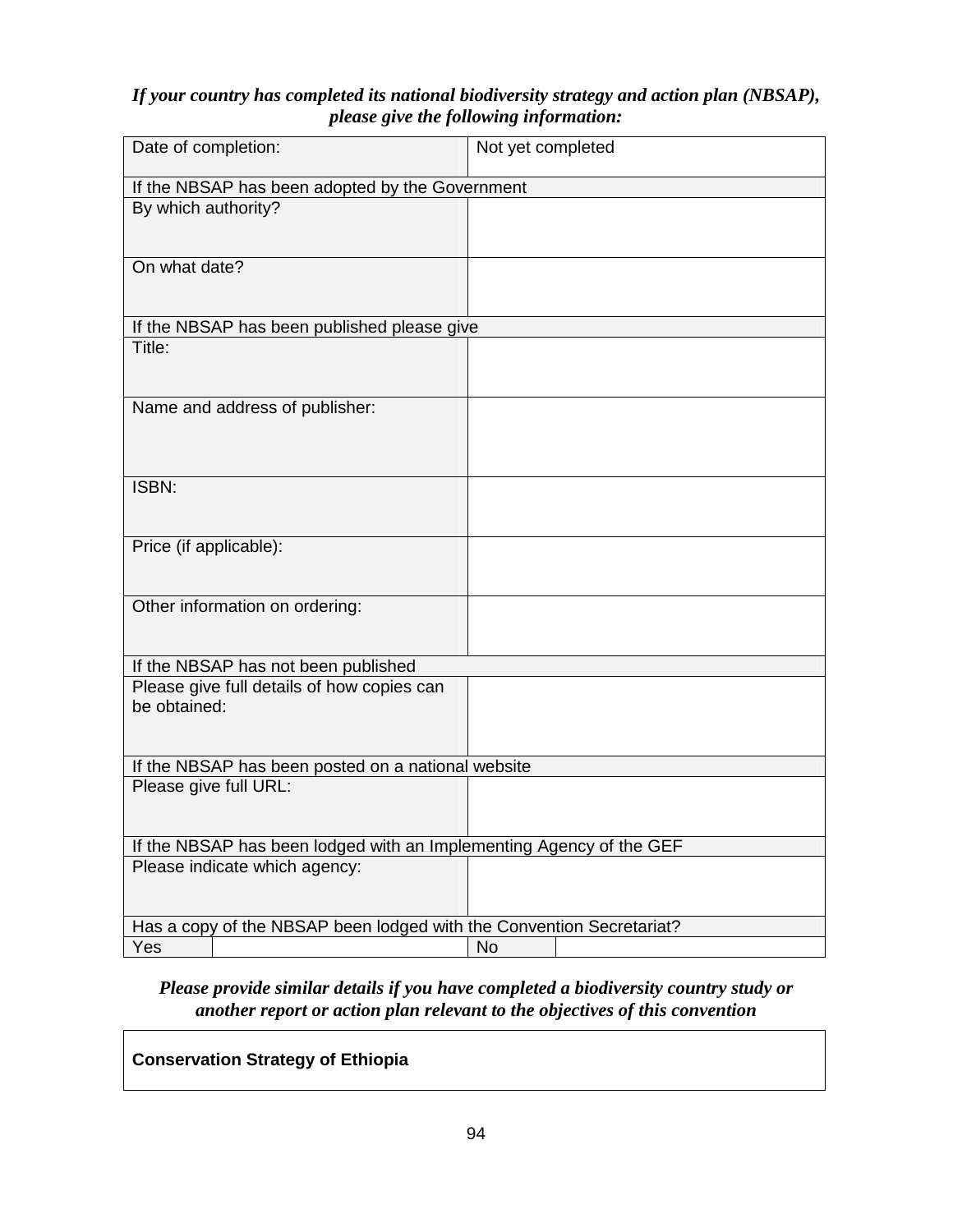The Conservation Strategy of Ethiopia (CSE) takes a holistic view of the natural, humanmade and cultural resources, their use and abuse, and seeks to integrate these into a coherent framework for policies, strategies and investment plans related to the environment. The conservation and sustainable use of biodiversity as well as the prevention of land degradation and the rehabilitation of degraded lands is a major part of the CSE, as well as the Environmental Policy of Ethiopia, which emanated from it.

#### **Ethiopian Forestry Action Programme**

The Ethiopian Forestry Action Programme (EFAP) deals with forest development, conservation and sustainable utilisation. EFAP is a national effort towards conserving, developing, managing and sustainably utilising Ethiopia's forest resources. It is consistent with the CSE; it is a more detailed treatment of a component of the CSE

#### **National Action Plan (NAP) to Combat Desertification**

The NAP focuses on land degradation in the arid, semi-arid and dry subhumid areas of Ethiopia. It deals with land degradation starting with the treatment set out in the CSE but giving it more detail and formulating it in such a way as to satisfy the requirements of the Convention to Combat Desertification. Obviously, the conservation and sustainable use of biodiversity are at the heart of the strategy to prevent land degradation, and stop and reverse desertification.

#### **National Biodiversity and Research Programme**

It is suggested that this programme is also highlighted here.